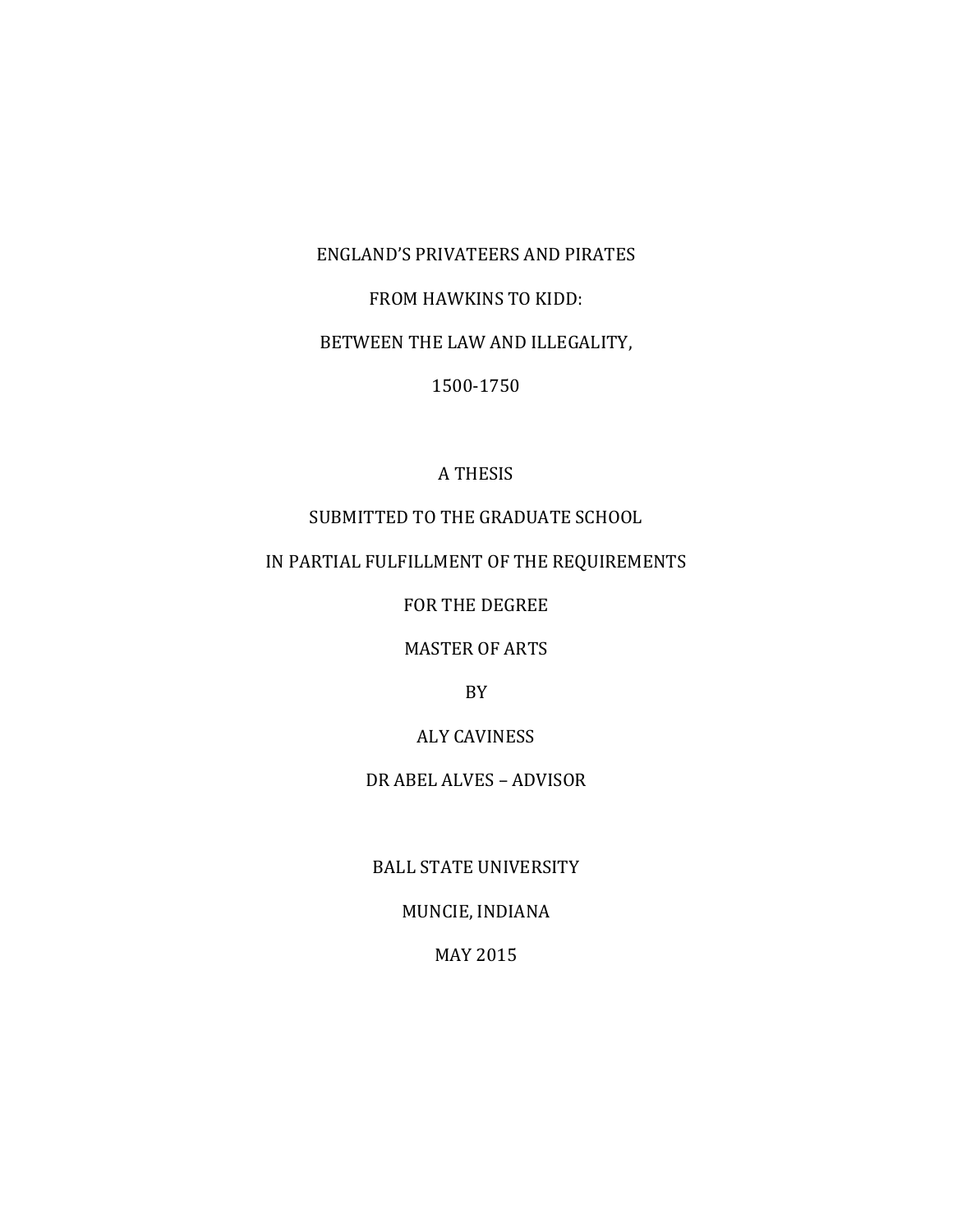For my parents,

Who taught my brother and I to say

"Argh, ye rat bastard!"

Before we learned almost anything else.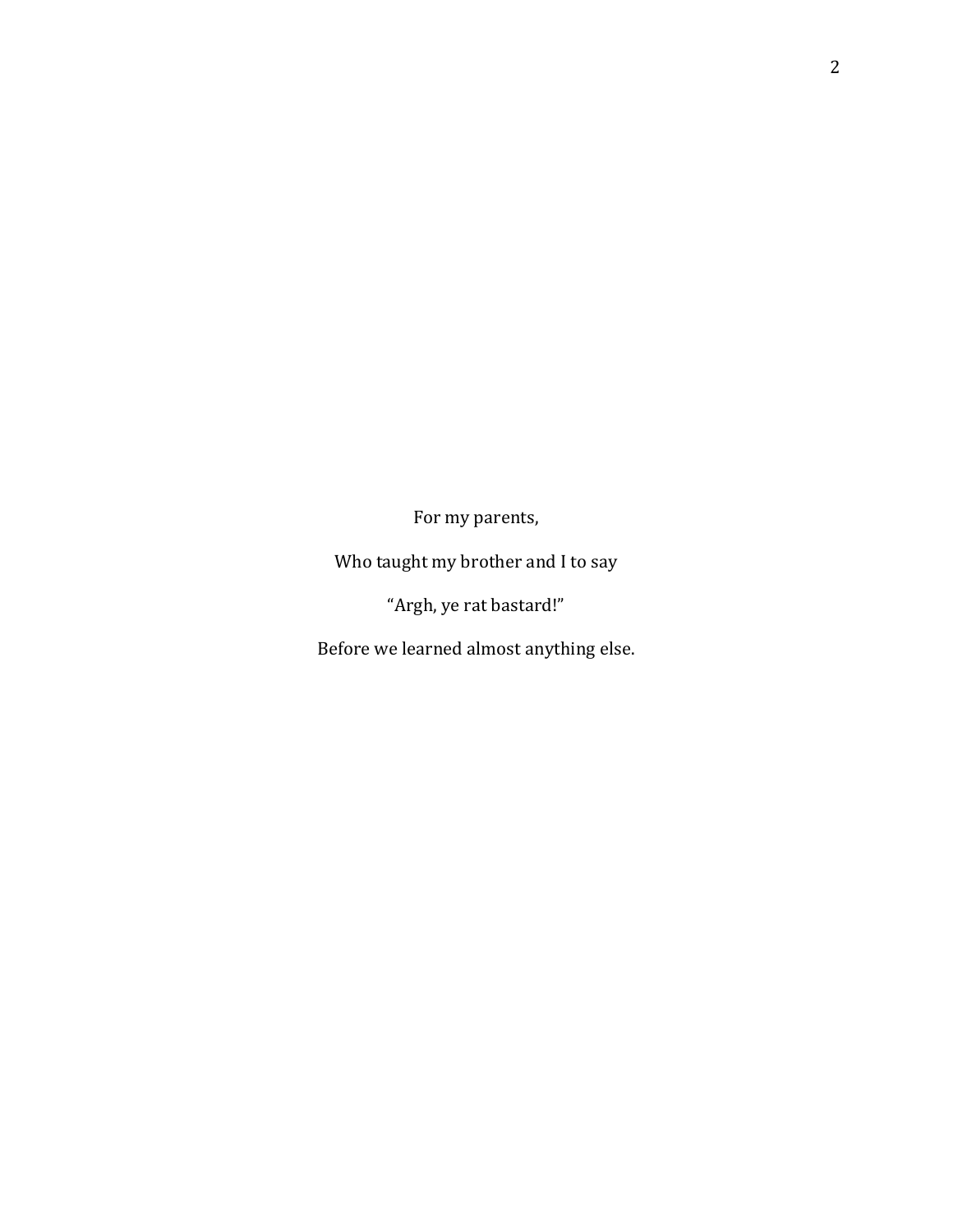#### **ACKNOWLEDGMENTS**

I would like to thank my thesis committee, Dr. Jennifer DeSilva and Dr. Daniel Ingram, both for reading my thesis and for helping me to find my strengths during my first year in the History Department's MA program at Ball State University. I would especially like to thank Dr. Abel Alves, my thesis chair, for his support and encouragement throughout my time at Ball State.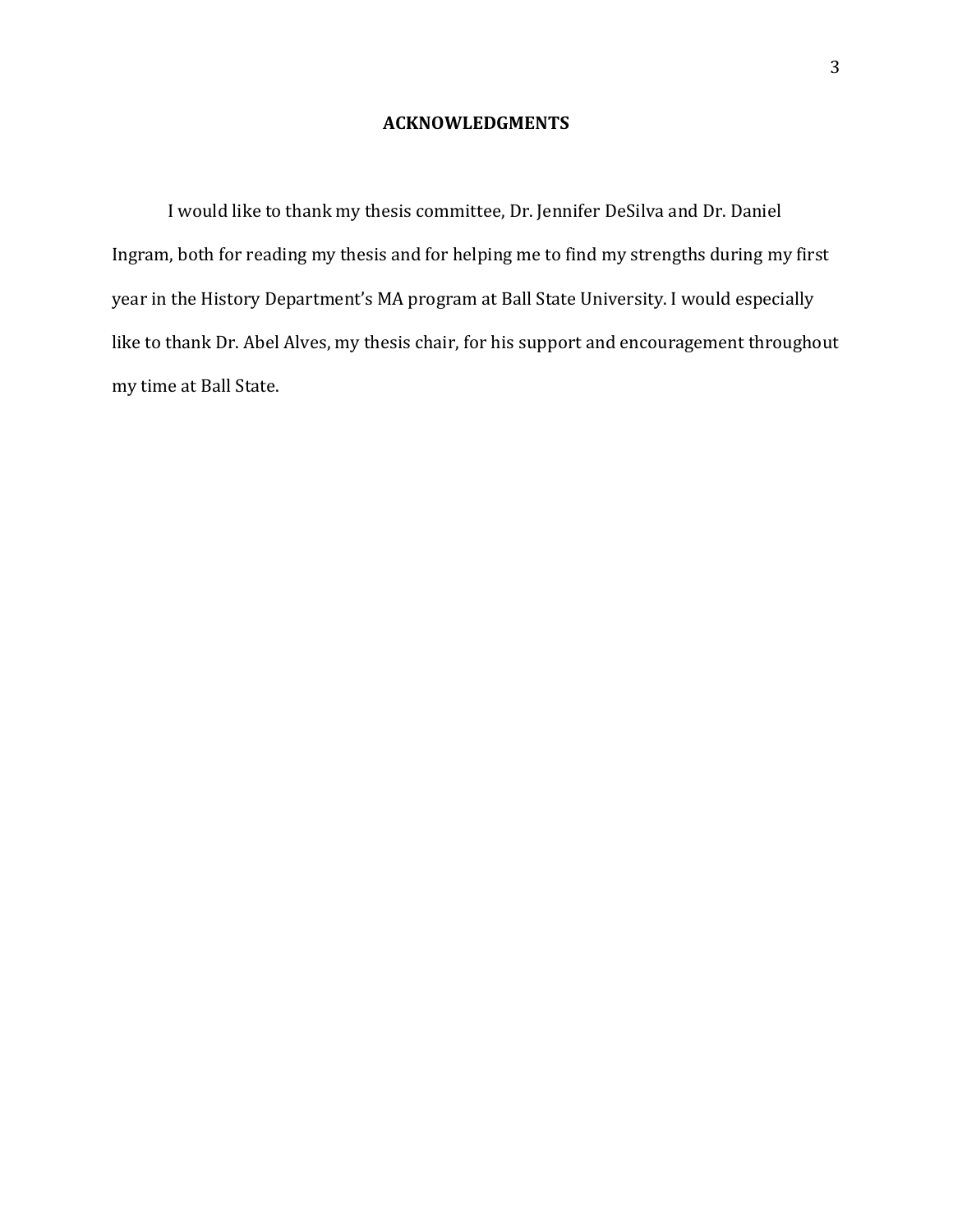# **TABLE OF CONTENTS**

| Acknowledgments                                                               | 3  |
|-------------------------------------------------------------------------------|----|
| Introduction                                                                  | 5  |
| <b>CHAPTER ONE: The Historiography of Atlantic Piracy</b>                     | 8  |
| CHAPTER TWO: "Upon the Consideration of the good of His subjects, and for the |    |
| security of Trade": The Moral and Economic Implications of Piracy in the      |    |
| Seventeenth and Eighteenth Centuries                                          | 25 |
| CHAPTER THREE: A Challenge to Spanish Sovereignty: Pirates and Privateers as  |    |
| Transnational Entrepreneurs in an Age of Empire                               | 48 |
| <b>CHAPTER FOUR: The Imperfect Execution of Captain William Kidd</b>          | 68 |
| Conclusion                                                                    | 85 |
|                                                                               |    |

*Bibliography* 88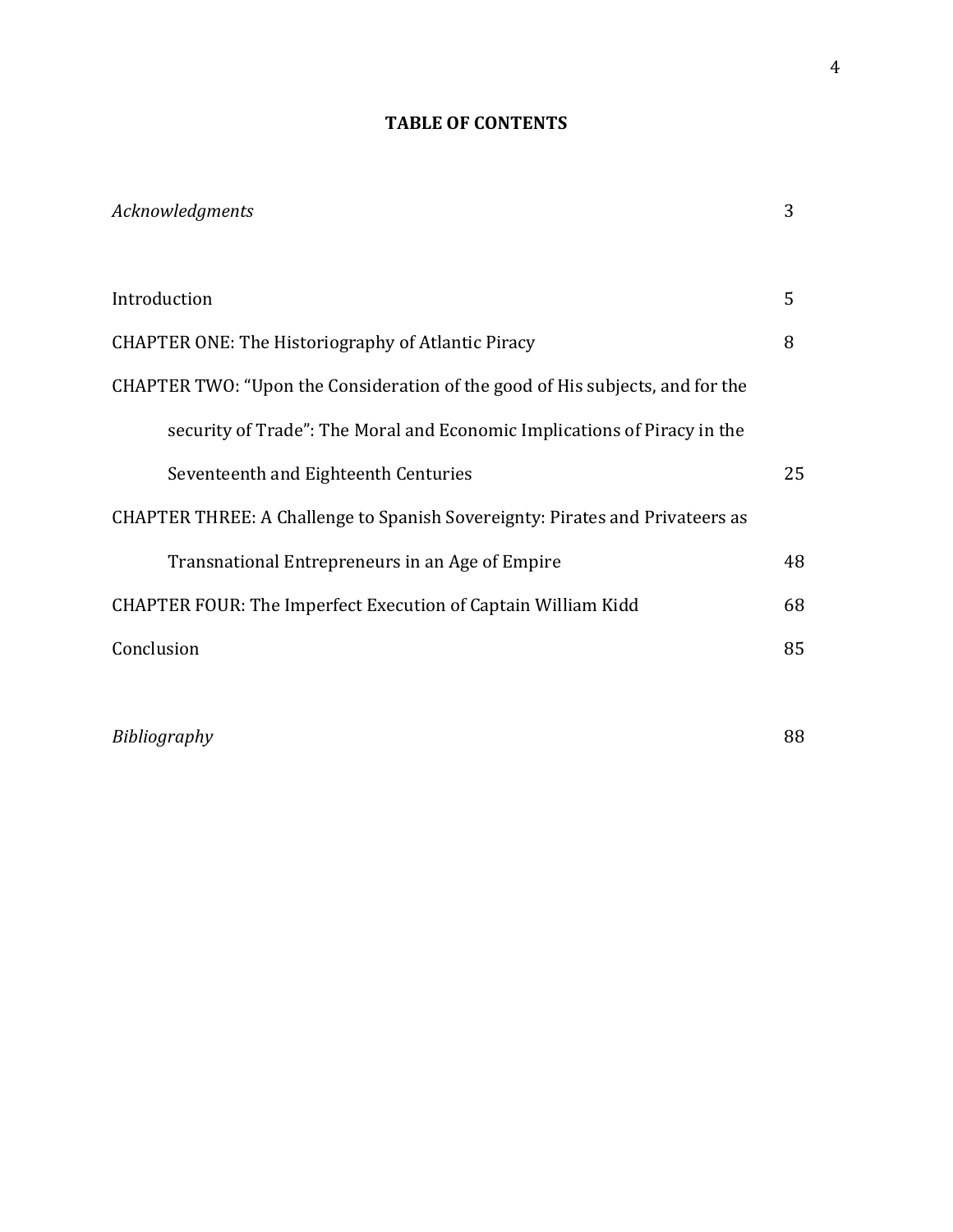#### **INTRODUCTION**

It cannot be argued that the sixteenth, seventeenth, and eighteenth centuries were not times of unprecedented change. From a European perspective, the world almost doubled in size to include continents previously undiscovered that possessed untold riches and opportunities to increase a nation's power, both politically and economically. Unfortunately for most of Europe, these new markets and resources were monopolized by one country in the 1500s and 1600s: Spain. Thus, the phenomenon of maritime predation—commonly known as piracy—developed alongside the enlargement of the Spanish Empire in the New World. <sup>1</sup> English, French, and Dutch pirates preyed upon Spanish ships and settlements (and, depending upon the political climate in Europe, sometimes upon each other) as a way to enter markets that were not free and open to anyone but the Spanish, motivated sometimes by greed and sometimes by need. However, the status quo changed as the 1600s transitioned into the 1700s. England's merchant empire replaced Spain's as the dominant world power, and with that shift in power also came a shift in attitudes towards and actions against pirates. Previously convenient for the British in the chaotic and violent free-for-all of the New World, pirates now became nuisances in the better-regulated and increasingly codified world of the British Empire. This thesis will explore this idea within its four chapters.

First, Chapter One presents an overview of the historiography of Atlantic piracy in the early modern period. Many scholars have argued that both piracy and the simultaneous development of privateering were closely connected with crime, warfare, and commerce on

<sup>1</sup> Kris E. Lane, *Pillaging the Empire: Piracy in the Americas, 1500-1750* (Armonk, New York: M. E. Sharpe, Inc., 1998), 12.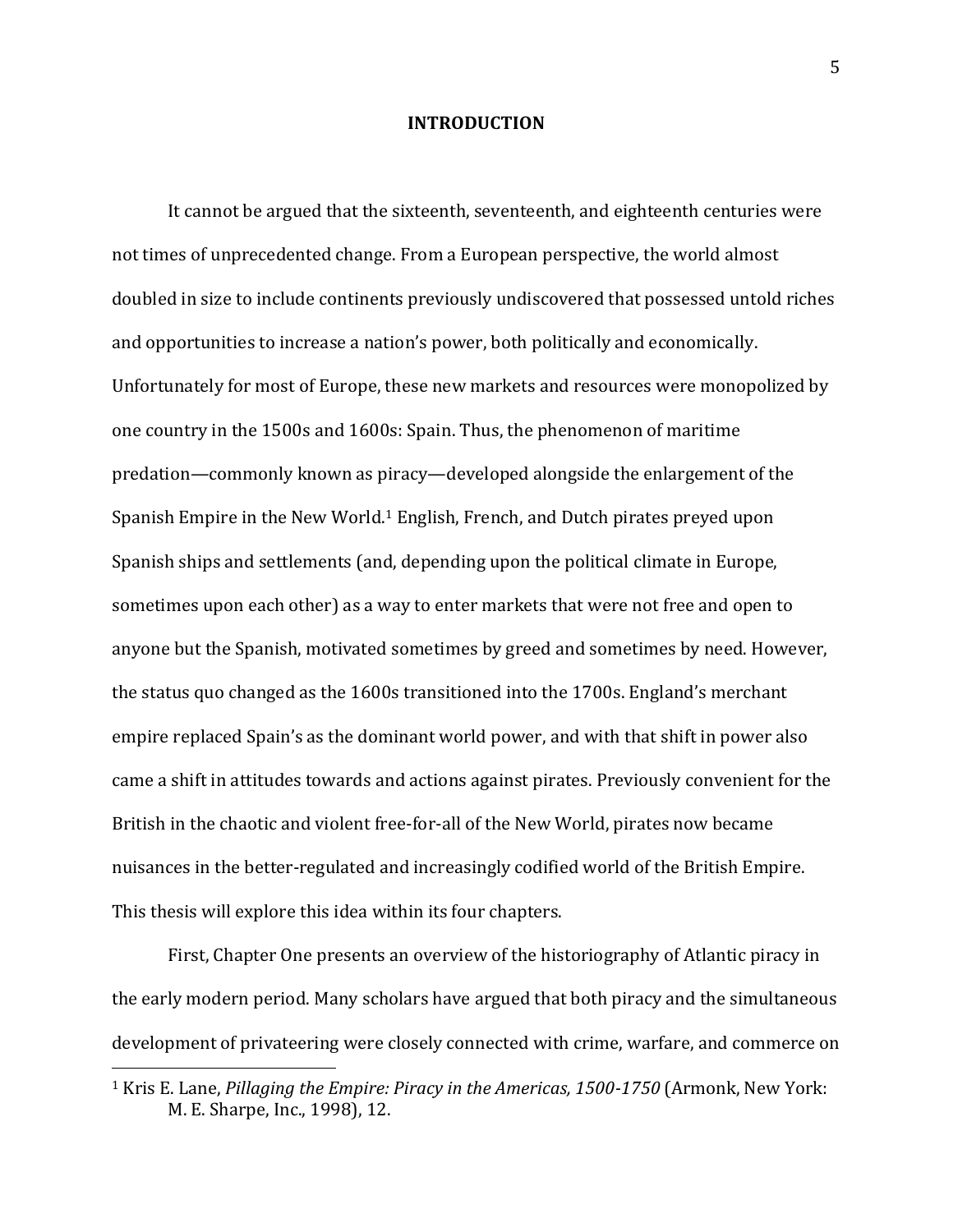an economic level; indeed, many essays explore this idea in both *Pirates? The Politics of Plunder* and *Bandits at Sea: A Pirate's Reader*. <sup>2</sup> Similar scholars only consider economics as secondary to politics, as Kris E. Lane does in *Pillaging the Empire: Piracy in the Americas, 1500-1750* (1998). Several more have argued that the treatment of piracy in literature, both official and fictional, was directly tied to conceptions of morality in the early modern era. Most prolific among this particular brand of piratical scholar is Marcus Rediker, who has contributed several definitive volumes (including one co-authored by Peter Linebaugh) dedicated to piracy and the maritime Atlantic world since 1981, using a cultural Marxist methodology generally not found in other works. This chapter traces the various trends within the historiography of this topic and situates this thesis among the major works within the history of piracy.

The following chapters investigate the transitory status of pirates in a variety of related themes. Chapter Two focuses on the categorization of the pirate as *hostis humani generis*, "the common enemy against all mankind," in both law and in moralistic rhetoric, exploring the connections that made pirates (and sometimes privateers) both economic criminals and moral ones. Chapter Three brings the Spanish perspective into consideration and contends Spain's ineffective policies against pirates contributed to the rise of an English empire in the Americas. Finally, Chapter Four looks at the imperfect execution of Captain William Kidd (1645-1701) as a case study that encapsulates the ideas set forth in the previous chapters. All together, this thesis will show that British prioritization of economic prosperity made the useful disorderliness of piracy obsolete in the New World,

<sup>2</sup> Christopher Harding, "'*Hostis Humani Generis*' – The Pirate as Outlaw in the Early Modern Law of the Sea," In *Pirates? The Politics of Plunder, 1550-1650*, edited by Claire Jowitt (New York: Palgrave Macmillan, 2007), 26.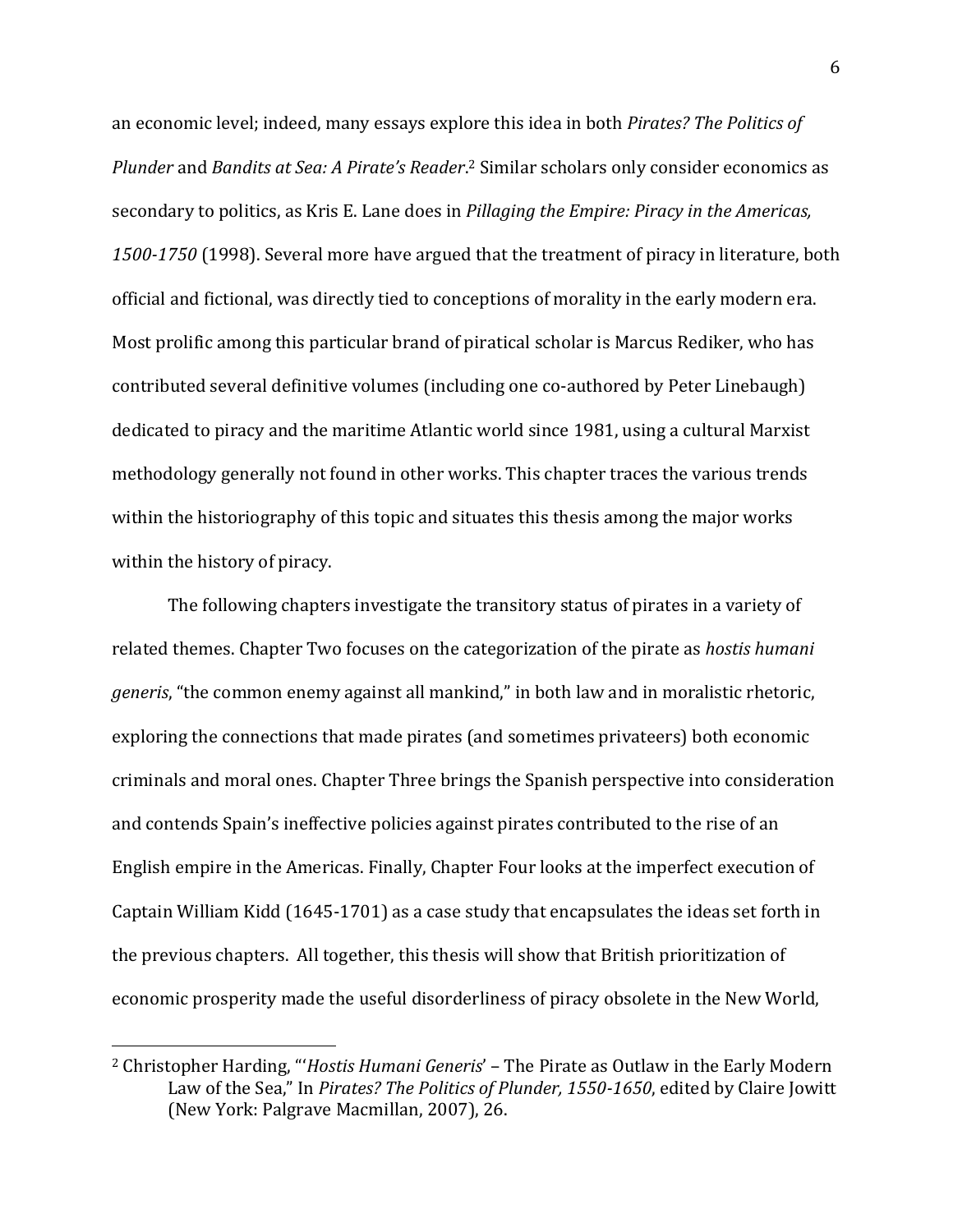eventually leading to its eradication in the 1730s. Thus, the elimination of piracy paralleled the transitions in political economy from the early modern world to a more modern one, where piracy was no longer tolerated.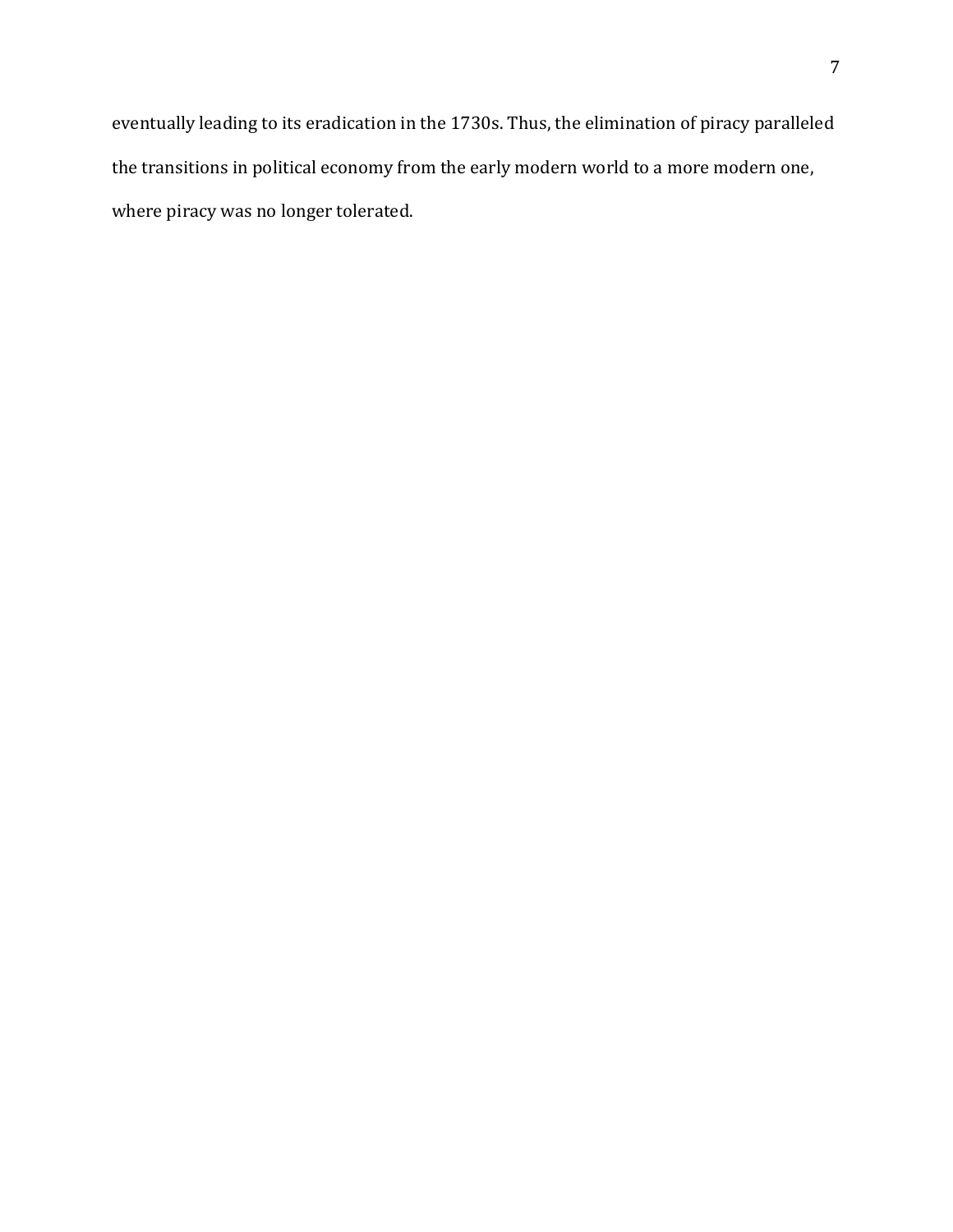#### **CHAPTER ONE**

#### **The Historiography of Atlantic Piracy**

Piracy has always been a subject of fascination, both historically and in popular culture. Since the eighteenth century, the Atlantic's most notorious pirates—Kidd, Blackbeard, and many more—have become larger-than-life figures, their images a romanticized mixture of history and myth. Because of this, historians interested in this topic are met with the redoubtable task of separating fact from fiction in order to discover some semblance of truth. Leaving behind the centuries' long trend of popular history, historians have approached this challenge in several different ways. With the exception of Marcus Rediker's significant contribution using cultural Marxism to re-evaluate Atlantic piracy, no one trend dominates the historiography of this topic. Instead, most scholars have incorporated myriad approaches into their work—from biographical to political to cultural and beyond—as a way to fill the gaps left unaddressed by Marxism. Each approach has its own merits, and each rebels against the romantic image of pirates in its own way. Taken together, these various approaches in the historiography of piracy offer historians a wide range of interpretations that help to solidify the truth of pirates without perpetuating the myths.

Even so, the historiography of pirates has been plagued by popular history since the days of pirates themselves. *A General History of the Robberies and Murders of the Most Notorious Pirates* was first published in 1724, at the tail end of the Golden Age of Piracy (roughly 1650-1730). This work has since become one of the major primary sources from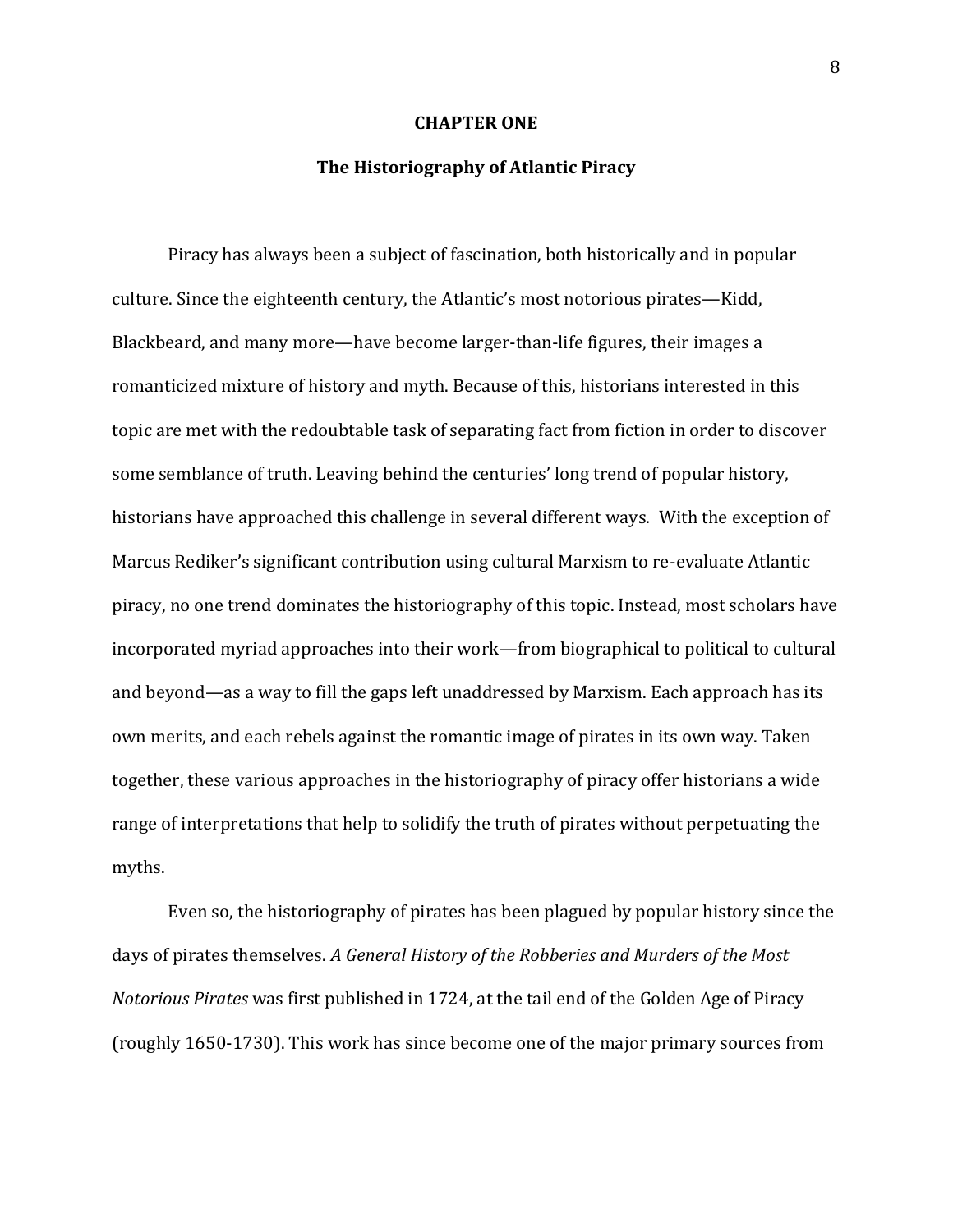which most historians of pirates mine their information.<sup>3</sup> While a very detailed volume that presents its readers with biographies of the Atlantic's most notorious pirates, it provides little concrete information as to where the author obtained its facts. Indeed, even its author is subject to debate amongst scholars, who cannot quite agree whether *A General History* was written by the mysterious "Captain Charles Johnson," who appears nowhere in maritime archives, or Daniel Defoe, who was attributed authorship since the 1930s. <sup>4</sup> More recently, scholars of Defoe have all but rejected this authorship. Despite this, the book has been republished several times using both authors' names, and for simplicity's sake, historians of piracy tend to use Johnson's only because his is the name on the original 1724 edition.<sup>5</sup>

Still, whoever the author, there is no doubt that *A General History* is largely responsible for the romanticization of pirates in both fiction and history. This is partially because of its presentation as a work by a widely traveled sailor who has "taken more than ordinary Pains in collecting the Materials which compose the following History," through either personal experience with pirates or interviews with the individuals who knew them.<sup>6</sup> From a scholarly perspective, this makes *A General History* either an exaggerated firsthand account or fictionalized hearsay. At the same time, however, Johnson/Defoe makes use of the first-hand accounts of William Dampier (published 1697) and Woodes Rogers (published 1712) as well as interviews with captured pirates, court records, and

<sup>3</sup> Marcus Rediker, *Villains of All Nations* (Boston: Beacon Press, 2004), 8.

<sup>4</sup> Richard West, "Introduction to the 1999 Edition," *A General History of the Robberies and Murders of the Most Notorious Pirates* (New York: Carroll & Graf Publishers, Inc., 1999 [1724]), vii-viii.

<sup>5</sup> I am using Defoe's name in my citations because his is on the edition that I have in my personal library.

<sup>6</sup> Defoe, *A General History,* 1.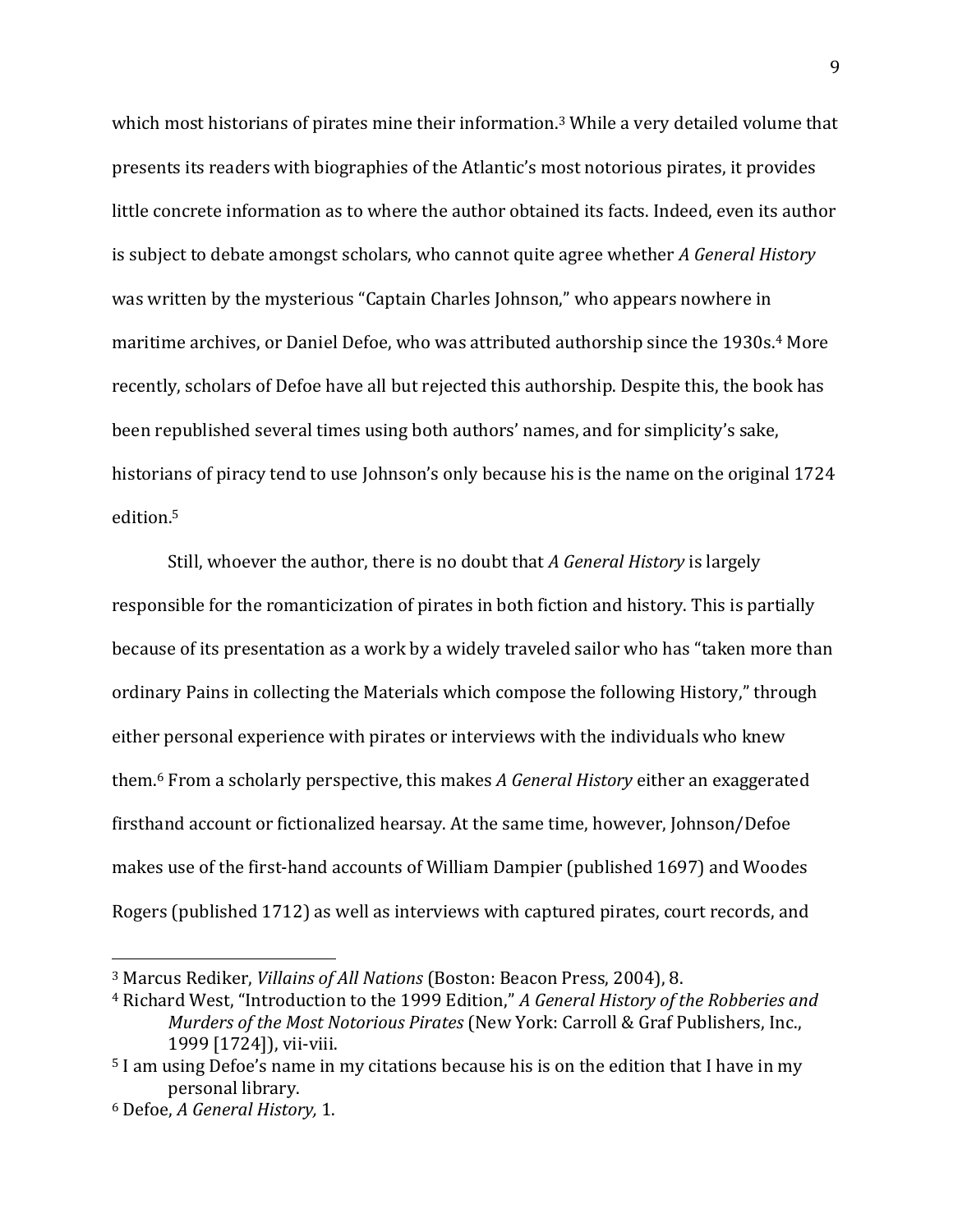trial testimony in sketching out the biographies and exploits of the most famous Caribbean pirates. These are the same documents that modern-day historians use themselves. In spite of its dubious provenance, *A General History* provides a touchstone for current historians in their investigations into piracy in the Atlantic that no one can afford to ignore.

Predictably, *A General History* captured the public's imagination and in the centuries that followed inspired many imitators. This unfortunate trend continued well into the twenty-first century. Popular history, inspired perhaps by Disney's money-making *Pirates of the Caribbean* franchise in the early 2000s, overwhelmed the "historiography" of pirates, and its proliferation continues even to this day. However, new scholarly trends have developed to combat the popular historical approach over the past three decades, beginning with Marcus Rediker's implementation of cultural Marxism in the 1980s.

Indeed, Rediker has all but dominated the historiography of piracy since publishing the foundational article he wrote as a graduate student. "'Under the Banner of King Death': The Social World of Anglo-American Pirates, 1716 to 1726" (1981) interprets the social organization of pirates through a distinctly Marxian perspective, analyzing what "piracy looked like from the inside."<sup>7</sup> His main interest is in the social order of pirates as opposed to the traditional authority of their foes, which is a common Marxian theme that he incorporates into all of his future endeavors. This was perhaps the first article to look at pirates not as villains or antiheroes of the Atlantic, but rather as men who chose a different way of life out at sea in direct defiance of existing power structures. Rediker dedicates much of his article to raw data he has accumulated from archival records along both the east coast of the United States and in the Caribbean—how many pirates operated between

<sup>7</sup> Rediker, "'Under the Banner of King Death': The Social World of Anglo-American Pirates, 1716 to 1726," *The William and Mary Quarterly* 38, no. 2 (April 1981): 204.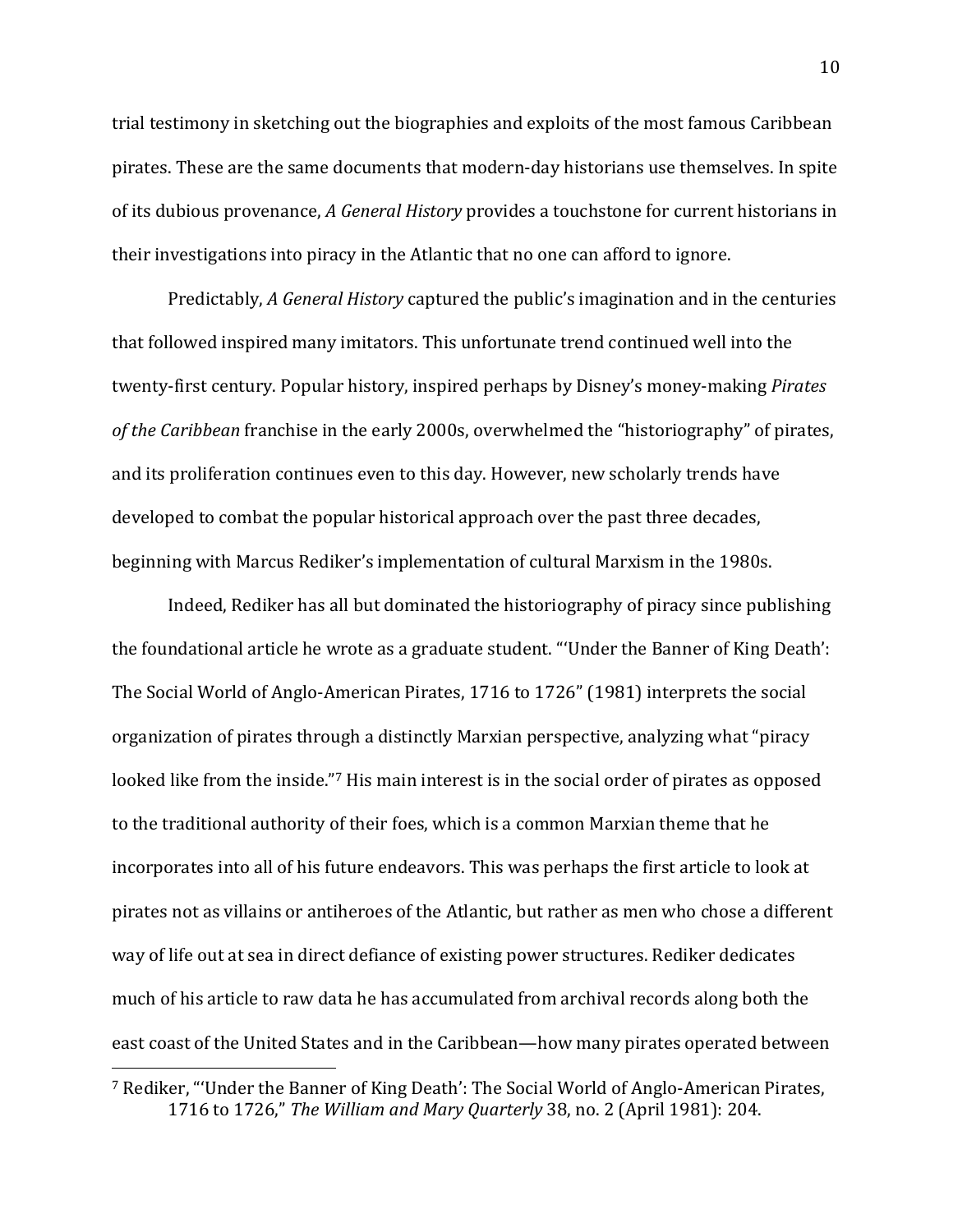1716 and 1726, where they came from before they turned pirate, what their ethnicity was, whether they were married or not, et cetera. $8$  He argues that pirates constructed their world in "defiant contradistinction" to the world they left behind, which accounted for their democratic self-organization and the sense of community they perpetuated amongst themselves.<sup>9</sup> His straightforward yet very non-specific approach in this article does not make "'Under the Banner of King Death'" Rediker's most important contribution to the historiography of piracy, yet it laid the groundwork for his future investigations.

Rediker's first major work, *Between the Devil and the Deep Blue Sea: Merchant Seamen, Pirates, and the Anglo-American Maritime World, 1700-1750* (1987), is a significant expansion upon "'Under the Banner of King Death.'" Taking a clearly Marxian stance on the topic once again, Rediker attempts a "history from the bottom up" of the common seaman of the eighteenth century in order to help transform "labor history" into "working-class history."<sup>10</sup> He also draws from social, economic, cultural, and political history and utilizes interdisciplinary methods to examine various aspects of the life of working seamen and what they did for themselves rather than what was done to them by their superiors.<sup>11</sup> While not exclusively about pirates, this book provides an insightful look at the societies, cultures, and organizations that made piracy possible in the 1700s. This overarching context, particularly regarding the plight of common seamen, the horrible conditions they were subjected to, and the frequency with which they mutinied, is not commonly seen in

<sup>8</sup> Rediker, "'Under the Banner of King Death,'" 204-8.

<sup>9</sup> Ibid., 214.

<sup>10</sup> Marcus Rediker, *Between the Devil and the Deep Blue Sea Merchant Seamen, Pirates, and the Anglo-American Maritime World, 1700-1750* (New York: Cambridge University Press, 1987), 6.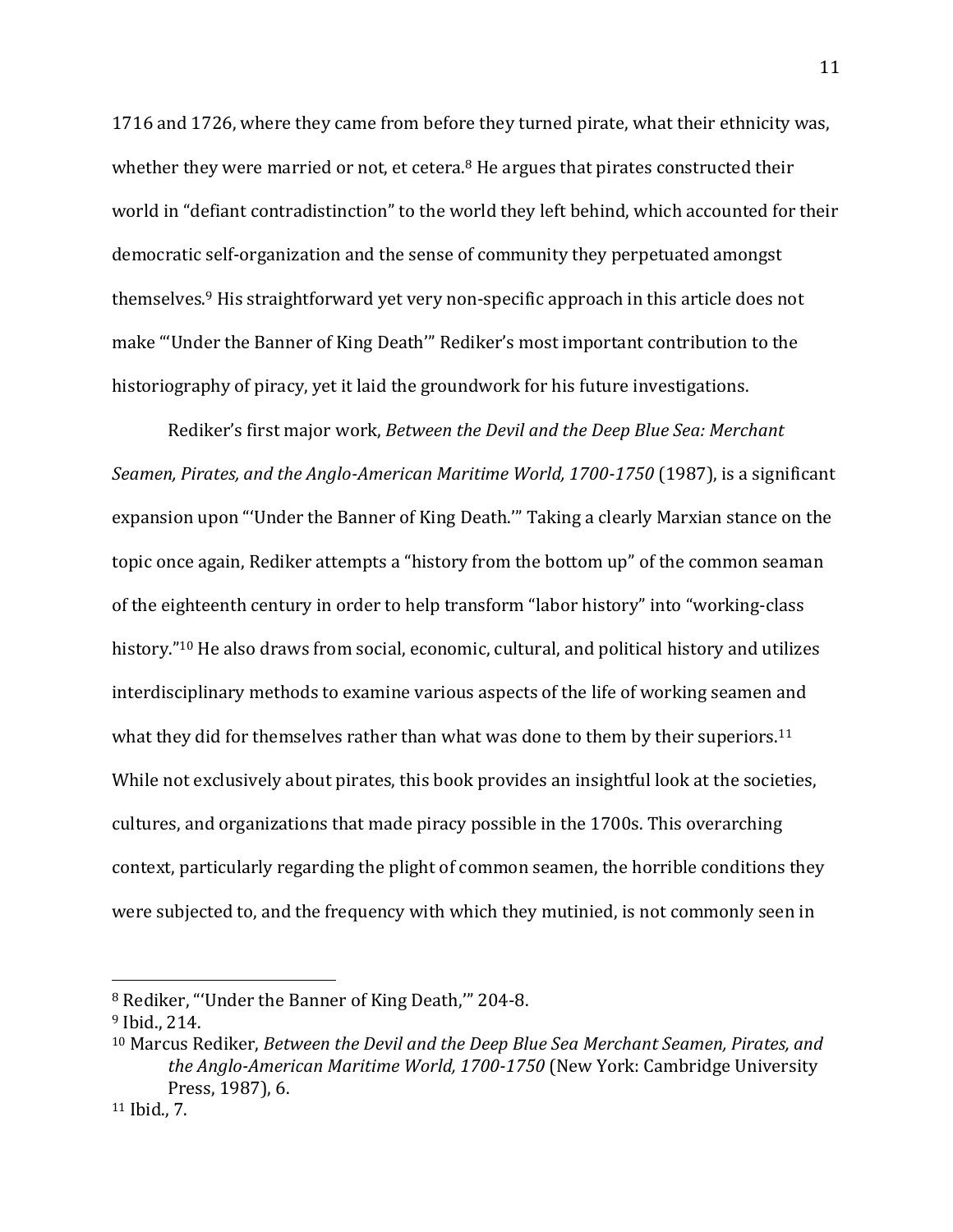other works on piracy.<sup>12</sup> Rediker's comprehensive analysis of the maritime world from the average sailor's perspective is one of the definitive works of maritime history and, like *A General History,* cannot be overlooked when considering the historiography of Atlantic piracy.

Rediker's next foray into the historiography of piracy, *The Many-Headed Hydra: Sailors, Slaves, Commoners, and the Hidden History of the Revolutionary Atlantic* (2000), came thirteen years later as a collaboration with Peter Linebaugh. This volume widens the scope of Rediker's studies even further than his last book to include the entire Atlantic proletariat—mainly slaves and revolutionaries, but also pirates, a group to which they dedicate one chapter out of nine. This chapter contains analysis that is complementary to Rediker's previous work: here Linebaugh and Rediker focus on both "the organization of the maritime state from above, and the self-organization of the sailors from below."<sup>13</sup> In this volume, they call this relationship "hydrarchy." While Linebaugh and Rediker discuss the political implications of the pirates' organization of themselves as "the world turned upside down," they actually spend more time discussing the cultural implications of such a world.<sup>14</sup> This is where *The Many-Headed Hydra* differs from "Under the Banner of King Death" and *Between the Devil and the Deep Blue Sea*. The former is more tightly focused on the cultural world created by class divisions that allowed pirates to flourish, while the latter two works mainly approach the topic from a broader social standpoint. Additionally, *The Many-Headed Hydra* is equally concerned with economics, as the authors are

<sup>12</sup> Rediker, *Between the Devil*, 49.

<sup>13</sup> Peter Linebaugh and Marcus Rediker, *The Many-Headed Hydra: Sailors, Slaves, Commoners, and the Hidden History of the Revolutionary Atlantic* (Boston: Beacon Press, 2000), 144.

<sup>14</sup> Ibid., 162.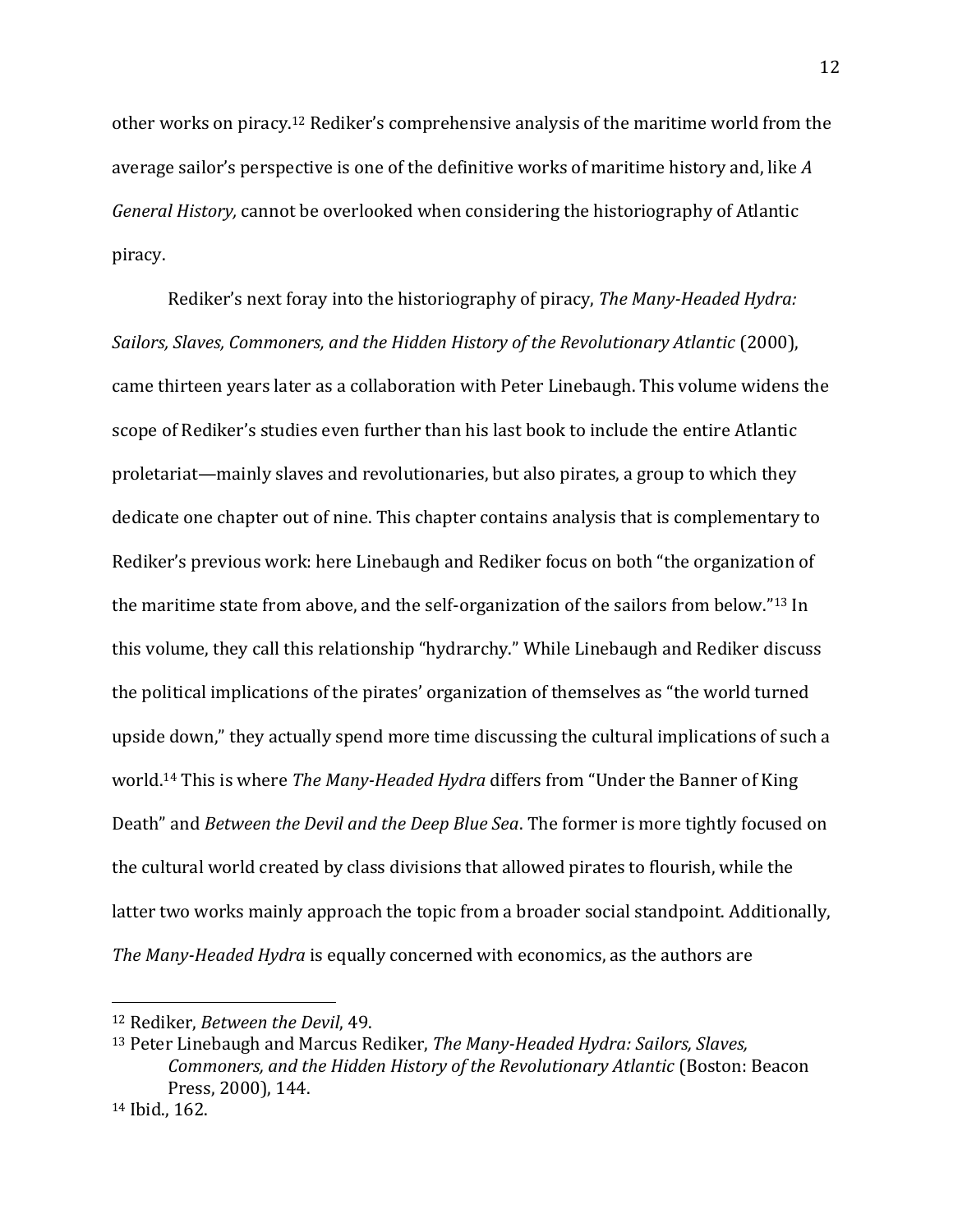attempting to "recover some of the lost history of the multiethnic classes that was essential to the rise of capitalism and the modern, global economy."<sup>15</sup>

Finally, Rediker published his most recent contribution to the historiography of piracy: *Villains of All Nations: Atlantic Pirates in the Golden Age* (2004). This book continues the general oeuvre of his previous work while at the same time considerably narrowing its scope to pirates and the men in power who hunted them. Several chapters are revised reproductions from other works, but this in no way subtracts from Rediker's predominant analysis in this particular book. If anything, it makes the scope manageable enough for him to identify trends in the interactions between pirates and authorities that complement his earlier work but also offers a new perspective into the world of pirates. By shifting his focus from the entirety of the maritime Atlantic proletariat to one small but vitally important part of it, Rediker is able to articulate a dichotomy of tactical terror between pirates in the Atlantic and the authorities who ultimately removed them from the seas.

In order to contextualize this dichotomy, Rediker first embarks on an investigative analysis to establish exactly what kinds of men (and women) became pirates, why they did so, and how they organized themselves. Here his typical cultural Marxian methodology comes into play, though in this volume he notably, and noticeably, alters it to suit a more comparative purpose. While discussing his Atlantic pirates, he also dedicates a significant portion of the book to the authorities, the men against whom the pirates fought.<sup>16</sup> This is wisely done, considering that most of his primary sources come from those authorities via trial transcripts or first-person accounts of encounters with pirates. Stylistically, he blends small amounts of narrative at the beginning of each chapter with hefty doses of analysis to

<sup>15</sup> Linebaugh and Rediker, *The Many-Headed Hydra*, 6-7.

<sup>16</sup> Rediker, *Villains,* 127.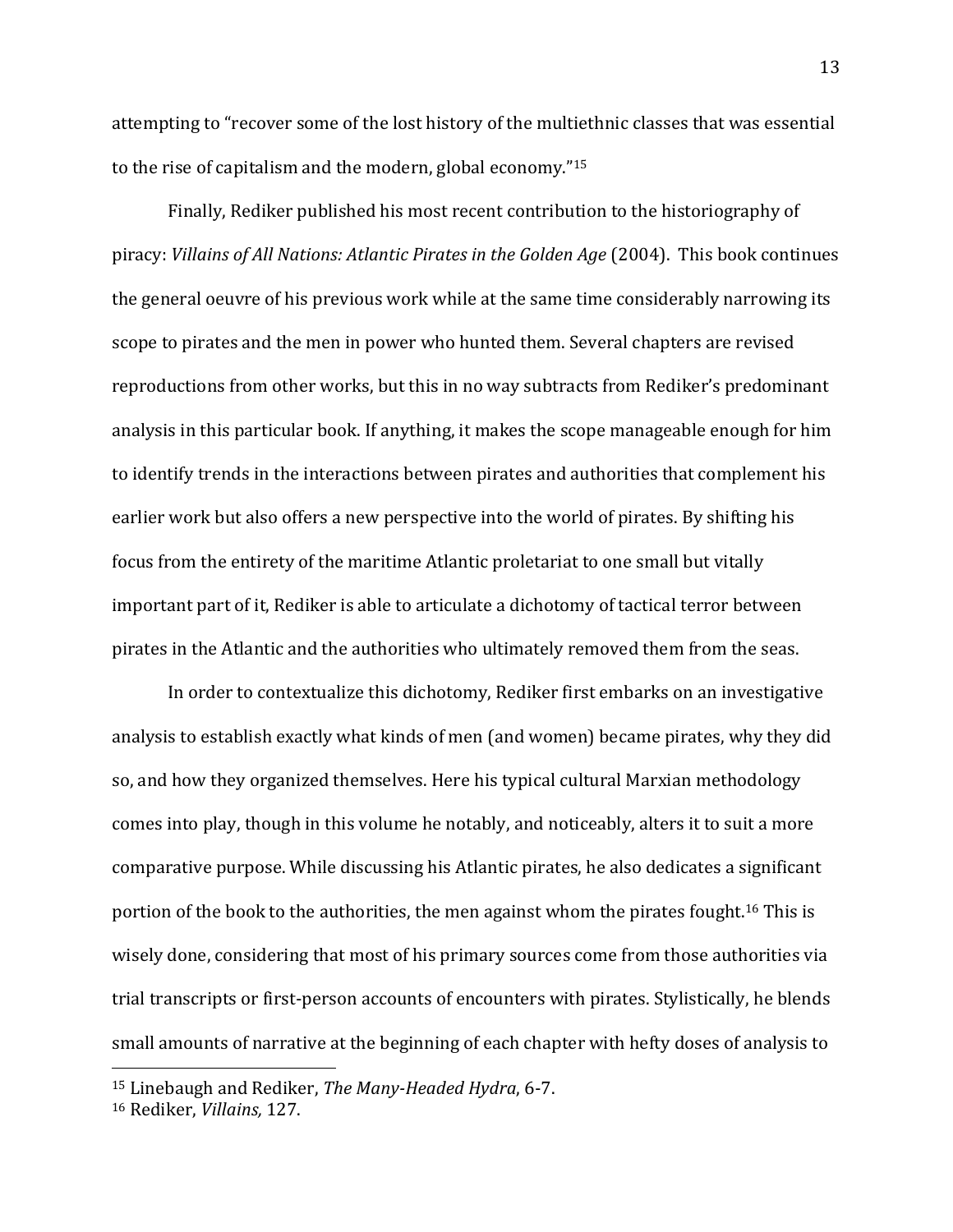support his argument about terror. The strength of this volume lies in its comparative structure, pitting the pirates' chaotic and impulsive brand of terror against the British government's more deliberate and propagandized brand. This works particularly well in his discussion of image. Government propaganda cast pirates as sub-human for their crimes against property, while pirates like Blackbeard responded by actively cultivating Satanic images of themselves.<sup>17</sup> Thus, the dichotomous cultures he describes most thoroughly in *Villains of All Nations* makes this Rediker's most accessible work. The narrowed scope allows him analyze the culture of pirates more finitely, and with the aid of natural binary opposites in the narrative—even if the lines between them are sometimes blurred.

Unfortunately, the inclusion of binary opposites invites bias and romanticism, which Rediker tries to avoid but ultimately cannot. In spite of the terrorism employed by both parties, Rediker's pirates end up sounding like underdogs and antiheroes, simply because theirs seems like a natural response to the institutionalized cruelty of British maritime life. This is a common flaw in Rediker's work. More often than not, the members of his Atlantic proletariat sound like unsung heroes who miraculously managed to survive and create an identity for themselves in spite of all the odds. Additionally, Rediker's consistent Marxian analysis leaves little room for other interpretations of pirates in the Atlantic—or at least it does on the surface. While Rediker was steadily putting out his seminal works on the maritime world, other historians developed differing methodologies to tease the truth out of piracy, contributing to the bigger picture that Rediker started to illustrate but never quite finished.

<sup>17</sup> Rediker, *Villains*, 130, 152-3.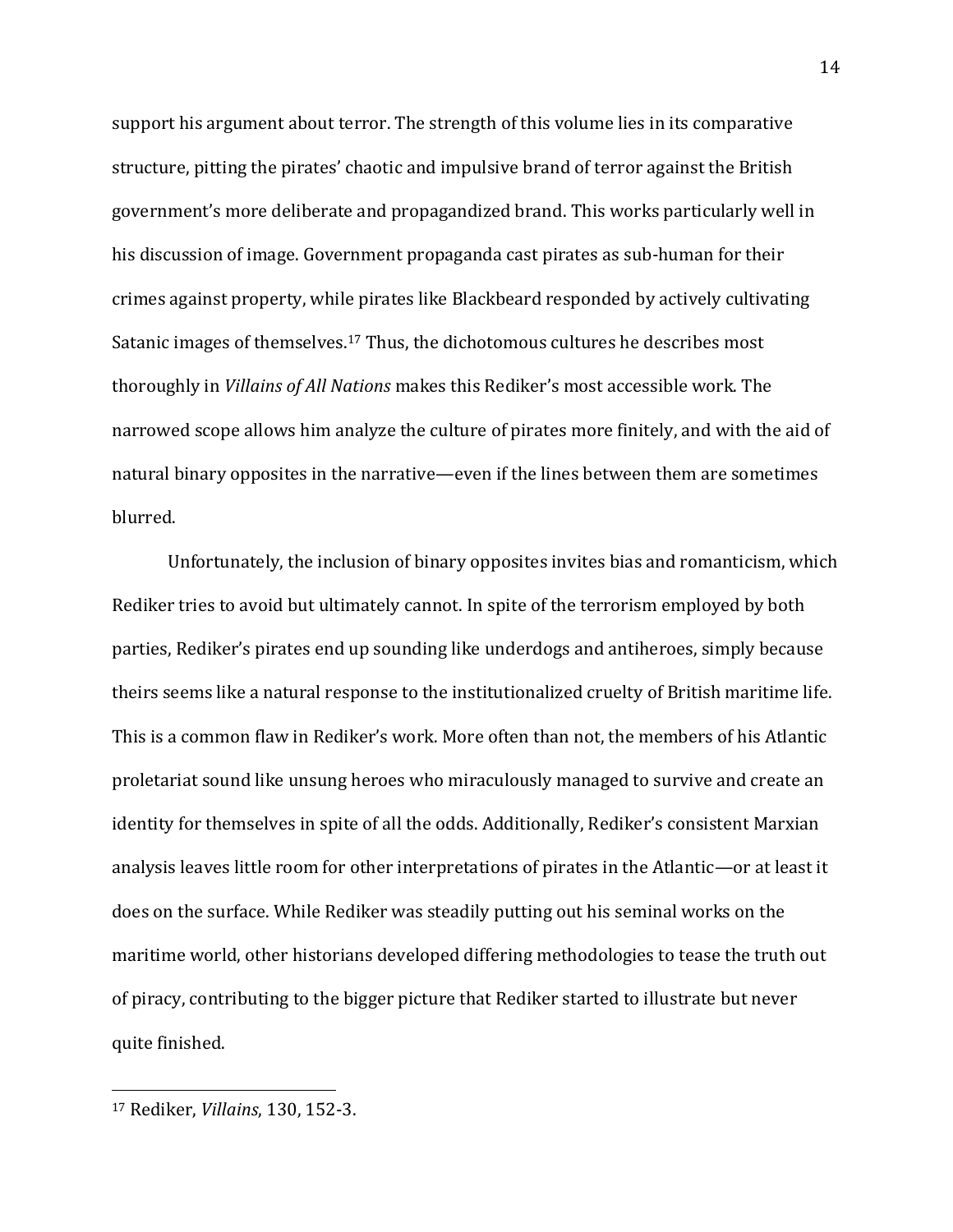One of the major works to come out of the 1980s alongside Rediker's *Between the Devil and the Deep Blue Sea*, Robert C. Ritchie's *Captain Kidd and the War Against the Pirates* (1986) is widely regarded as one of the best scholarly works on piracy ever written. Taking a more biographical approach, Ritchie positions Captain William Kidd (1645-1701) as both a representational figure and a transitional one, styling Kidd's life as the turning point "in the history of empire as well as in the history of piracy."<sup>18</sup> Although this is a risky move, considering the dangers of using one man's life as a typified case of sailor-turned-pirate, Ritchie makes it work because Kidd's life was *not* typical. He analyzes the differences between pirates and privateers and places Kidd's role as both in a much wider political context, one that extends all the way to the British Parliament and the clashes between the Whigs and Tories in the late seventeenth century.<sup>19</sup> Kidd was a rare example of a pirate/privateer whose actions had major political implications, as Ritchie discovers through his use of state papers, original correspondence, and Admiralty records. Most historians of pirates have to read against the grain of such documents to uncover some unbiased truth about their subjects, but here Ritchie is in a unique position where, for the most part, this sort of methodology is not necessary. The records showing Kidd's connections to the Whig party offer a complementary contrast to the records of the Tories who branded him as a pirate rather than a privateer, so between the two of them he is able to form a picture of man whose life reflected the political climate in which was produced. This man also just happened to be a pirate—not to mention a pirate who was decidedly *not* one of Rediker's "common seamen."

<sup>18</sup> Robert C. Ritchie, *Captain Kidd and the War Against the Pirates* (Cambridge: Harvard University Press, 1986), 2. <sup>19</sup> Ibid., 186.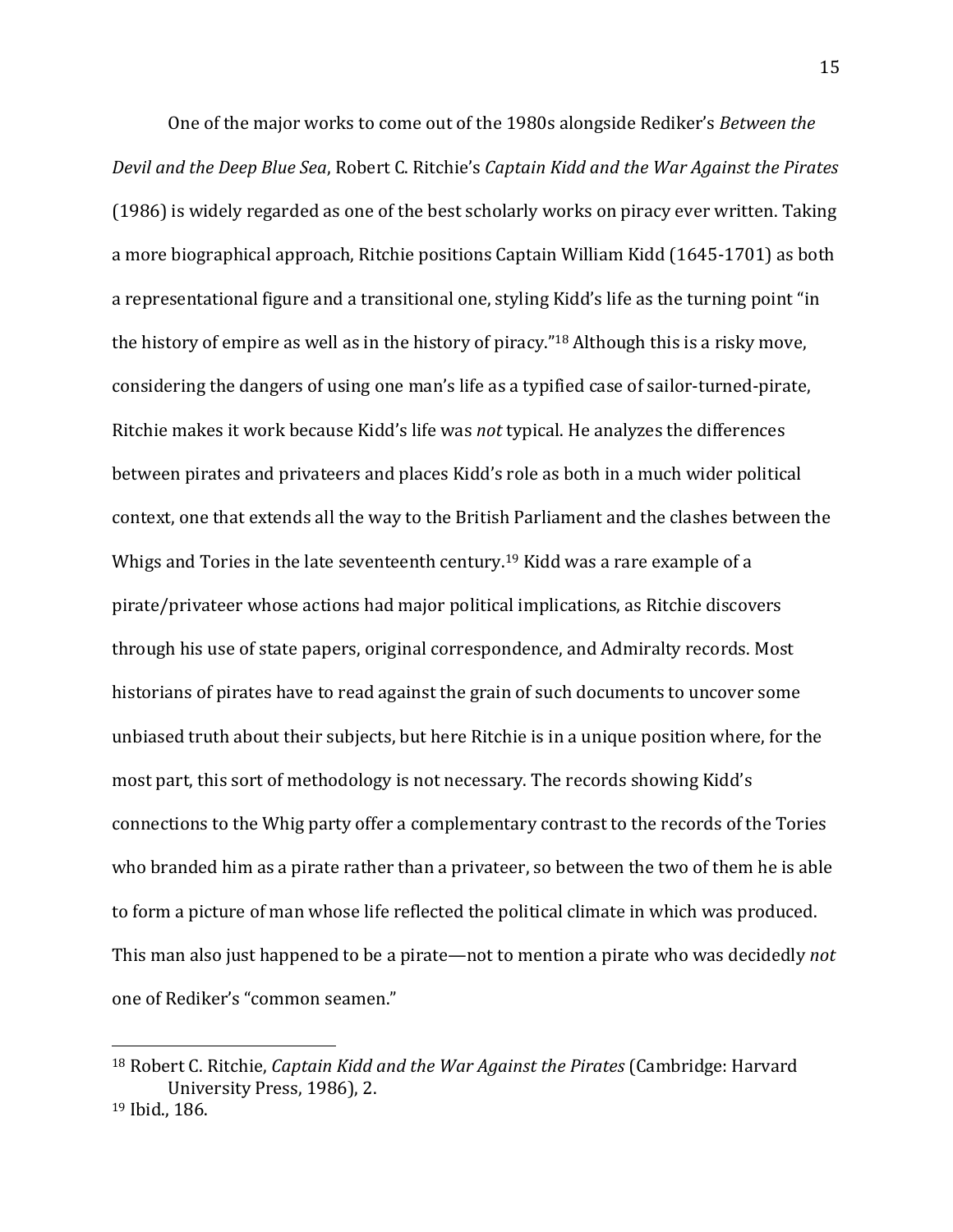Published the same year as Linebaugh and Redikers *The Many-Headed Hydra*, Lindley S. Butler's *Pirates, Privateers, and Raiders of the Carolina Coast* (2000) is remarkably similar to Johnson/Defoe's *A General History*, at least in organization. Like *A General History,* Butler's book compiles biographical sketches of eight men who have common ties to North Carolina and her waters over a span of 150 years, from the Golden Age of Piracy to the American Civil War. As a maritime historian, Butler connects these historical figures geographically and occupationally to prove that they shared similar personalities and experiences. This is similar to the tactic Rediker takes in "'Under the Banner of King Death'" and *Between the Devil and the Deep Blue* Sea, but Butler is more interested in assuming a naval perspective to demonstrate the importance of American privateering during this period. Butler's primary concern is the nature of maritime warfare as performed by "masters of organized theft at sea," which is a considerably different approach compared to Ritchie.<sup>20</sup> It is also interesting to note that in his very thorough bibliography, Butler cites *A General History* twice as a secondary source—first under Johnson's name for the original publication, and second under Defoe's for a reprint.<sup>21</sup> He wisely takes *A General History* with a grain of salt when he incorporates it into his analysis, using phrases like "Captain Johnson would have us believe" and "from Johnson's sketchy portrayal."<sup>22</sup> Like most historians, Butler uses *A General History* as a stepping-stone and corroborates whatever information he can from outside, reliable sources to help craft his analysis of eighteenth- and nineteenth-century pirates who majorly affected Carolina waters.

<sup>20</sup> Lindley S. Butler, *Pirates, Privateers, & Rebel Raiders of the Carolina Coast* (Chapel Hill: The University of North Carolina Press, 2000)*,* xiii.

<sup>21</sup> Ibid., 261.

<sup>22</sup> Ibid.*,* 41, 53.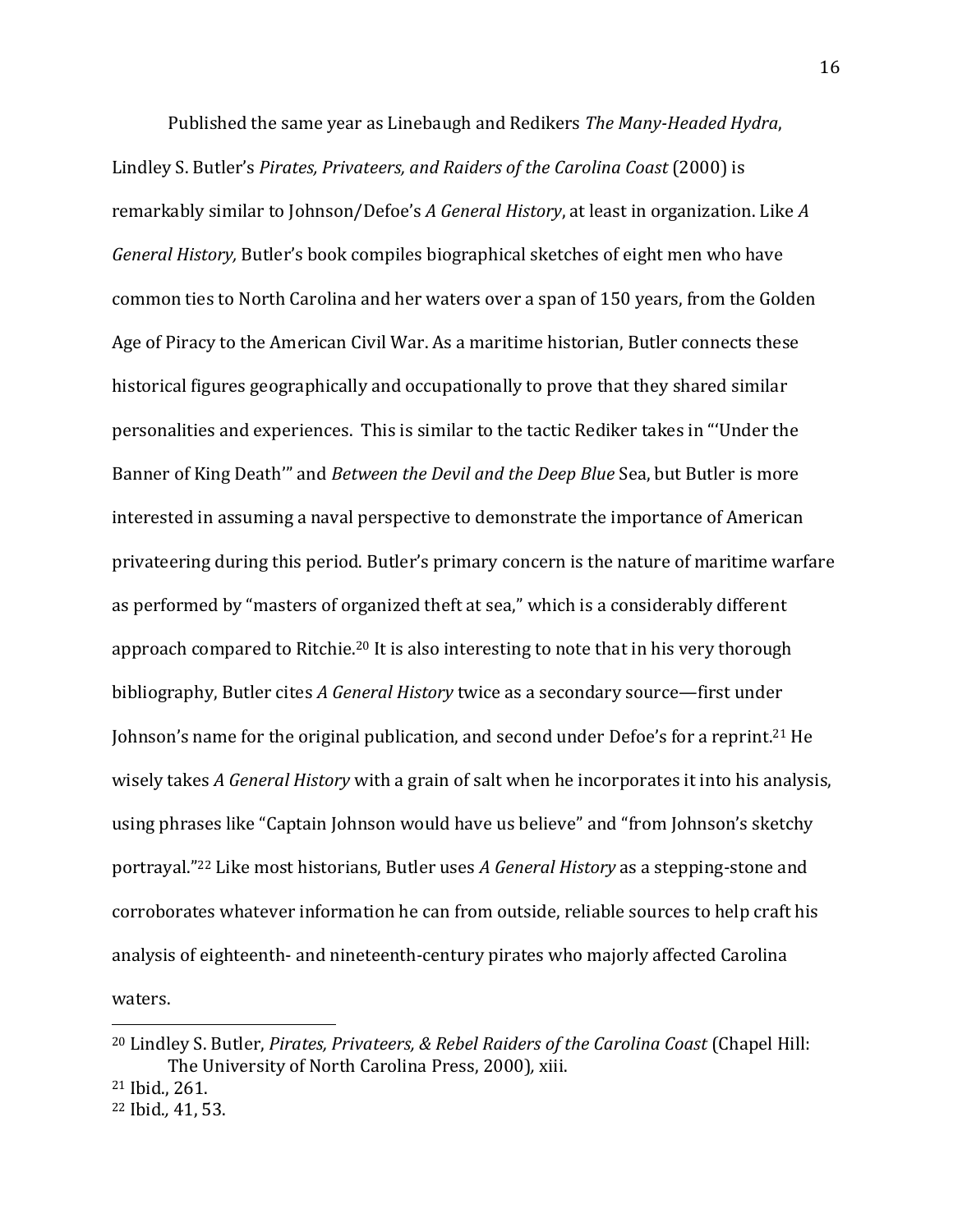Keeping these works in mind, the biographical approach has been more popular with historians who wish to look beyond the social and cultural importance of pirates in contrast to the authorities who tried to suppress them. This allows historians to find connections that Rediker tends to overlook, especially when it comes to the close relationships some pirates had with governments who had a significant stake in the economy and territory of the Atlantic world. Investigating the men who stood out during this time period and de-mythologizing them in the process adds just as much to our understanding of piracy in the Atlantic as does investigating the nameless ones.

While Marxist and biographical approaches are in many ways the most common methodologies found in the historiography of piracy, many others have appeared since scholarly interest in piracy surged in the 1980s. Though largely cultural in interest, no dominant methodology categorizes these works as a trend. Instead, what unites them is their variety in scope and content, and thus what they provide in comparison to other works in this field.

David E. Williams' fascinating article, "Puritans and Pirates: A Confrontation between Cotton Mather and William Fly in 1726" (1987), depicts a cultural clash between the two groups in the title through one specific example: the execution of William Fly in Boston in July 1726. At first glance, Williams' comparison seems to lend itself to Rediker's Marxist approach, but Williams keeps his analysis firmly planted in the world of culture rather than culture produced by class. Using *The Vial poured out upon the Sea* (1726), Mather's treatise published shortly after Fly's execution that preserves the encounters between the two men as well as Mather's sermons, Williams adds an extra dimension to the historiography of piracy: that pirates were not just economic threats but religious ones as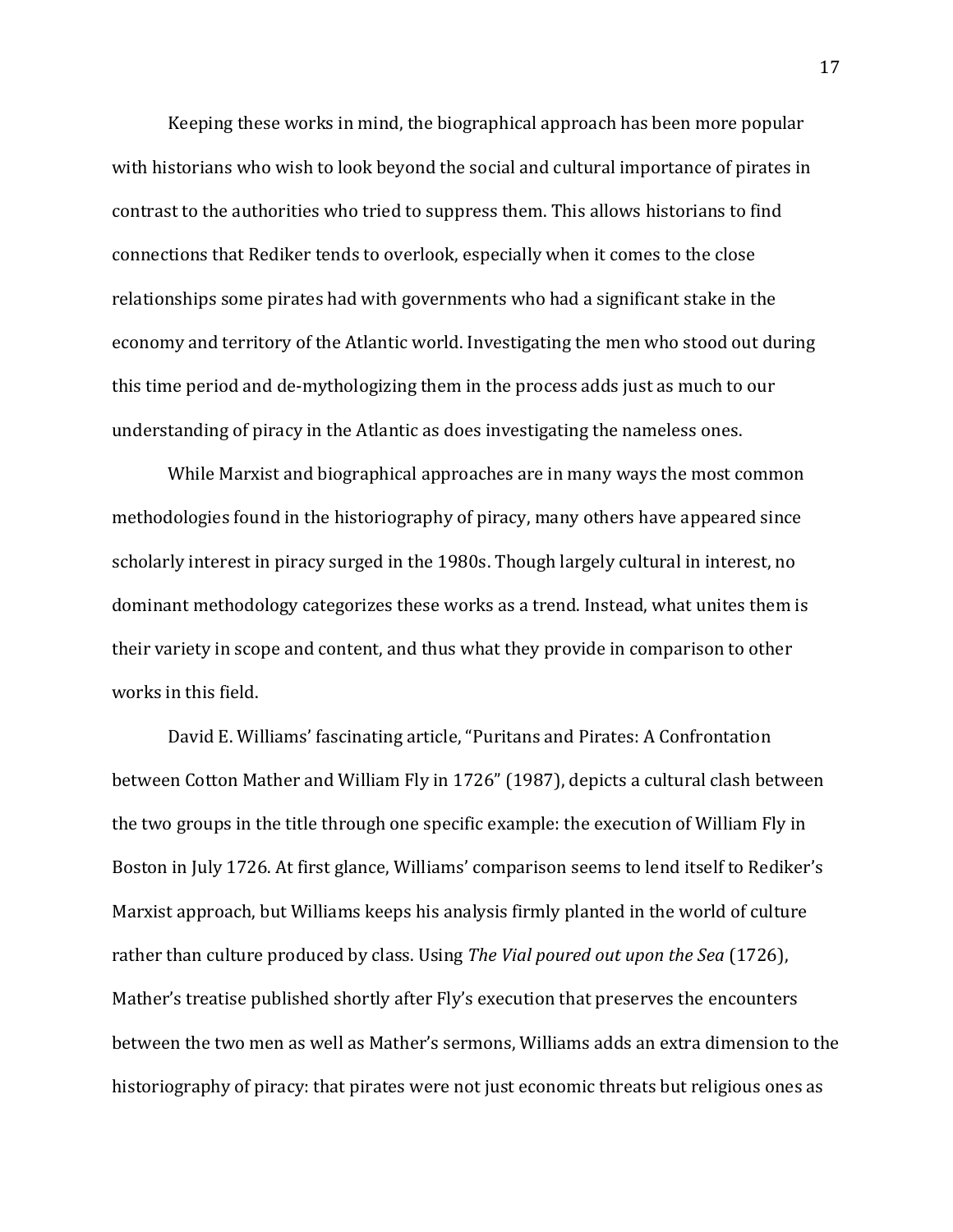well, especially in colonial New England.<sup>23</sup> Rediker touches on this briefly in *Villains of All Nations* in his discussion of crafted images of pirates versus their self-propagated images, but he does not go as deep as Williams in analyzing what religion meant to each respective group. In fact, compared to Williams, Rediker's interpretation of pirates as a religious threat seems rather abstract, while Williams makes the threat more immediate and potentially disruptive when he compares Fly's ultimate defiance to Mather's nearly obsessive desire to reform him. Because the execution was public, a Christian audience witnessed William Fly defy God by refusing forgiveness and defending his crimes. Williams emphasizes that Fly was "more dangerous as a prisoner than a pirate" in Puritan Boston, and that after his execution Cotton Mather struggled to control the public's perception of the pirate rather than let Fly's insolence win out.<sup>24</sup> In *The Vial poured out upon the Sea*, Mather portrays Fly's stubborn pride and refusal to confess to his crimes as stupid and depraved, undermining his rebellious irreligion before it could cause any harm.<sup>25</sup> This differs greatly from Rediker's interpretation of the propaganda against pirates, which tended to make them inhuman, not simple or ignorant.

One sharp departure from the usual approaches to the historiography of piracy comes from William R. Casto in his article, "The Origins of Federal Admiralty Jurisdiction in an Age of Privateers, Smugglers, and Pirates" (1993). As a professor of law, he approaches maritime history of the late eighteenth century from a legal perspective and analyzes the Admiralty clause in the Constitution within the context that created it. Edmund Randolph, the first American Attorney General under George Washington, advocated making  $\overline{\phantom{a}}$ 

<sup>23</sup> David E. Williams, "Puritans and Pirates: A Confrontation between Cotton Mather and William Fly in 1726," *Early American Literature* 22, no. 3 (1987): 234. <sup>24</sup> Ibid., 234, 238.

<sup>25</sup> Ibid., 240.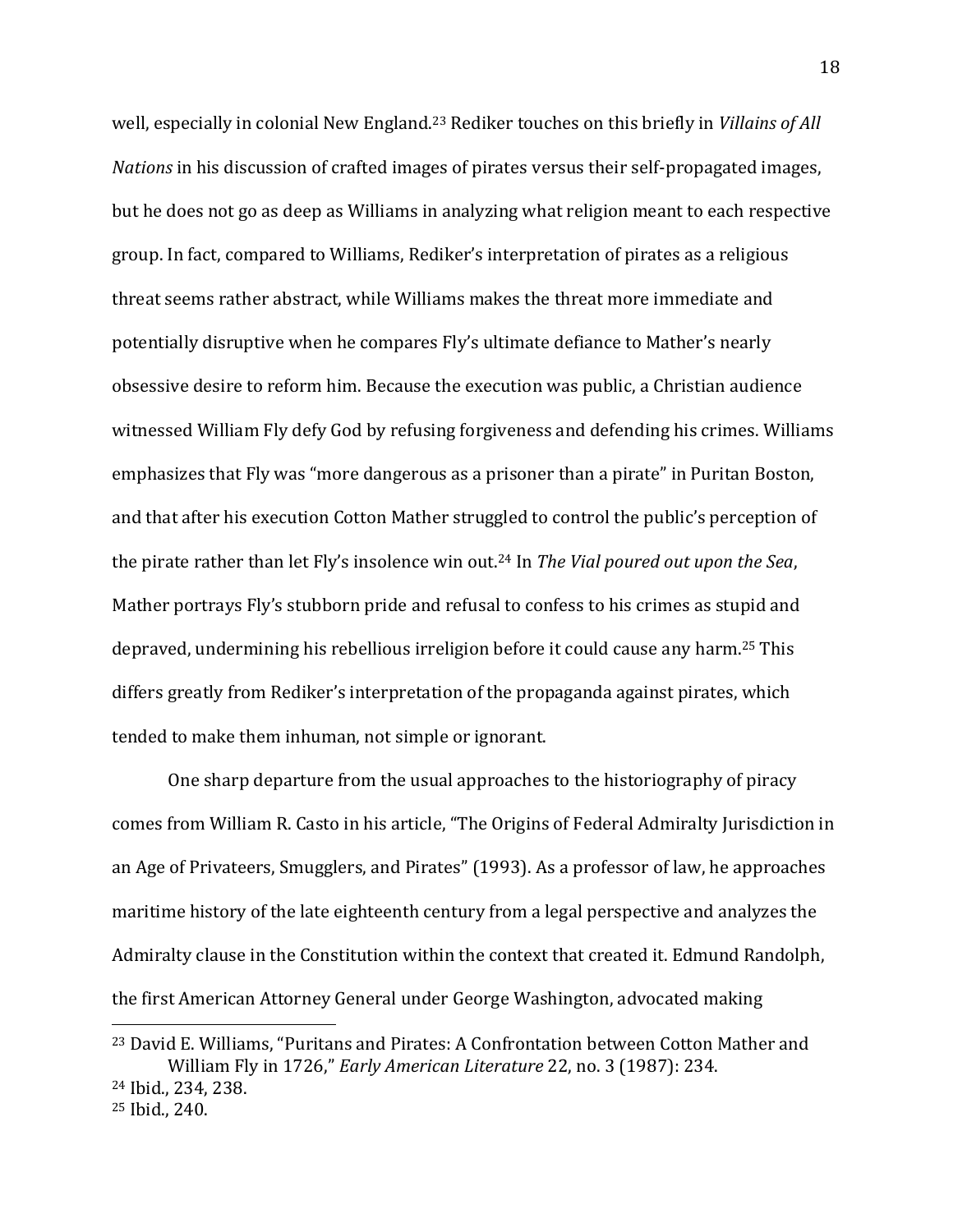maritime crimes—including piracy—a federal offense, because the "government only… can protect the citizens of the United States from hostilities, in their daily intercourse with rival adventurers on ['the open sea']."<sup>26</sup> Focusing only on the laws and the lawmakers, Casto shows that piracy was still considered a threat on a national level even after the Golden Age, so much so that the admiralty clause of the Constitution had to be clarified to apply to pirates and other maritime criminals but not to privateers.<sup>27</sup> Such an article is probably not considered very often as a worthwhile contribution to the historiography of piracy considering its legal tone and format, yet it does help provide some background for the second half of Butler's book and for other works that focus on piracy in the 1800s. Piracy did not disappear after the Golden Age, and an explanation of the origins and language of the Admiralty clause helps historians understand why men such as Jean Lafitte and Butler's coastal raiders of the Civil War were allowed to exist within the context of American federal law.

Meanwhile, Jon Latimer's *Buccaneers of the Caribbean: How Piracy Forged an Empire* (2009) considers piracy in a much broader context than almost any of its counterparts and takes an approach that is not often found in the scholarship of piracy. Chiefly through official governmental letters and records (both English and Spanish), Latimer argues that the rise of the buccaneers in the sixteenth- and seventeenth-century Atlantic world was an essential part of the rise of Britain as both a dominant economic power and an empire.<sup>28</sup> Few scholars have made as much of the buccaneers (whom Latimer defines as something of  $\overline{\phantom{a}}$ 

<sup>26</sup> William R. Casto, "The Origins of Federal Admiralty Jurisdiction Jurisdiction in an Age of Privateers, Smugglers, and Pirates," *The American Journal of Legal History* 37, no. 2 (April 1993): 121.

<sup>27</sup> Ibid., 124.

<sup>28</sup> Jon Latimer, *Buccaneers of the Caribbean: How Piracy Forged an Empire* (Cambridge, MA: Harvard University Press, 2009), 5.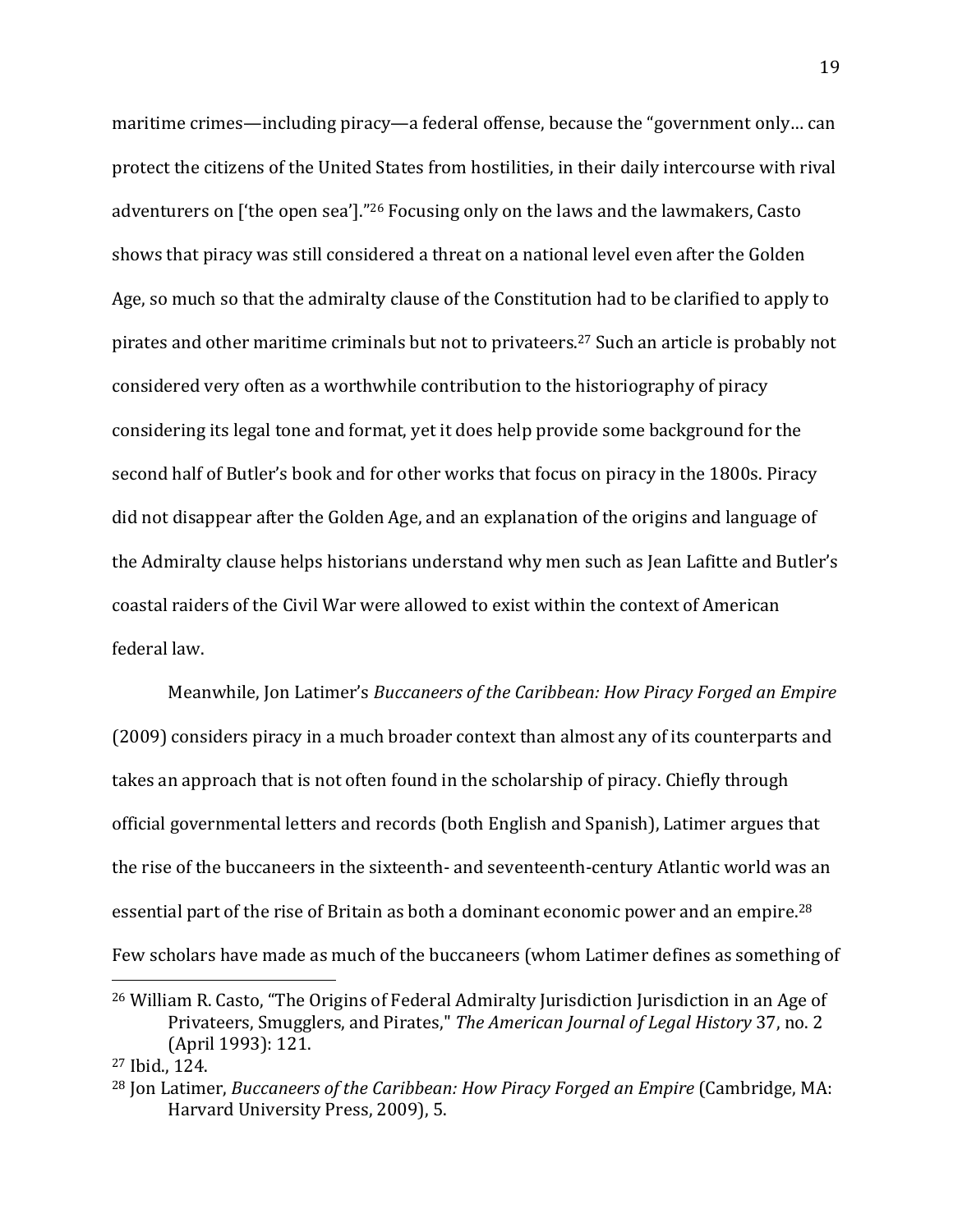a mix between privateers and pirates) as critical agents of change in this period, when change was constant and chaotic. However, by contextualizing European conflicts along with important developments in the Caribbean, Latimer is able to show a direct link between the two regions. In most scholarship of the topic, this link is often overlooked, with European conflicts mentioned only tangentially. Latimer's methodology effectively demonstrates the cyclical nature of the relationship between Europe and the Caribbean: what happened in one region affected the other, and vice versa.

Furthermore, by focusing on certain paradigm shifts in the Atlantic world as they concerned buccaneers, Latimer aptly demonstrates that the system that created the buccaneers also facilitated their obsolescence as England became the dominant power in the Atlantic through planting and trade as opposed to Spain's purely "bullionist" economy, which was not self-sufficient.<sup>29</sup> Interestingly, he presents the buccaneers as a sort of Frankenstein's monster—at first a useful tool meant to infringe upon Spanish monopolies which then grew into a powerful entity that seriously threatened its creator. The influence of buccaneers on the demise of the Spanish Empire tends to be overstated in historiography, yet Latimer's work shows that their responsibility for the rise of the British Empire has been surprisingly *under*stated. Thus, Latimer's *Buccaneers of the Caribbean* is a worthy contribution to the scholarship of Atlantic piracy, shedding light on a facet of history that tends to be overshadowed by popular depictions and romanticized accounts.

Despite this, Latimer is one of many scholars who tend to focus exclusively on the British side of piracy in the Atlantic at the expense of the Spanish one. Thankfully, Kris E. Lane, author of *Pillaging the Empire*: *Piracy in the Americas, 1500-1750* (1998), provides a

<sup>29</sup> Latimer, *Buccaneers,* 24.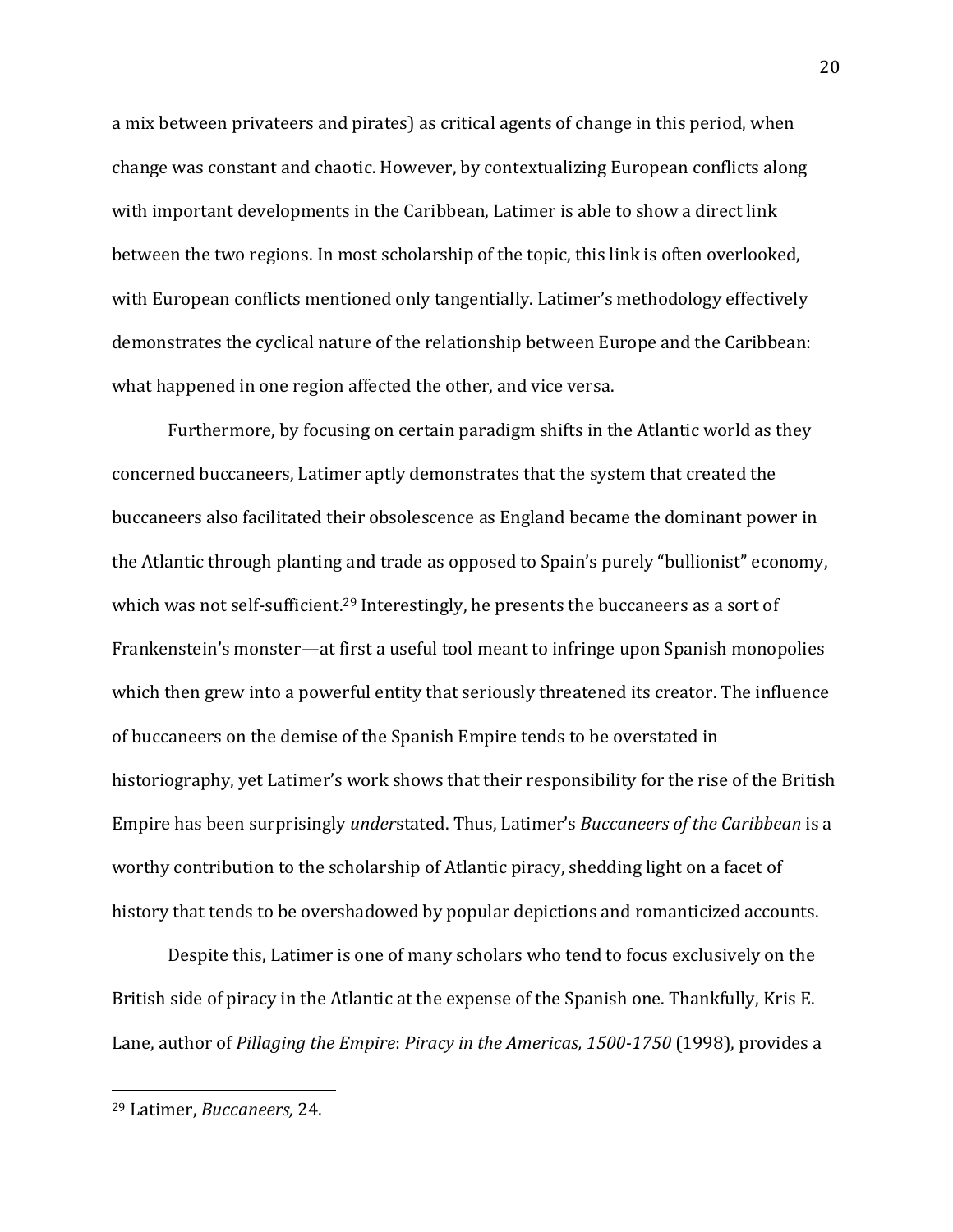fresh perspective oriented around Spain. More often than not, the Spanish are portrayed either as villains or victims in the grand narrative of piracy—in both popular *and* scholarly history. Conscious of this trend, Lane notes that the omission of the Spanish side of the story "distorts history," and so he seeks to rectify that distortion in his book.<sup>30</sup> His chronological analysis, using the ever-popular "voyage around the world" accounts along with official archival records from Spain and South America, mixes social and economic approaches to history to identify the true effects pirates had on the Spanish Empire, from the early days of European exploration and global trade up to the Golden Age. As Lane takes his readers through his periodization of piracy, Lane debunks a common misconception regarding Spain that appears all too frequently in modern historiography: that Atlantic and American piracy, particularly during the late seventeenth and early eighteenth century, was partially responsible for the decline of the Spanish Empire.<sup>31</sup> Instead, he concludes that pirates have been both "over- and underrated as agents of change." <sup>32</sup> Their rise in prominence happened to coincide with the financial and economic decline of the Spanish Empire, but their contribution to this decline was tangential at best. Lane's analysis argues that pirates were nothing but a particularly vexing nuisance to the Spanish, and that the empire's preoccupation with them was not as diabolical as the romanticizers of pirates would have us believe. Such an approach is extremely beneficial to historians of piracy simply because of the misconceptions associated with piracy and Spain. Indeed, this is the only book in this corpus that addresses the relationship between the two to any degree of satisfaction.

<sup>30</sup> Kris E. Lane, *Pillaging the Empire: Piracy in the Americas, 1500-1750*, (Armonk, NY: M. E. Sharpe, Inc., 1998), 3.

<sup>31</sup> Ibid., 129.

<sup>32</sup> Ibid., 201.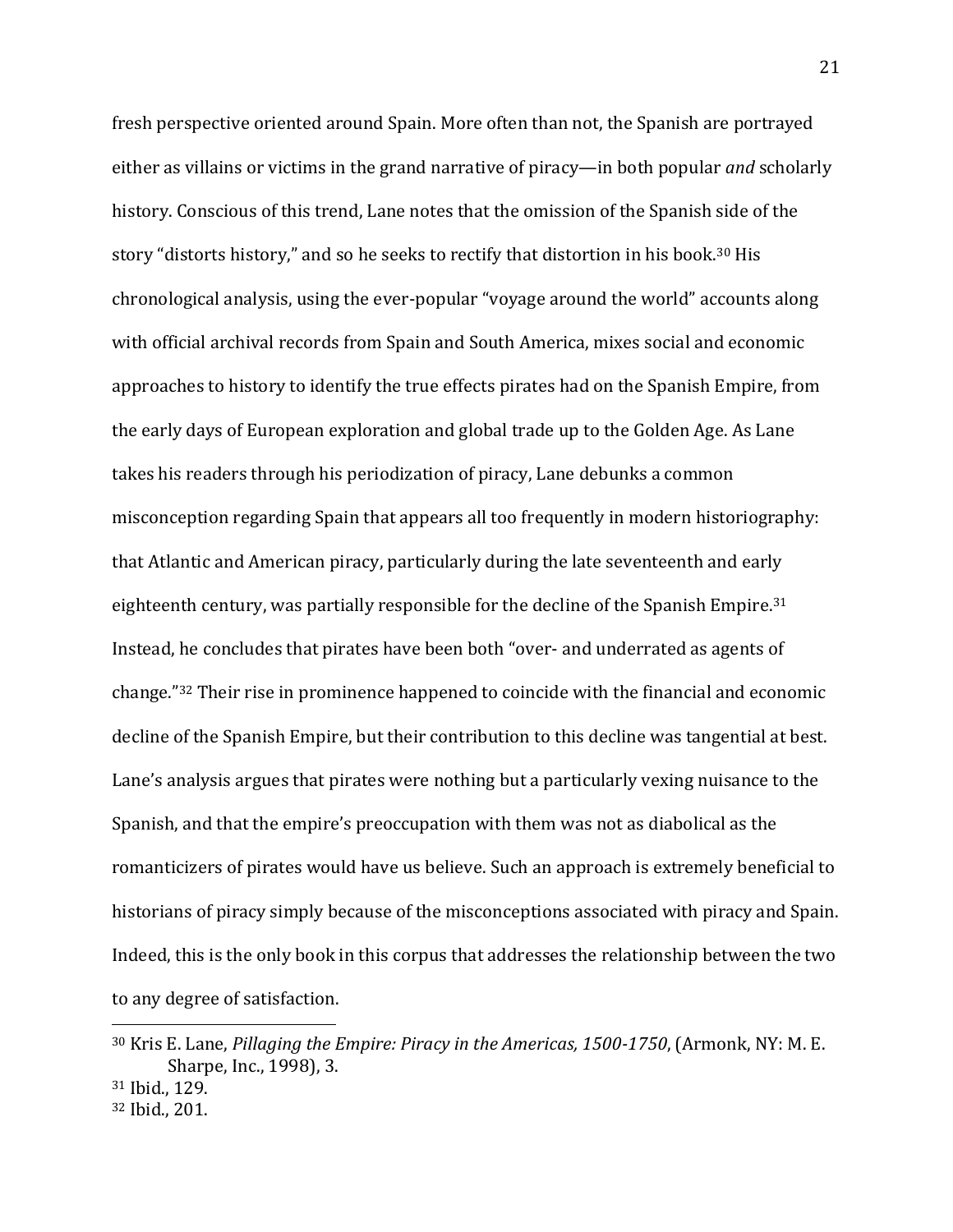Yet another departure from the norm in the historiography of piracy comes from Hans Turley's *Rum, Sodomy, and the Lash: Piracy, Sexuality, and Masculine Identity* (1999). Turley has much to prove with such a provocative title, and he does quite skillfully, addressing a very specific aspect of pirates that most historians tend to dodge. In the most general sense, Turley seeks to re-examine the periodical press, pamphlets, trial records, the confessions of pirates, and other commonly used primary sources used in the historiography of the topic to uncover how and why pirates were portrayed as "*hostis humanis generis*, the common enemy against all mankind."<sup>33</sup> Ambitiously, he compares historical records to fictional portrayals of pirates to identify how and why pirates have been mythologized, sexualized, and romanticized since the eighteenth century. Most historians do acknowledge that such a trend exists, sometimes to disprove the romantic image of piracy that dominates popular culture. More often than not, however, in attempting to disprove the trend, they romanticize pirates themselves. Indeed, this is a major flaw in most of Rediker's work, but especially in *Villains of All Nations*. Turley is able to avoid this by treating *A General History* and other works by Daniel Defoe as "fictional reality." By discussing history and fiction as "interpenetrating discourse" that inform one another, Turley finds the identity of the pirate through a gendered perspective rather than something more general that only regurgitates what was present originally in *A General History.*<sup>34</sup>

Finally, the historiography of piracy has become diversified less in monographs than in edited volumes of collected essays. Most significantly among these is *Bandits at Sea: A* 

<sup>33</sup> Hans Turley, *Rum, Sodomy, and the Lash: Piracy, Sexuality, and Masculine Identity* (New York: New York University Press, 1999), 1-2.

<sup>34</sup> Ibid.*,* 73.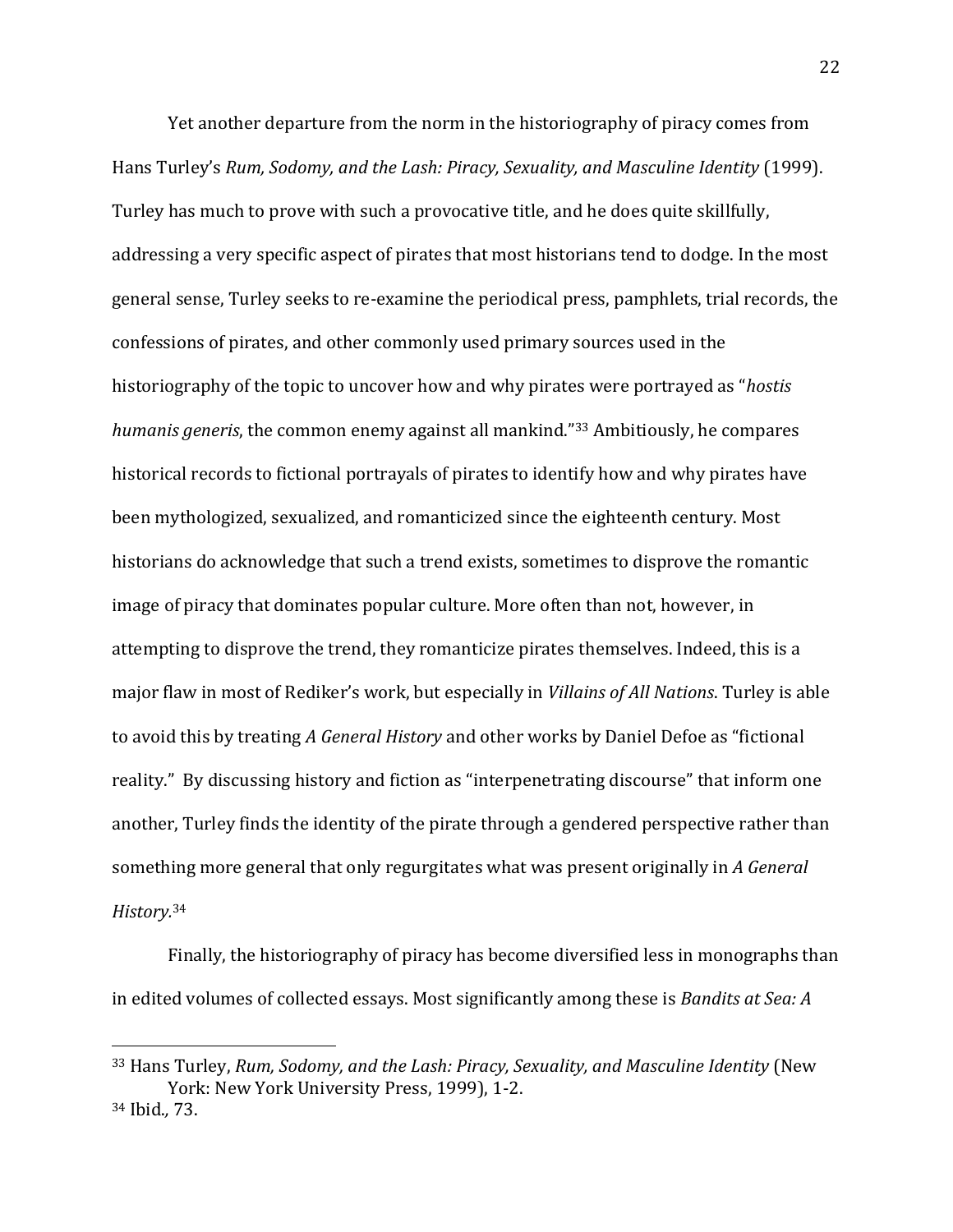*Pirates Reader* (2001), edited by C.R. Pennell and featuring contributions from a number of notable maritime scholars, including Marcus Rediker, David J. Starkey, and B.R. Burg. The goal of Pennell's volume is the goal of all pirate histories: to separate truth from myth, to establish how pirates are to be identified and described, and to include perspectives that are often either omitted from academic consideration or sensationalized for public consumption.<sup>35</sup> For essays on identification, Pennell smartly includes chapters focusing on economic (David J. Starkey and John L. Anderson) and imperial (Anne Pérotin-Dumon and Gonçal López Nadal) definitions of piracy. Meanwhile, essays on social (Rediker and Bromley), racial (Kenneth J. Kinkor), and sexual (B.R. Burg and Dian Murray) diversity found in pirate communities elaborate on topics touched upon but never fully developed in previous studies within the field. Also noteworthy are the handful of chapters on women in piracy by Rediker, Murray, Wendy Bracewell, and John C. Appleby—all of whom focus on different women in different parts of the world. Therein lies this volume's definitive strength: it is global in nature and in theory as a way to show the incredible range that the study of piracy includes.<sup>36</sup> More than any other, this volume reconciles the romantic image of piracy with the academic facts of piracy, accomplishing through collaboration what many authors in this field fail to do on their own.

The romanticized and popular image of the pirate is not something easily overcome, even in academic history. What is most difficult for historians to reconcile is that this image is not entirely untrue. Historians have been able to verify some of the biographical information presented in *A General History* with archival evidence, effectively compounding

<sup>35</sup> C.R. Pennell, "Introduction: Brought to Book: Reading about Pirates," in *Bandits at Sea: A Pirates Reader*, edited by C.R. Pennell (New York: New York University Press, 2001), 17-8.

<sup>36</sup> Ibid., 19.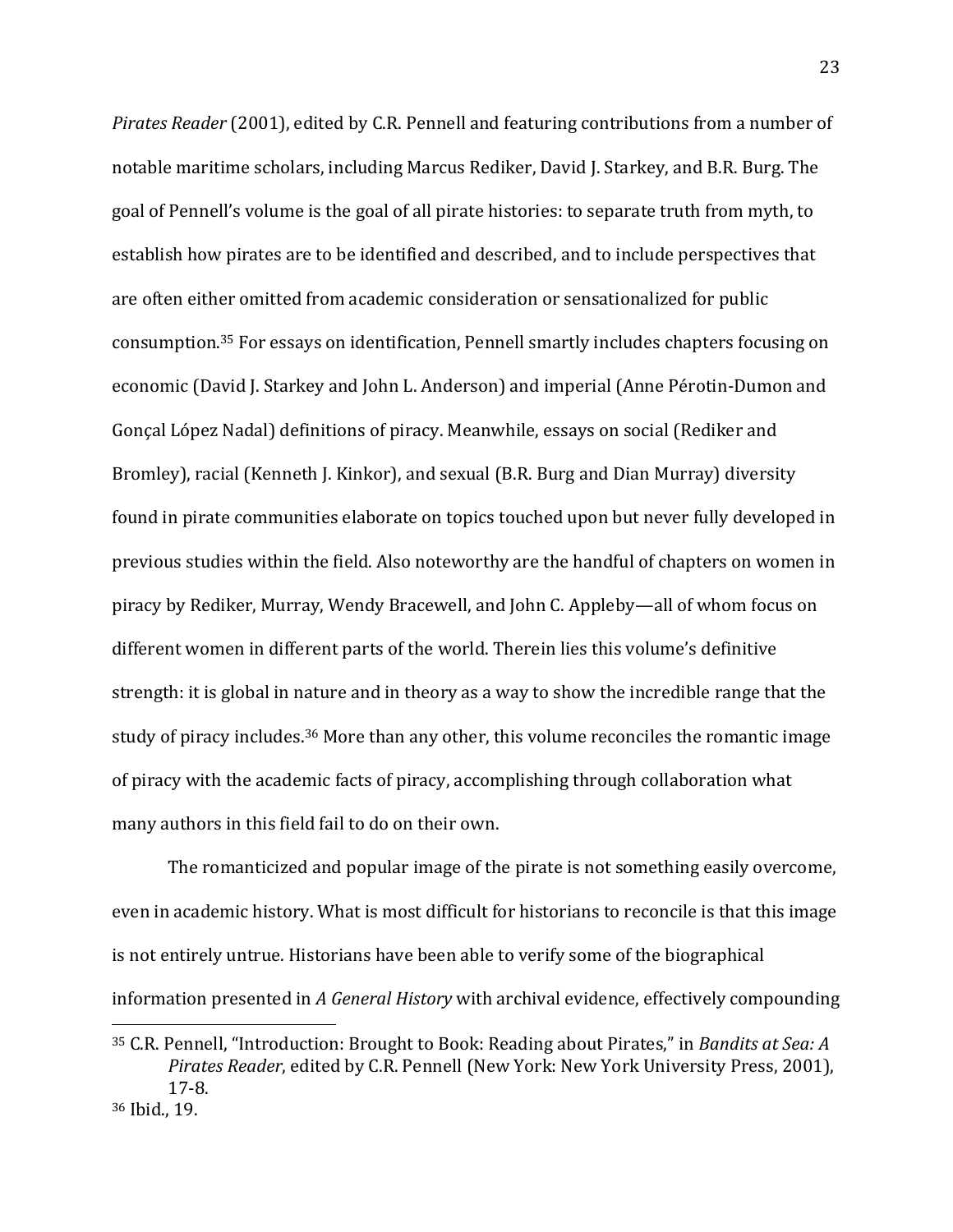the myth, while others have successfully disproven the liberty-filled life of the pirate as one of criminality that was only marginally preferable to the cruelty-ridden but legal one of the common sailor. Nevertheless, the historiography of piracy has developed far beyond its beginnings in popular history. The wide range of perspectives found in this field, from Marxian to biographical and everything in between, has helped shed some light on one of the most ambiguous and challenging groups of people in the seventeenth, eighteenth, and nineteenth centuries. Interestingly, the majority of pirate histories, including the studies considered here, all agree on one simple truth. Even without moralistic judgments attached to it, piracy has been seen as a challenge to the hierarchy of the early modern era, threatening chaos in the face of order. Not all questions regarding this truth have been answered, particularly concerning the connections between economy and social morality in the repression of piracy. Still, this is one of the major benefits of a small field within which many interpretations are possible. Each definitive work begets more questions, which will be answered by other approaches to history, which will produce new trends in the historiography of piracy for decades to come.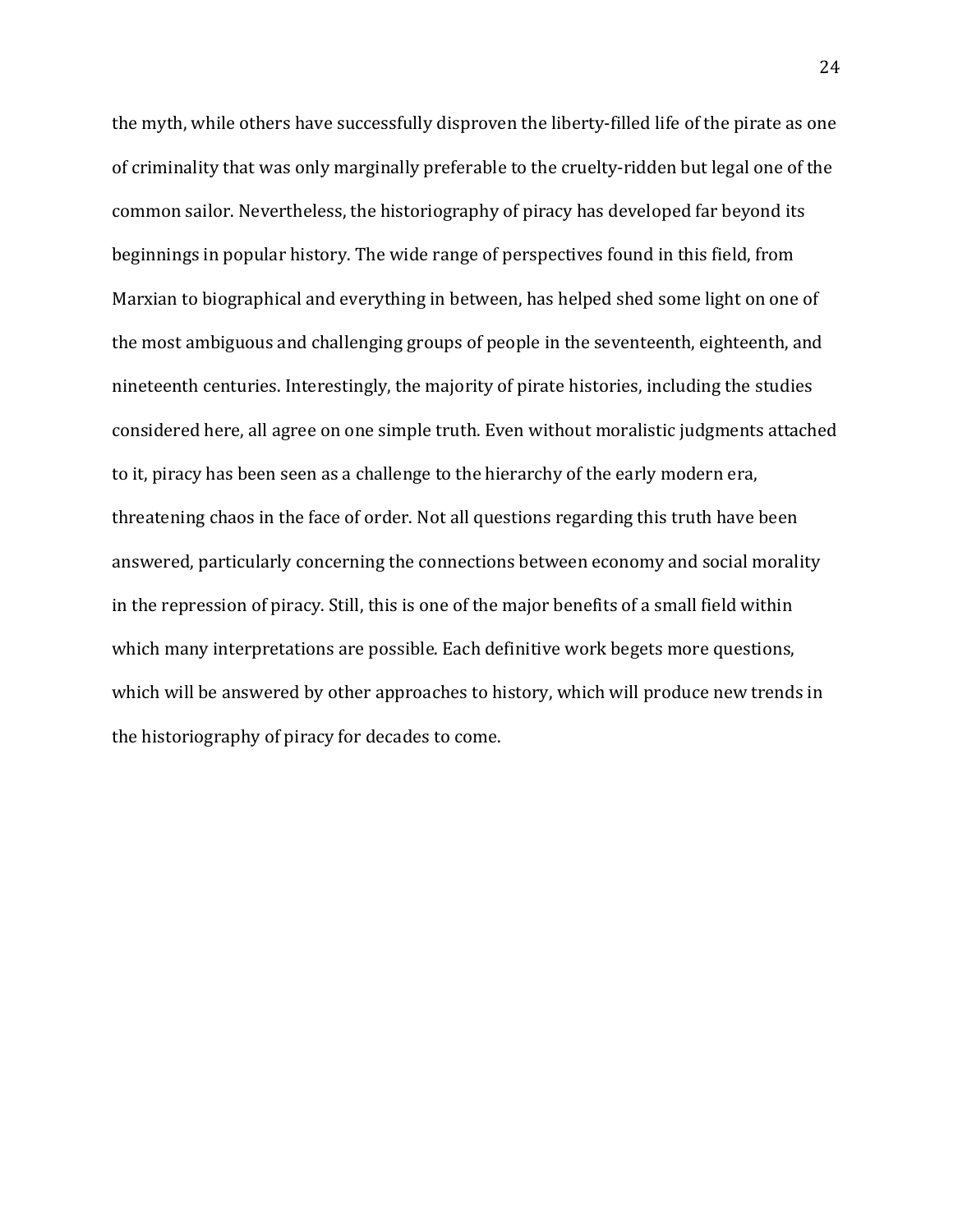#### **CHAPTER TWO**

# **"Upon the Consideration of the good of His subjects, and for the security of Trade": The Moral and Economic Implications of Piracy in the Seventeenth and Eighteenth Centuries**

Few scholars have fully investigated the reasons why pirates were categorized as *hostis humani generis*, "the common enemy against all mankind," above all other criminals in the early modern era. Essentially economic criminals, pirates in the seventeenth and eighteenth centuries outranked both murderers and traitors as the worst of all humanity in the eyes of newly minted international law—a fact that both puzzles and intrigues historians to this day. Interestingly, the answer to this peculiar categorization lies in the gray area between the early modern economy and the era's conceptions of morality. These two areas are not often studied alongside one another, especially in this context. In fact, the existence of privateering, legal vagaries in definition and in process, and execution literature all contribute to the image of the pirate as both a moral problem *and* an economic one. Consideration of pirates and privateers helps to reconcile these two areas to find the foundations of their precarious place in the maritime Atlantic world, a region that often acted as battlefield for contested empires. Further, the compounding of morality and economy reveals a thought-provoking connection in the legal and rhetorical discourse concerning early modern piracy. In the fluid political climates between the sixteenth and the early eighteenth centuries, the useful disorderliness of piracy—once a weapon of great power against Spanish monopolies—ultimately declined as British imperial hegemony grew.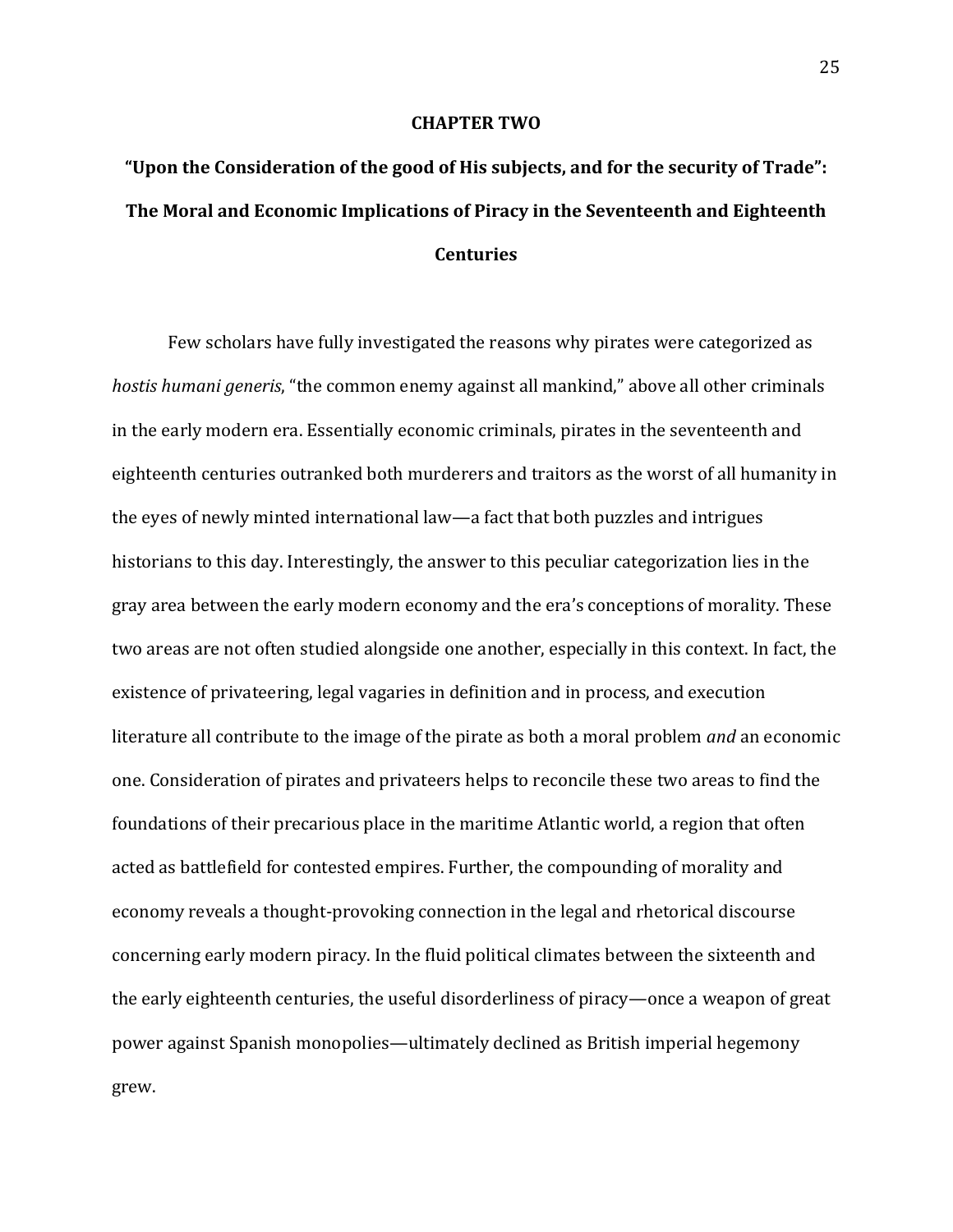While popular history and fiction tend to exaggerate the image of the pirate, pirates had nonetheless solidified their criminal reputation by the eighteenth century. Officials of all nationalities often recorded their impressions of pirates when they encountered them, and did not bother to restrain themselves in their descriptions. For instance, Jesuit historian Fr. Pierre François Xavier de Charlevoix described French *flibustiers* in 1697 as "a troop of *banditti*… idle Spectators of a great Action… this Rabble… that Base kind of Life," gifted only with "a particular Talent at discovering hidden Treasures."<sup>37</sup> Such strong, derogatory language was not uncommon during the Golden Age of Piracy (approximately 1650 to 1730, the period during which pirates were most active in the Atlantic and Caribbean), when most acts of piracy were described as being committed by "lewd and illdisposed persons, accustomed and habituated to spoil and rapine, insensible and desperate of the peril they draw upon themselves."<sup>38</sup> Unfortunately, pirates, buccaneers, freebooters—all words for the same kind of criminal, yet used in varying degrees of condemnation—are unknowable in and of themselves. Early piracy and armed trade in the Americas was locally based, and records for this time and region are scarce in general, leaving historians to read between the lines in order to discern the reality of pirates.<sup>39</sup>

Truthfully, pirate identity was less stable at the time compared to later images.<sup>40</sup> Both J.S. Bromley and Marcus Rediker have observed that pirates were not quite the

<sup>37</sup> J.S. Bromley, "Outlaws at Sea, 1660-1720: Liberty, Equality, and Fraternity among the Caribbean Freebooters," in *Bandits at Sea: A Pirate's Reader,* edited by C.R. Pennell (New York: New York University Press, 2001), 170.

<sup>38</sup> Claire Jowitt, "Scaffold Performances: The Politics of Pirate Execution," in *Pirates? The Politics of Plunder, 1550-1650*, edited by Claire Jowitt, (New York: Palgrave Macmillan, 2007), 163.

<sup>39</sup> Bromley, "Outlaws at Sea," 176.

<sup>40</sup> Christopher Harding, "'*Hostis Humani Generis*' – The Pirate as Outlaw in the Early Modern Law of the Sea," in *Pirates? The Politics of Plunder, 1550-1650*, edited by Claire Jowitt (New York: Palgrave Macmillan, 2007), 38.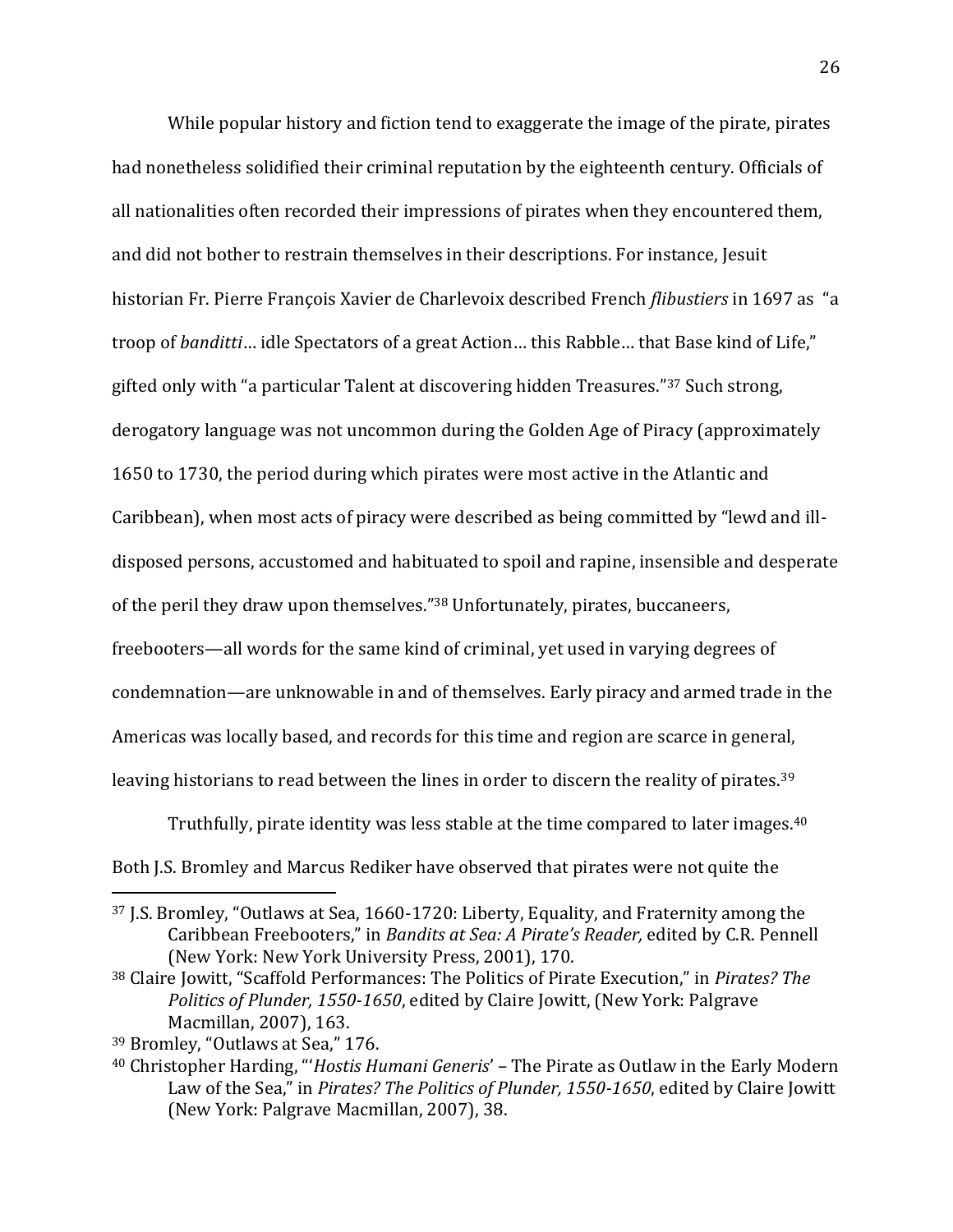barbarians the authorities made them out to be. Pirates tended to operate using calculated terrorism—which was usually aimed at opposing nationalities to their own "home" nation—rather than gratuitous cruelty in their banditry.<sup>41</sup> Indeed, in a trend similar to contemporary criminals on land, it was only genuine psychopaths such as François l'Olonnais (1635-1668) who committed the worst acts of piratical torture, while the majority of pirates avoided such extreme measures in favor of preserving their own lives and goods. The frequency and intensity of buccaneer brutality was simply a symptom of the age, somewhat comparable to the severe discipline imposed upon naval vessels.<sup>42</sup> These were all violent men living in a violent time.

Additionally, constant debauchery, the chief moral complaint against pirates, was also not as common as popular images depict. According to B.R. Burg, pirate drunkenness was possibly less frequent than drunkenness on the part of the British as a whole because fresh meat was much more precious to them and would have taken priority over alcohol when they resupplied their ships.<sup>43</sup> While initially based in fact, the outlandish and hostile image of the pirate grew until he was depicted as the worst kind of criminal—*hostis humani generis,* a common enemy that all nations could agree upon*.*

On a very basic level, this was because pirates existed in a world that was constantly in flux, both politically and economically. The political will and policies that created merchant European empires in the Caribbean simultaneously produced the piracy of that age, simply because it was fueled by Old World rivalries.<sup>44</sup> While the Spanish dominated

<sup>41</sup> Bromley, "Outlaws at Sea," 188.

<sup>42</sup> B.R. Burg, "The Buccaneer Community," in *Bandits at Sea: A Pirate's Reader,* edited by C.R. Pennell (New York: New York University Press, 2001), 229-30.

<sup>43</sup> Ibid., 226-7.

<sup>44</sup> Anne Pérotin-Dumon, "The Pirate and the Emperor: Power and the Law on the Seas,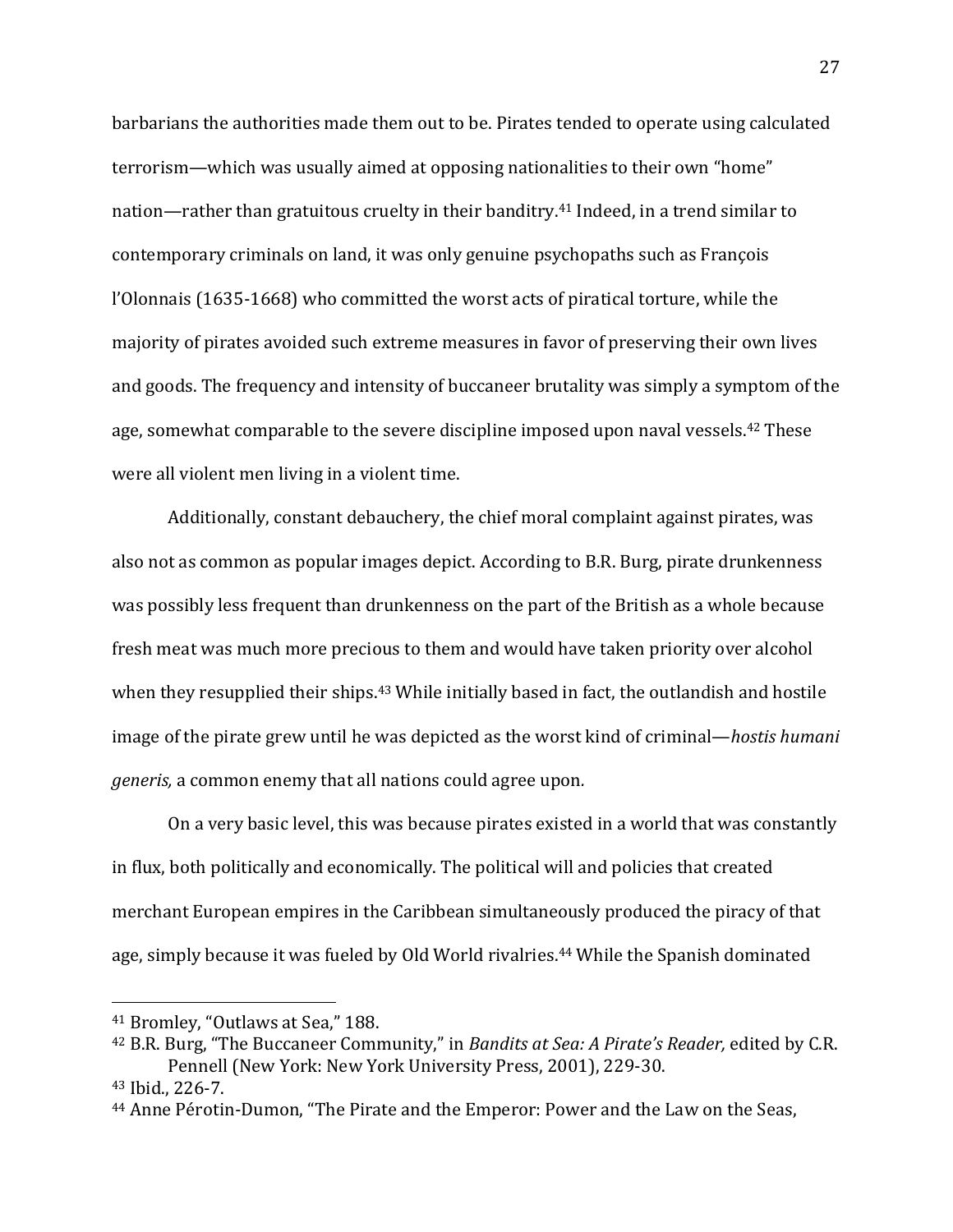the Atlantic in the first half of the seventeenth century, they refused to open trade with foreign interlopers in their waters—even after those so-called interlopers established profitable colonies of their own. Monopolies, however, were generally weak at the local level, and under Spain's nose grew a mutually beneficial system of piracy and smuggling that flourished between *all* nationalities in the Caribbean—Spanish, British, Dutch, French, and Portuguese alike.<sup>45</sup> Local officials even found it both expedient and lucrative to either ignore or covertly sponsor acts of piracy, sometimes because it was the only was to obtain necessities for colonists on the Caribbean islands or to defend against attacks from other nations or less cooperative pirates.<sup>46</sup> Furthermore, it was often the disruption of trade (both legal and illegal) due to European wars that led to the unemployment of seamen and ships, who turned to smuggling and piracy as viable alternatives.<sup>47</sup> The seafaring labor market fluctuated according to war and peacetime, and it was this disequilibrium that was the chief cause of piracy in the seventeenth-century Atlantic world.<sup>48</sup> If trade through shipping was symbiotic, then piracy was parasitic—a nuisance for everyone with an economic stake in the Caribbean, but also a potential weapon as European wars became more global in nature.<sup>49</sup>

Complicating the issue of piracy was the existence of privateers. From the sixteenth to the nineteenth centuries, piracy and privateering were identical acts on practically every

1450-1850," in *Bandits at Sea: A Pirate's Reader,* edited by C.R. Pennell (New York: New York University Press, 2001), 26; John L. Anderson, "Piracy and World History: An Economic Perspective on Maritime Predation," in *Bandits at Sea: A Pirate's Reader,* edited by C.R. Pennell (New York: New York University Press, 2001), 82.

<sup>45</sup> Pérotin-Dumon, "The Pirate and the Emperor," 45.

<sup>46</sup> Anderson, "Piracy and World History," 83.

<sup>47</sup> Ibid., 94.

<sup>48</sup> David J. Starkey, "Pirates and Markets," In *Bandits at Sea: A Pirate's Reader,* edited by C. R. Pennell (New York: New York University Press, 2001), 118, 120.

<sup>49</sup> Ibid., 108-9.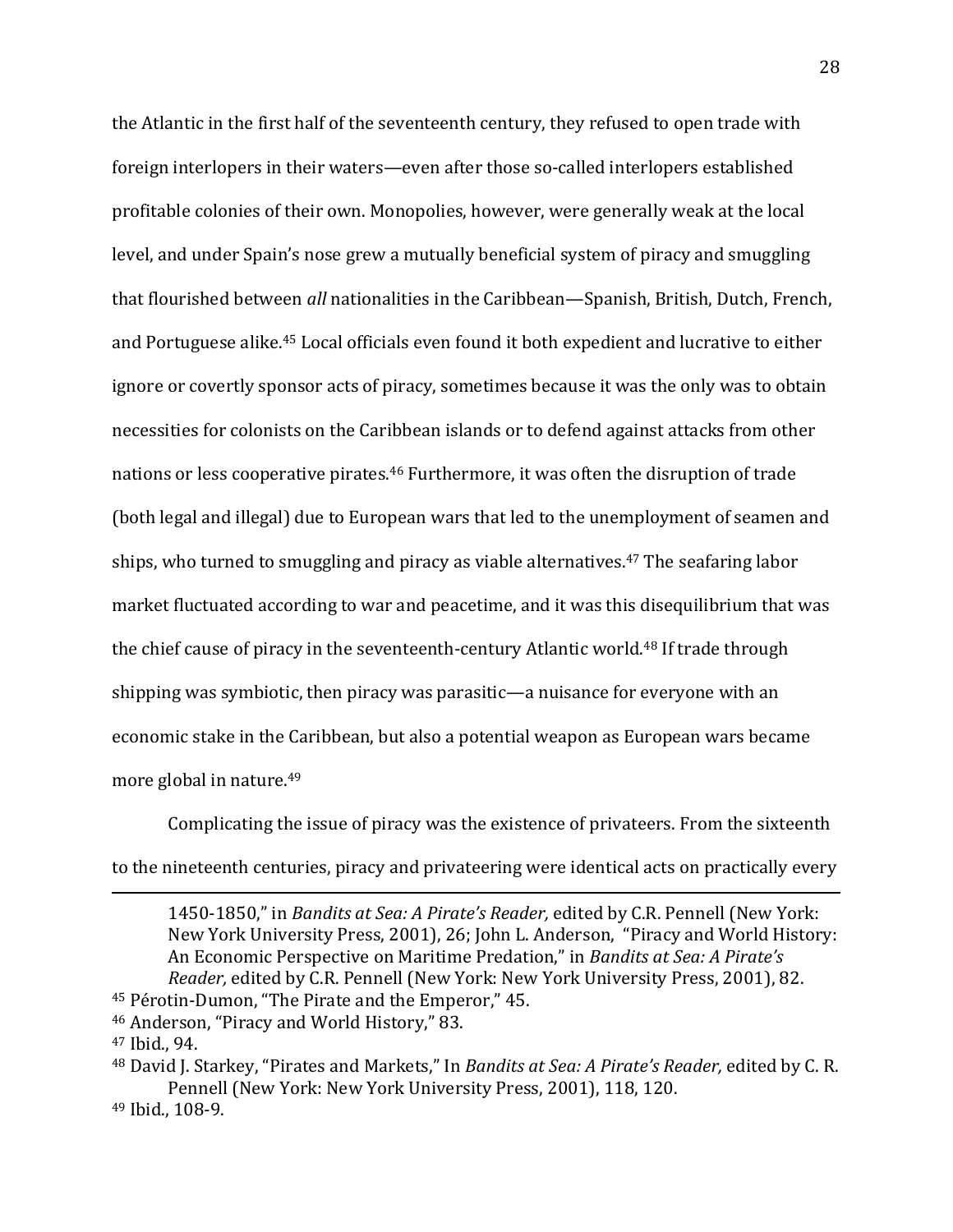level, except for one very important one detail. Privateering was piracy that was legally sanctioned by the government. Kings issued letters of marque to private individuals that allowed them to take as prizes the ships and goods belonging to other countries. This was a particularly useful weapon in the seventeenth century, when up-and-coming European powers—namely England, France, and the Netherlands—turned to privateering as a way to breach Spain's monopoly in the New World. <sup>50</sup> Additionally, frequent wars in Europe had repercussions in the Americas, most often in the form of privateering. At a time when most navies were underdeveloped, employing men outside of the military to engage in warfare on behalf of the state essentially privatized war, making the privateer a kind of maritime mercenary. <sup>51</sup> As described in *Lex Mercatoria: or, The Merchant's Companion*, a 1718 legal manual by Giles Jacob, privateering of this nature seems almost as natural as war itself:

> That *Privateers* are lawful there is no room to question. If a War be enter'd into on a just Foundation, these cannot be unjust; and certainly Goods of an Enemy are liable to Seizure or Spoliation, as well as his person to the Fate of Arms. 52

Characterizing privateering as one of the obvious consequences of war went a very long way in legitimizing it as "legal" piracy. Indeed, to help further the distinction, privateering became a very closely regulated joint venture between the state and the private entrepreneur. Technically, this was the opposite of piracy, which tended to be impulsive and chaotic. 53

Although such wartime tactics also served the economic interests of the state, strict

<sup>50</sup> Starkey, "Pirates and Markets," 108-9.

<sup>51</sup> Harding, "*Hostis Humani Generis*," 25.

<sup>52</sup> Giles Jacobs, *Lex Mercatoria: or, The Merchant's Companion. Containing all the laws and statutes relating to merchandize* (London: E. and R. Nutt, and R. Gosling, for B. Motte, J. Clarke, & J. Lacy, 1718)*,* 177.

<sup>53</sup> Harding, "*Hostis Humani Generis,"* 24-5.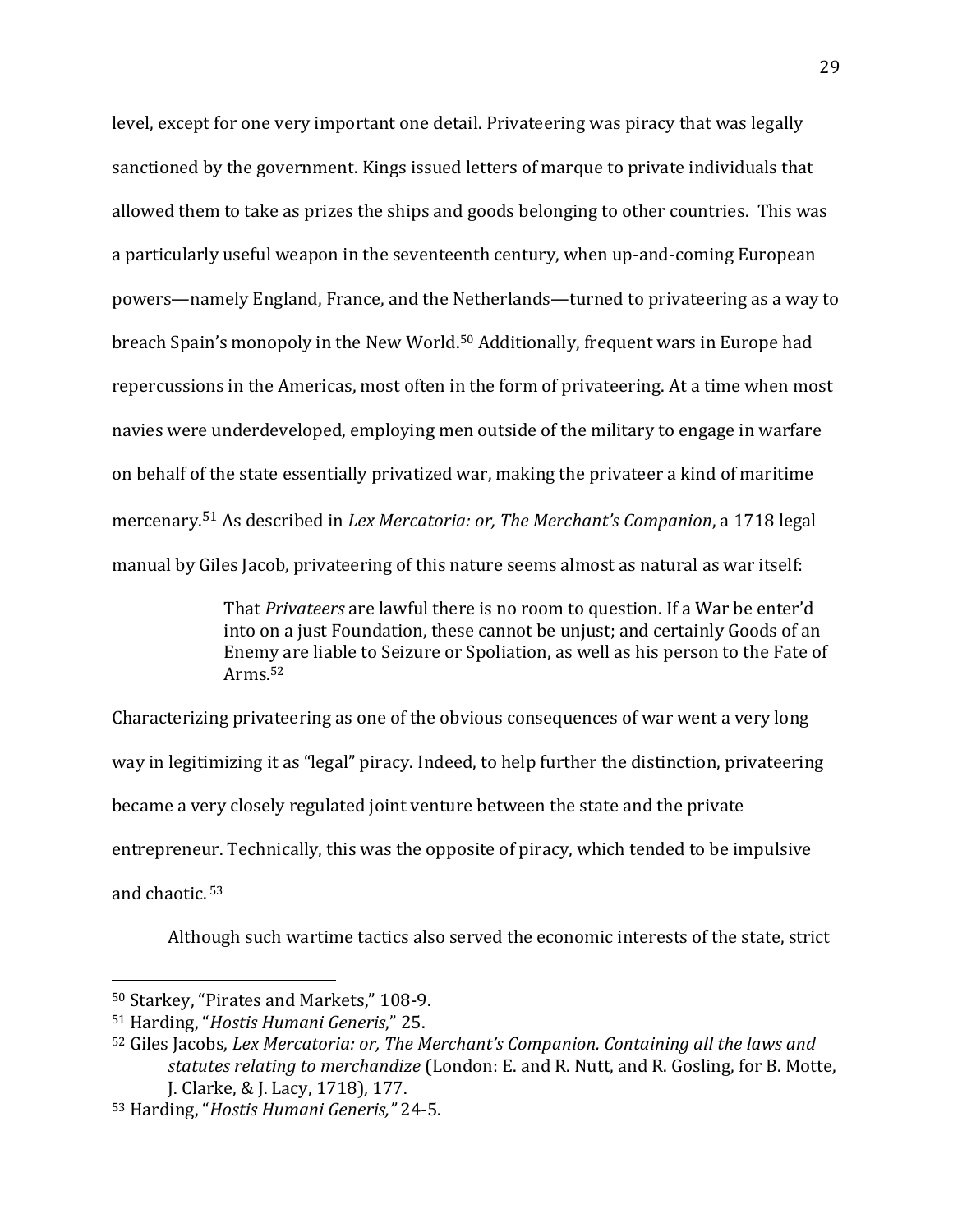regulation generally prevented financial gain from being the primary objective of privateering expeditions. Laws concerning privateering dictated that plunder taken from prizes had to be divided between interested parties, not equally but rather according to a fixed hierarchy, starting with the monarch. In England, the High Court of Admiralty took duties from reported prizes for the Crown, while most of the goods were distributed thusly:

> The King's Duties being deducted, the neat Proceed, in Case such Prize were taken by a private Man of War, shall be divided into five parts; four Parts to be Answer'd to the Persons interested in the Privateer, and the fifth to their Majesties; and the Ship, with its Furniture, to be enjoy'd by the Persons interested in the Privateer. And if the Prize be taken by any of the King's Ships, the neat Produce shall be divided into three Parts, one third to be answer'd to the Commander (one third whereof is to be distributed amongst the Ship's Crew) one third to be paid to the Treasurer of the Ship's Navy, for the Relief of the sick and wounded Mariners, &c. and the other third Part to their Majesties. And if Prizes are taken by any Merchant-Ship in the Service of the Crown, the Proceed is to be divided in like Manner as Ships taken by Men of War. 54

While the Crown always required a complete share for itself, sums still tended to be small for a variety of reasons. Chief among them, of course, was cheating the owner(s) of privateering vessels by excessive, secretive pillaging on the part of the captain and crew.<sup>55</sup> Such practices were inherent in the business of privateering, and any persons who embezzled, concealed, or put on shore "Goods or Merchandise in any other Place than the King's Warehouse" were to forfeit their share of the goods—*if* they were caught. 56 Considering that the King's Warehouse was in London while privateers operated all over the globe, this caveat was much harder to enforce on the seas than it was on paper. Thus, privateering served the interests of the state on the whole by preying on commercial and

<sup>54</sup> Jacobs, *Lex Mercatoria,* 180.

<sup>55</sup> Bromley, "Outlaws at Sea," 172.

<sup>56</sup> Jacobs, *Lex Mercatoria,* 180.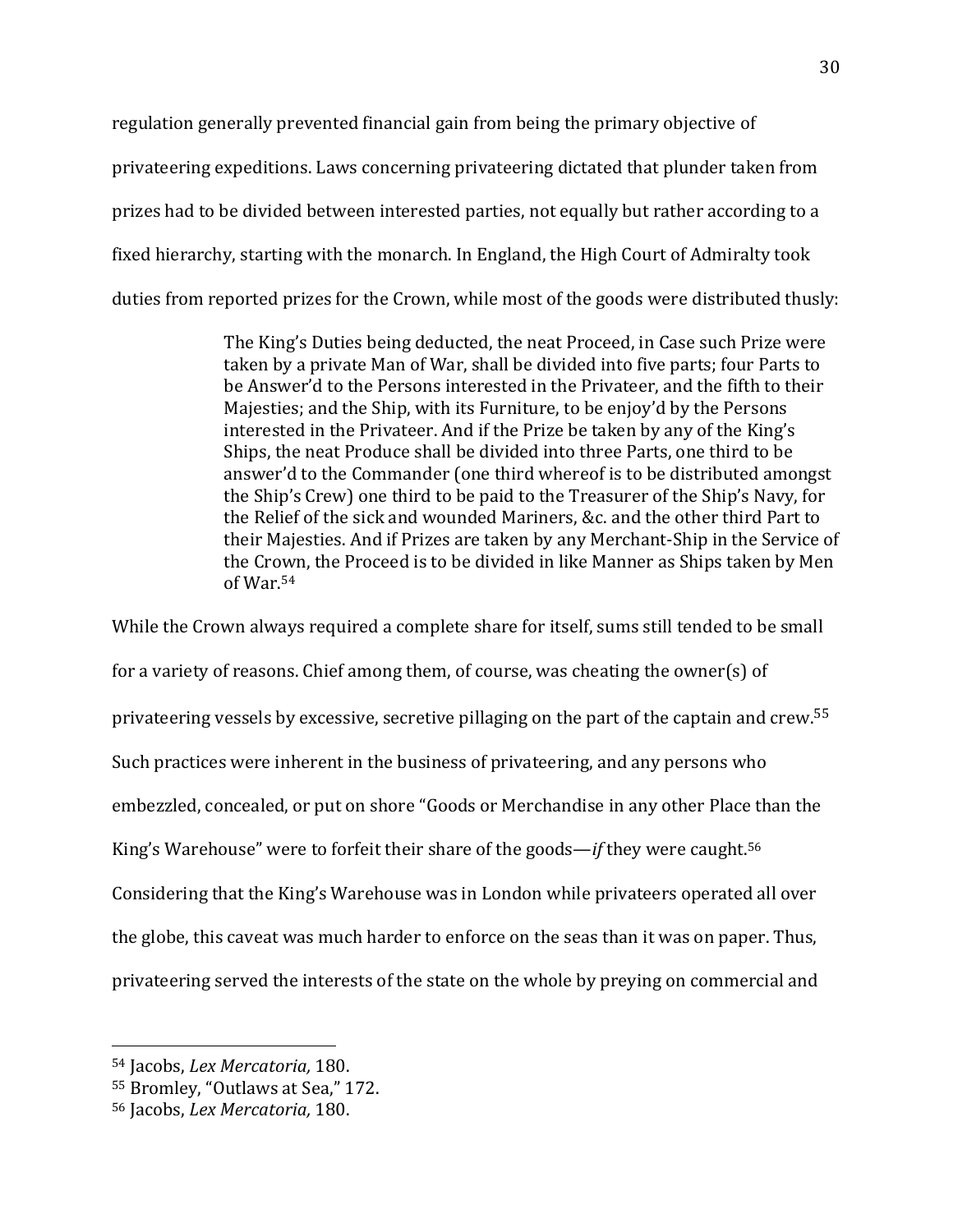political rivals, crippling *their* trade and earning a small financial bonus in the process. 57

Still, piracy and privateering differed in formalities only, not in conduct.<sup>58</sup> From 1588 until her death in 1603, a time when Anglo-Spanish relations were at their worst, Queen Elizabeth I commissioned seventy-six privateering expeditions to the Caribbean, including the voyages of Sir Francis Drake. <sup>59</sup> Meanwhile, the Dutch East and West India Companies engaged in privateering against Spain during the Eighty Years War (1568- 1648) as a way to open new trade avenues when most had been cut off by their Iberian enemies. <sup>60</sup> Both countries considered these voyages as a series of legitimate business ventures, either formally or informally sanctioned by the government. Spanish responses included naval patrols, increased armament of merchants, and massive fortifications of major ports such as Cartagena, Havana, and San Juan de Puerto Rico. However, such measures were too expensive to protect the entirety of their empire, and privateers from all over Europe flourished in the Atlantic.<sup>61</sup> Unsurprisingly, the English and the Dutch celebrated their privateers as national heroes. In contrast, the Spanish castigated them as mere pirates, even though they ostensibly performed the same function as Spain's own national heroes in the New World, the *adelantados* and *conquistadores*. Nevertheless, prize decisions based on privateering were internationally recognized, and therefore internationally legitimate. Despite Spain's complaints of piracy, nothing it could do or say changed the decisions made in foreign Admiralty courts.<sup>62</sup>

<sup>57</sup> Starkey, "Pirates and Markets," 110.

<sup>58</sup> Harding, "*Hostis Humani Generis*," 24.

<sup>59</sup> Kris E. Lane, *Pillaging the Empire: Piracy in the Americas, 1500-1750* (Armonk, NY: M. E. Sharpe, Inc., 1998), 49.

<sup>60</sup> Ibid.*,* 62-4.

<sup>61</sup> Ibid.*,* 51.

<sup>62</sup> Harding, "*Hostis Humani Generis,"* 25.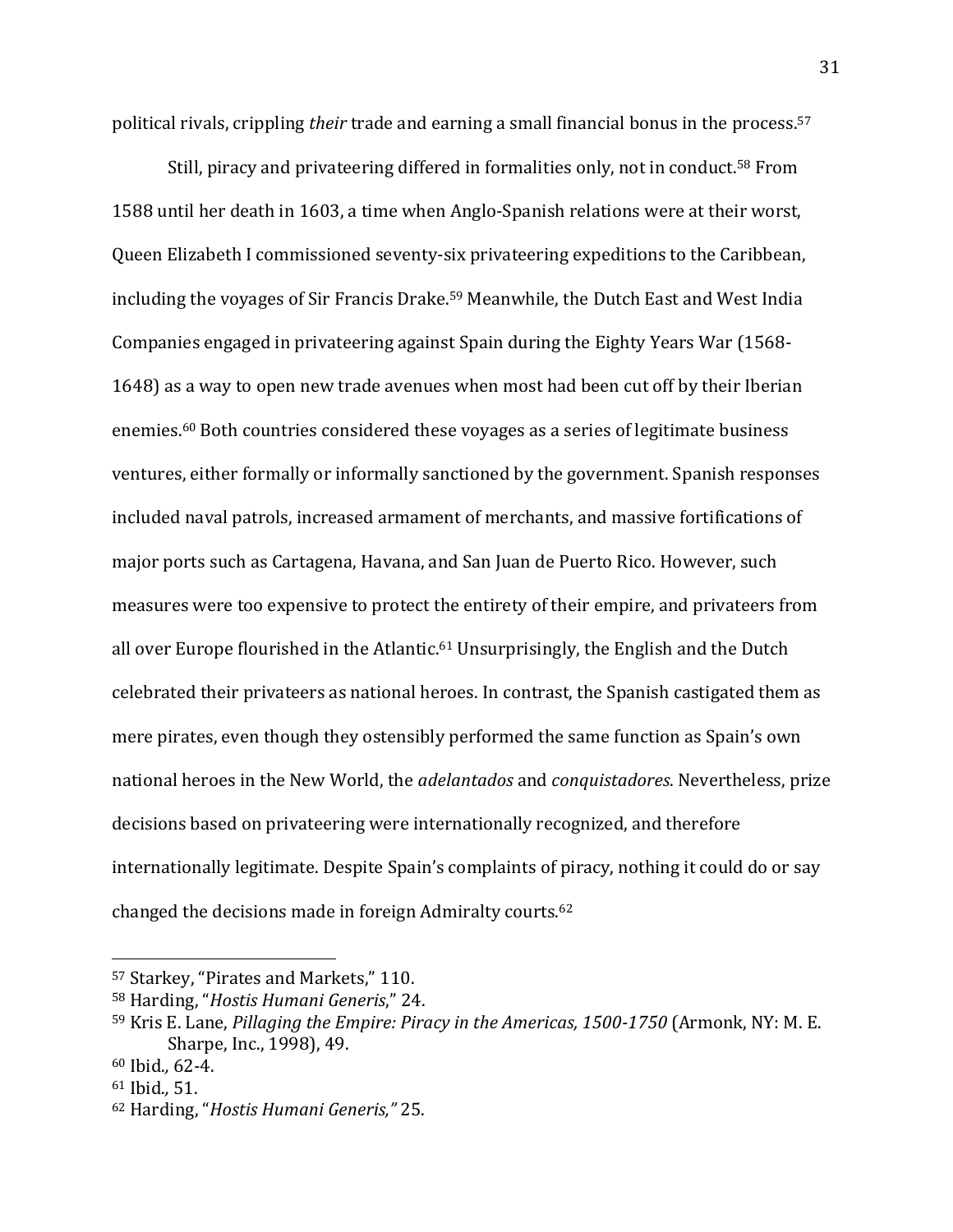While the perception of privateers by the countries who sponsored them *should* have been relatively straightforward, it hardly ever was. In the early modern period, and especially in the Golden Age of Piracy, the classification of privateers and pirates was purposefully subjective. As Anne Pérotin-Dumon succinctly stated, "who is called a pirate depends on who has the power." <sup>63</sup> Privateers and pirates could be viewed as national heroes and despised criminals in equal measure, particularly among the English, who tended to use the terms interchangeably. <sup>64</sup> As agents of warfare in sixteenth-century anti-Spanish campaigns, privateers like Sir Francis Drake and Sir Walter Raleigh also became agents of exploration and national identity. <sup>65</sup> Both Drake and Raleigh were knighted for their service to the Crown of Elizabeth I, but Raleigh was executed in 1618 under her successor, James I, for an act of "piracy" he had committed against the Spanish fifteen years before. <sup>66</sup> Raleigh's execution was extremely controversial and politically motivated on the king's part. Nevertheless, James was able to spin what was originally an act of privateering into an act of piracy to better suit his needs. Nearly a century later, William Kidd (1645- 1701) was executed as a pirate because he could not prove that he was a legally sanctioned privateer when he captured several French ships in the Indian Ocean. <sup>67</sup> The characterization of privateers and pirates was completely relative to those who had the power to execute them, aided by the vagaries of the law and the will of the empire.

Proclamations concerning the eradication of pirates abounded in the late seventeenth century, particularly in the British North American colonies where piracy was

<sup>63</sup> Pérotin-Dumon, "The Pirate and the Emperor," 31.

<sup>64</sup> Harding, "*Hostis Humani Generis*," 26.

<sup>65</sup> Ibid., 27.

<sup>66</sup> Jowitt, "Scaffold Performances," 164.

<sup>67</sup> Robert C. Ritchie, *Captain Kidd and the War Against the Pirates* (Cambridge: Harvard University Press, 1986), 220.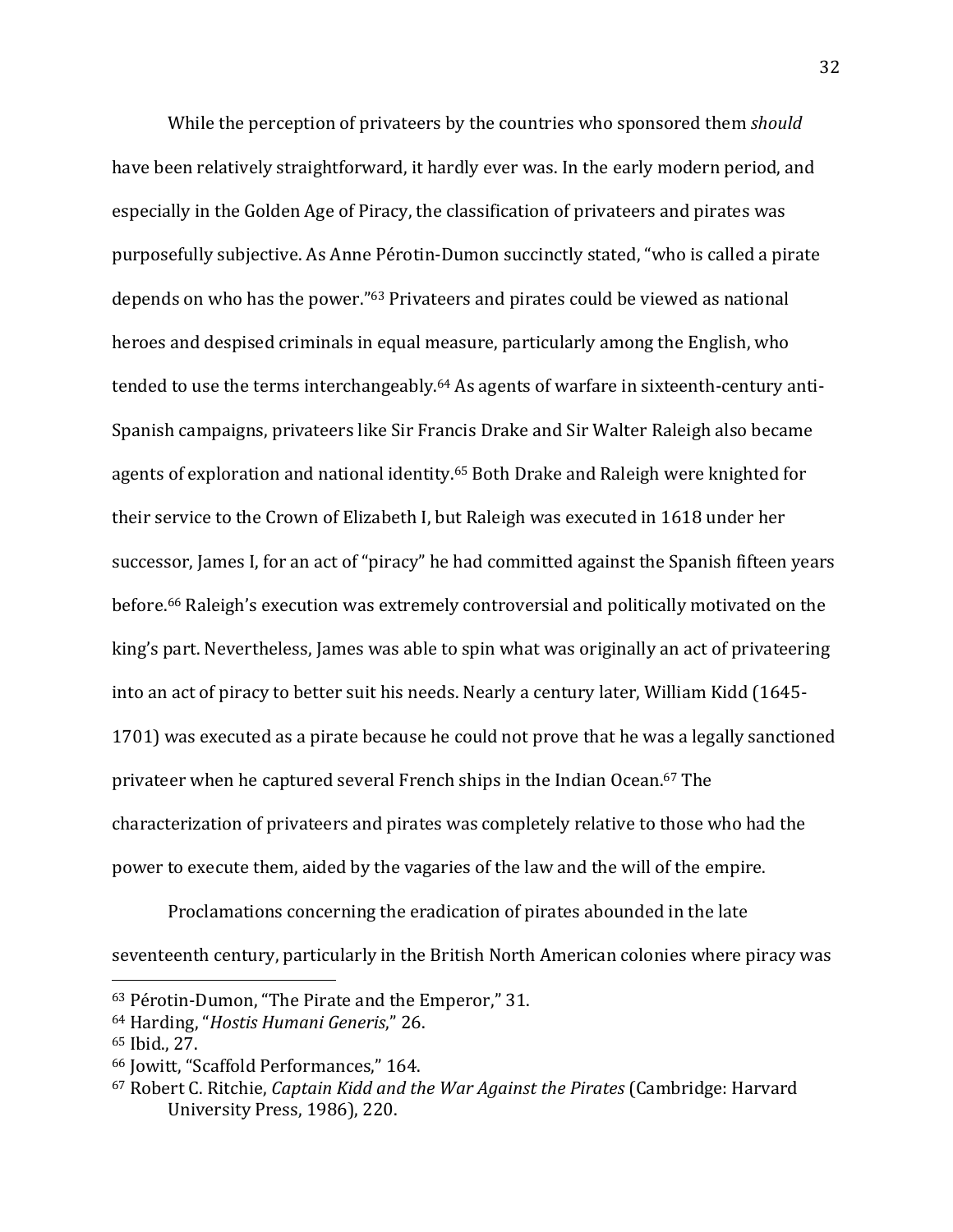problematic. One of the earliest surviving proclamations concerning pirates in New York, dated 1693, actually prohibited privateers from operating in American waters, declaring that "it shall now be Fellony [sic] for any Person which now doth or hereafter shall inhabit in or belong to this Province, to serve in *America* in any Hostile manner under any Forreign [sic] Prince, State or Potentate in Amity with their Majesties."<sup>68</sup> English privateers commissioned by other European monarchs were thus considered by law to be pirates and executed as such, even though privateering was a recognized career throughout Europe and its various colonies during periods of wartime.

Going into the eighteenth century, piracy and privateering compounded and became much less favorable, at least on an official level, and especially from an English perspective. In 1698, Richard, Earl of Bellomont (1636-1701), was made the governor of New York with the express directive of eliminating piracy. Shortly after arriving, he issued a proclamation against pirates, stating the following:

> And where as his most Excellent Majesty, upon the Consideration of the good of His subjects, and for the security of Trade, hath though fit to signify unto me his Royal Will and Pleasure… That all Pyrates and Sea Rovers that shall come within the Jurisdiction of this Province, should be Suppressed, and that Effectual care might be taken to Arrest, Seize, and secure the Ships, Persons, and Effects of all such Pyrates, in order to the bringing of them to due punishment, as the Laws in such Cases do direct. 69

At this time, "Pyrates and Sea Rovers" were loosely defined terms, and perhaps purposefully so. Governors like Bellomont knew this. He was one of the many investors in William Kidd's 1696 privateering expedition who turned on him when he returned to New York in 1699. Bellomont confiscated Kidd's letter of marque and, under the pressure of the  $\overline{\phantom{a}}$ 

<sup>68</sup> "Province of New-York, ss. Anno regni Gulielmi & Mariae, Regis & Reginae, Angliae, Scotiae, Franciae & Hiberniae, quinto. An act for restraining and punishing privateers and pyrates" (New York: William Bradford, 1693), 1.

<sup>69</sup> "By His Excellency" (New York: William Bradford, 1698), 1.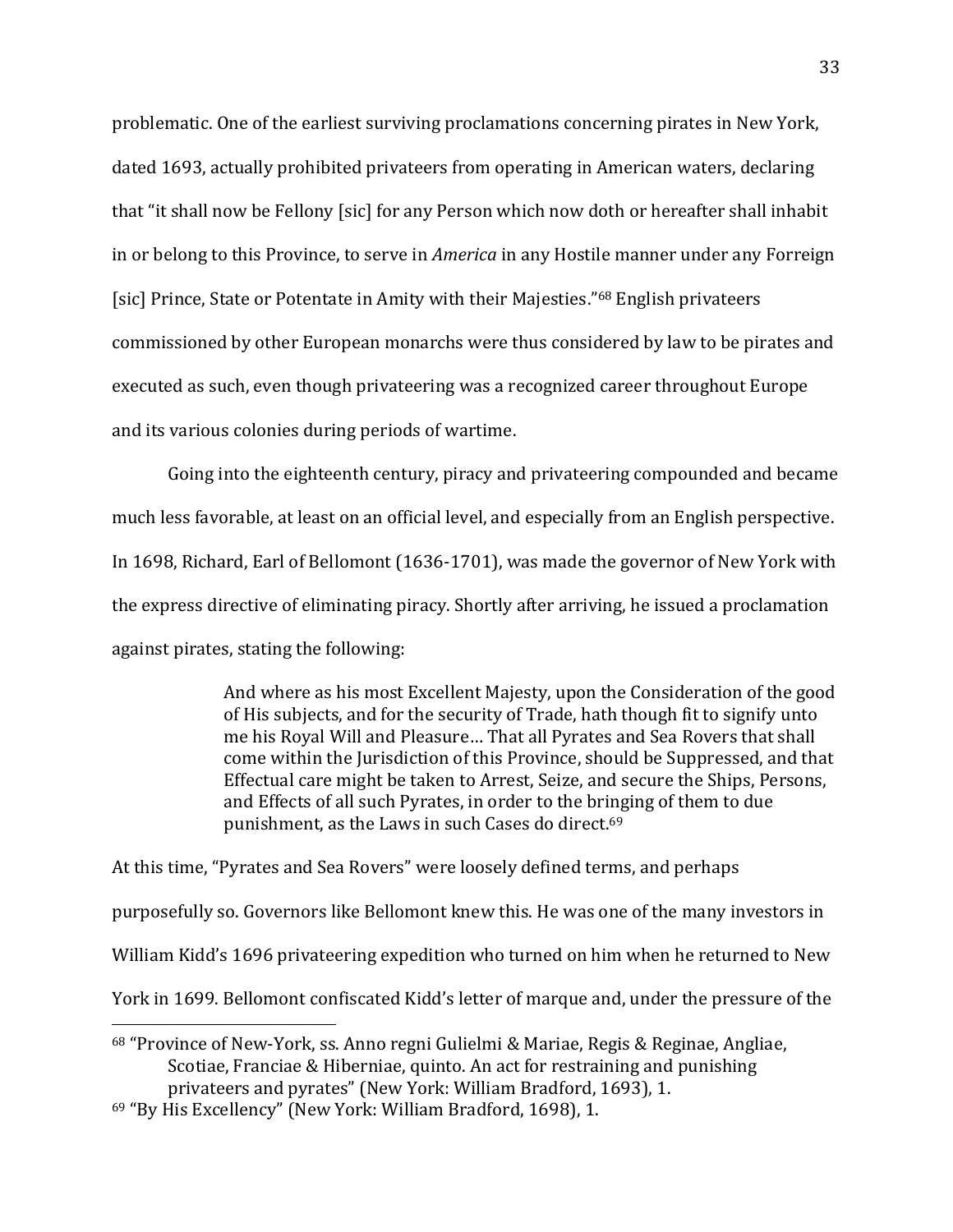British East India Trading Company, arrested him as a pirate.<sup>70</sup> This confiscation of the letter led to Kidd's execution in London two years later. As Spain's power declined and England's merchant empire grew, the line between pirate and privateer became less and less distinct, until all maritime raiders were considered pirates and had to be eliminated accordingly.

Still, even as the authorities demonized pirates, their status as criminals was murkier than their contemporaries would have liked. More recent legal arguments about the seriousness of piracy tend to project backward through time, over-emphasizing the classification of pirates as the world's first *international* criminals—again, as *hostis humani generis*, "the common enemies of all mankind"—when in fact, international law regarding piracy has never truly existed. On the contrary, the conventional view of pirates as a "notorious and egregious" category of criminal emerged in the late seventeenth century more in rhetoric than it did in law, simply because laws established in Europe were often tried *only* in Europe. <sup>71</sup> Trying and punishing peripheral crimes in symbolic centers of empire left colonial officials virtually powerless to eradicate them, and thus piracy became a more of a social problem rather than a legal one. Even so, written condemnations of piracy within legal texts were great in number and vehement in tone, particularly in the eighteenth century when the sting of their crimes was still sharp and pirates as a group had yet to be romanticized:

> Lastly, the crime of *piracy*, or robbery and depredation upon the high seas, is an offence against the universal law of society; a pirate being, according to sir [sic] Edward Coke, *hostis humani generis.* As therefore he has renounced all the benefits of society and government, and has reduced himself afresh to the same state of nature, by declaring war against all mankind, all mankind must

<sup>70</sup> Ritchie, *Captain Kidd*, 184.

<sup>71</sup> Harding, "*Hostis Humani Generis,*" 23, 21.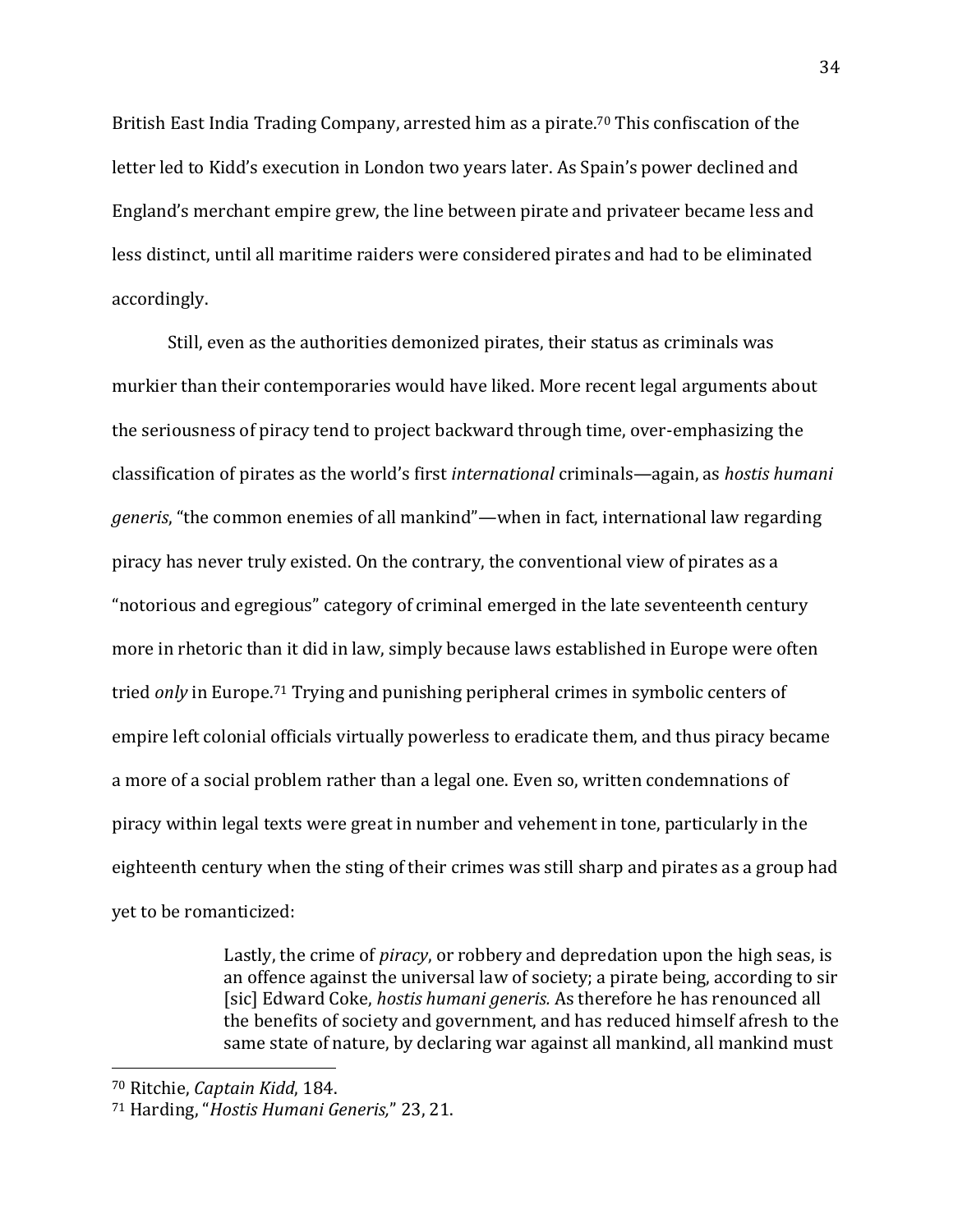declare war against him: so that every community hath a right, by the rule of self-defense, to inflict that punishment upon him, which every individual would in a state of nature have been otherwise entitled to do, for any invasion of his person or personal property. 72

As purportedly "international" criminals, pirates and their behavior were subject to "universal" condemnation, and much of the rhetoric of the time directed all states to take action against banditry outside their territories. 73

Perhaps overcompensating for the difficulties in successfully apprehending pirates and trying them, the language of these late legal texts and the rhetoric used in trials gave the added impression of serious criminality far beyond the norm. Somehow, maritime criminals were even more odious and dangerous than criminals on land. For example, when John Valentine prosecuted thirty-six pirates in Rhode Island in 1723, he declared that "[this] sort of Criminals are engag'd in a perpetual War with every Individual," even though they were only charged with theft of property as opposed to assault or murder.<sup>74</sup> There are many reasons for the creation of this overwhelmingly threatening image of the pirate, among them the violence associated with piracy and the sheer number of pirates who operated with little restraint throughout the seventeenth and early eighteenth centuries. However, one of the most prominent factors was tied to the space they occupied. The sea was "a distant place full of dangers, a site of frequent disaster, a potential path of invasion to England and the colonies, and finally a natural space that was difficult if not impossible to control." 75

The problem that pirates operated predominantly on the high seas was a complex

<sup>72</sup> William Blackstone, *Blackstone's Commentaries*, 1769 (London: Callaghan, 1899 [Reprint]), 443.

<sup>73</sup> Harding, "*Hostis Humani Generis,*" 20-1.

<sup>74</sup> *Tryal of Thirty-Six Persons for Piracy* (Boston: Kneeland, 1723), 3.

<sup>75</sup> Marcus Rediker, *Villains of All Nations* (Boston: Beacon Press, 2004), 134.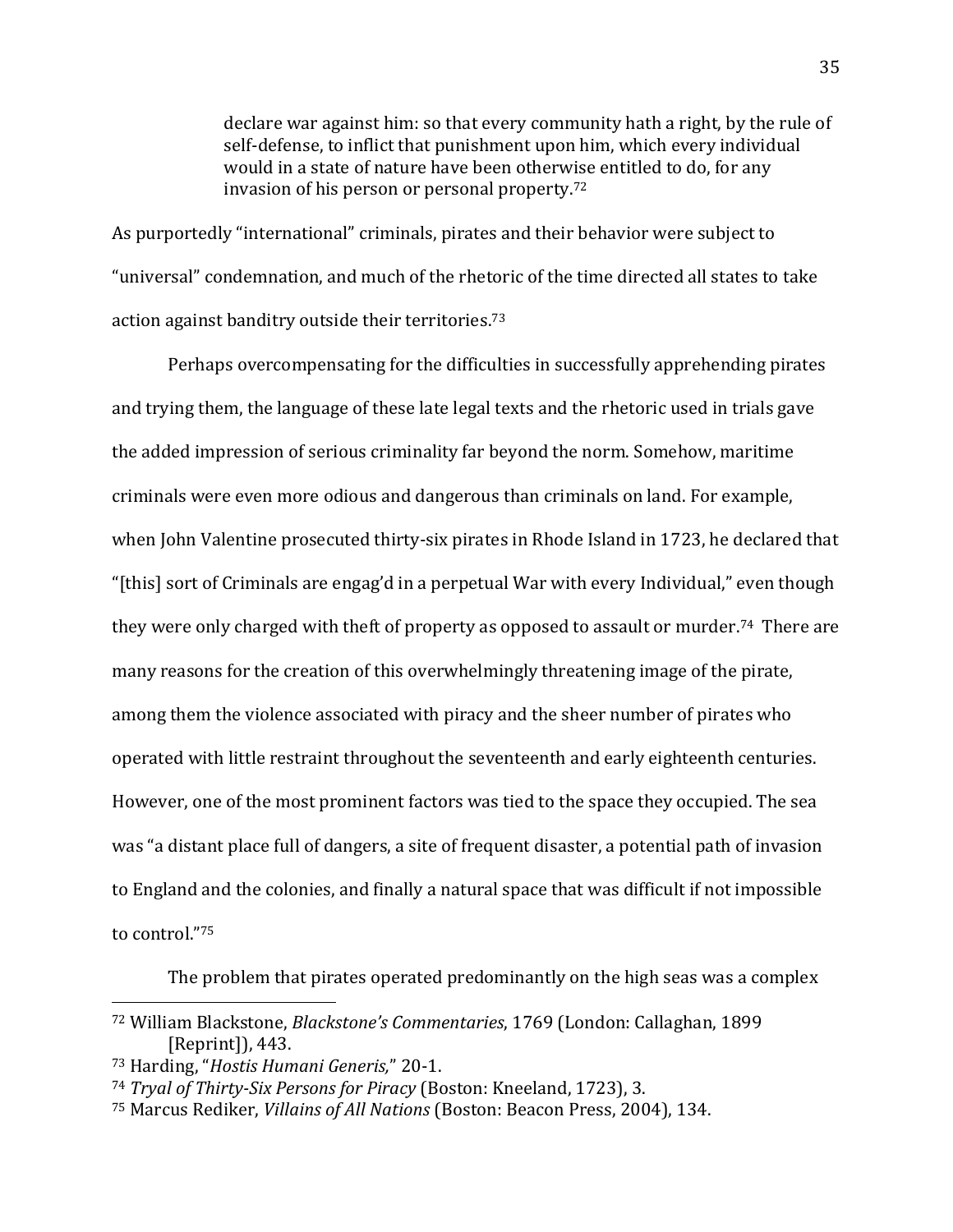but not an insurmountable one. German legal scholar Lassa Oppenheim categorized pirates as international criminals the following way in 1948:

> According to the Law of Nations the act of piracy makes the pirate lose the protection of his home state, and thereby his national character; and his vessel, although she may formerly have possessed a claim under a certain State's flag, loses such claim. Piracy is a so-called 'international crime;' the pirate is considered the enemy of every State, and can be brought to justice anywhere. 76

While theoretically sound, this treatise is one example of modern legal attitudes concerning piracy intruding upon those of the early modern period. English courts tended to prosecute English pirates, Spanish courts Spanish pirates, and so on; and in most instances of one nation dealing with pirates of another nationality, trials were generally set aside in favor of swift executions. The Spanish elimination of the French Huguenot colony in Florida within a month of its plantation in 1563 is an excellent example of this. Although not accused of piracy, the location of the Huguenot colony was an ideal base for potential raids on Spanish treasure fleets. Rather than risk their silver, the Spanish quickly eliminated this early French threat, setting aside treaties and international law for the protection of their imperial interests.<sup>77</sup>

Questions of jurisdiction also complicated matters, as the "territories" referred to in most proclamations against pirates typically implied the lands occupied by that country as opposed to the sea, which was virtually unclaimable due to its vast and undelineated nature. In one of the first treatises to establish modern international law, the Dutch jurist and philosopher Hugo Grotius (1583-1645) argued this fact in his foundational *Mare Liberum* ("The Freedom of the Seas," 1609) to refute the unjustified claims of Spain and

<sup>76</sup> Lassa Oppenheim, *International Law: A Treatise, Volume 1* (London: Longmans, Green & Company, 1920), 434.

<sup>77</sup> Lane, *Pillaging*, 28.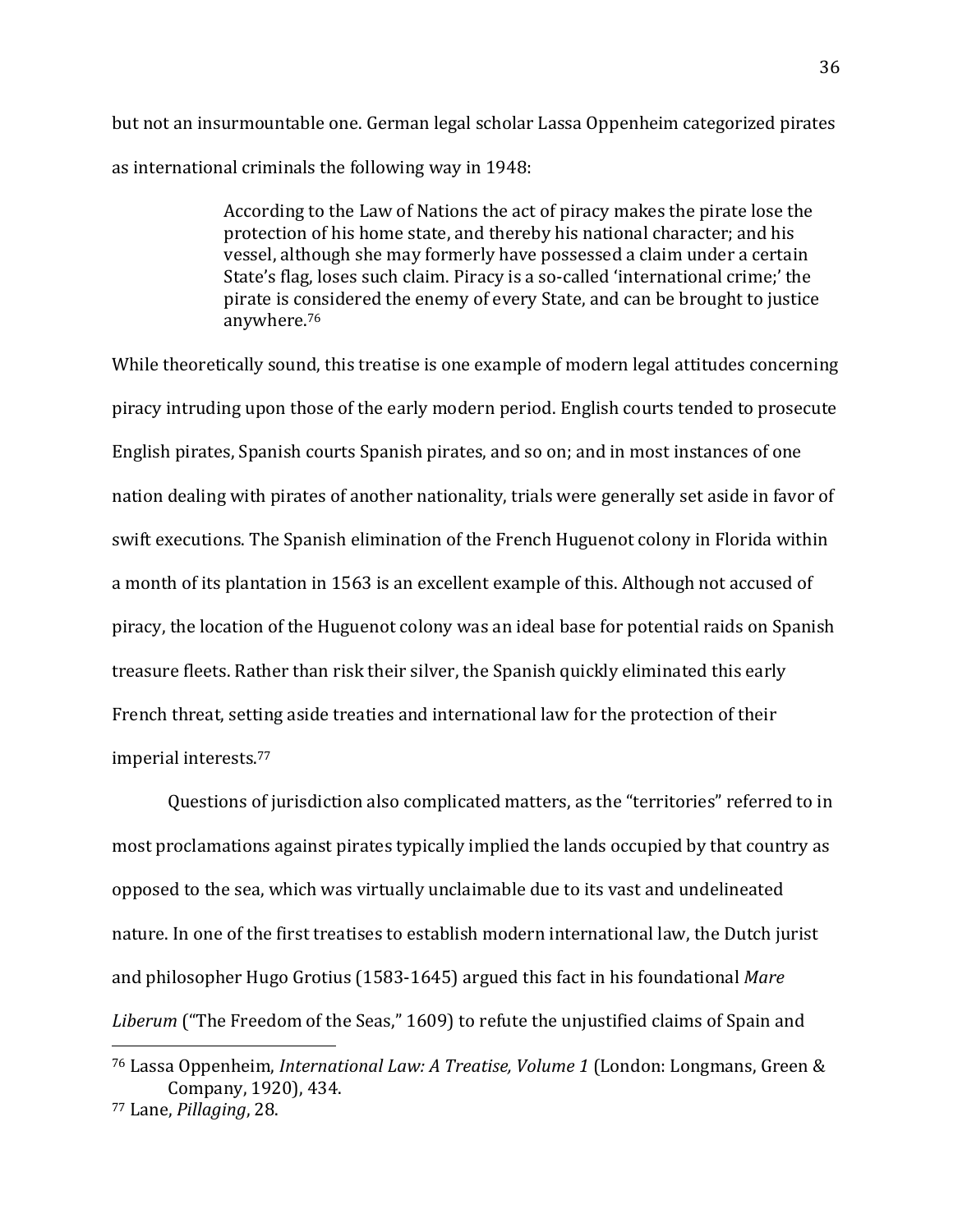Portugal to the Indian Ocean and to exclude foreigners therefrom.<sup>78</sup> Using a combination of natural law and the Law of Nations, Grotius established that the sea is indifferently called the property of no one (*res nullius*), a common possession (*res communis*), or public property (*res publica*).<sup>79</sup> Further, the sea cannot be built upon or claimed for a sovereign as remote lands were commonly claimed for European monarchs. Thus, he concludes, that which cannot be occupied, or which has never been occupied, cannot be property," and the Dutch could not be legally excluded from East Indian seas or trade.<sup>80</sup> Furthermore, the capture and trial of pirates by a certain country also does not signify ownership over the seas:

> We recognize… that certain peoples have agreed that pirates captured in this or in that part of the sea should come under the jurisdiction of this state or of that, and further that certain convenient limits of distinct jurisdiction have been apportioned on the sea. Now, this agreement does not bind those who are parties to it, but it has no binding force on other nations, nor does it make the delimited area of the sea the private property of any one. It merely constitutes a personal right between contracting parties.<sup>81</sup>

International law did not simplify questions of jurisdiction, but at the very least, it did nullify Spanish and Portuguese claims of ownership of the seas and of global trade. Although Grotius intended for this treatise to benefit and justify Dutch trade in the East, *The freedom of the seas* went far beyond Dutch interests. What was true for the Indian Ocean and the Dutch was also true for the Atlantic Ocean and the British, and would help them challenge Spanish hegemony in the New World throughout the seventeenth century.

<sup>78</sup> James Scott Brown, "Introductory Note," in *The freedom of the seas; or, The right which belongs to the Dutch to take part in the East Indian Trade* (New York: Oxford University Press, 1916), viii.

<sup>79</sup> Hugo Grotius, *The freedom of the seas; or, The right which belongs to the Dutch to take part in the East Indian Trade* (New York: Oxford University Press, 1916), 23. <sup>80</sup> Ibid., 27.

<sup>81</sup> Ibid., 35.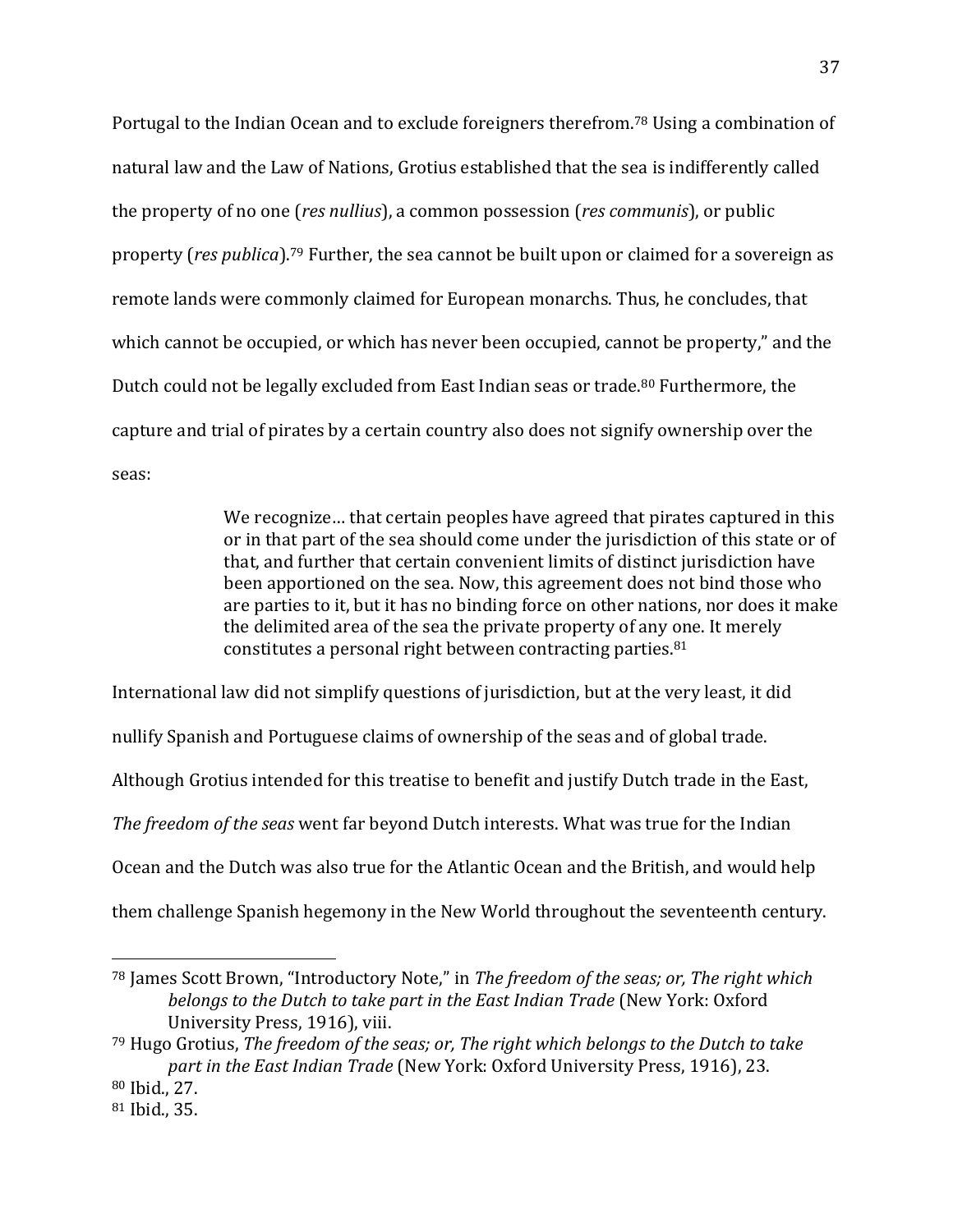Further complicating the issue of curtailing piracy was the fact that territories and islands in the New World changed hands, rendering jurisdiction moot. <sup>82</sup> Nevertheless, European nations seemed to agree that all states were equally able and obliged to exercise jurisdiction both to apprehend pirates and bring them to trial, even if that jurisdiction was unclear. This transnational strategy to regulate a common problem was largely ineffective until the 1720s and 1730s, when England vigorously pursued the elimination of piracy in Atlantic and Caribbean waters. By then, it was a well-known fact that pirates flourished because they were able to commit their crimes in places that were distant from centers of authority, something that also troubled the state to a great extent. <sup>83</sup> Thus, proclamations used all-encompassing language in an attempt to impose order over a place that was inherently disordered:

> And for the better and more speedy Execution of Justice upon such who having committed Pyracies, Fellonies, and other Offences upon the Sea, shall be apprehended in or brought prisoners to this province, Be it further enacted by the Authority aforesaid, That all Fellonyes, pyracies, Robberies, Murders, or Confederacies committed, that hereafter shall be committed on the Sea, or in any Haven, Creek, or Bay, within the Jurisdiction of the Admiralty, shall be enquired, tryed, heard, determined and judged in such form as if such Offence had been committed in and upon the Land.<sup>84</sup>

In attempting to equate land and sea, the colonial authorities imposed special jurisdiction over the sea as a matter of optimized law enforcement, not because of any "special heinousness" of the crime itself.<sup>85</sup> Nevertheless, maintaining the image of the pirate as an especially heinous criminal was a priority for the state when it came to actually prosecuting

<sup>82</sup> The Dutch claimed various Portuguese possessions in Brazil in the mid-1600s, most significantly Pernambuco in 1630, but they were ousted by 1654. Similarly, the Spanish lost Jamaica to the British in 1655 amid Britain's efforts to colonize various islands in the Caribbean.

<sup>83</sup> Rediker, *Villains,* 135.

<sup>84</sup> "Province of New-York," 1.

<sup>85</sup> Harding, "*Hostis Humani Generis,*" 23.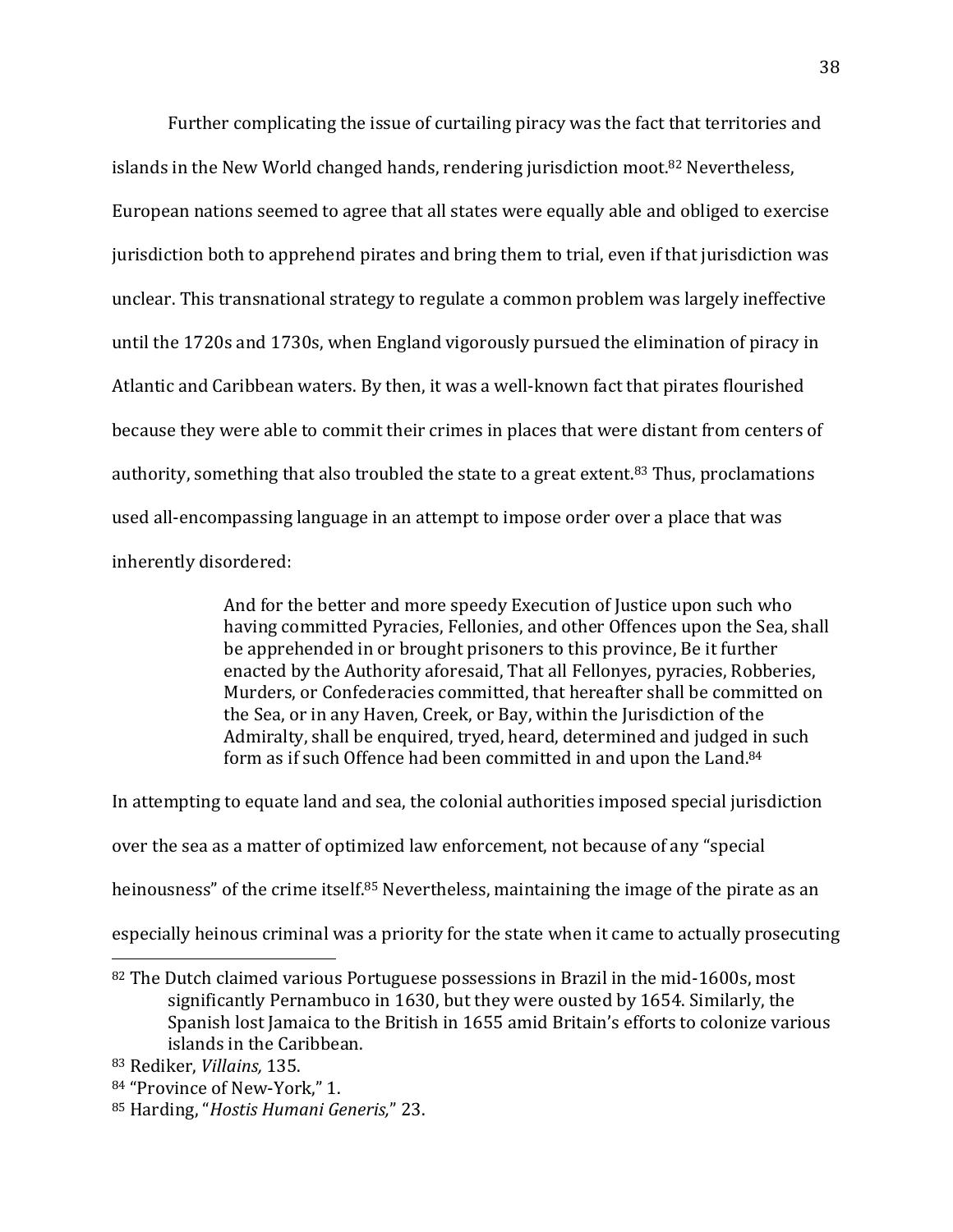and executing them.

In early modern England, jurisdiction over pirates was given to the Admiralty Court rather than the civil courts. This distinction helped to separate pirates from "common" criminals, to the point where the Admiralty's condemned maritime offenders were executed at a completely different spot in London than the civilian criminals—Execution Dock in Wapping on the Thames, as opposed to the gallows at Tyburn. <sup>86</sup> Still, this separation proved to be rather challenging on a logistical level. Between 1536 and 1700, captured pirates had to be tried in London before the Court of Admiralty, which meant that the accused, the evidence, *and* the witnesses had to be transported back to England from the colonies or the Caribbean at the expense of the Crown for a trial to occur. <sup>87</sup> Although considerably inconvenient, this policy was upheld because officials in England believed it would reduce the amount of bribery in the colonies and Caribbean, therefore increasing the number of pirates convicted and eliminated.<sup>88</sup> This did not change until the passing of the *English Act of Piracy in 1699*, which allowed pirates to be executed in the colonies where they were caught rather than exclusively in London. <sup>89</sup> Parliamentary acts such as this one combined with pardon schemes implemented by incoming governors such as former privateer Woodes Rogers (1679-1732) to the English colony of the Bahamas drastically improved England's campaign against piracy, effectively eliminating it within thirty years.

However, even while hundreds of men were convicted of piracy in the seventeenth and eighteenth centuries, thousands more either went free or were never caught because

<sup>86</sup> Peter Linebaugh, *The London Hanged: Crime and Civil Society in the Eighteenth Century* (Cambridge: Cambridge University Press, 1992), 16.

<sup>87</sup> Harding, "*Hostis Humani Generis,*" 33.

<sup>88</sup> Hans Turley, *Rum, Sodomy, and the Lash: Piracy, Sexuality, and Masculine Identity* (New York: New York University Press, 1999), 46.

<sup>89</sup> Lane, *Pillaging,* 180.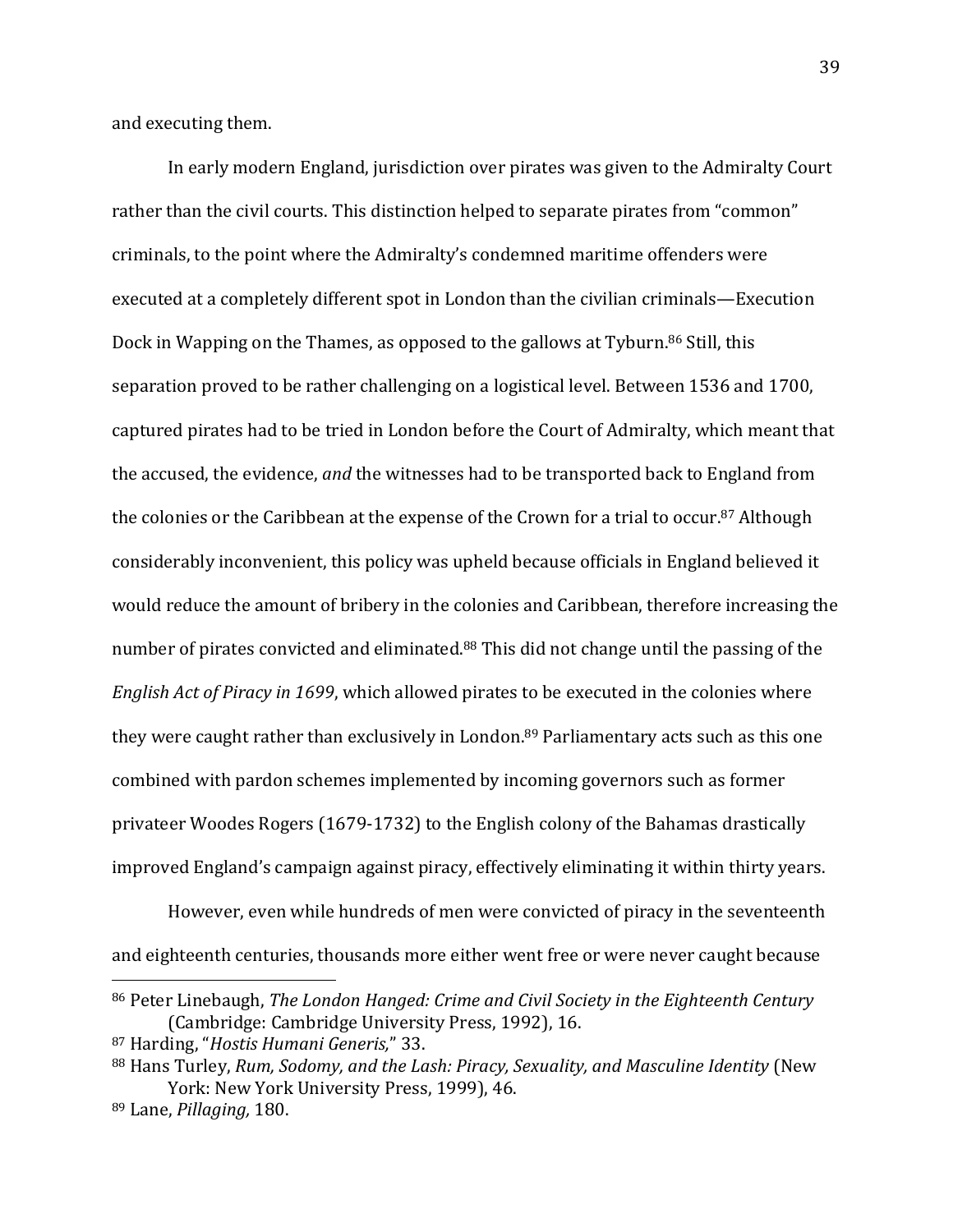the problem was simply unmanageable.<sup>90</sup> Upon going "on the account"—the contemporary colloquialism for taking up piracy—pirates themselves knew that problems of legal definition and jurisdiction greatly reduced the "costs" they could expect as consequences of their actions. <sup>91</sup> Generally speaking, legal proceedings were not the warnings against piracy the state wanted them to be, even when mass trials and executions were mounted quite frequently—including one where over fifty men were executed at once for sailing with Bartholomew Roberts in 1722.<sup>92</sup> As a result, other measures had to be taken in order to present pirates as threats, both to morality and to the economy itself.

Throughout the late seventeenth and early eighteenth centuries, it became abundantly clear that the best method of portraying pirates unfavorably was via propaganda, through both popular publications and more specialized literature specifically designed to record and disseminate trials and executions. Trial transcripts tended to be published locally within days of the trial, while broadsides and pamphlets detailing the "last dying speeches" of pirates were usually published the morning after the execution itself. Not only did such documents establish the public's impression of the pirate, but they were also a significant source of entertainment—a way for a wider audience to vicariously enjoy (and learn a lesson from) events that most people were not permitted to or could not attend. <sup>93</sup> Trial transcripts, last dying speeches, and execution sermons were popular on both sides of the Atlantic, and surviving documents tend to indicate which piratical figures captured the public's imagination the most. Much scholarship has been dedicated to the documents detailing the trials and executions of William Kidd and William Fly, but even

<sup>90</sup> Harding, "*Hostis Humani Generis*," 34.

<sup>91</sup> Anderson, "Piracy and World History," 84.

<sup>92</sup> Turley, *Rum, Sodomy, and the Lash,* 45.

<sup>93</sup> Ibid.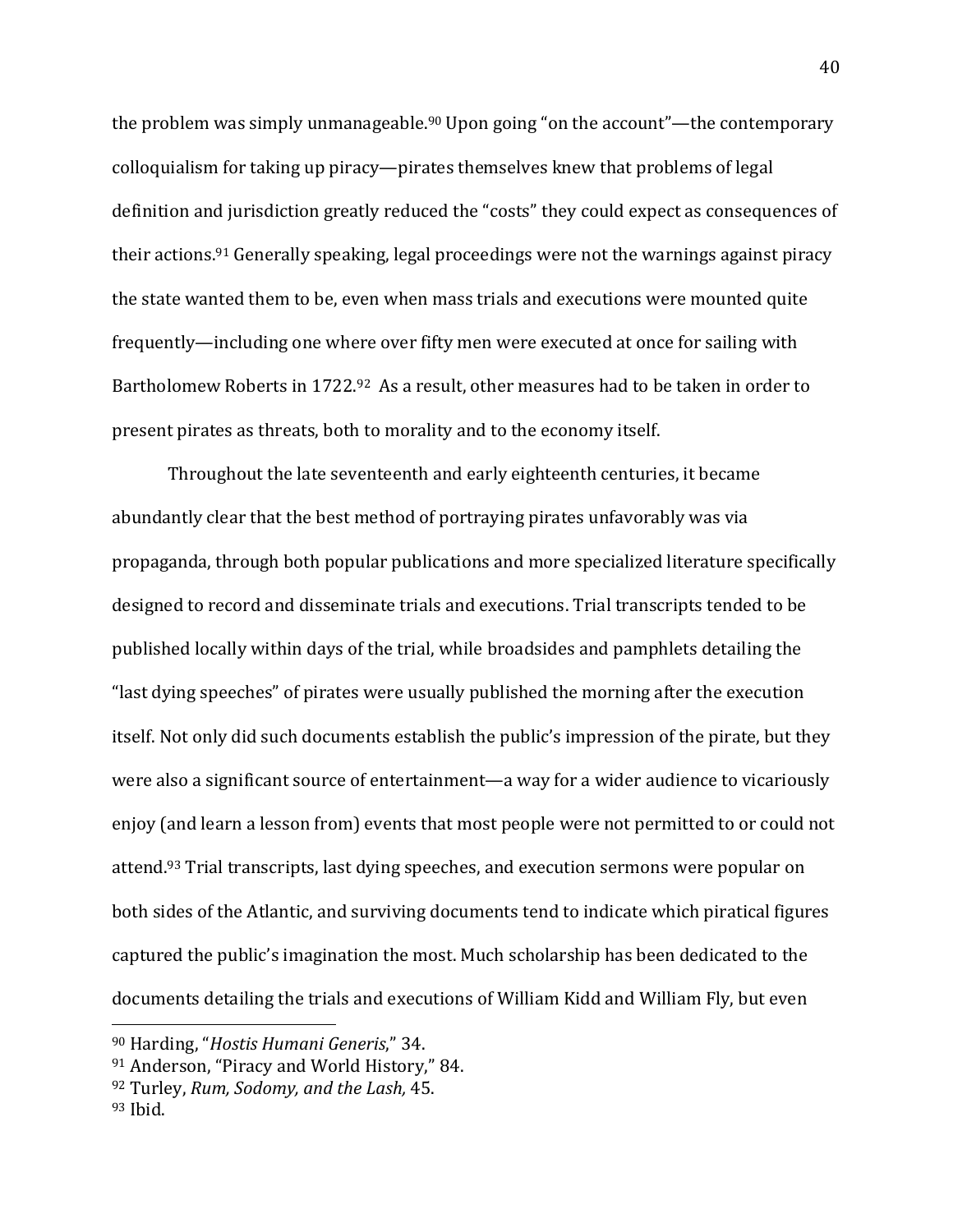these followed the same format as the less notorious accounts. For instance, the 1718 transcripts of eight men indicted for piracy in Boston begins in the following manner:

> Albeit the Crimes of Piracy and Robbery are most Odious and Detestable, being Repugnant to the Laws of Almighty God, Destructive of Government, and Directly Tending to Subvert and Extinguish the Natural and Civil Rights of Mankind, and therefore are strictly Prohibited and Provided against by divers Express Laws, Statutes, and Ordinances of our Sovereign Lord the King […] Nevertheless so it is, That the said *Simon Van Vorst, John Brown, Thomas South, Thomas Baker, Hendrick Quintor, Peter Cornelius Hoof,* and *John Shuan*, To the high displeasure of Almighty God, in open Violation of the Rights of Nations and Mankind, and in Contempt and Defyance of His Majesty's good and wholesome Laws aforesaid, Willfully, Wickedly, and Feloniously, all and each of them, being Principal Actors and Contrivers, Associates, Confederates, and Accomplices, Did, Perpetrated and Committed on the high Sea sundry Facts of Piracy and Robbery, Distinctly Specified and Expressed, and Qualified with respect to time and place, and manner…<sup>94</sup>

Authoritative, didactic, and condemnatory language was the norm for published

trial transcripts. Remarks introducing the charges, such as the previous excerpt, and remarks made by the prosecutors are always quoted verbatim, while the accused pirates themselves are quoted very rarely. <sup>95</sup> Occasionally transcripts included an appendix detailing the testimony or confessions of the pirates, though these were generally written in the third person and probably edited by the court's clerk. By minimizing or even removing the words spoken by pirates from the public record, the state was able to control the public's impression of the pirate, at least to a certain degree. This was an effective way of reinforcing the government and the Admiralty's authority at the expense of the pirates' autonomy, even if it is frustrating for historians who wish to hear pirates speak for themselves through the limited documents available for this nearly voiceless group.

Nevertheless, even the most apparently rebellious and openly criminal pirates were

<sup>94</sup> *The Trials of Eight Persons Indited for Piracy* (Boston: Green for Edwards, 1718), 2. <sup>95</sup> Turley, *Rum, Sodomy, and the Lash,* 47.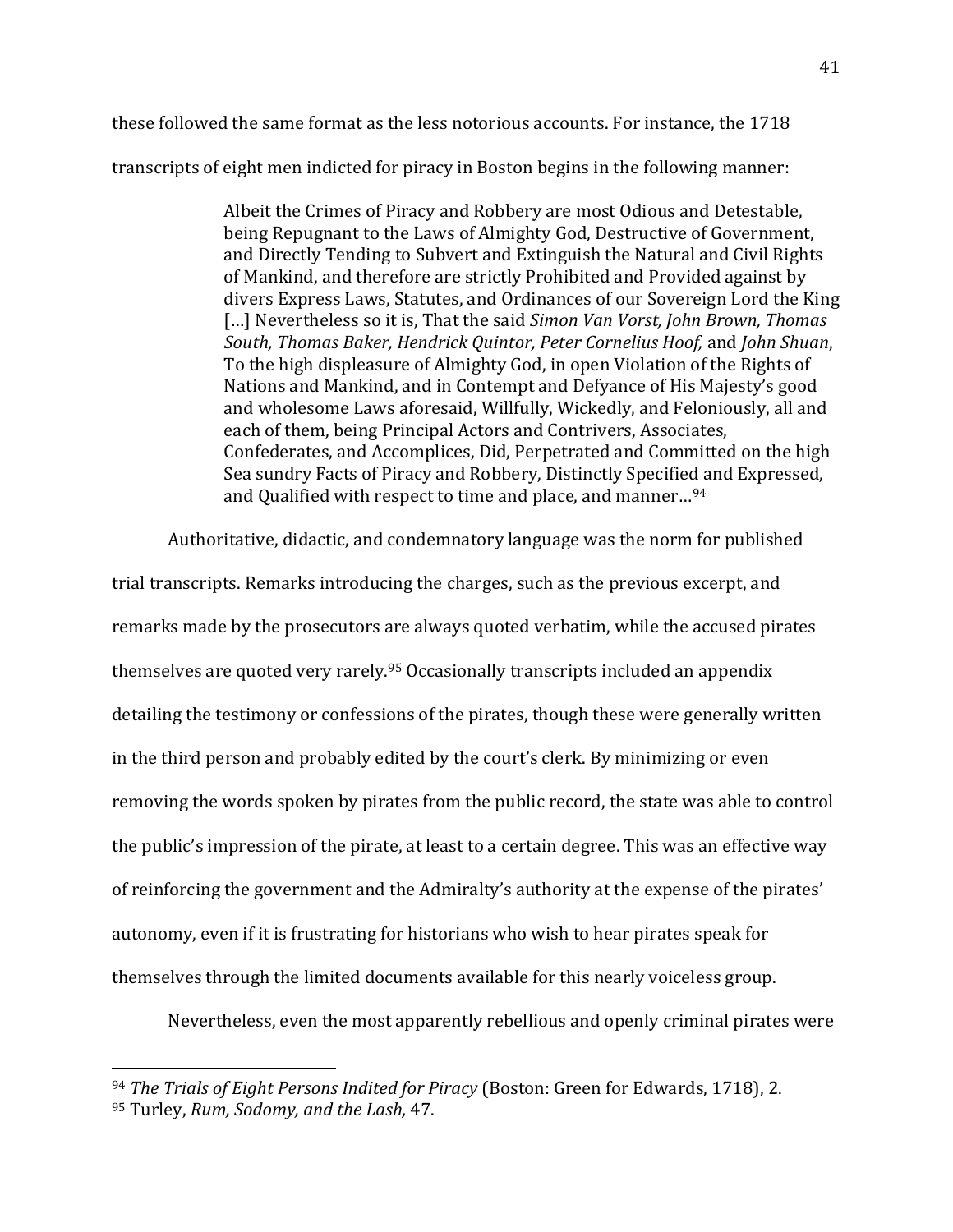"acutely aware" of the nuances of their legal standing, which occasionally shows in the transcripts and last dying speeches. <sup>96</sup> Privateers accused of piracy were usually able to use their letters of marque as a defense against their alleged acts, though the efficacy of such a defense depended on both geographical limits and the time when the "prize" was taken versus the time countries were at war. While letters of marque were generally documents of considerable legal and economic significance, they became worthless during peacetime, leading to many a former privateer's execution for piracy. <sup>97</sup> Still, privateers also preserved a pretense of legality when conducting illegal raids and often presented rehearsed excuses at trial in the hopes of being acquitted. Other main defenses that occasionally engendered acquittal were mutiny and coercion, not easily proven but taken very seriously all the same.<sup>98</sup> All of the accused from the 1718 transcripts testified that Captain Bellamy captured and forced them into piracy, and his company "Swore they would kill him unless [they] would joyn with them in their Unlawful Designs." <sup>99</sup> Only one man out of seven who employed this defense was acquitted, however, and most likely because he testified that Bellamy threatened to maroon him on a deserted island if he did not turn pirate with the rest of them. Acquittal was not uncommon, though it obviously favored those who could prove their innocence through documents and outside witnesses, which tended to be scarce considering the unofficial capacity under which pirate ships sailed and the unwillingness of most men to testify before the Admiralty, lest they be tried for piracy as well.

Interestingly, literature documenting pirate executions differed in tone to an

<sup>96</sup> Benton quoted in Harding, "*Hostis Humani Generis*," 31.

<sup>97</sup> Harding, "*Hostis Humani Generis*," 25, 31

<sup>98</sup> Ibid., 33, 31.

<sup>99</sup> *The Trials of Eight Persons*, 12.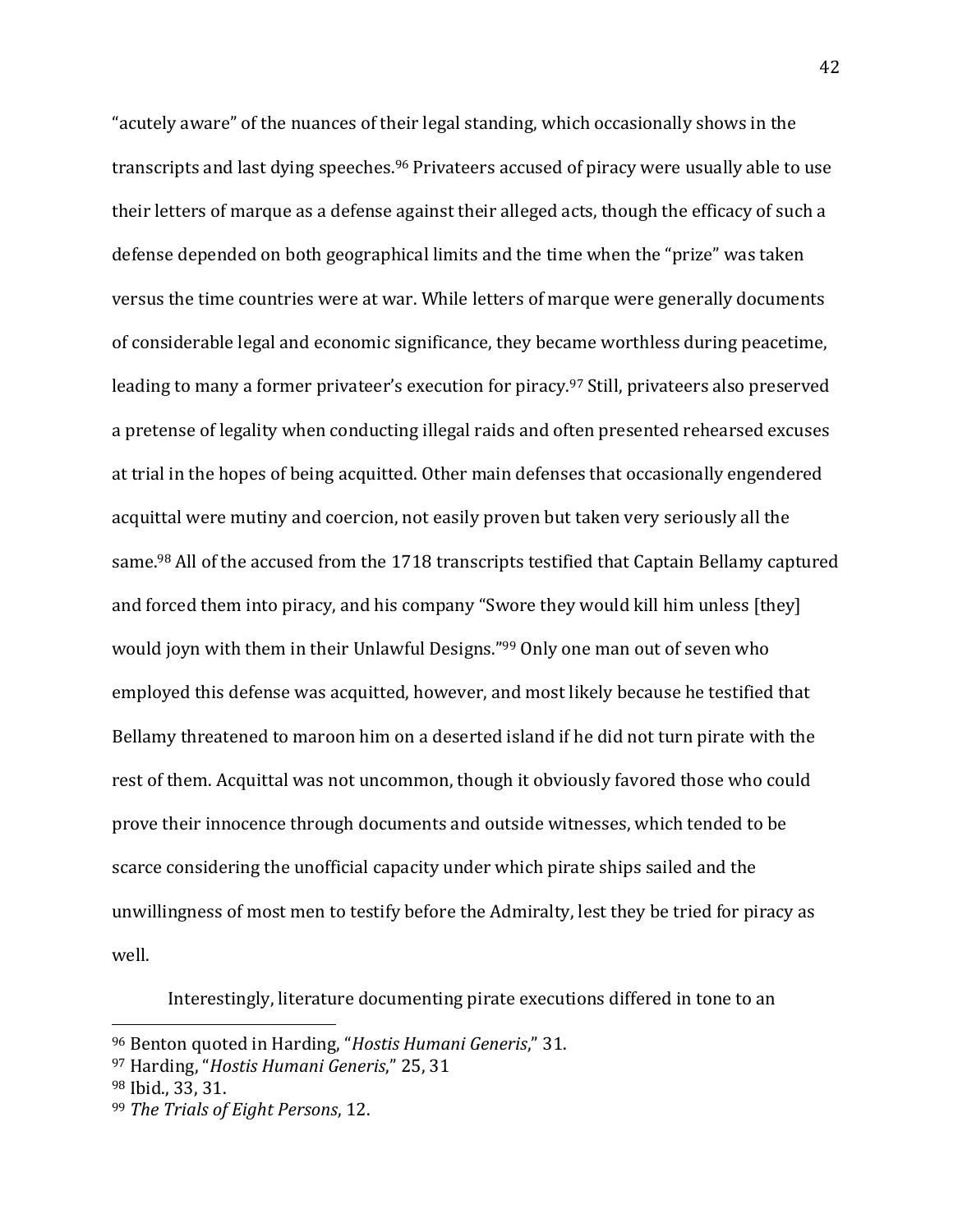extreme degree. Often written by religious figures, execution sermons and pamphlets publishing last dying speeches took on an overwhelmingly moral quality in portraying pirates. The most famous of these men was Paul Lorrain (d. 1719), the ordinary of Newgate, who made a small business out of writing and publishing pamphlets the day after executions occurred while simultaneously reinforcing state values. His most famous account of the execution of William Kidd is doubly notable if only because Lorrain omits Kidd's dying speech in its entirety, having deemed it too politically subversive for posterity. <sup>100</sup> Another prolific writer in this era was none other than Cotton Mather (1663- 1728), a politically influential New England Puritan most often remembered today for his involvement in the Salem witch trials. Mather's accounts are of particular interest because they diverge from the norm and often include the confessions and dying speeches of condemned pirates in their own words, rather than the paraphrased versions utilized by most writers of the genre. 101

Execution literature was of considerable importance during the early modern period because it helped publicize the more ritualized aspects of capital punishment. Whether of pirates or common criminals, executions were purposefully designed to enact a triumph of the state or monarch over the bodies of transgressors against the laws of society.<sup>102</sup> Part of this ritual was the expectation that the condemned would deliver a repentant dying speech, confessing to their sins and allowing themselves to be used as an

<sup>100</sup> Turley, *Rum, Sodomy, and the Lash*, 54.

<sup>&</sup>lt;sup>101</sup> Of course, it is difficult to know exactly how accurate Mather's recordings of Fly's words are. The fact that he quotes Fly at all is noteworthy. <sup>102</sup> Jowitt, "Scaffold Performances," 152.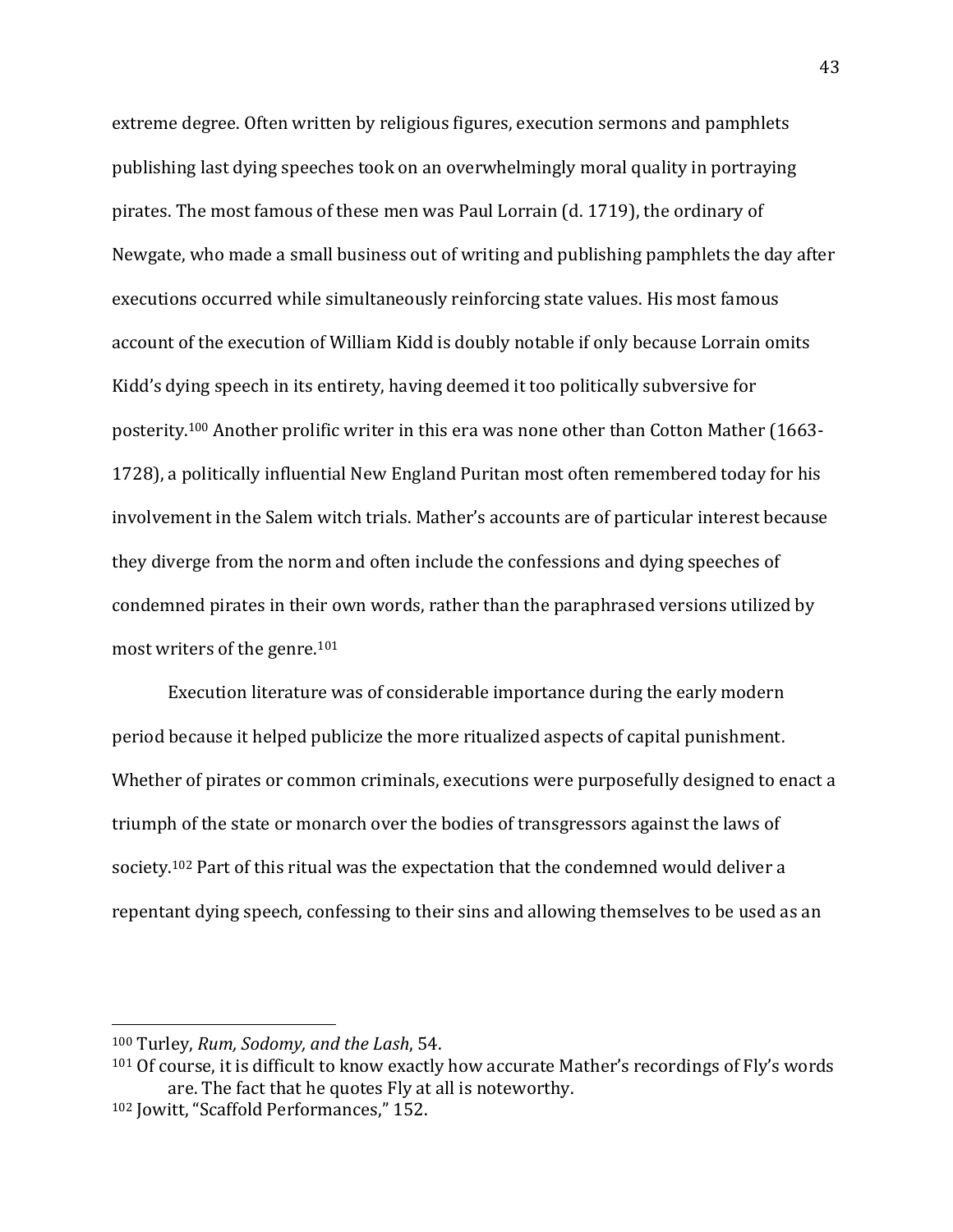example to the public. <sup>103</sup> One of the earliest broadsides to survive from Boston, *An Account of the Behaviour and last Dying Speeches Of the Six Pirates, that were Executed on Charles River* (1704), offers a good example for the basic format of execution literature. At two pages total, over a page and a half is dedicated to the execution sermon of an unnamed minister, while the remainder is left to abridged versions of the six pirates' last words. The captain, John Quelch, has the longest "speech" at thirteen lines, and the other five pirates receive up to five lines. The least repentant pirate, Peter Roach, receives only one: "He seem'd little concerned, and said but little or nothing at all."<sup>104</sup> This is because lines were not wasted on men who did not publicly repent, or men who used their dying speech to challenge authority.

It is very strange, then, to see Cotton Mather twenty-two years later dedicating a third of his treatise, *The Vial poured out upon the Sea* (1726), to transcripts of his conferences with condemned and unrepentant pirate William Fly. More than the anonymous author of the 1704 broadside, and perhaps even Paul Lorrain, Mather was hugely concerned with the repentance of the many pirates he attended before their executions, but he seemed to meet his match in the stubborn refusals of William Fly. After one conference wherein Mather practically begs Fly to repent without success, Mather returns to renew his pleas, again without success. Mather asks Fly to forgive those who have condemned him; Fly refuses once more, and then the following exchange occurs:

> *M.* And I pray what, have you to say of the Government? F. *GOD Reward them according to their Desserts. M.* You must not go on in this Impiety.

<sup>103</sup> J. A. Sharpe, "'Last Dying Speeches': Religion, Ideology and Public Execution in Seventeenth-Century England," *Past & Present*, no. 107 (May 1985): 163.

<sup>104</sup> *An Account of the Behaviour and Last Dying Speeches of the Six Pirates* (Boston: Boone, 1704), 2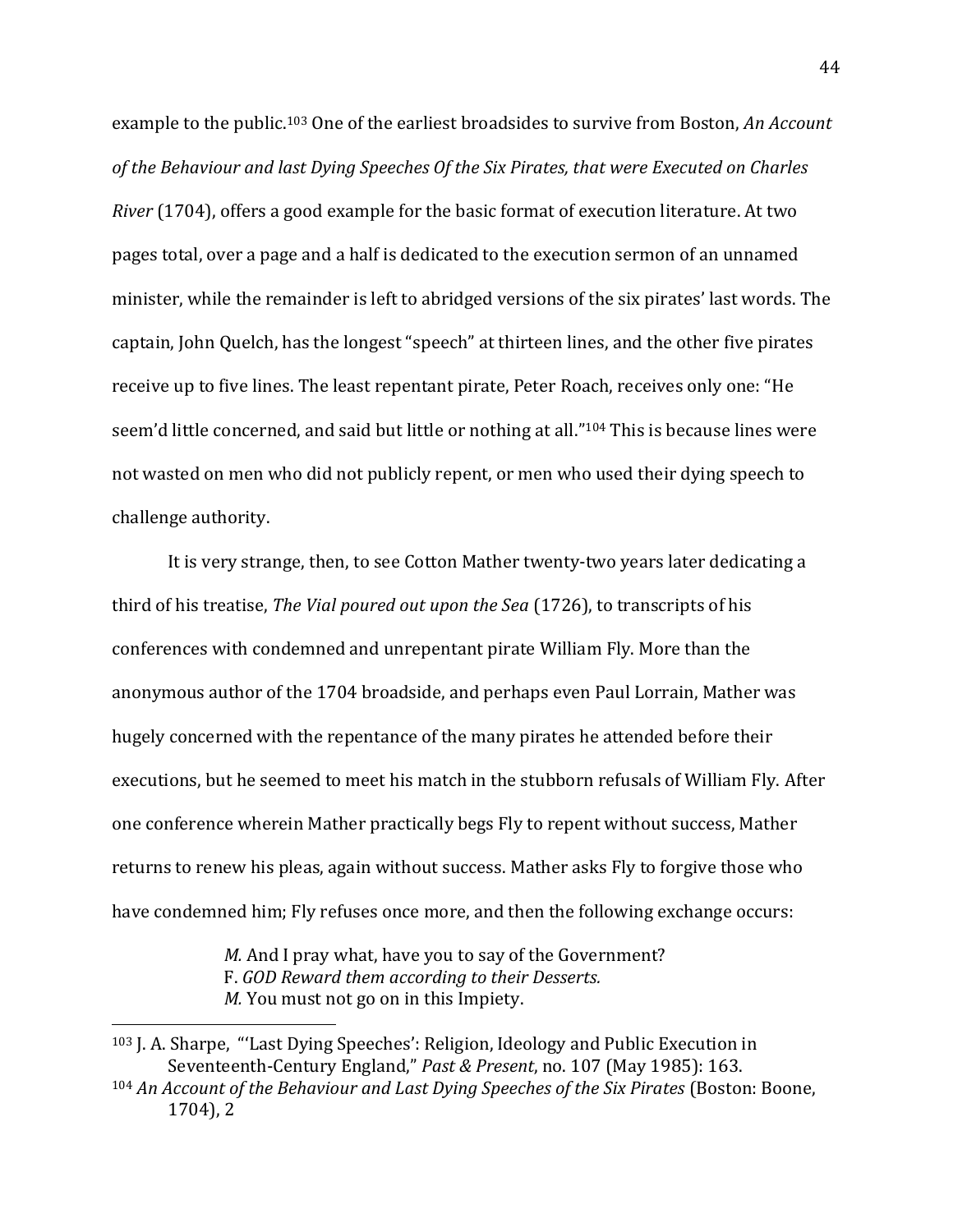## F. *I can't help it!<sup>105</sup>*

Scholars argue that Mather's portrayal of Fly as stupid, brutish, and impious is intended to undermine his reasonable justifications for piracy (namely, "bad usury," or extreme maltreatment by a former captain) and eliminate sympathy for Fly. <sup>106</sup> If this were truly his goal, then perhaps he should have left his discussion with Fly out entirely, as another minister did in his own account of Fly's execution.

Benjamin Colman, in his own treatise entitled, *It is a fearful thing to fall into the* 

*Hands of the Living God: A Sermon Preached to some miserable Pirates, July 10. 1726,* records

the sermon only and makes no mention of Fly's unapologetic dying speech or behavior.

Instead of considering Fly's position and advising captains not to use their crew badly lest

they turn to piracy as Mather does, Colman takes the moral high ground and makes Fly and

his comrades out to be the dregs of humanity, the worst of the worst:

YOU that have liv'd upon *rapine* and *robberies*, the spoil of your innocent and righteous Neighbours; how *fearful* should it be to you to think of falling into the hands of the living God? […]YOU that had pass'd your lives in *drunkenness* and intemperance, in *unchastity* and uncleanness, in *lasciviousness, lusts and excess of wine*, in revellings and riots; how should you fear to fall into the hand of the living God? […] ONCE more, You that are *Murderers,* & have the stain of your *Brothers blood* upon your guilty souls and hands; who *like Cain* have been of that *wicked one* (the devil) that *murderer from the beginning*, and have slain your *Brethren* because their deeds were righteous, and you knew they would not join with you in your impieties…<sup>107</sup>

Colman clearly chooses in his sermon to demonize the pirates before him, not only to

frighten them into repentance before their deaths, but also to frighten the general public,

who either watched the sermon or read it, into leading good, Christian lives and accepting

l <sup>105</sup> Cotton Mather, *The Vial poured out upon the Sea* (Boston: Fleet for Belknap, 1726), 20. <sup>106</sup> David E. Williams, "Puritans and Pirates: A Confrontation between Cotton Mather and William Fly in 1726," *Early American Literature* 22, no. 3 (1987): 234.

<sup>107</sup> Benjamin Colman, *It is a Fearful Thing to fall into the Hands of the Living God* (Boston, 1726), 27-8.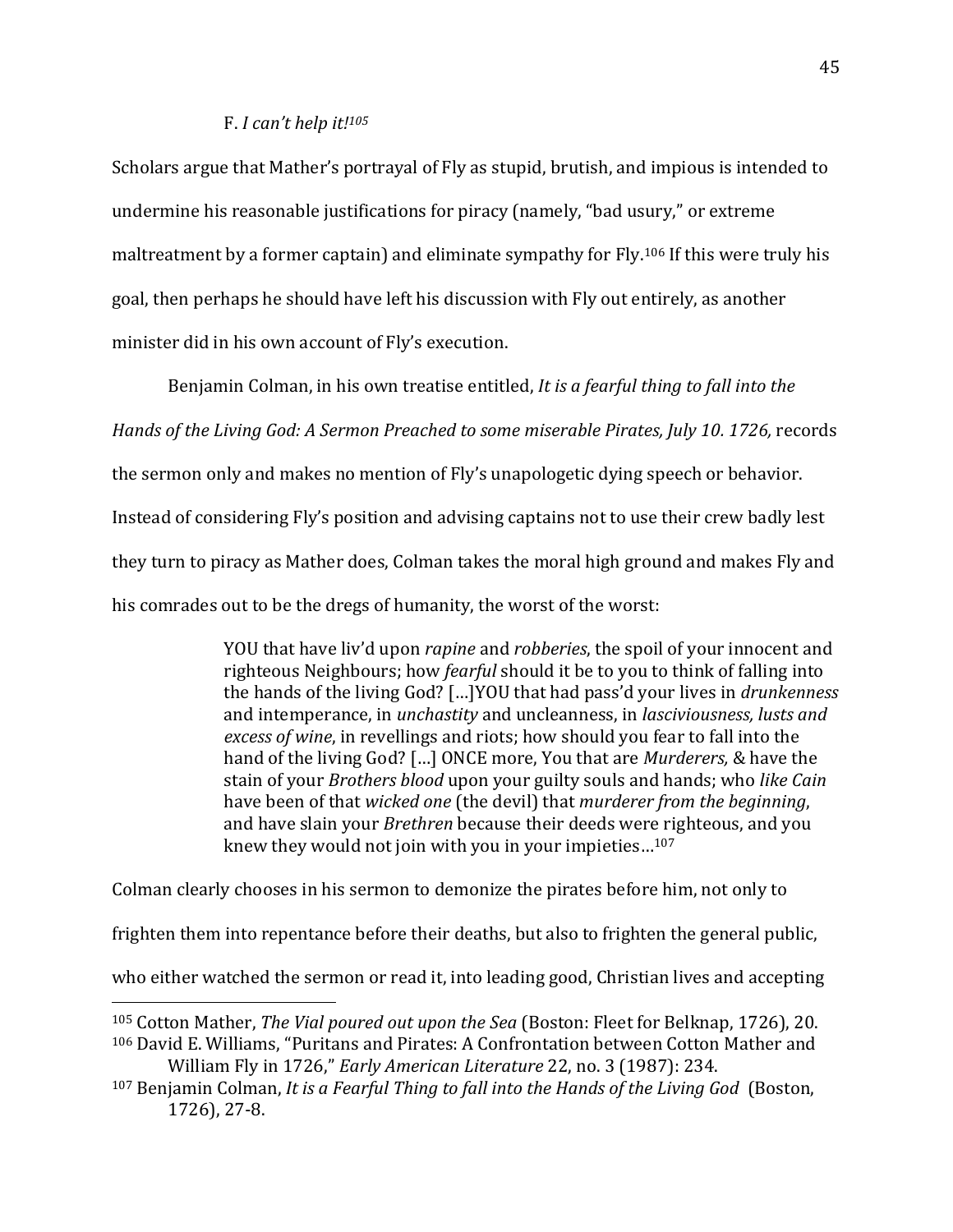the social order. Such warnings tend to lose their potency when accompanied by pirates' speeches that made them sympathetic and piteous as opposed to the rogues they were consistently portrayed to be.

The campaign against pirates in public opinion, found in the works of Mather, Colman, and many more, continued until the end of the eighteenth century, by which time piracy had been all but eliminated. However, the appearance of such rhetoric depicting pirates as a "social plague" at the beginning of the century was not accidental. It coincided with the launch of England's new commercial and political policy against pirates—a policy of suppression, rather than toleration.<sup>108</sup> This shift in attitude first began in the seventeenth century when merchants laid down their weapons and accepted the protection of the state, usually in the form of naval escorts.<sup>109</sup> Simultaneously, trade became all-important both to the English economy and England's standard of living, which made piracy a much bigger threat to their empire than ever before.<sup>110</sup> National interests changed, and the nation that created the most prolific of pirates—though it called them privateers at the time—no longer had any use for them. The change in relationship between merchants and the state fostered the suppression of piracy, and subsequent Parliamentary acts, such as the *Jamaican Act of 1683*, were passed in order to make commerce safer and more profitable.<sup>111</sup>

Pirates had been concurrently criminals and agents of national interest when Spain controlled the Atlantic world in the sixteenth and early seventeenth centuries. However, once the status quo changed and by the eighteenth century when English imperial

<sup>108</sup> Pérotin-Dumon, "The Pirate and the Emperor," 40.

<sup>109</sup> Ibid., 41.

<sup>110</sup> Harding, "*Hostis Humani Generis*," 37.

<sup>111</sup> Pérotin-Dumon, "The Pirate and the Emperor," 42.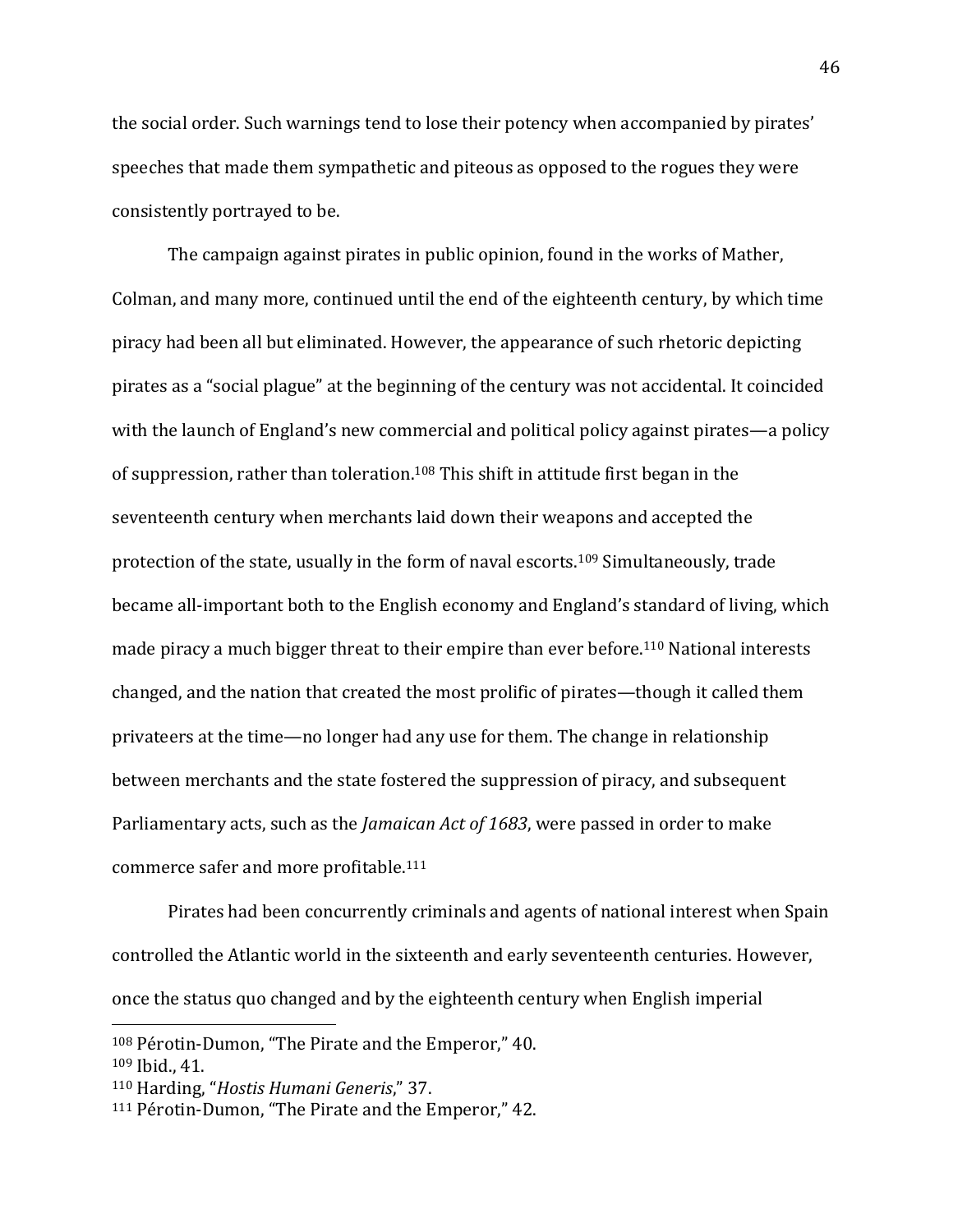hegemony had been firmly entrenched throughout the Caribbean and North America, pirates were simply criminals once more.<sup>112</sup> A full reversal in policy was necessary to eliminate piracy, which was accomplished through extreme penalties for committing piracy and strong rhetoric from state officials, spiritual leaders, and other intellectual members of society. Contemporary sympathy and respect for pirates had still existed among colonists who remembered how pirates protected and supplied them with goods when the state did not, but by the mid-eighteenth century, such attitudes disappeared and public opinion turned against pirates for good.<sup>113</sup> The shift in prosecution of pirates also reveals the law of the sea was more of a reflection of the prevailing balance of power rather than an impartial interpretation of natural justice.<sup>114</sup> In the end, it was the British Empire that decided whether or not pirates were allowed to exist, and to eliminate them, it used a very potent combination of weapons, combining the overarching morality of the state with the power of its economic markets.

<sup>112</sup> Harding, "*Hostis Humani Generis,*" 36.

<sup>113</sup> Ibid., 35.

<sup>114</sup> Starkey, "Pirates and Markets," 107.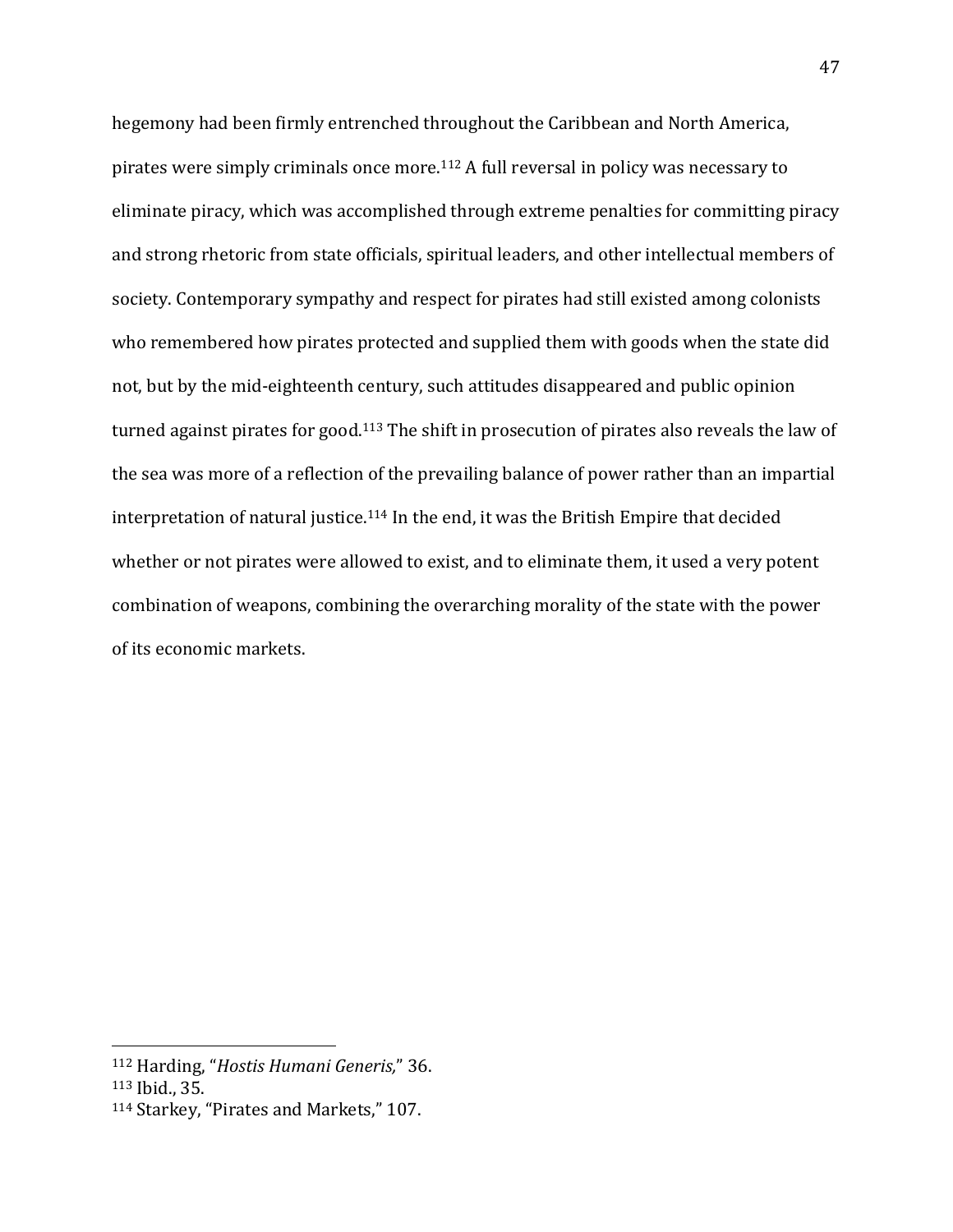### **CHAPTER THREE**

# **A Challenge to Spanish Sovereignty: Pirates and Privateers as Transnational Entrepreneurs in an Age of Empire**

Since the discovery of the New World, there has never been a time when Spain's policies in the Americas have not been under scrutiny. The cruelty and ruthlessness with which they dispatched entire civilizations all in the name of glory, God, and gold has seemingly given Spain a reputation as one of history's most despised villains, their actions unforgivable but their motives fascinatingly complex—and often overlooked. Such nationally driven condemnation and general disregard of the Spanish has pervaded the historiography of its empire, led by British scholars such as J.H. Parry and his dated monograph, *The Spanish Seaborne Empire* (1967). Echoing the dominant attitudes of the era, Parry and his editor, J.H. Plumb, treat the Spanish empire as a mystery than cannot possibly be solved because the fact that it existed at all is beyond belief. Compared to the rest of Europe, Spain was a "relatively backward, poor, and isolated country," making the deciphering of its empire a worthwhile question but one that will nevertheless puzzle historians for years to come.<sup>115</sup> A product of its time, Parry's work and the positions it reinforced did not begin to dissipate in historiography until the latter half of the twentieth century, when new strides in scholarship began to dig deeper into the nature of the Spanish empire instead of simply exaggerating its faults. Monographs such as J.H. Elliott's truly masterful *Empires of the Atlantic World: Britain and Spain in America 1492-1830* (2006) have purposely forsaken narrative histories and their inherent regional biases to produce

<sup>115</sup> J.H. Plumb, "Introduction," in *The Spanish Seaborne Empire* (New York: Alfred A. Knopf, 1967), 22.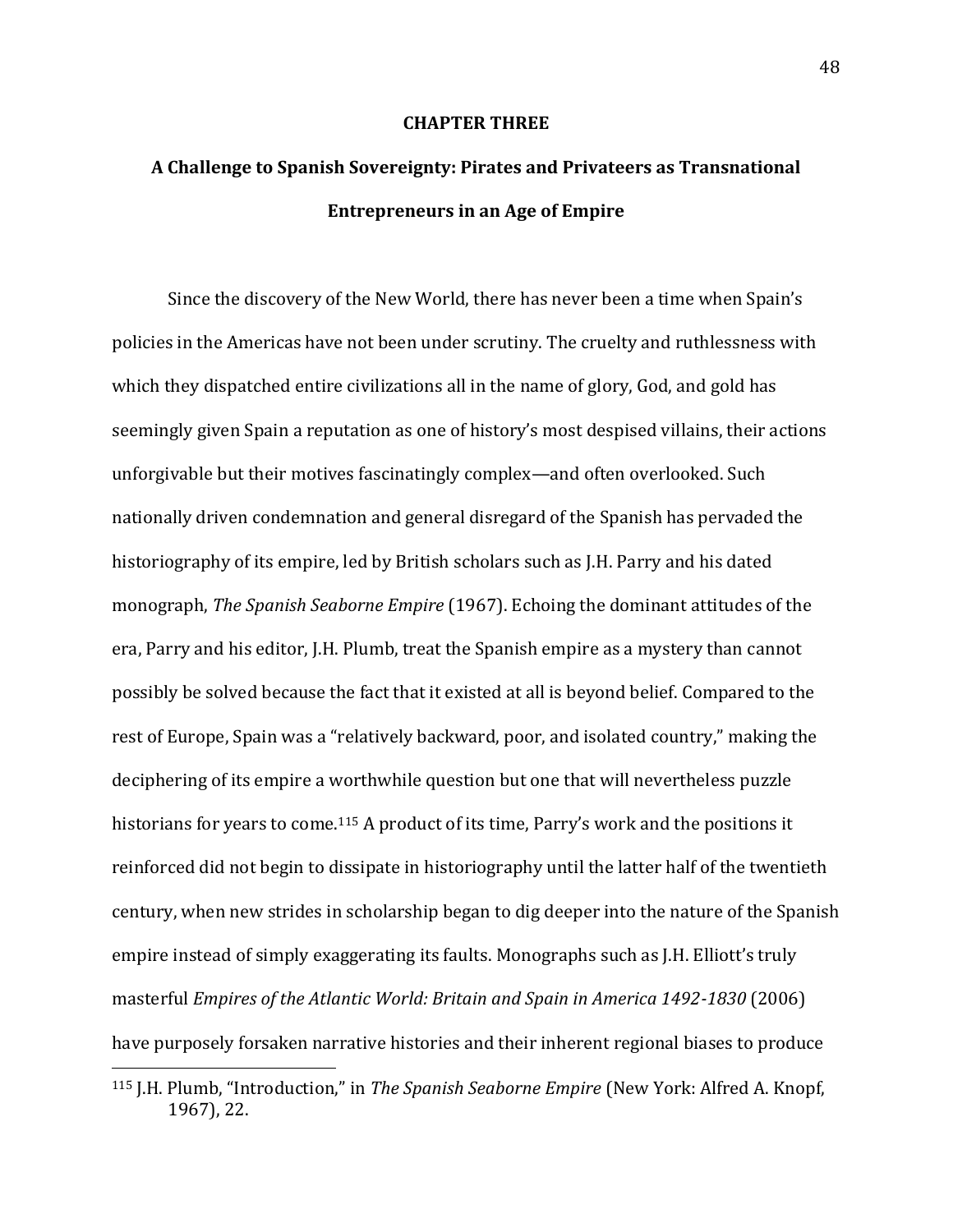"a more coherent history than previous fragmented attempts."<sup>116</sup> Unlike Parry and his predecessors, Elliott removes from his analysis the long-standing attitude in historiography that has made Britain's colonies superior to Spain's, enabling the historian to examine each empire's strengths and weaknesses as they existed, and not as they have since been perceived.<sup>117</sup> In that manner, scholars such as Elliott emphasize the complexities of the Spanish empire over its flaws, illuminating the ways in which an imperial structure benefited its settler communities in the New World as much as it harmed them. For example, Elliott's non-biased of Spain as the "first-comers" to the Americas, and thus the first to experience incredible challenges and also the first with the ability to be flexible in their solutions, is one of the many topics to reflect his major theme.<sup>118</sup> Such objectivity, which oftentimes reveals surprising facets of empire, is nowhere to be found in the blackand-white mentality of Parry's generation.

Still, the powerful attitudes present in Parry's work are difficult to completely overcome, particularly in overlapping areas of scholarship. Interestingly, this long entrenched view of Spain comes through very clearly in both the popular history and the historiography of Atlantic piracy, where the Spanish are more often portrayed as villains rather than victims of pirates of all European nationalities. From Spain's perspective, it was always the victim, most often of English privateers. The goods stolen from Spanish ships were always legally and rightfully theirs. The difficulty in pinpointing the true victims of piracy is often one of objectivity, something that is lacking in both the historiography of Atlantic piracy and that of the Spanish empire. Still, Spain was not truly a victim of piracy as  $\overline{a}$ 

<sup>116</sup> J.H. Elliott, *Empires of the Atlantic World: Britain and Spain in America, 1492-1830* (New Haven: Yale University Press, 2006), xv.

<sup>117</sup> Ibid., 405.

<sup>118</sup> Ibid., 403-4.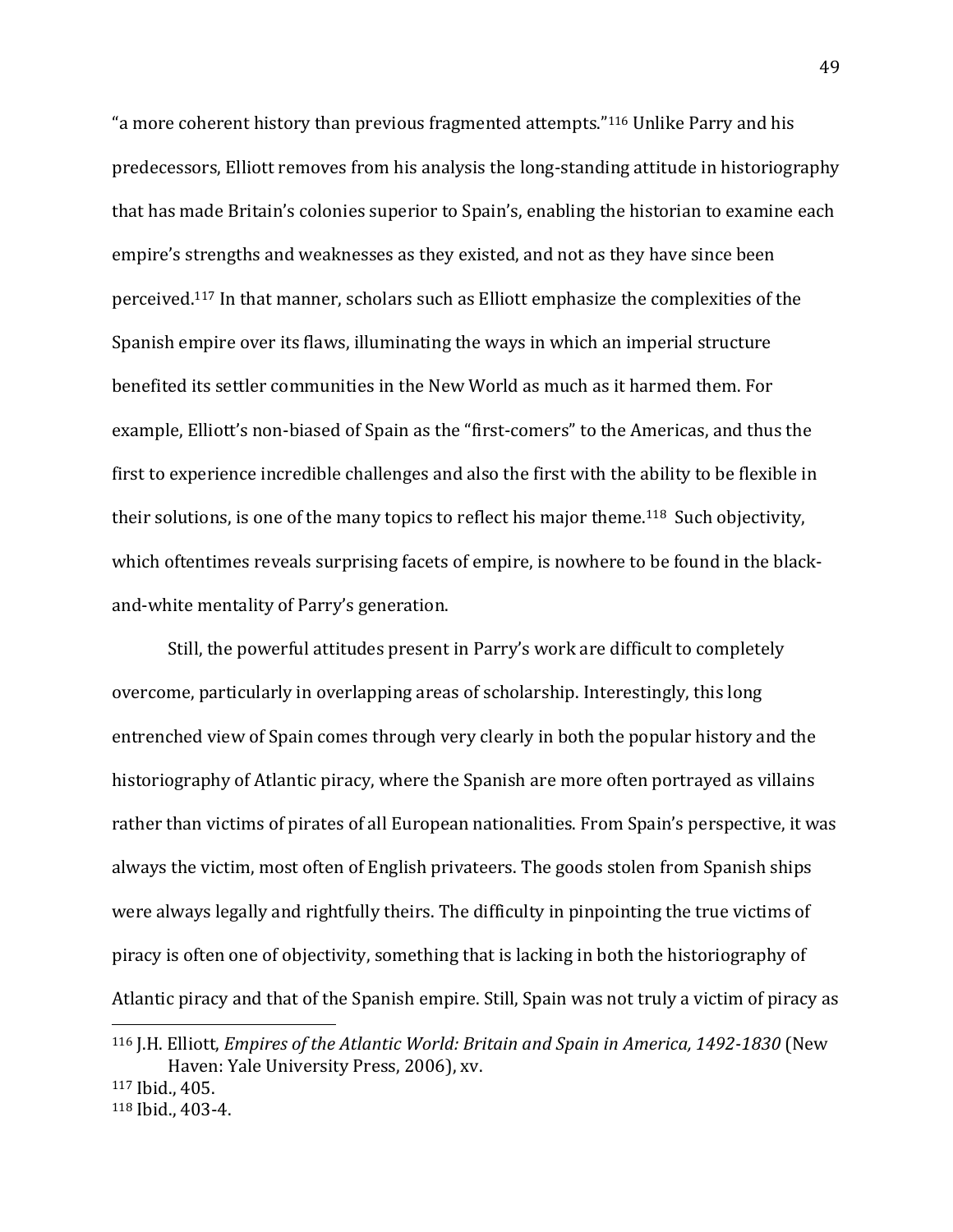much as it was a victim of its own faulty foreign and domestic policies in the New World. Establishing an economic and commercial system that fostered piracy, settling for a reactive defense system rather than a proactive one, and ignoring English colonization in favor of eliminating piracy all hindered the development of the Spanish empire and directly contributed to the rise of the English empire in the Americas. Such fatal mistakes combined with sheer ignorance of the world they created in the Atlantic ended up costing Spain almost everything, something that was perhaps unavoidable considering the manner in which they claimed an entire hemisphere for themselves.

Unsurprisingly, the accidental discovery of what Christopher Columbus called the West Indies in 1492 threw the entire western world out of balance. Advances in maritime navigation aided exploration throughout the fifteenth century, expanding the world southward and eastward for European countries like Portugal who were willing to risk the dangerous journeys in hopes of reaping fantastic rewards, but no land was formally claimed in Africa and Asia. Trade links were established, and native populations were forced into slavery and servitude, but there was no true European "empire" that rivaled the Roman one of old. Then, the discovery of the New World pushed relations between Spain and Portugal—two of Europe's most enterprising countries—to the brink, a problem that threatened the unity of the Catholic world and was solved within two years of Columbus's landing at the Bahamas.<sup>119</sup> Pope Alexander VI divided the world in two, first with his *Inter caetera* bull of May 1493 separating Spanish and Portuguese claims 300 miles west of the Cape Verde islands, and second with the Treaty of Tordesillas of June 1494 establishing the

<sup>119</sup> Jon Latimer, *Buccaneers of the Caribbean: How Piracy Forged an Empire* (Cambridge, MA: Harvard University Press, 2009), 7.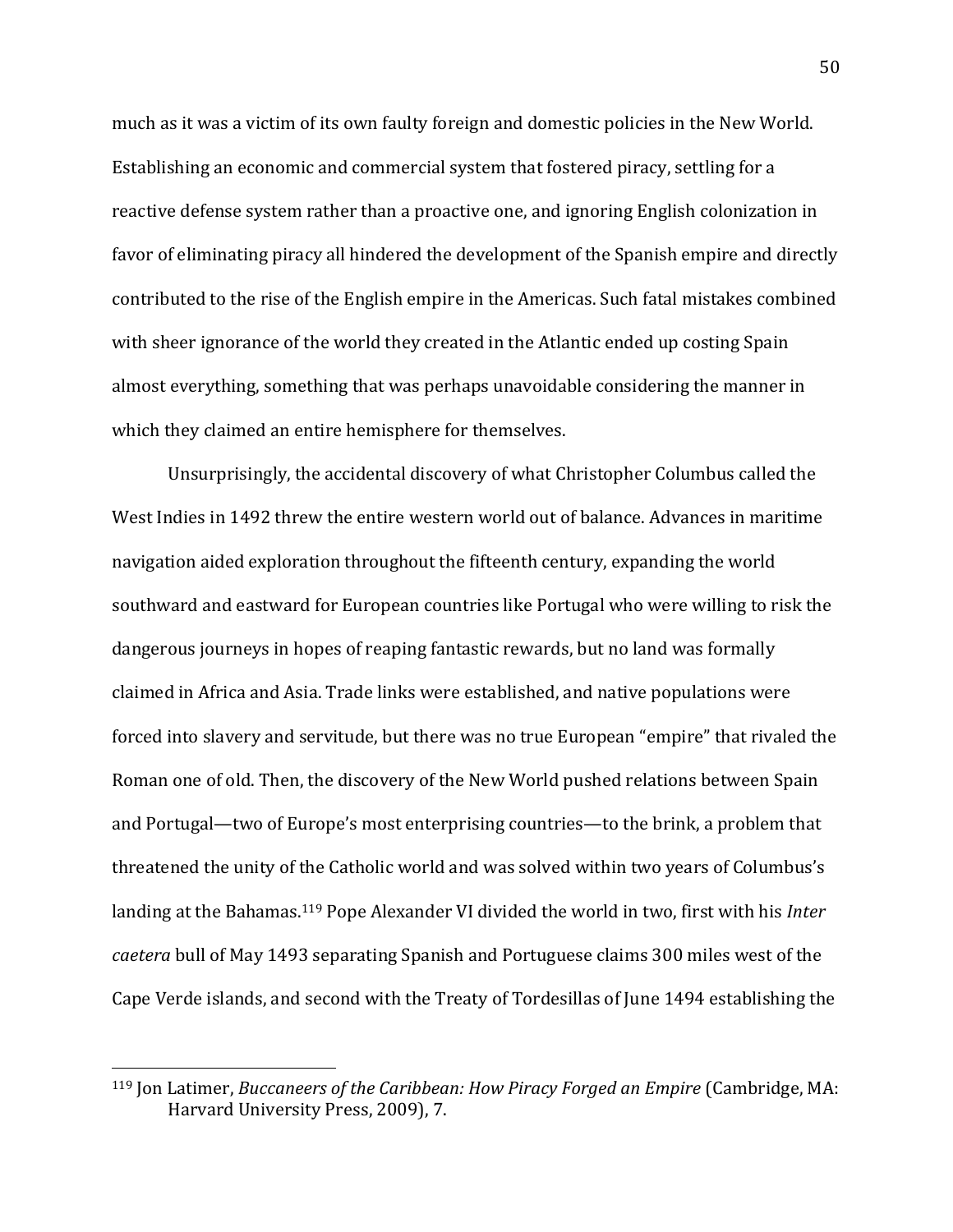"lines of amity" at approximately  $45^{\circ}$  west.<sup>120</sup> Thus, a Spanish empire was born. With the exception of Brazilian coast, which was on the eastern side of the line and therefore in Portugal's possession, Spain had the blessing the Church to claim the New World, entirely and exclusively.

The rest of the European world did not take very kindly to this development. As Spain's chief rivals, England, France, and the Netherlands viewed this division of the earth's spoils in Spain's favor as "an act of contemptible arrogance" and immediately sought to encroach upon it in any way they could.121 However, war was too direct and expensive an option, not to mention one that could easily backfire, and open trade unlikely. As a result, emerging seafaring nations took to a subtler course of action to express their frustrations: piracy. Fueled by envy and animosity, the phenomenon of maritime predation developed alongside the establishment of Spanish imperial hegemony in the New World, and from the beginning the role of pirates in the Atlantic was intimately connected to English and Spanish rivalries in particular.<sup>122</sup> Because this was not something they could prevent either diplomatically or militarily, the Spanish feared piracy to the point of paranoia and routinely overestimated the threat they faced from foreign enemies.<sup>123</sup> At the same time, however, this fear simplified a very complicated matter and veritably formed the basis of Spain's foreign policy in the New World: to the Spanish, all foreign interlopers were simply *piratos*

<sup>120</sup> Latimer, *Buccaneers,* 7.

<sup>121</sup> Kris E. Lane, *Pillaging the Empire: Piracy in the Americas, 1500-1750* (Armonk, NY: M. E. Sharpe, Inc., 1998), 12.

<sup>122</sup> Lane, *Pillaging*, 12; Christopher Harding, "'*Hostis Humani Generis*' – The Pirate as Outlaw in the Early Modern Law of the Sea," in *Pirates? The Politics of Plunder, 1550- 1650*, edited by Claire Jowitt (New York: Palgrave Macmillan, 2007), 27. <sup>123</sup> Lane, *Pillaging*, 7.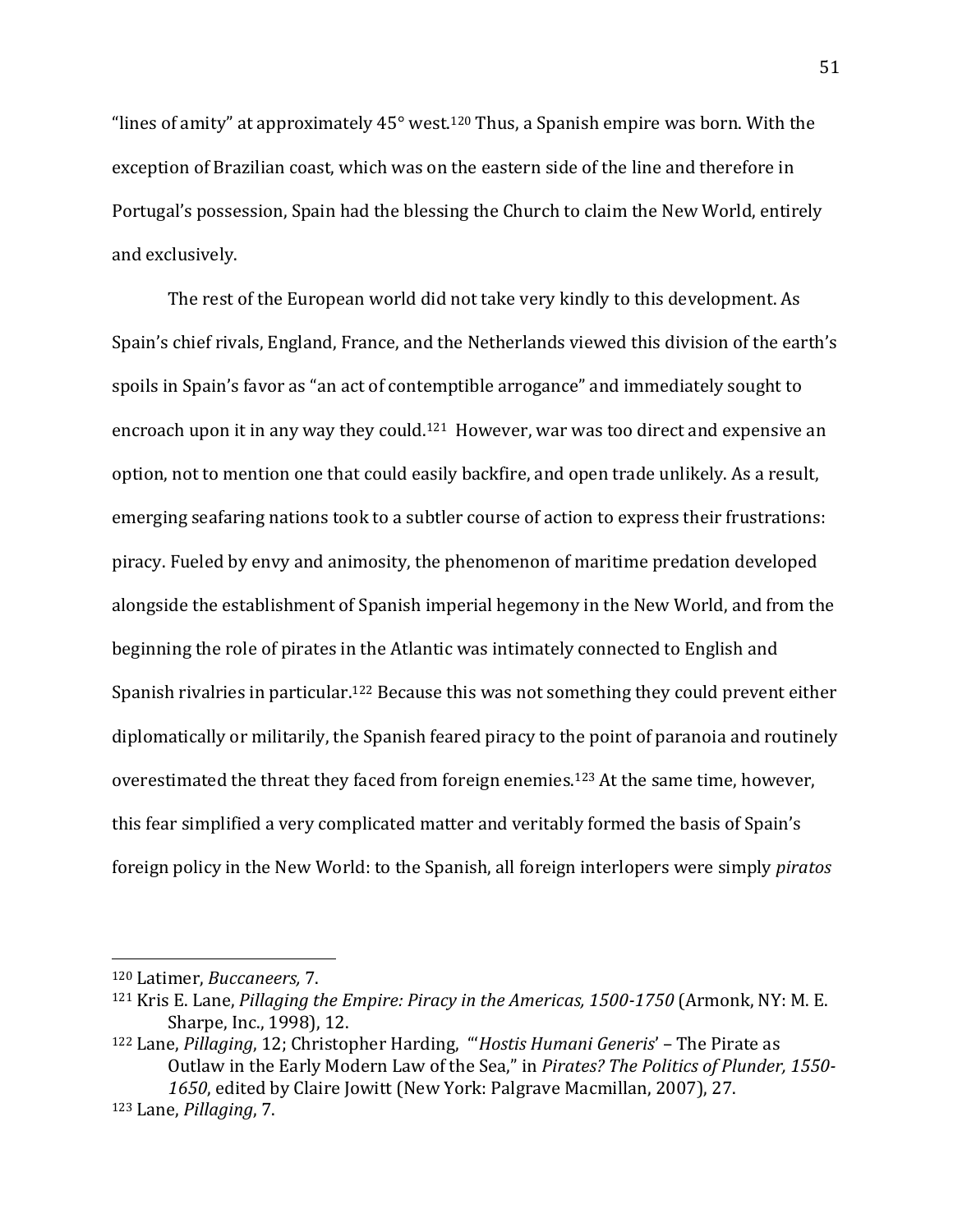and *corsarios luteranos*—pirates and Lutheran corsairs.<sup>124</sup>

Before English privateering and piracy became the foremost threats to the Spanish empire in the Atlantic, Spain developed its anti-pirate policies first through its experience with corsairs in the Mediterranean Sea and second through its initial clashes with French pirates in the Caribbean.<sup>125</sup> French marauders dominated the Caribbean in the first half of the sixteenth century, as Spanish power solidified in the region and more and more wealth was exported back to Europe. Indeed, the first act of piracy committed against the Spanish in the Americas occurred in 1523, when a Frenchman named Jean Florin managed to capture a portion of Moctezuma's treasure.126 The immediacy of this attack and the treasure in question shows that the French followed the Spanish and the Portuguese to the New World with surprising alacrity and forethought, managing to acquire some of the bounties of conquest with none of the trouble or bloodshed. Another early example of French piracy against the Spanish occurs in Alvar Nuñez Cabeza de Vaca's *La Relación* (1542). While primarily an account of the failed 1527 Narváez expedition, of which Cabeza de Vaca was one of four survivors, *La Relación* includes an episode at the very end that clearly pinpoints the threat of French piracy against the Spanish—something quickly apparent to a man who had been separated from his fellow Spaniards for nearly ten years.

After being reunited with the Spanish in 1536, Cabeza de Vaca sailed back to Spain in May 1537. The voyage was not an easy one, and he and the rest of his crew "were afraid of falling in with French craft that only a few days before had captured three of ours."<sup>127</sup>

<sup>124</sup> Latimer, *Buccaners,* 3.

<sup>125</sup> Lane, *Pillaging*, 12.

<sup>126</sup> Ibid.*,* 17-18.

<sup>127</sup> Alvar Nuñez Cabeza de Vaca, *The Narrative of Alvar Nuñez Cabeza de Vaca,* trans. Fanny Bandelier ([1542], Barre, MA: The Imprint Society, 1972), 152.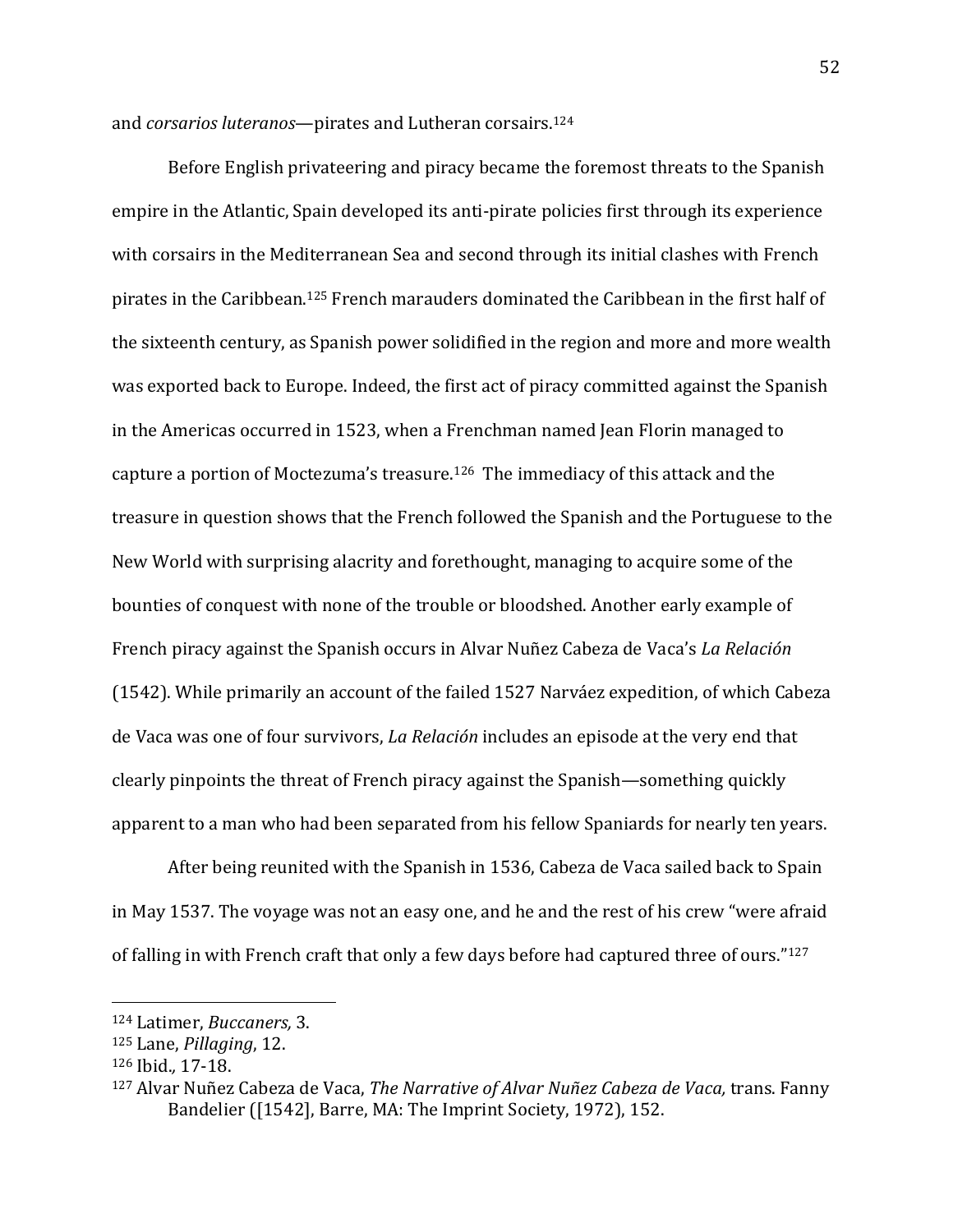Unfortunately, the French ship spotted them shortly after they sailed past Bermuda, and the two ships embarked upon a game of maritime cat-and-mouse. The tension felt on the Spanish side is palpable in Cabeza de Vaca's description of the episode:

> … [The] next day we passed the island called *of the raven*, and met with a French vessel at noon. She began to follow us, having with her a caravel taken from the Portuguese, and gave us chase. That same evening we saw nine more sail, but at such a distance that we could not distinguish whether they were of the same nation as our pursuer, or Portuguese. At nightfall the Frenchman was but a cannon-shot from our ship, and as soon as it was dark we changed our course so as to get away from him. As he was close upon us he saw our manoeuvre and did the same, and this happened three or four times.<sup>128</sup>

Thankfully, both for Cabeza de Vaca and for the ship's cargo of 300,000 pesos' worth of silver and gold, the French ship waited until daylight to attempt a capture, at which point both ships discovered that they were surrounded by nine ships of the Portuguese navy.<sup>129</sup> Outmatched, the pirates fled, and Cabeza de Vaca thanked "Our Lord for having allowed me to escape peril on land and sea."<sup>130</sup>

Attacks like the one by Jean Florin and the aborted one against Cabeza de Vaca's ship lent truth to the fears of the Spanish, but there was little they could do to prevent them. This was partially because of the impracticality of defense in the New World, which was more challenging than the Spanish anticipated. Building forts, outfitting ships, and creating navies was extremely expensive for all European countries, including one whose coffers were filled with riches from the Americas. Even if Spain had poured all of its money into defense, the investment would not have been worth it. The New World was too large, and the Caribbean Sea had too many small, secret islands, and the population too thinly

<sup>128</sup> Cabeza de Vaca, *The Narrative*, 152.

<sup>129</sup> Andrés Reséndez, *A Land So Strange: The Epic Journey of Cabeza de Vaca* (New York: Basic Books, 2007), 219.

<sup>130</sup> Cabeza de Vaca, *The Narrative*, 153.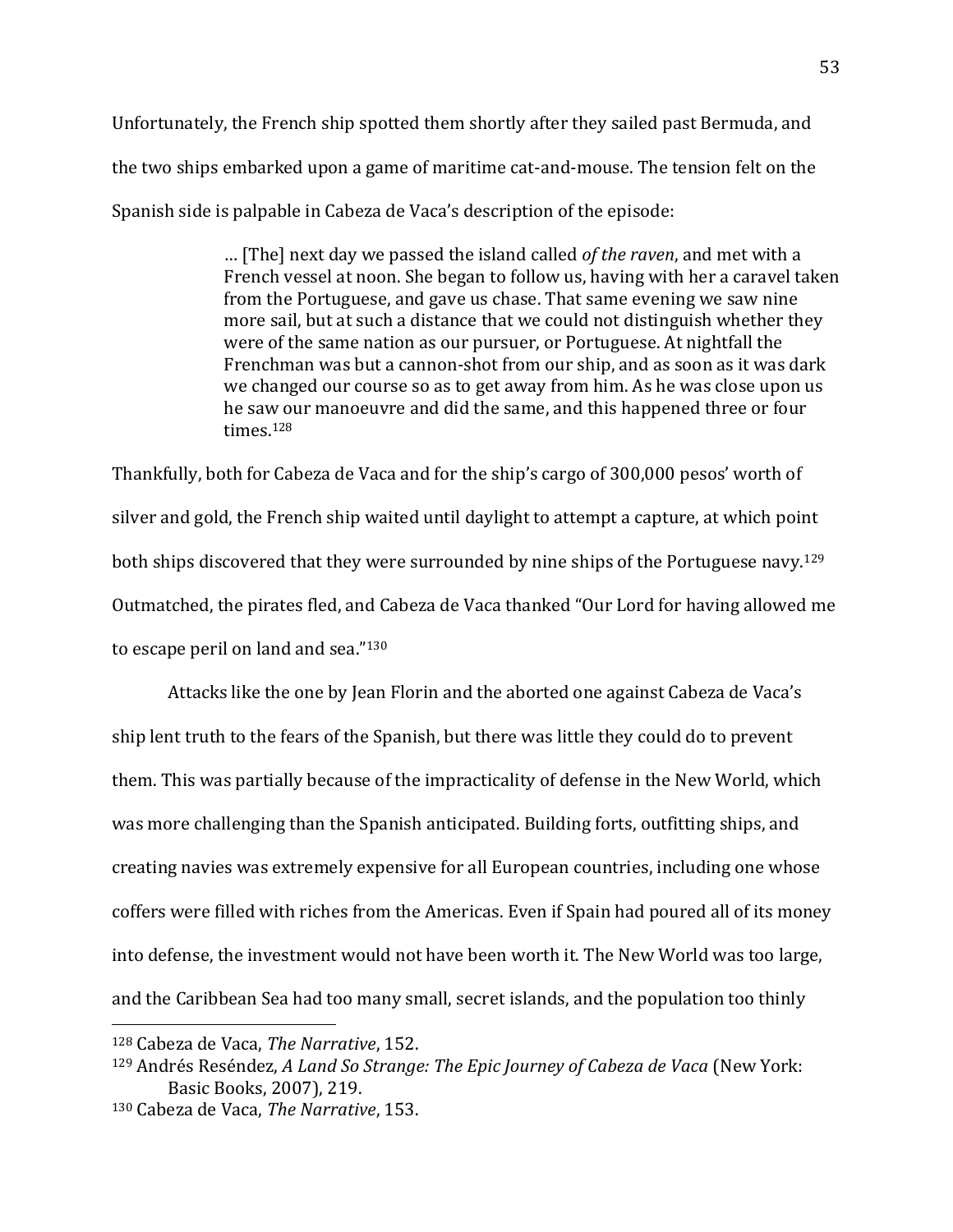spread out to justify such an enormous expense for threats that were so unpredictable.

Occasionally, Spain attempted to build an *armada de barlovento*—a "windward navy"—such as the one built in 1605, which consisted of eight galleons and four sloops to defend the entire Caribbean. The Spanish launched an aggressive campaign to eradicate pirates, but the 130,000 ducats needed to fund the *armada* was beyond Spain's means, and the venture was abandoned in Havana by 1609. <sup>131</sup> Beyond difficulties in financing *armadas*, Spain also faced problems in manning them. Throughout the seventeenth century, most of Spain's warships sailed without only about half the crew they required, even after the occasional implementation of unpopular impressment schemes.<sup>132</sup> Eventually, Spain would attempt to solve both problems by employing foreign sailors and privatizing the state navy beginning in the 1620s. Licensed privateers proved to be especially popular among the Basques, Spain's pioneers of sea-faring, whose port of San Sebastián put to sea over four hundred privateering vessels between 1622 and 1697.<sup>133</sup> Nevertheless, even a privatized navy never quite sufficed. In 1630, only forty warships—ten belonging to the state and thirty under private contracts—were dispatched from Spain.<sup>134</sup> This was hardly enough to protect a worldwide trading empire, let alone defend the Caribbean from pirates.

Thus, a static approach to defense—i.e., building forts only at major ports and protecting only the most valuable of ships—was Spain's only option both practically and financially.<sup>135</sup> Because of this, most colonists were left to defend their settlement themselves, and some utilized unusual defense strategies. Girolamo Benzoni, a Milanese

 $\overline{a}$ 

<sup>135</sup> Lane, *Pillaging,* 21.

<sup>131</sup> Latimer, *Buccaneers,* 30.

<sup>132</sup> Henry Kamen, *Empire: How Spain Became a World Power 1492-1763* (New York: Perennial, 2004), 393.

<sup>133</sup> Ibid., 418.

<sup>134</sup> Ibid., 417.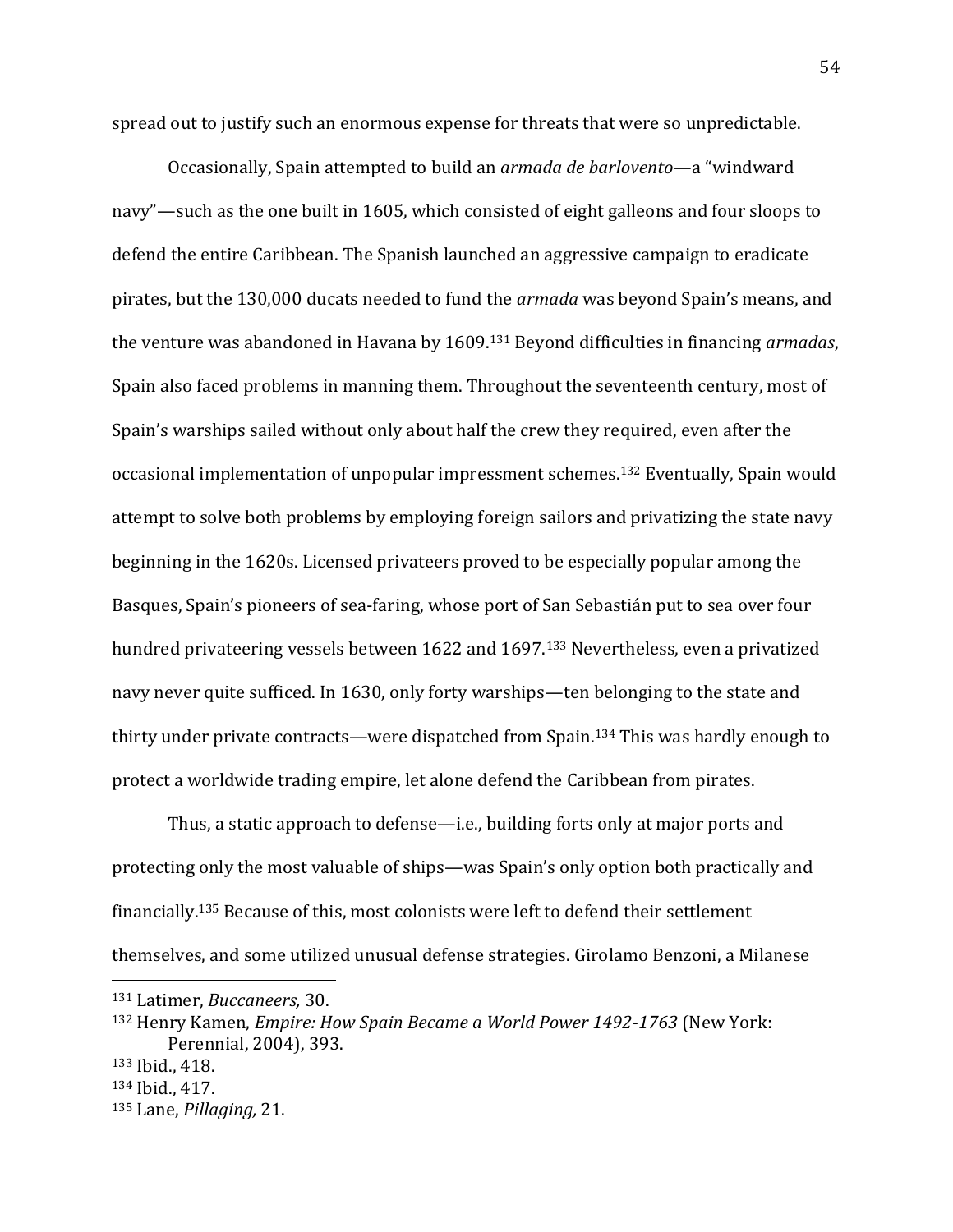traveler, described this peculiar incident at Cubagua Island in the late 1530s in his *Historia* 

## *del Mundo Nuevo* (1565):

[O]ne of the [French corsair] ships arrived at Cubagua during the time when pearl fishing flourished; the Spaniards, on discovering them, took two vessels from the place and put fifty Indians in them with bows and arrows [and] sent them out to the ship after making them believe that the occupants were sodomites, and that if they did not try to kill them they would land, capturing many [Indians] and making them serve as women. Convinced, the Indians approached the ship, whose occupants contemplated these nude, new people… but, while they were close by, the Indians began to shoot their bows and arrows and wounded several… Without delay [the French] hoisted sail and left. And from I understand, not one more ship of theirs has come near that island; in this manner and with this ruse the Spaniards, formerly full of fear, liberated themselves from the French.<sup>136</sup>

While creative, the strategy used at Cubagua was understandably not used beyond the island. Few coastal settlements put up a fight against marauders, instead preferring to abandon the settlement until the invaders were done. This means of "defense," such as it was, happened to be cheaper for the Crown than maintaining a defense system across the Atlantic, and the losses were acceptable, even if it left the many non-fortified towns along the coast vulnerable and open to frequent attacks.<sup>137</sup>

Additionally, Spain was unable to prevent pirate attacks because of the economic and commercial system it was creating in the New World—a system that directly fostered and in some ways relied on piracy. From the outset, Spain treated the New World as a source of income that required little beyond exploitation of available resources and diminishing populations, and within only a few decades European life was generally dependent on Spanish-American trade. Meanwhile, the bullionist commercial system

<sup>136</sup> Quoted in Lane, *Pillaging,* 205.

<sup>137</sup> Lane, *Pillaging,* 26.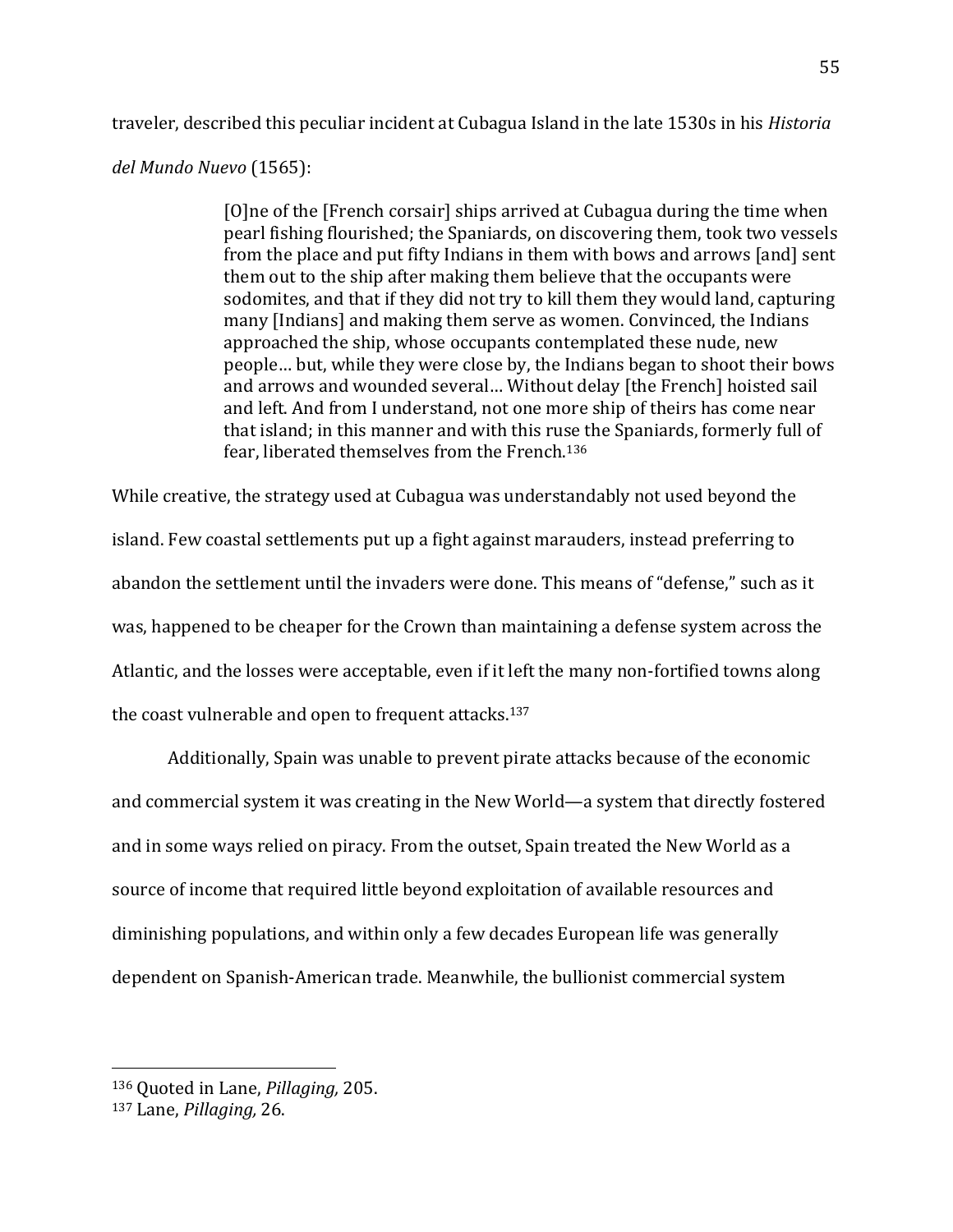undermined Spain's monopoly in the New World and drastically hindered development.<sup>138</sup> Spain initially made no effort to make its colonies self-sufficient, and neither did it supply them with essentials. Inevitably, a mixture of opportunity and necessity allowed pirates and smugglers to fill the gap that Spain left open for them. When conducting illegal trade, Spanish forts often put on a display of hostility against the pirates in their waters, forcing them to retreat to a remote site nearby where exchanges could occur more safely. Such a façade allowed governors to "close [their] eyes" while the inhabitants of the forts traded with foreign pirates, permitting it to happen but not explicitly condoning it.<sup>139</sup> Elsewhere, Spanish colonists openly welcomed smugglers, but all risked being labeled as traitors when they exchanged goods and gold with anyone who was not Spanish or Portuguese. Still, the risk was low: an empire that could not afford to defend itself could also not afford to police itself.

As the sixteenth century progressed, piracy became an even more pressing problem for the Spanish because the English began to practice privateering. Although the term "privateer" was not coined until 1664, the practice of state-sanctioned piracy through commissions and letters of marque or reprisal had existed since at least the Middle Ages.<sup>140</sup> Legally, privateering commissions were only valid during wartime, and prize courts like England's High Court of Admiralty regulated and legitimated all prizes taken in the name of the monarch. Such prizes were recognized internationally, mainly to ensure that other

<sup>138</sup> Latimer, *Buccaneers,* 24.

<sup>139</sup> Anne Pérotin-Dumon, "The Pirate and the Emperor: Power and the Law on the Seas, 1450-1850," in *Bandits at Sea: A Pirate's Reader,* edited by C.R. Pennell (New York: New York University Press, 2001), 35.

<sup>140</sup> David J. Starkey, "The Origins and Regulation of Eighteenth-Century British Privateering," in *Bandits at Sea: A Pirate's Reader,* edited by C. R. Pennell (New York: New York University Press, 2001), 70.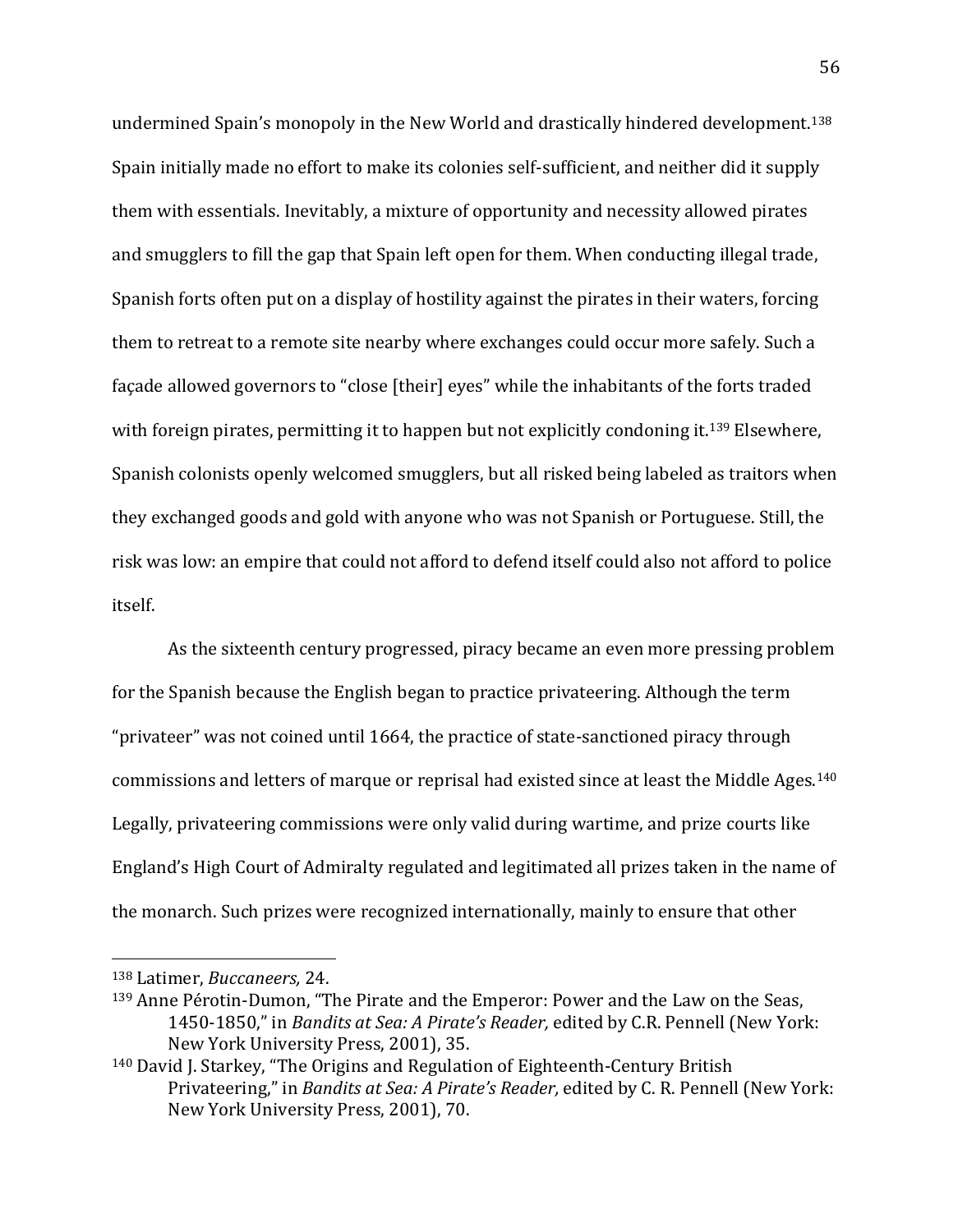nations could engage in privateering, too. Elizabethan privateering was especially threatening to the Spanish because it was an expression of both the growing Anglo-Spanish hostilities and the "burning desire" of the English to get their hands on the riches of the West Indies.<sup>141</sup> As a result, privateering interests predominated over other merchant enterprises throughout Elizabeth I's reign, progressing in three stages: contraband slave trading (1558-68), outright piracy (1568-85), and sanctioned privateering (1585-1603).<sup>142</sup>

Interestingly, the goal of each stage was the same, and on a national level it was not profit or plunder. Rather, the activities of Elizabethan privateering were designed to beat the Spanish at their own game and serve as weapons in breaking their New World monopoly.<sup>143</sup> Contraband slave trading was quickly abandoned because of its low profitability, although John Hawkins, one of the most prolific of these contraband traders, was persistent enough to become a serious thorn in Spain's side.<sup>144</sup> One episode in particular demonstrates Spain's enmity against Hawkins, who was the first of many English privateers to become famous (or perhaps infamous) for his chosen profession. When embarking upon his fourth and final voyage in 1567, Hawkins encountered a squadron of Spanish ships putting into Plymouth. When they failed to salute—which was the proper etiquette in friendly ports—he apparently sensed danger as well as insult and opened fire upon them. "I know they hate me," Hawkins wrote to Sir William Cecil, the queen's secretary, soon afterwards, and in subsequent letters he continued to claim to be the

<sup>141</sup> Elliot, *Empires of the Atlantic World*, 24.

<sup>142</sup> Lane, *Pillaging,* 33.

<sup>143</sup> David J. Starkey, "Pirates and Markets," in *Bandits at Sea: A Pirate's Reader,* edited by C. R. Pennell (New York: New York University Press, 2001), 110.

<sup>144</sup> Lane, *Pillaging,* 34-5.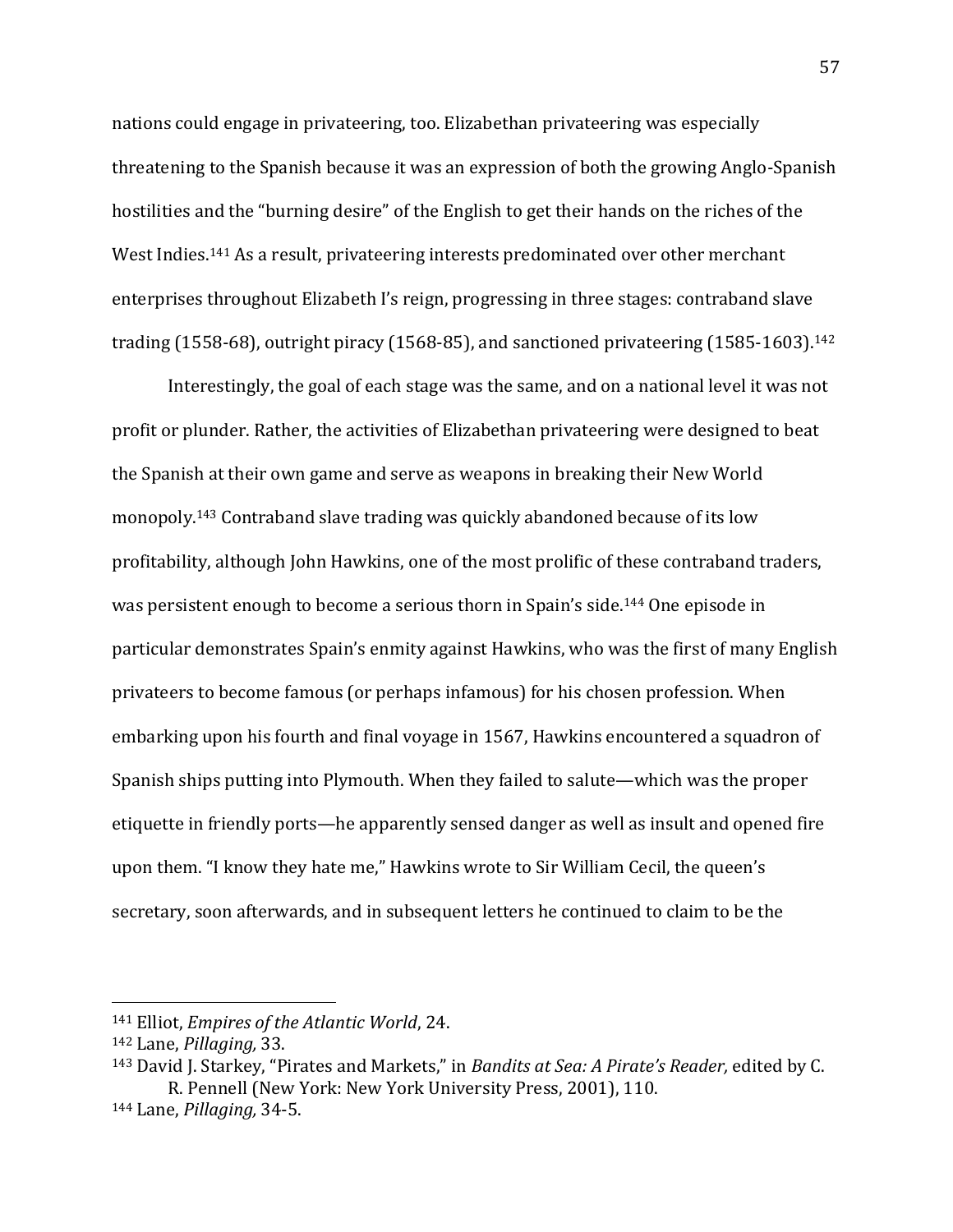personal object of Spanish hatred. 145

Hawkins' claim was not so far from the truth. With Elizabeth's 1563 proclamation allowing privateering, she all but handed the Spanish names and faces to hate and target as opposed to the relatively anonymous pirates they had dealt with before. John Hawkins was the first to experience this sort of international notoriety, and Sir Francis Drake—Hawkins' second cousin—was the second. Drake earned his reputation primarily during the period of Elizabethan privateering when it was piracy from both the English and the Spanish perspectives. From 1570 to 1577, thirteen English expeditions targeted silver convoys in the Caribbean without licenses, among them Drake's 1572 voyage which ended with the capture of Nombre de Dios.<sup>146</sup> Much to the frustration of the Spanish, expeditions such as these were considered to be business ventures excused, but not commanded, by the queen.<sup>147</sup> Drake's success earned him a commission from the queen to helm a joint-stake venture specifically meant to raid the Pacific coast of the Americas and steal whatever he could from the Spanish empire. This voyage resulted in his 1577-80 circumnavigation of the globe—a feat only achieved to escape the Spanish ships that followed him, and which garnered him both a knighthood and the eternal reputation as one of England's national heroes.<sup>148</sup>

To the Spanish, however, Drake was anything but a hero. Drake captured two Spanish ships during his circumnavigation: first one off the coast of Lima laden with 25,000 pesos of Peruvian gold, and second the humorously named *Cacafuego* which carried eighty

<sup>145</sup> Kenneth Andrews, *The Spanish Caribbean: Trade and Plunder, 1530-1630* (New Haven, CT: Yale University Press, 1978), 123.

<sup>146</sup> Latimer, *Buccaneers*, 17.

<sup>147</sup> Lane, *Pillaging,* 51.

<sup>148</sup> Ibid.*,* 44-5.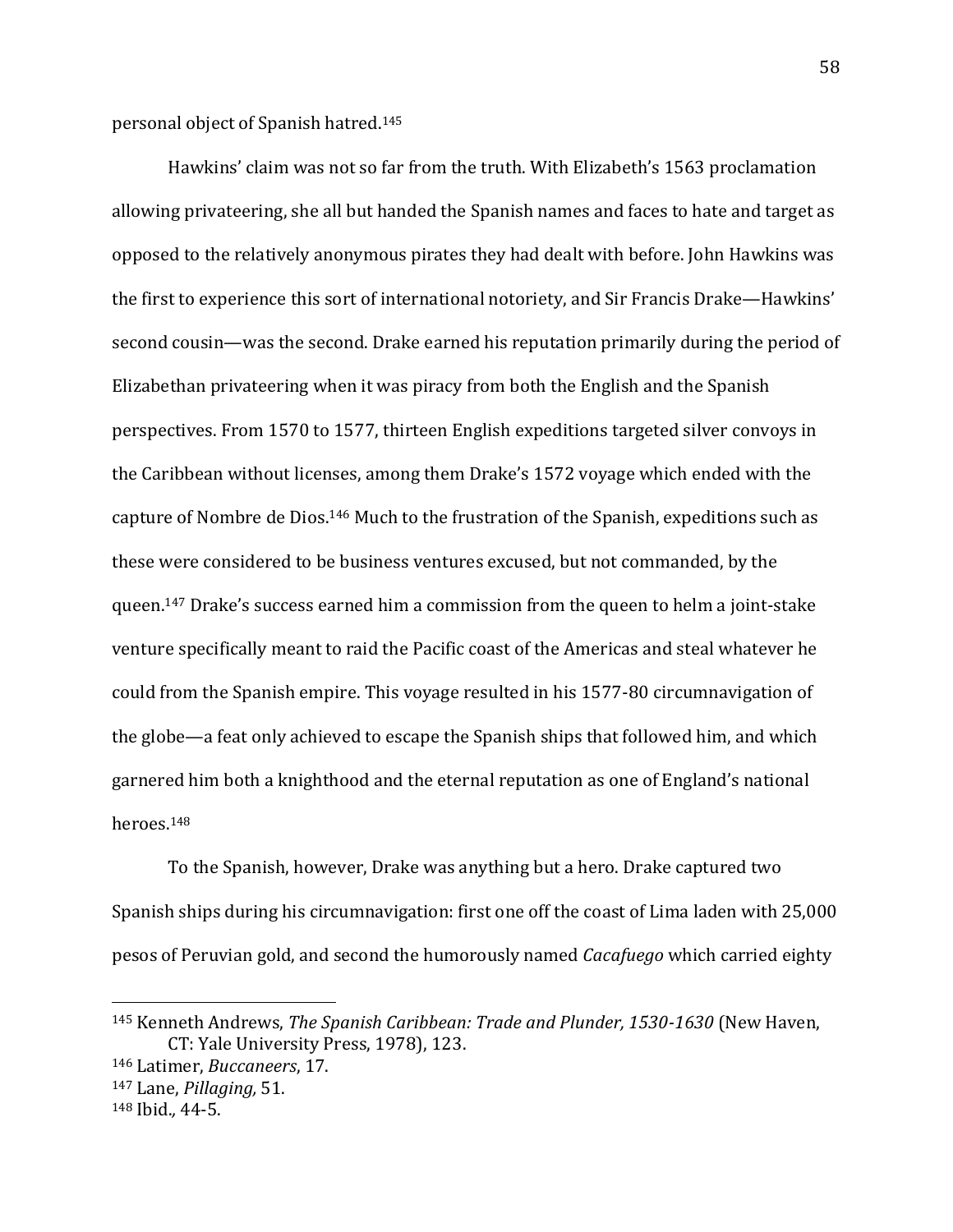pounds of gold, a golden crucifix, jewels, thirteen chests full of royals of plate, and twentysix tons of silver.<sup>149</sup> Although the queen sanctioned him to take these treasures, his transgressions forever branded him as a pirate—nicknamed *El Draque*—from the Spanish perspective. The Spanish not only hated him, but feared him. Throughout his voyage, Drake cultivated rumors that an English fleet followed him, perpetuating a clever bit of misdirection that made the Spanish think that the assault they feared the most was finally coming.<sup>150</sup> Worse, Drake's exploits showed the English exactly how profitable privateering in both the Atlantic and the Pacific could be. As a result, Drake unintentionally fostered the dream of capturing an entire Spanish treasure fleet that remained a dominant theme in English naval strategy from the sixteenth to the eighteenth centuries. <sup>151</sup> Because of these various offenses against Spain, the Spanish rejoiced at Drake's death in 1596 with poems such as Lope de Vega's *La Dragontea*, publicizing tales of the appropriately named "Dragon" who had once preyed upon their empire. Unforgiven and unforgotten, Drake's reputation in Spain was as potent as ever, while in England other larger-than-life maritime heroes had long since eclipsed him.<sup>152</sup>

Nevertheless, Drake's exploits helped transform England's imperial psyche, as well as its merchant class and fleet. After his return and with the breakout of the Anglo-Spanish War (1585-1604), both the English Crown and numerous merchant companies sponsored seventy-six privateering expeditions to the Caribbean before Elizabeth's death in 1603.<sup>153</sup> Even simple merchant vessels armed themselves and received commissions from the

<sup>149</sup> Latimer, *Buccaneers*, 18.

<sup>150</sup> Lane, *Pillaging,* 48.

<sup>151</sup> Latimer, *Buccaneers,* 13.

<sup>152</sup> Harding, "*Hostis Humani Generis*," 28.

<sup>153</sup> Lane, *Pillaging*, 76.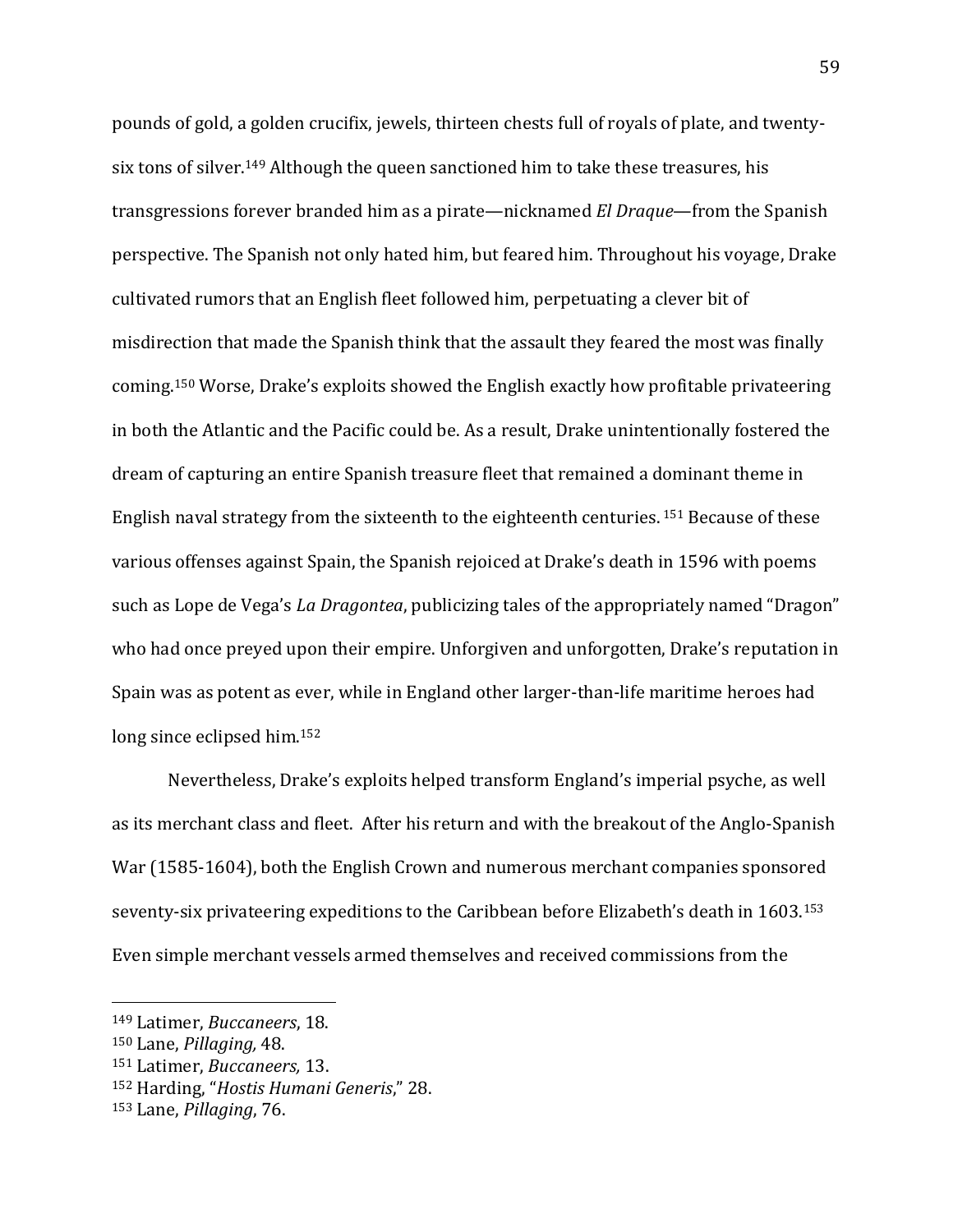Crown during wartime should the opportunity arise for them to take any Spanish ship they happened to encounter.<sup>154</sup> This earned England an international reputation as "nothing less than a pirate nation."<sup>155</sup> Nevertheless, England continued to nurture its veneer of legitimacy by maintaining that privateering was not designed to exploit the Spanish as such, but rather to merely take advantage of opportunities.<sup>156</sup>

Meanwhile, English ephemeral texts such as pamphlets, plays, and poems celebrated Drake's "adventures" for what they really were—piracy—without bothering to make them more tasteful. For instance, "The History of Sir Francis Drake," the second act in William Davenant's opera *The Play-House to be Let* (1656), features a chorus of Drake's men celebrating the joys of plunder, thus conceding openly the methods upon which the English "trading empire" was based.<sup>157</sup> Davenant's opera and other popular texts were able to do this partially because other popular authors had already justified piracy against the Spanish thanks to the development of the "Black Legend." The critical writings of Thomas Gage, Bartolomé de Las Casas, Thomas Campanella, and many more reinforced the perception of Spain as a "cruel and treacherous nation bent on world domination and the elimination of Protestantism."158 Because of this legend, piracies committed by Elizabethan privateers were completely vindicated, legally *and* morally. Thus, it was inevitable that the English would view their pirates as heroes, while the Spanish considered them to be straightforward criminals.

<sup>154</sup> Starkey, "Origins," 71.

<sup>155</sup> Latimer, *Buccaneers,* 22-3.

<sup>156</sup> Ibid.

<sup>157</sup> Mark Netzloff, "Sir Francis Drake's Ghost: Piracy, Cultural Memory, and Spectral Nationhood," in *Pirates? The Politics of Plunder, 1550-1650*, edited by Claire Jowitt, (New York: Palgrave Macmillan, 2007), 149.

<sup>158</sup> Latimer, *Buccaneers*, 102.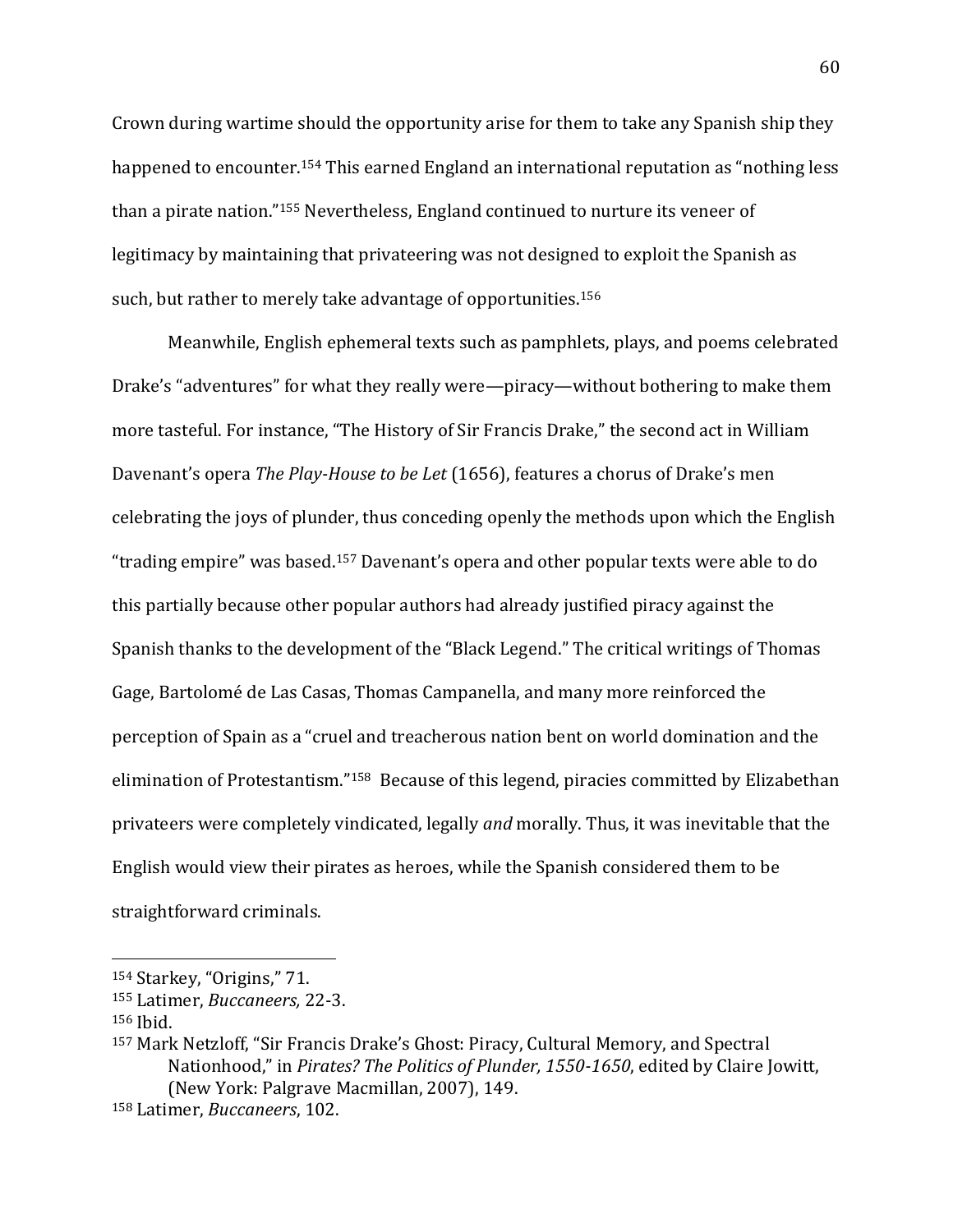With the success of Drake's voyages, the Spanish were finally tipped off to the new scale of the English threat in the Caribbean. In the late sixteenth and early seventeenth centuries, Spain redoubled its efforts to protect its assets from pirates, responding with more naval patrols, increased armaments of merchants, massive fortification of major ports, and construction of new galleys.<sup>159</sup> The ascension of James I to the English throne in 1603 was accompanied by an official peace between England and Spain, as well as a diplomatic agreement that England could now trade anywhere in the world with Spain, except in the Americas, and that English lawbreakers would be punished by death.<sup>160</sup> Meanwhile, James I—a monarch who both fundamentally and philosophically despised piracy—attempted for several years to negotiate an anti-pirate league with Spain against the Barbary pirates in the Mediterranean. Although this was a foe both nations could agree upon, the league never materialized simply because Anglo-Spanish distrust ran too deep, particularly when it came to matters concerning British naval strength.<sup>161</sup>

While this tentative cooperation was theoretically a step in the right direction toward open trade between England and Spain, it still did nothing to eliminate piracy in the Americas. Instead, former privateers simply accepted their new careers as pirates and continued to do what they did best with very little fear of repercussions from Spain itself. Although the King of Spain reserved the right to hang any Englishman who committed piracy—a right James I, himself a great believer in executing pirates, was happy to condone—he rarely did so.162 Instead, the job of maintaining order in the Spanish colonies

<sup>159</sup> Lane, *Pillaging,* 51-2.

<sup>160</sup> Latimer, *Buccaneers*, 21.

<sup>161</sup> David D. Hebb, *Piracy and the English Government, 1616-1642* (Aldershot, UK: Ashgate, 1994) 9, 60.

<sup>162</sup> Latimer, *Buccaneers,* 98; Hebb, *Piracy and the English Government,* 9.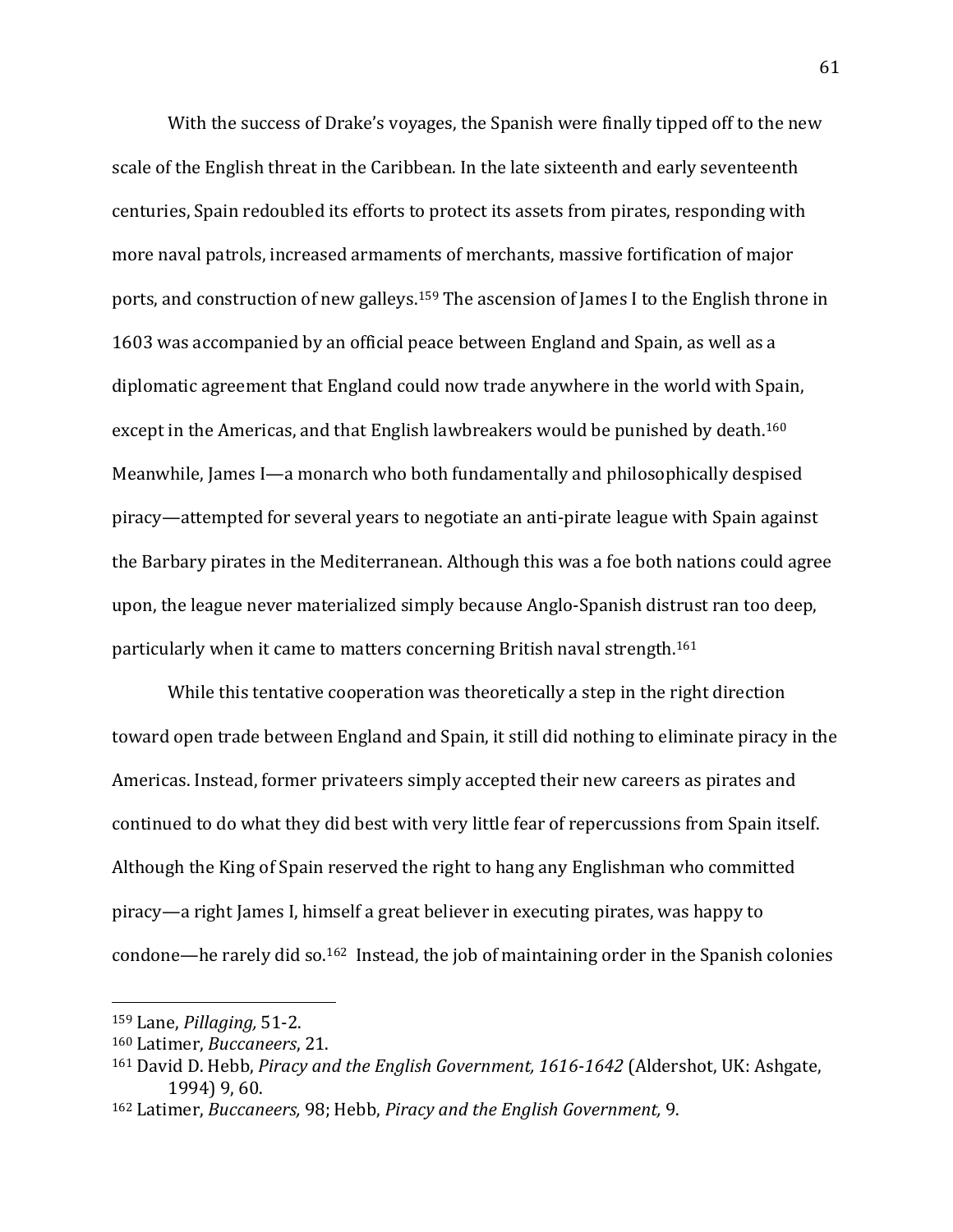generally fell to local officials, who shifted frequently between policies of *laissez-faire* ambivalence and state-sponsored terror.<sup>163</sup> Early challenges to Spanish sovereignty made by the Dutch during the Eighty Years' War (1568-1648) seemed to trigger the most brutal of reactions from Spain, including one instance when the Spanish discovered the Dutch "stealing" from the salt pans of Punta de Araya. Luis Fajardo, the leader of the expedition, captured several Dutch ships and treated his captives as "pirates and corsairs" following a *cédula*, or royal edict, of July 1605 and beheaded or hanged most of them without trial.<sup>164</sup> Similar tales of Spanish brutality traveled back across Europe and reiterated the "Black Legend" and increased in number as Spain participated in a number of wars throughout the 1600s, including the Dutch-Portuguese War (1602-1663), the Thirty Years' War (1618- 1648), the Franco-Spanish War (1635-1659), the Anglo-Spanish War (1654-1660), and the Nine Years' War (1688-1697).

With alliances shifting frequently and political turmoil dominating Europe, Spain's tacit foreign policy in the Americas was one of inflexibility and selective attention. Inching closer to their independence, the Dutch became bolder in the Americas and created the West India Trading Company, which was ostensibly a confederacy of pirates who were permitted by their sponsors to practice "belligerent commerce" and steal an enemy's most prized possessions in lieu of a forced sale.<sup>165</sup> The Dutch even attempted this by way of a siege of Lima in 1624, which Catalina de Erauso, the unusual "Lieutenant Nun" of Peru, described in her autobiography:

> The Dutch were laying siege to Lima with eight warships that had been stationed off the coast, and the city was armed to the teeth. We went out to

<sup>163</sup> Lane, *Pillaging*, 65-6.

<sup>164</sup> Andrews, *Spanish Caribbean*, 202.

<sup>165</sup> Lane, *Pillaging,* 67.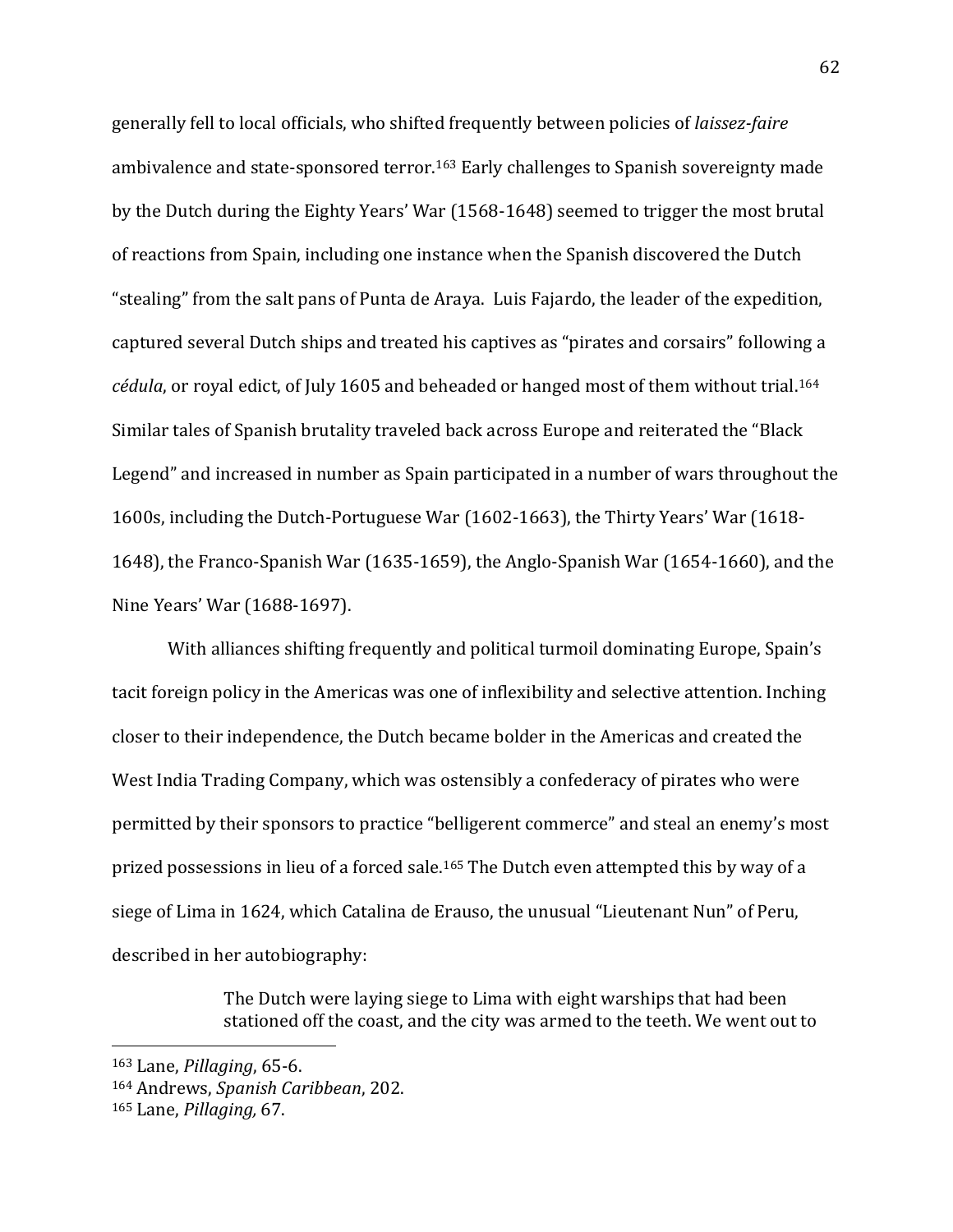meet them from the port of Callao in five ships, and for a long time it went well for us, but then the Dutch began hammering away at our flagship and in the end she heaved us over and only three of us managed to escape—me, a barefoot Franciscan friar, and a soldier—paddling around until an enemy ship took us up. The Dutch treated us like dirt, jeering and scoffing. All the others who had been on our flagship had drowned. Four ships remained under General don Rodrigo de Mendoza, and when they got back to Callao the next morning at least nine hundred men were reckoned as missing, myself included, because I'd been on the flagship.<sup>166</sup>

De Erauso and her two companions remained captives on the Dutch ship for twenty-six days, until the Dutch finally decided to abandon the siege and seek easier bounty elsewhere. The major ports of the Americas were often subjected to such attacks from both the Dutch and the English during wartime. Interestingly, it was these attacks that the Spanish focused on and fought off the most vehemently as opposed to another, slower, and more deliberate sort of attack that they chose to completely ignore: English colonization of the Caribbean and North America.

While Spain busied itself defending against foreign interlopers along the Americas' coasts, in 1607 England founded Jamestown, a colony in North America that only indirectly threatened the Caribbean. The Spanish considered attacking the colony, but in the end decided to do nothing about it, believing that it would die on its own like previous English settlement attempts.<sup>167</sup> However, Jamestown's survival under the radar only further encouraged the English to attempt colonization elsewhere. Generally out of Spain's reach, North America remained the safest option for them, but the money was still in the Caribbean. England's initial attempts to colonize and cultivate various islands met with little success until 1625, when Captain John Powell claimed Barbados for the English and

<sup>166</sup> Catalina de Erauso, *Lieutenant Nun: Memoir of a Basque Transvestite in the New World,* trans. Michele and Gabriel Stepto (Boston: Beacon Press, 1996), 52. <sup>167</sup> Latimer, *Buccaneers*, 62.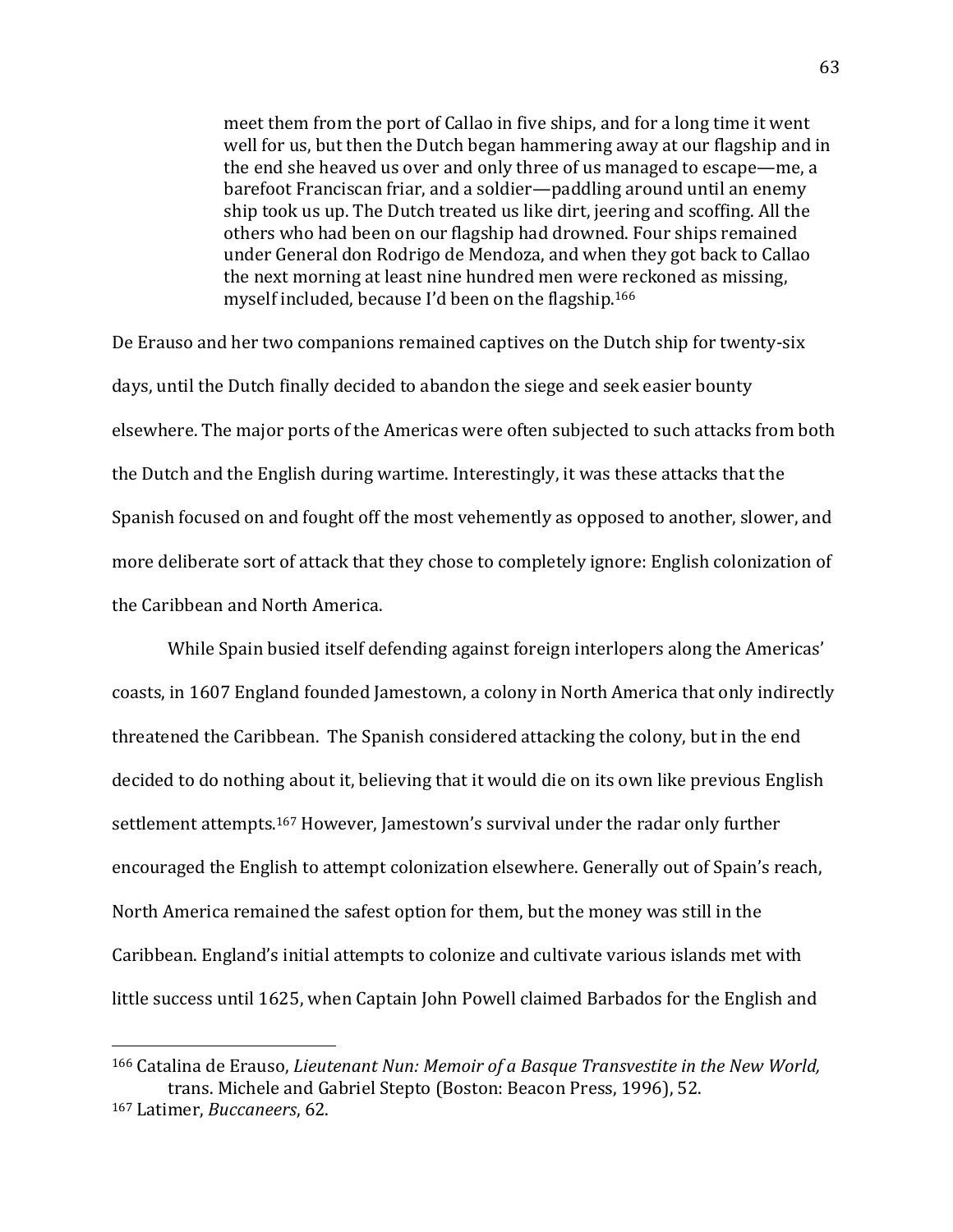developed it as a sugar colony and privateering haven.<sup>168</sup> Spain did recognize the threat of such colonies and repeatedly tried to squash them, as evinced by the 1629 assault on St. Christopher's and the 1639 expedition to Tortuga to wipe out English and French settlers. Despite this, most English colonies survived despite Spanish attacks simply because they had privateers and pirates to defend and retake them.<sup>169</sup> While the existence of these colonies could have afforded Spain a useful diplomatic weapon, they refused to recognize them out of fear of jeopardizing their trade monopoly—which also meant that they could not legitimately complain about the activities of the pirates who populated English Caribbean possessions.<sup>170</sup> In the end, this bewildering attitude of ignoring the problem until it went away would ultimately lead to Spain's decline as a political and economic superpower in the New World.

Although Spain suffered various encroachments of territory from England throughout the early 1600s (namely, the settlement of Barbados in 1627 and Nevis in 1628), the deathblow truly came for Spain with the loss of Jamaica in 1655. The English navy, assisted by privateers, successfully took the island with very little trouble from the Spanish, who were unable to retake it because they were fighting off a plague in Cuba until 1657.<sup>171</sup> The two-year lapse was long enough for England to establish an infrastructure at Port Royal that not only catered to privateers but also actively employed them. The loss of Jamaica was devastating to the Spanish. A prominent citizen of Mexico City, Don Gregorio Martín de Guijo, echoed the feelings of the entire empire when he wrote in his diary on

<sup>168</sup> Latimer, *Buccaneers*, 66.

<sup>169</sup> Lane, *Pillaging,* 98.

<sup>170</sup> Latimer, *Buccaneers,* 141.

<sup>171</sup> Lane, *Pillaging,* 103-4.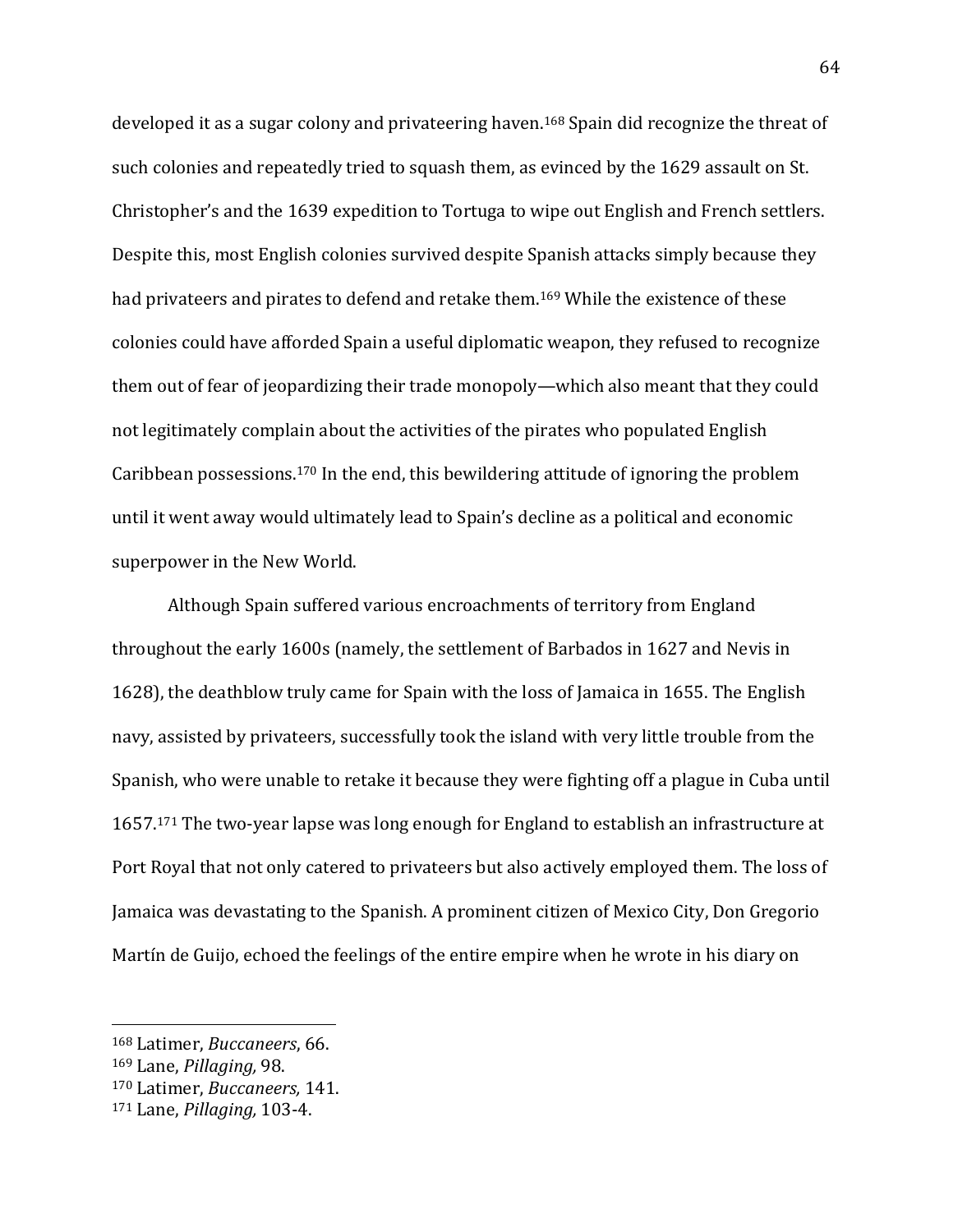September 8, 1655: "The English take Jamaica. Prayers are ordered in all the churches."<sup>172</sup> Both England and Spain knew that Jamaica was a key position for the English to develop their business in the Caribbean, and their possession of it determined their dominance of the mercantile system by the end of the century.<sup>173</sup>

The fall of Jamaica also created a crisis among the Spanish in the Caribbean, with officials worrying about their ability to defend key islands and seaports—worries that were inevitably justified. In 1667, Spain attempted to rectify the loss by dedicating five ships to pirate hunting, but the ships they chose were too large to chase smaller, more maneuverable vessels around the islands or through the shoals of the Caribbean Sea. Eventually, two of them were recalled back to Spain, one mistake among many that reflected the ineptitude of Charles II of Spain's reign.<sup>174</sup> Simultaneously, Governor Thomas Modyford started an unofficial privateering war out of Jamaica by creating a fiction that Spain was going to attempt an invasion the island. He sent Sir Henry Morgan and his "Port Royal Volunteers" to three of Spain's largest ports on the coast of South America— Portobelo (1668), Maracaibo (1669), and Panamá (1671)—for "information" regarding the attack. Unsurprisingly, Morgan returned with quite a bit of wealth—250,000 pieces of eight from Portobelo alone, while the Spanish estimated the losses from Panamá in millions of pesos.<sup>175</sup>

The loss of Jamaica and Morgan's attacks only represent a portion of the crippling military, financial, and political blows Spain suffered in the second half of the seventeenth century, and yet—perhaps out of stubbornness—the falling empire still did very little to

<sup>172</sup> Quoted in Lane, *Pillaging,* 105.

<sup>173</sup> Latimer, *Buccaneers*, 119.

<sup>174</sup> Ibid.*,* 165.

<sup>175</sup> Lane, *Pillaging*, 114, 122.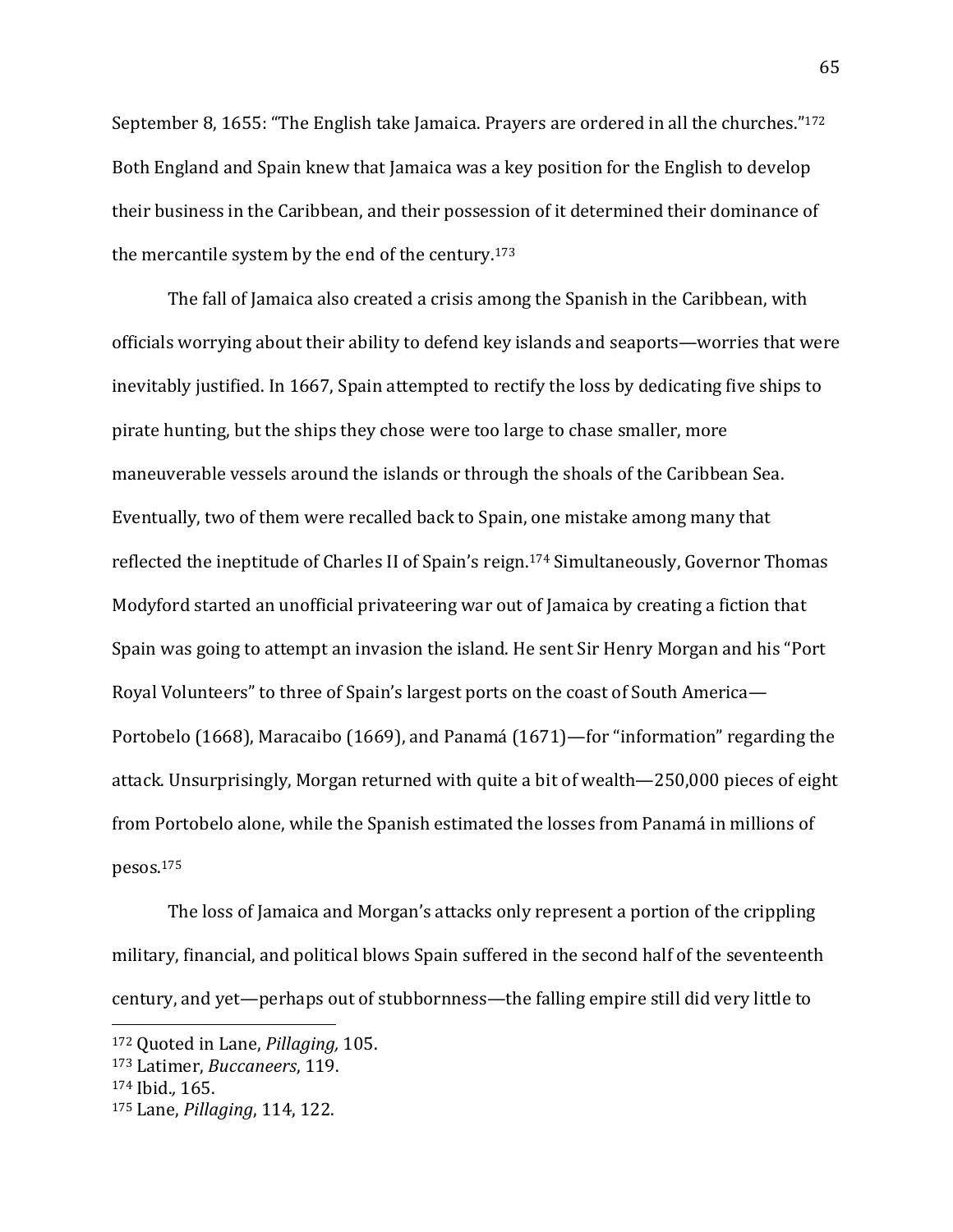change with the times and stabilize itself. The Treaty of Madrid (1670) between England and Spain recognized English possessions in the Caribbean as legitimate but did not authorize trade with them, something that deeply frustrated Thomas Lynch, Modyford's successor as governor of Jamaica. Lynch was an advocate of peaceful trade and petitioned Spain for open trade links but was immediately rebuffed. Lynch then complained in a letter back to England that the Spanish were "the most ungrateful, senseless people in the world."<sup>176</sup>

Lynch was not entirely wrong. Spain's mistakes in both foreign and domestic policy meant that they spent the remainder of the seventeenth century protecting their treasure shipwrecks from salvagers and employing its own privateers to eliminate logwood cutters—a sharp drop-off from the treasure-laden convoys that crossed the Atlantic several times a year a century before.<sup>177</sup> By the beginning of the eighteenth century, Spain was all but forced to share the New World with its European brethren just to ensure its survival, and it had no hopes of overtaking England as the new dominant power in the Americas. International law established by Hugo Grotius dictated that no one nation could own the seas because "it is so limitless that it cannot become a possession of any one," something that Spain only learned through repeated failure in its attempts to either police "their" waters or prevent other European countries from partaking in its bounties.<sup>178</sup> In the end, Spain lost the empire it had taken through the ultimate act of piracy—theft of goods from the land by sea—in part because of French, English, and Dutch piracy, but mostly because

<sup>176</sup> Quoted in Latimer, *Buccaneers*, 224.

<sup>177</sup> Latimer, *Buccaneers*, 225.

<sup>178</sup> Hugo Grotius, *The freedom of the seas; or, The right which belongs to the Dutch to take part in the East Indian Trade* (New York: Oxford University Press, 1916), 28.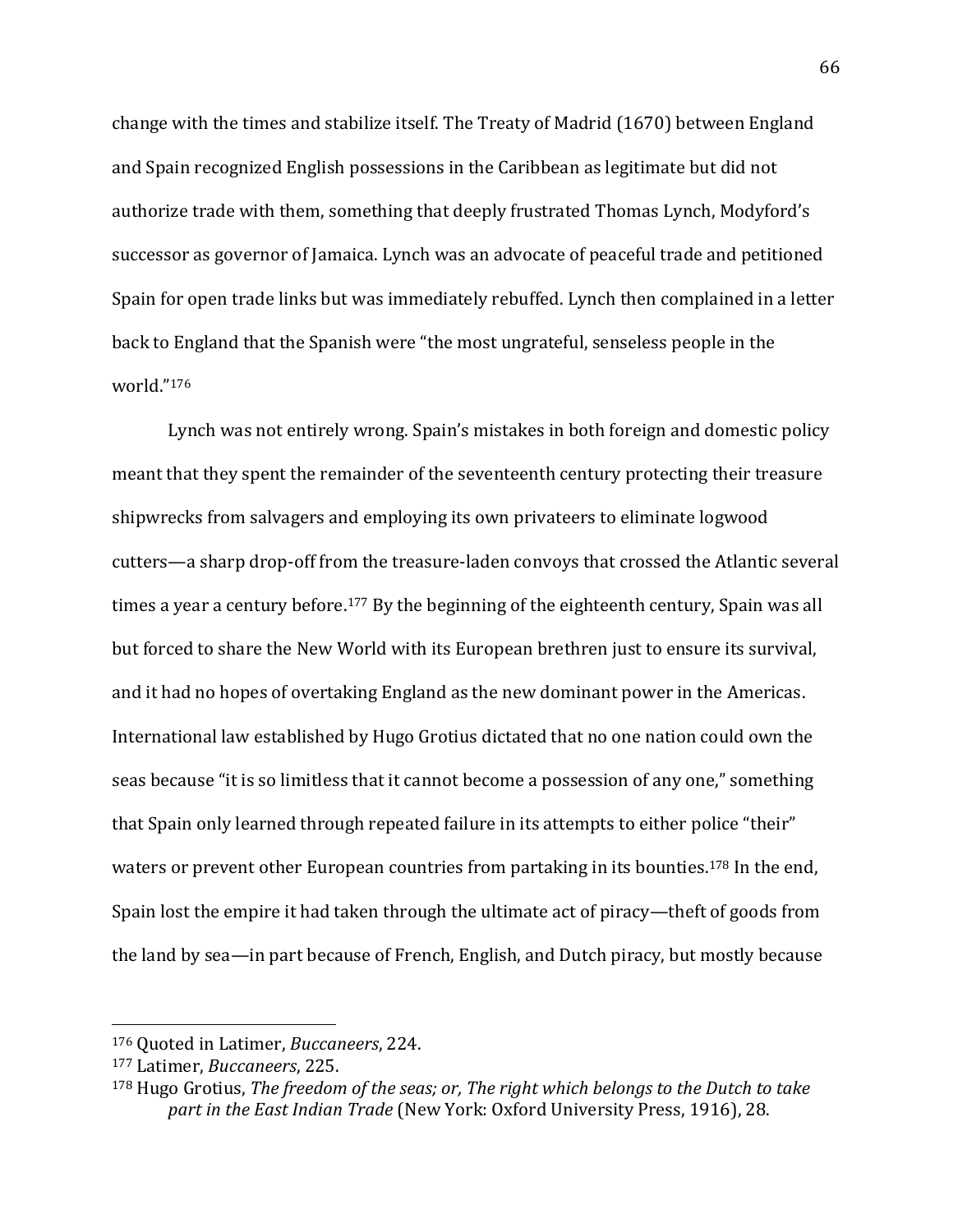of its own flaws. Finally, Spain was its own victimizer, the creator of the very system that ultimately caused its fall.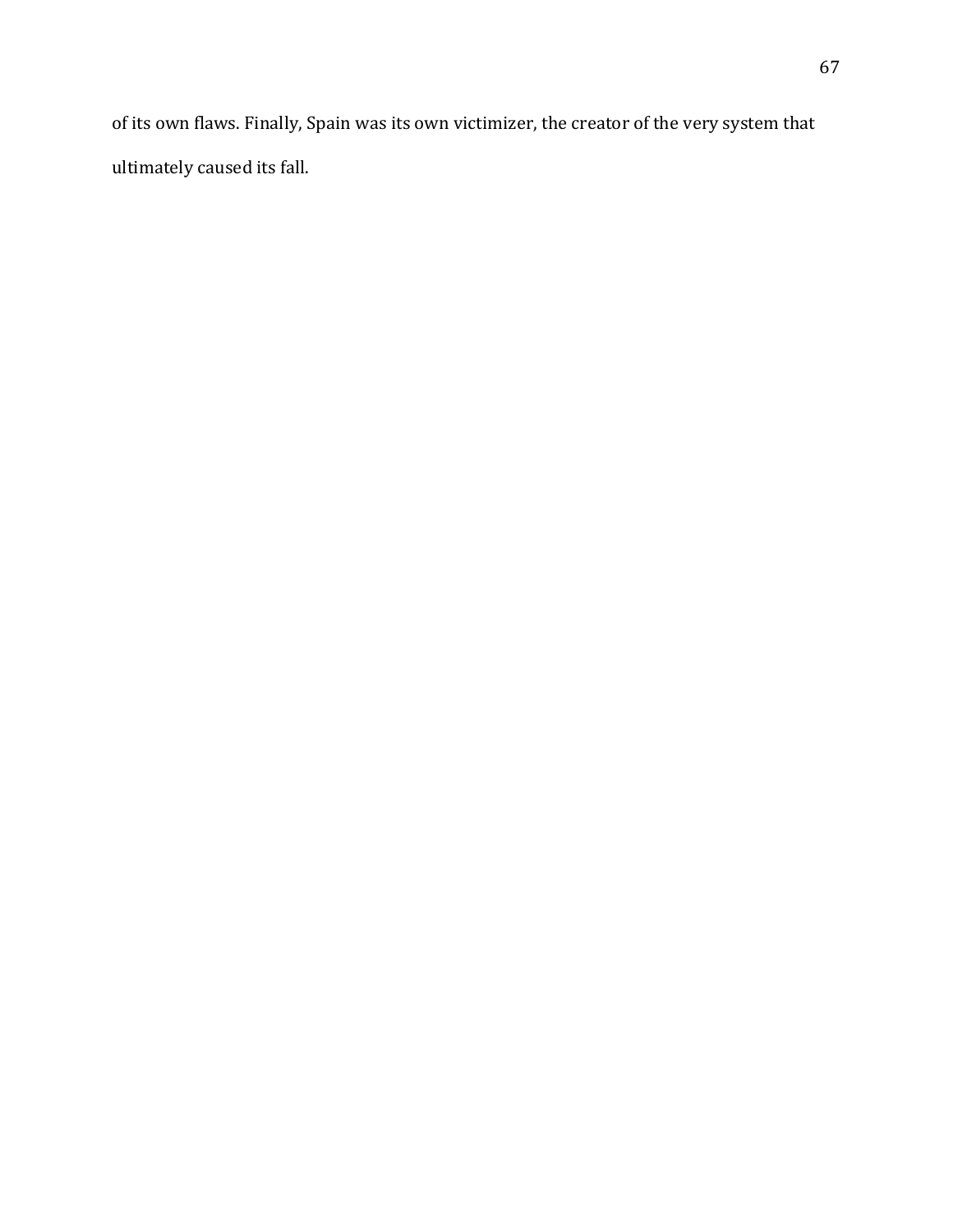### **CHAPTER FOUR**

### **The Imperfect Execution of Captain William Kidd**

In the seventeenth and eighteenth centuries, public executions were a common ritual utilized to restore order to a society that had recently been disrupted through the actions of one individual. Enacted as social dramas, executions often served a dual purpose, simultaneously punishing offenders and reminding onlookers of what would happen to them if they mimicked the actions of the condemned. Thus, public executions were common enough to become popular entertainment, but not common enough to detract from their inherent meaning, which at its most basic level was the reassertion of control by the authorities over the people. Throughout the early modern period, such rituals were essential to maintaining order in places that were continuously disrupted, whether through outside influence or internal disorder. Although true for most of Western Europe, this was particularly true in England, where there was an exact chronological correlation between periods immediately following wars and periods of elevated crime.<sup>179</sup>

Included in this period was the Golden Age of Piracy (roughly 1650 to 1730), wherein most of history's most notorious pirates were actively threatening England's economy through the disruption of trade.<sup>180</sup> During this time, the British Parliament passed several laws, including the *English Act of Piracy of 1699*, which made it easier to execute pirates in its colonies rather than exclusively at Execution Dock in London.<sup>181</sup> Despite this,

<sup>179</sup> Michael R. Weisser, *Crime and Punishment in Early Modern Europe* (Atlantic Highlands, NJ: Humanities Press, 1979), 114.

<sup>180</sup> Marcus Rediker, *Villains of All Nations* (Boston: Beacon Press, 2004), 8.

<sup>181</sup> Kris E. Lane, *Pillaging the Empire: Piracy in the Americas, 1500-1750* (Armonk, NY: M. E. Sharpe, Inc., 1998), 180.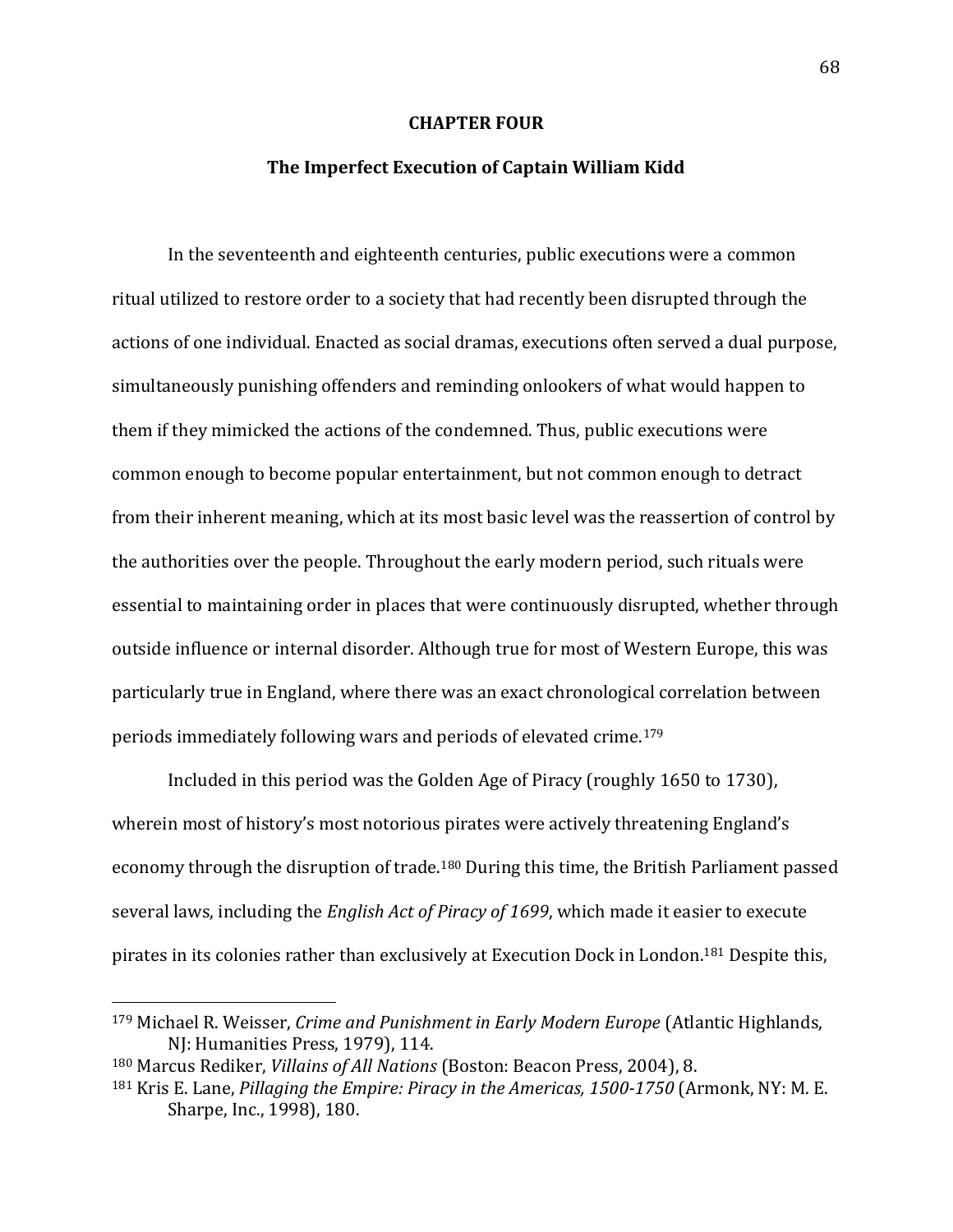Execution Dock remained the most central and the infamous locale for the public punishment of maritime criminals. There, 400 to 500 pirates were executed in one of the most concentrated efforts to eradicate them from 1716 to 1726 alone—a full tenth of all pirates operating in the Atlantic at the time.<sup>182</sup> The most notorious pirates met their end at Execution Dock, among them Captain William Kidd (1645-1701). Unlike most pirates, however, Kidd was a rather strange one to make an example of through public execution, popular press, and posthumous display of his body. His political connections, disputed status as a pirate, and unrepentant dying speech made his execution something the authorities could not control—an imperfect spectacle, with unintended consequences.

From the beginning, William Kidd was no ordinary pirate. The majority of pirates came from the lowest social classes that Europe and its colonies had to offer with very few "gentlemen" pirates among their number.<sup>183</sup> Kidd was neither working class nor was he a lord. Except that he was born into the family of a Scottish Presbyterian minister around 1645 in Greenock, Scotland, historians still know very little about Kidd or why he suddenly appeared in the record books in 1689, already a pirate of some repute.<sup>184</sup> After a moderately successful campaign in the Caribbean, Kidd turned to New York City in March 1690—not to loot it, but to help put down a colonial rebellion during King William's War (1688-1697). Siding with the winners, Kidd placed himself and his ship at the service of the incoming governor, thereby putting him in line for future patronage, which he received through money and connections. Unusually for a pirate, Kidd even settled down in New

<sup>182</sup> Peter Linebaugh, *The London Hanged: Crime and Civil Society in the Eighteenth Century* (Cambridge: Cambridge University Press, 1992), 19; Rediker, *Villains,* 9.

<sup>183</sup> Rediker, *Villains*, 50.

<sup>184</sup> Robert C. Ritchie, *Captain Kidd and the War Against the Pirates* (Cambridge, MA: Harvard University Press, 1986), 27.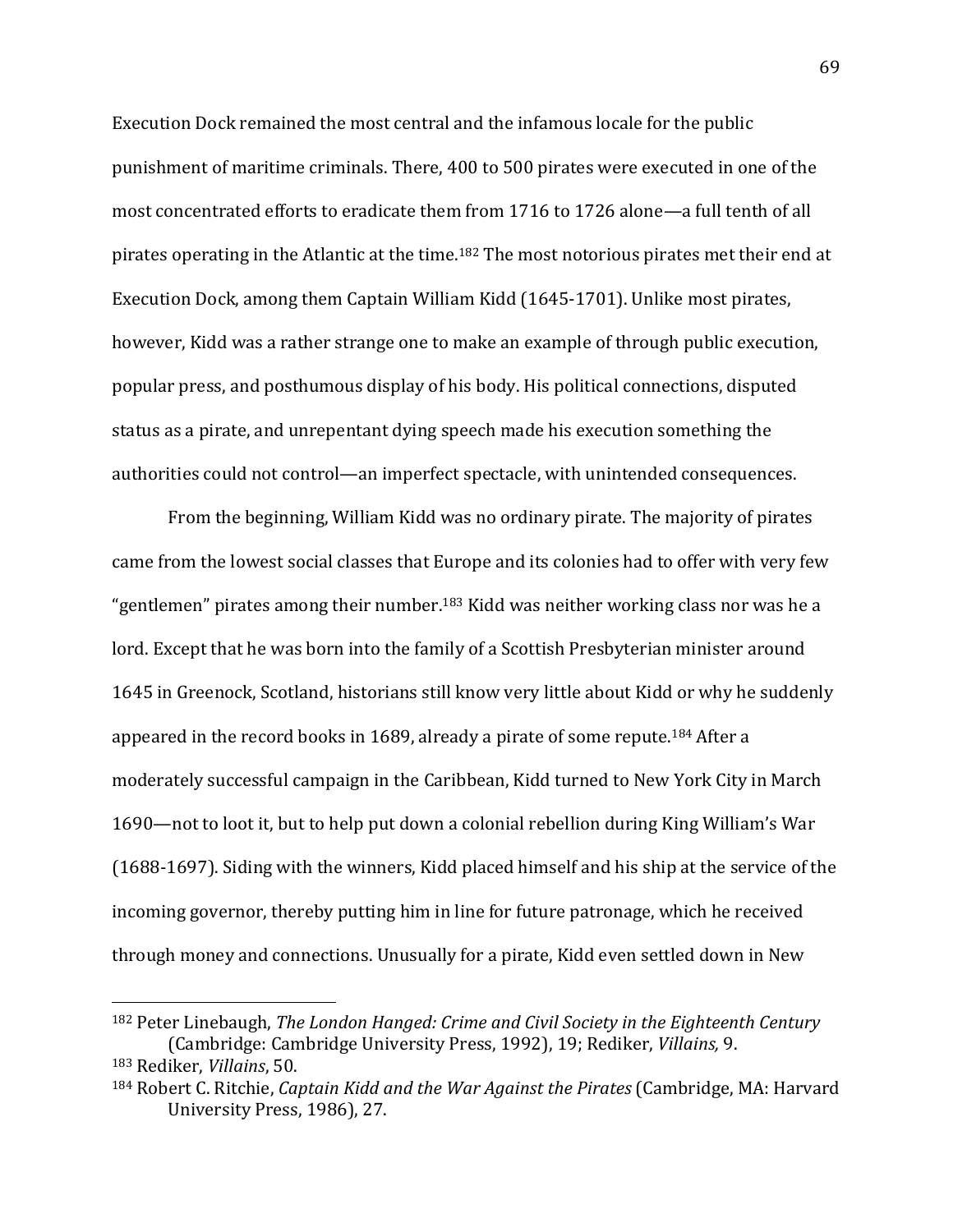York, marrying a wealthy widow and fathering two daughters.<sup>185</sup>

For five years, Kidd lived as though his pirating days were over—or at least he would have, had England's economy not tanked in the 1690s.<sup>186</sup> To make up for its own deteriorating economy, New York City became a notorious haven for merchants who both fenced stolen goods and traded with pirates based in Madagascar. Although extremely distant from the North American city, Madagascar and the pirates who operated there offered merchants who wished to engage in the Indian Ocean markets a cheaper, faster, and more direct way to do so.<sup>187</sup> Because of this, Kidd never truly escaped piracy. He lived somewhat legitimately on his wife's estate but also supplemented their income by engaging in short privateering voyages around New York City for local politicians.

Eventually, Kidd seemingly grew tired of the stability he had gained on land and decided to return to an adventurous life on the sea, sailing to England to solicit a privateering commission in early 1695.<sup>188</sup> Through Robert Livingston, one of the New York politicians with whom he had ingratiated himself, Kidd made a series of fortuitous connections with the newly powerful Whig lords of Parliament, namely with the earl of Bellomont, Richard Coote. Bellomont was extremely loyal to his party, as well as the newly named governor of New York and a man always in need of money.<sup>189</sup> Appealing to Bellomont's financial ambitions, Kidd offered to sail to Madagascar and suppress the pirate attacks that were disrupting the major trading routes to Africa and India. In exchange, Bellomont, Livingston, Kidd, and several other investors—including many Whigs and four

<sup>185</sup> Ritchie, *Captain Kidd,* 35-6.

<sup>186</sup> Ibid., 36.

<sup>187</sup> Lane, *Pillaging*, 176.

<sup>188</sup> Ritchie, *Captain Kidd,* 40.

<sup>189</sup> Ibid., 47.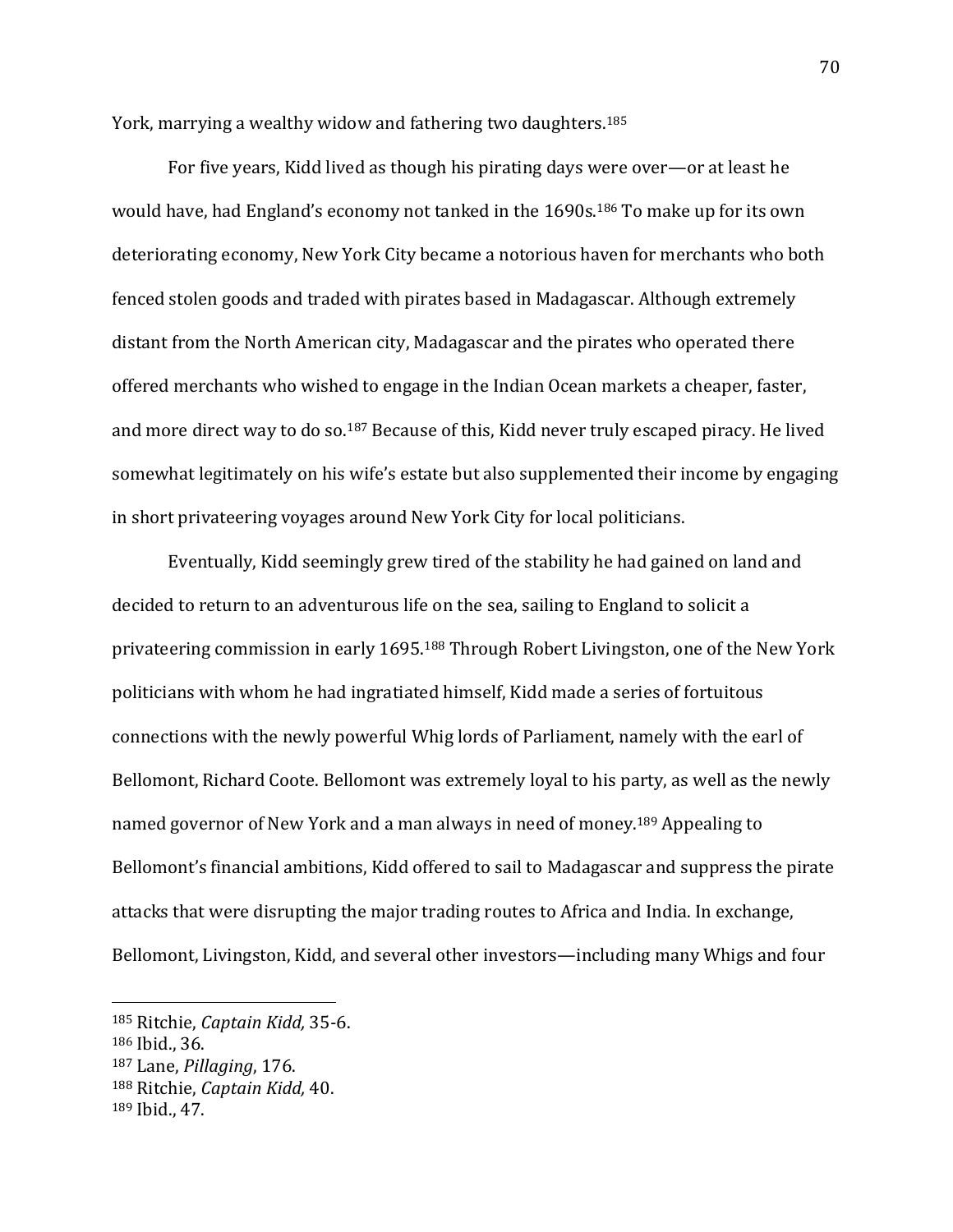proxies for King William—would all receive one-tenth of all the profits from whatever goods Kidd recovered from the pirates he hunted.<sup>190</sup> With Bellomont's acceptance, Kidd obtained a letter of marque and became captain of a privateering vessel named the *Adventure Galley* by early 1696.<sup>191</sup>

Thus, at the beginning of his second captaincy, Kidd was not a pirate, but a privateer. He had the proper paperwork both to seize enemy ships and to hunt pirates who threatened the British East India Company and other merchants in the Indian Ocean. Sponsored by the most powerful men in England, Kidd was in an exciting but tenuous position. Success meant more wealth and patronage, while failure meant disfavor and poverty—or worse. The voyage began auspiciously enough with a few minor acquisitions, but the tide turned against him by the time he reached Africa. The ships he could legally take were few and far between, which gradually turned his crew closer and closer to mutiny.<sup>192</sup> Contributing to the unrest aboard the *Adventure Galley*, over thirty of his sailors succumbed to tropical fevers during the voyage, which for Kidd seemed to be the breaking point. Kidd turned to piracy to placate his crew, but even then mutiny still loomed. On November 3, 1697, near Tellicherry, India, tensions between Kidd and his crew came to a head. The crew demanded to take two Moorish ships; Kidd refused and lashed out at one of the chief instigators, the gunner William Moore, and accidentally killed him by throwing a wooden bucket at his head. After this incident, Kidd resumed privateering over piracy, taking only ships that possessed French passes (which he was legally sanctioned to claim as

<sup>190</sup> Hans Turley, *Rum, Sodomy, and the Lash: Piracy, Sexuality, and Masculine Identity* (New York: New York University Press, 1999), 38; Ritchie, 54.

<sup>191</sup> Lane, *Pillaging,* 176. <sup>192</sup> Ibid.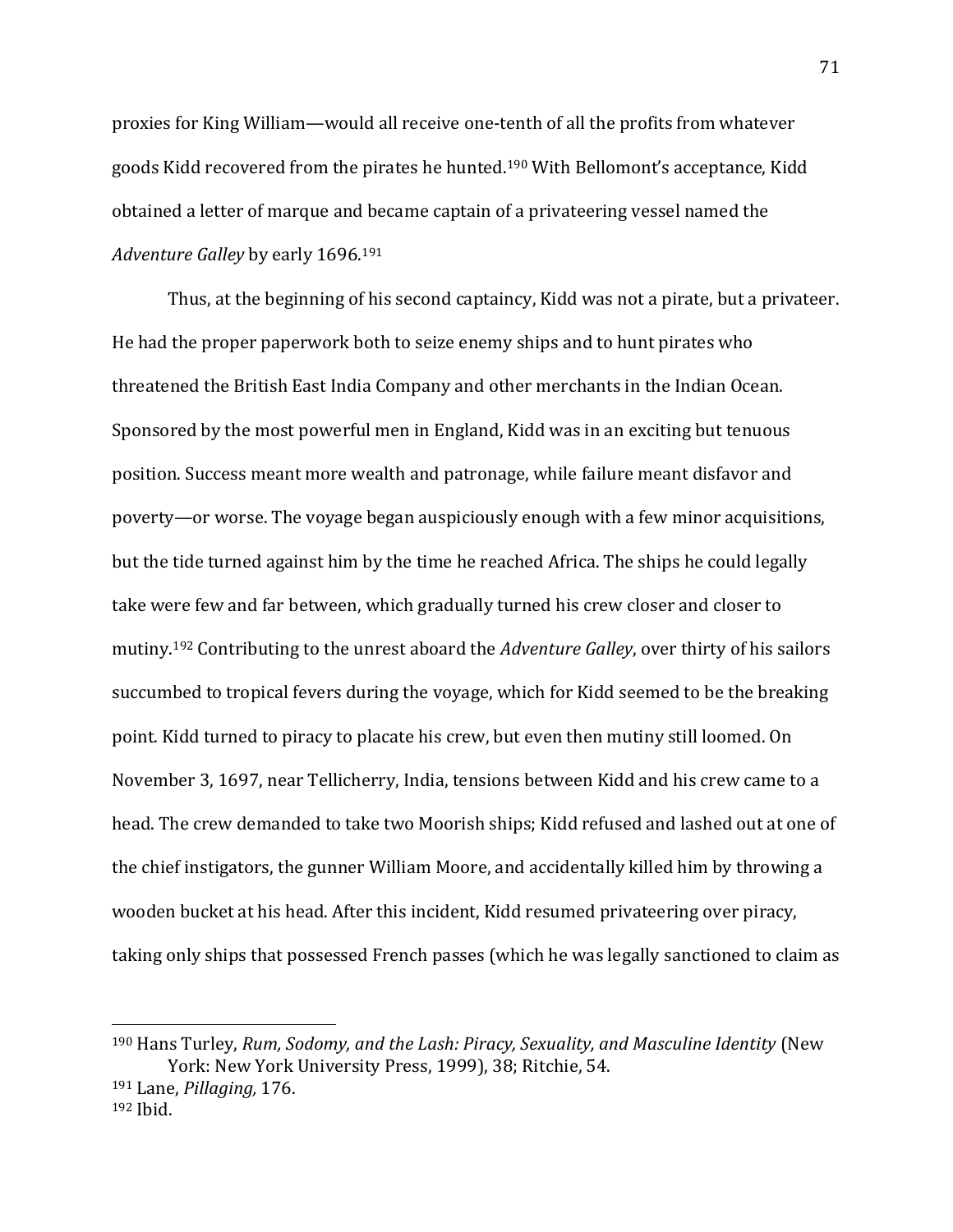prizes under his commission), but his reputation was already damaged.<sup>193</sup> The East India Company informed the British government of Kidd's piracies, and the government officially declared him a wanted pirate on November 23, 1698.<sup>194</sup>

Kidd learned of the warrant for his arrest in April 1699, when he arrived in the Caribbean with a starving crew and as much as £40,000 worth of goods and 2,000 pieces of eight to unload. <sup>195</sup> Hoping Bellomont would protect him from a government intent on prosecuting pirates, Kidd returned to New York in June with £10,000 in gold to give to his patrons. Unfortunately, the political climate had shifted drastically since Kidd left London three years earlier: the Tories had replaced the Whigs as the dominant party in Parliament, which meant that Kidd's connections no longer had the power or the inclination to protect him. Bellomont weighed his options and decided that it would be more profitable to arrest Kidd than it would be to acquire a pardon for him.<sup>196</sup> He then devised a scheme that led to Kidd's capture and Bellomont's possession of Kidd's original commission, which only barely saved Kidd's Whig patrons from public scandal.<sup>197</sup> For the next two years, Kidd was imprisoned in Boston and then in London, where the Court of Admiralty, the judicial body responsible for enforcing maritime law, would try him for murder and piracy.

Going into his trial, Kidd had very little hope for an acquittal. His arrest had come during the period, beginning in the 1680s, when the British government was determined to crack down on piracy, and did so by mounting mass trials and executions of convicted

<sup>193</sup> Lane, *Pillaging*, 177-8.

<sup>194</sup> Ritchie, *Captain Kidd*, 165.

<sup>195</sup> Ibid., 167.

<sup>196</sup> Lane, *Pillaging*, 179.

<sup>197</sup> Ritchie, *Captain Kidd,* 181.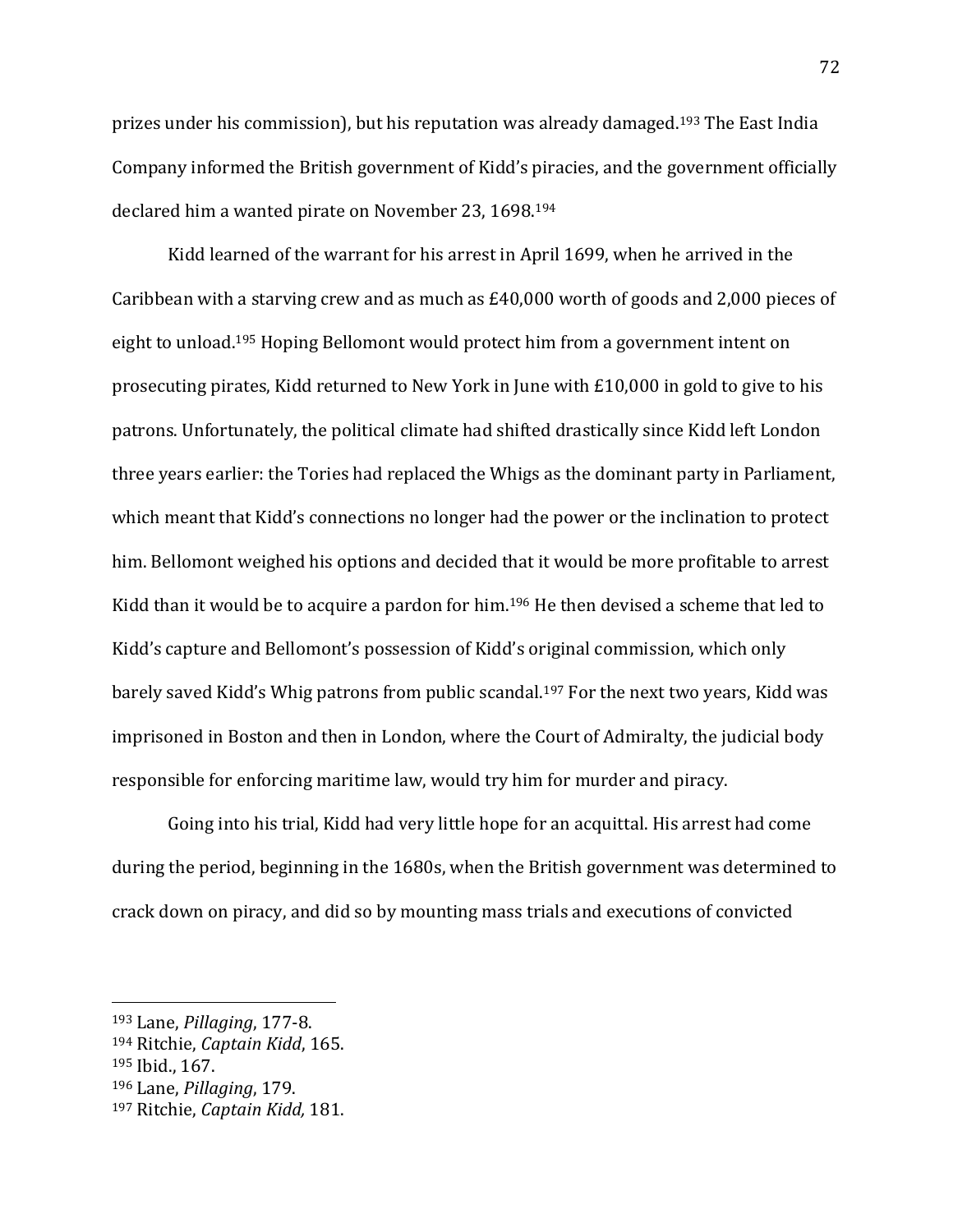pirates to set an example for sailors who contemplated "going on the account."<sup>198</sup> This new and intensely anti-piratical initiative was a drastic change from what had come before, when piracy in the American and Caribbean colonies was rarely punished simply because colonists relied on pirates for trade and protection. Local feeling or inability to pass local anti-piracy laws tied most governors' hands, while the rest tolerated pirates as long as they were sufficiently bribed. This finally changed with the establishment of the Board of Trade in 1696. Better regulation of trade increased, governors were held more accountable, and—spurred on by Kidd's capture— in 1700 Parliament passed the "Act for the More Effectual Suppression of Piracy," which allowed for pirates to be tried wherever they were caught instead of exclusively in London. <sup>199</sup> This more than anything else was the pivotal turning point in England's attempt to tame and control the men who sailed the seas and interfered with their maritime empire.

Kidd knew that the climate had changed, but he was also desperate not to lose his life. He wrote several letters to countless politicians before his trial explaining his situation in hopes of obtaining a pardon, including the following, addressed to an unnamed lord and worth quoting almost entirely in full:

My Lord

Before I make any answer to ye Indictment read against me, I crave leave to acquaint your Lordship that I took no ships but such as had French passes for my justification.

In confidence that they would and ought to be allowed for my defense, I surrendered my selfe to my Lord Bellomont when I could have secured myself in several parts of ye world.

But my Lord Bellomont haveing sold his share in my ship, and in ye

<sup>198</sup> Turley, *Rum, Sodomy, and the Lash,* 45.

<sup>199</sup> Ritchie, *Captain Kidd*, 149-54.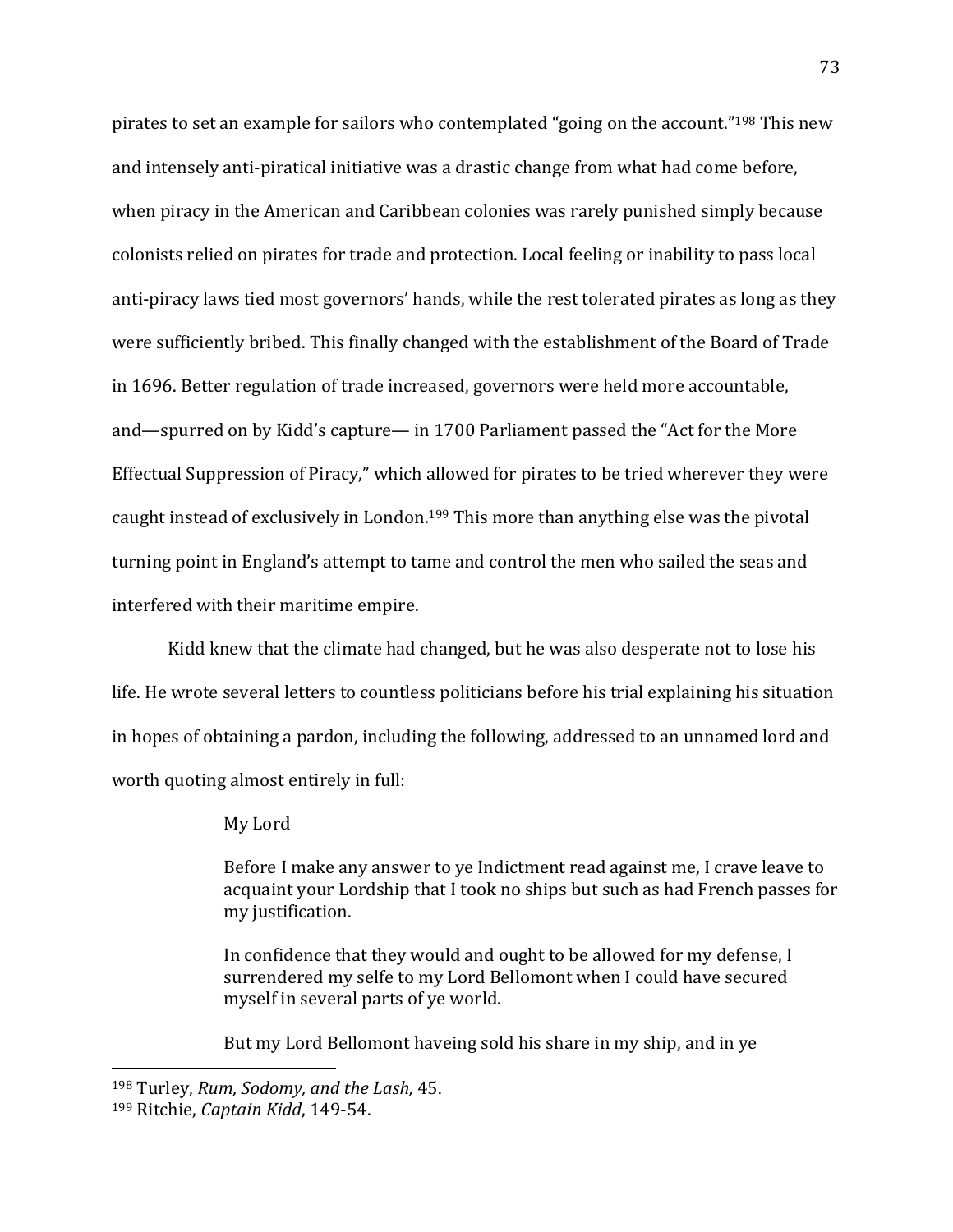Adventure, thought it in his Interest to make me a pirate, whereby he could claim a share of my Cargo, and in order to it, stript me of ye French passes, frightened and wheedled some of my men to misrepresent me, and by his Letters to his friends here Advised them to admit me a pyrate, and to obtain a new Grant of my cargo from ye King.

[...] Whatsoever my fate must be, I shall not Contribute to my own destruction by pleading to this Indictment, till my passes are restored to me. It is not my fault if I admit my selfe as a pyrate as I must doe I plead without having those passes to produce.

Let me have my passes, I will plead presently, but without them I will not plead.

I am not afraid to dye, but will not be my own Murderer, and if an English Court of Judicature will take my life for not pleading under my Circumstances, I will think my death will tend very little to the Credit of their Justice.<sup>200</sup>

Kidd's entire case rested upon the fact that he was innocent of piracy and had only taken

ships that he was legally allowed to take under his commission. This defense hung on his

passes; Bellomont sent them to England, but Kidd never received them, and thus he was

denied the evidence that he believed would prove his innocence.<sup>201</sup> The blurry distinction

between pirate and privateer was not much of a defense to begin with, but it was the only

one he had, with or without the passes. In the end, it only complicated the political issues

behind his trial. With the Whigs eager to distance themselves from a now notorious

criminal and the Tories just as eager to condemn him *because* of his connections to their

opposition, Kidd's trial was over before it had even begun.<sup>202</sup>

The trial took place over the span of two days on May 8 and 9, 1701. Kidd was first

tried for the murder of William Moore and then for five counts of piracy. Given the broad

<sup>200</sup> Reprinted in Ritchie, 209-10, from a letter located in the High Court of Admiralty Records, Public Record Office, London.

<sup>201</sup> Ritchie, *Captain Kidd*, 208.

<sup>202</sup> Turley, *Rum, Sodomy, and the Lash,* 38.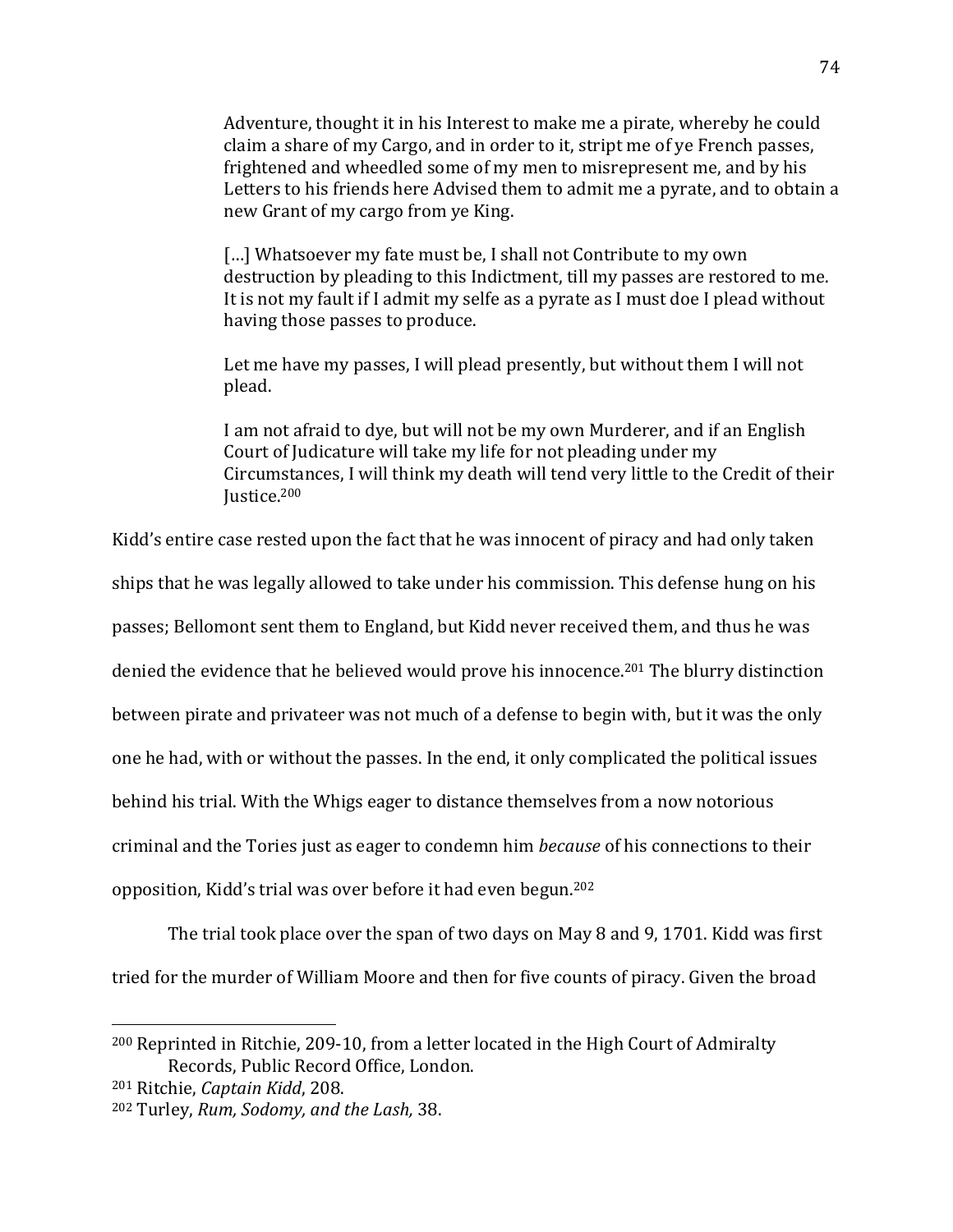authority granted to a captain on the high seas—privateers included—it may seem strange

that Kidd was charged for William Moore's death, but even captains did not have the right

to commit murder.<sup>203</sup> Before the clerk could read the charges against him, however, Kidd

spoke out of turn and asked to "putt *[sic]* off my Tryal for as long as I can, till I can get my

Evidence ready."<sup>204</sup> This disruption of the proceedings annoyed the judges considerably,

who reminded him several times that he had had ample time to send for his evidence;

therefore, he had to plead. Nonetheless, Kidd persisted, arguing vehemently that he needed

his passes:

*Will. Kidd.* I beg your Lordships I may have Councel admitted, and that my Tryal may be put off, I am not really prepared for it. *Mr. Recorder*. Nor never will if you could help it. *Dr. Oxenden.* Mr. *Kidd*, You have had reasonable Notice, and you knew you must be tried, and therefore you cannot plead you are not ready. *Will. Kidd.* If your Lordship permit those Papers to be read, they will justifie me. I desire my Councel may be heard. *Mr. Coniers.* We admit of no Councel for him. *Mr. Recorder*. There is no issue joined, and therefore there can be no Councel assigned. Mr. *Kidd*, you must plead. *Will*. *Kidd.* I cannot plead till I have those Papers that I insisted upon. *Mr*. *Lemmon [Kidd's counsel]*. He ought to have his Papers delivered to him, because they are very material for his Defence. He has endeavoured to have them, but could not get them.  $\lceil$ ...] *Will. Kidd.* My Papers were all seized, and I cannot make my Defence without them. I desire my Tryal may be put of *[sic]* till I can have them.

*Mr. Recorder*. The Court is of Opinion, they ought not to stay for all your Evidence, it may be they may never come. You must plead, and then if you can satisfie the Court, that there is Reason to put off your Tryal, you may.<sup>205</sup>

The judges were not impressed, nor were they swayed, even though Kidd continued to

argue for some time until he was finally forced to relent, hold up his hand, and plead not

<sup>203</sup> Ritchie, *Captain Kidd,* 214.

<sup>204</sup> *Arraignment, Tryal, and Condemnation of Captain William Kidd for Murther and Piracy, Upon Six several Indictments…* (London: J. Nutt, 1701), 3.

<sup>205</sup> Ibid*.,* 4.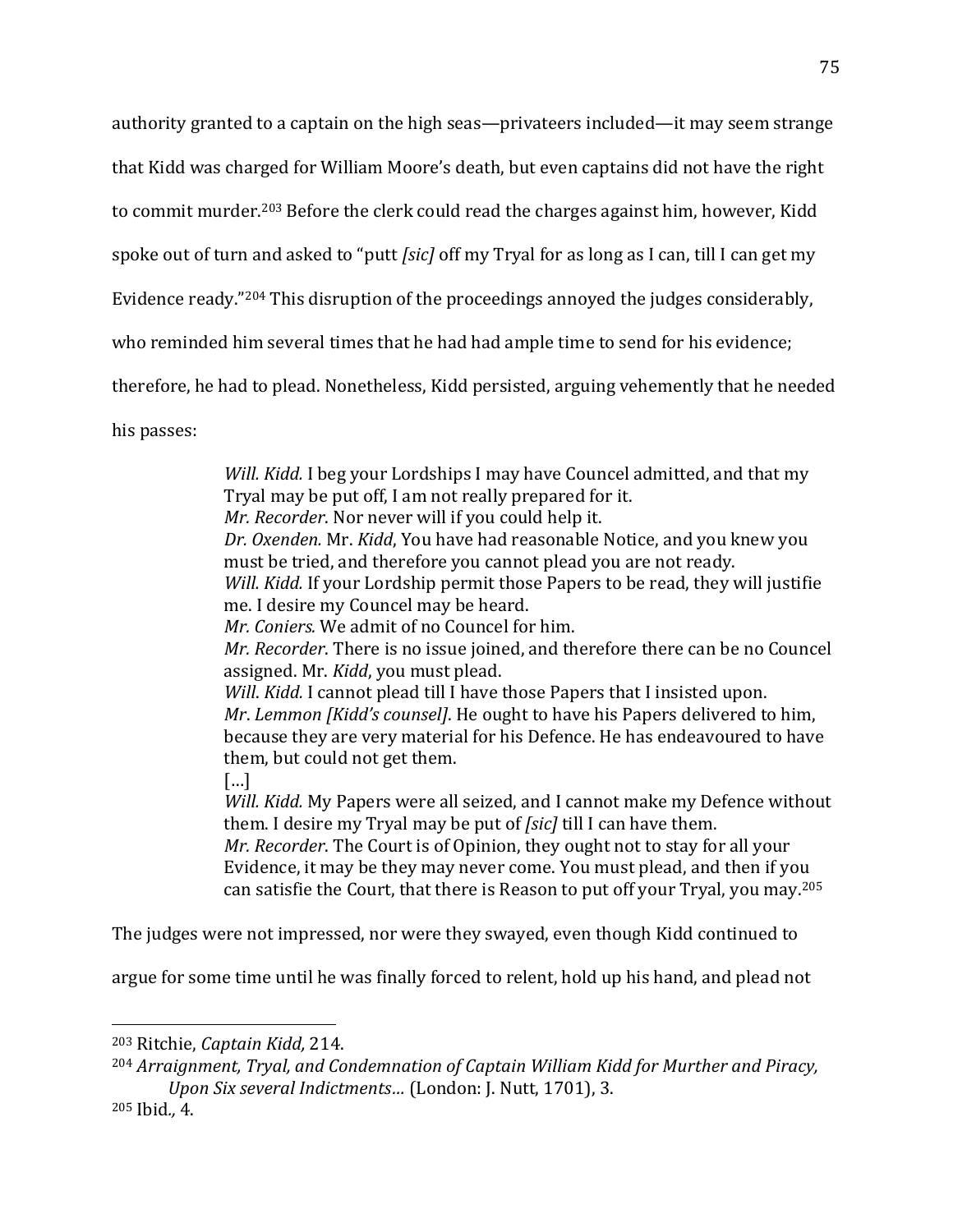guilty to the murder of William Moore. This trial did not go well for him; indeed, the guilty verdict was returned in the middle of Kidd's second trial for the first count of piracy. The judges thought nothing of condemning him to death while Kidd was still defending his life, but in spite of this, Kidd continued to present a spirited defense.<sup>206</sup>

Kidd first read into the record his privateering commission to take French ships, even claiming that he had even tried to give back the ships he had captured, but his men had voted against it.<sup>207</sup> In all four trials for piracy, he asked witnesses to testify that they seen the passes he was unable to produce in court, if only to prove their existence, and argued in two that he did have legal basis for acting as a privateer.<sup>208</sup> Unfortunately for Kidd, the testimony was not enough for the juries, and Kidd was found guilty of all five counts of piracy, and therefore condemned to death twice. Despite this, Kidd resolutely maintained that he was innocent. When asked by the clerk, "What hast thou to say for thyself why thou should'st not die according to the Law?" Kidd answered, "I have nothing to say, but that I have been sworn against by perjured and wicked People."<sup>209</sup>

Before the trial (which was not open to the general masses), Kidd was mostly kept in solitary confinement at Newgate Prison. His name was famous and his deeds sensationalized in newspapers and broadsides, but he was isolated from the public until the authorities knew what to do with him. After the trial, however, Kidd became a public spectacle veritably from the moment he was sentenced until the moment he was executed. Kidd was exhibited to the public for a fee, his imprisoners capitalizing on his international

<sup>206</sup> Ritchie, *Captain Kidd*, 217. <sup>207</sup> Ibid., 218. <sup>208</sup> Ibid., 211, 220. <sup>209</sup> *Arraignment,* 60.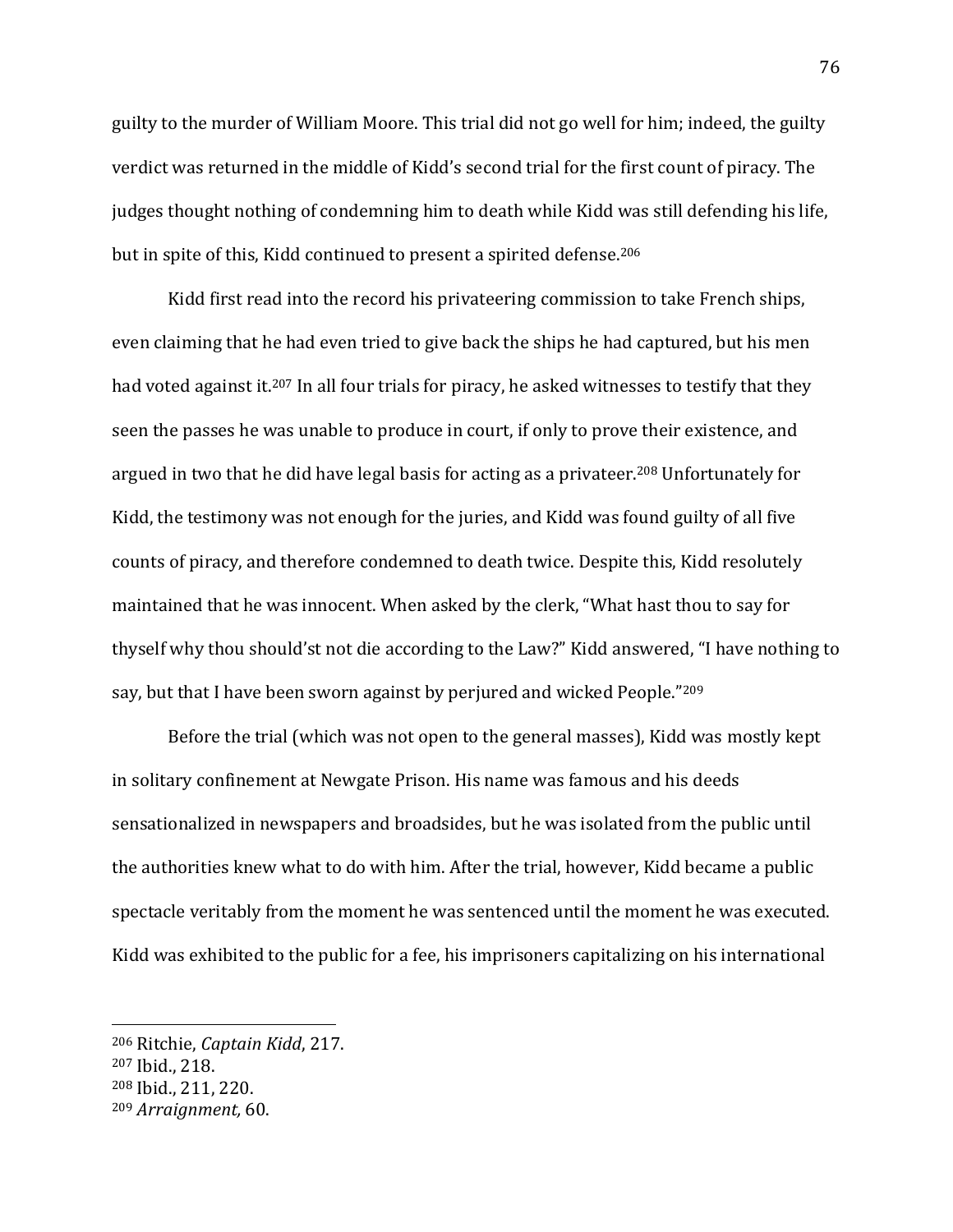notoriety.<sup>210</sup> Most often this occurred during the twice-daily sermons of the ordinary of Newgate, Paul Lorrain, when the criminals were made to sit in the front pews of the chapel, facing a coffin draped in black.<sup>211</sup> In the meantime, Kidd continued to try to secure a pardon by writing to more politicians, most notably to Robert Harley, speaker of the House of Commons and loyal Tory. In this letter, he tried to bargain for his life: if he were allowed to go to the West Indies, he could recover £100,000 he had hidden there for the benefit of the government. If he failed, he should be "forwith *[sic]* executed," and the money lost forever.<sup>212</sup> Despite the tempting sum, Kidd had lost any value as a weapon against the Whigs once the trial was over, and Harley never bothered to write back.

The execution was set for May 23, 1701, and it came in spite of Kidd's hope for a last-minute reprieve. Kidd and several other pirates were to be executed at Execution Dock in Wapping, as opposed to more common gallows at Tyburn. The former was reserved for criminals condemned by the Admiralty courts, while the latter hanged men and women who committed their crimes on land.<sup>213</sup> The unilocality of these locations helped to routinize public punishment, making it a ritual that reiterated the power of the state to an extreme degree.<sup>214</sup> More often than not, the ordinary who attended the condemned (in this case, Paul Lorrain) and the condemned himself orchestrated the executions as morality plays. In order for the execution to be successful, the "dying malefactor" had to be willing to go along with social obligations and deliver a "last dying speech" full of confessions and

<sup>210</sup> Willard Hallam Bonner, "The Ballad of Captain Kidd," *American Literature*, 15, no. 4 (Jan. 1944): 362.

<sup>211</sup> Ritchie, *Captain Kidd,* 223.

<sup>212</sup> Ibid., 221.

<sup>213</sup> Linebaugh*, The London Hanged*, 16.

<sup>214</sup> Pieter Spierenburg, *The Spectacle of Suffering: Executions and the Evolution of Repression: From a Preindustrial Metropolis to the European Experience* (Cambridge: Cambridge University Press, 1984), 45.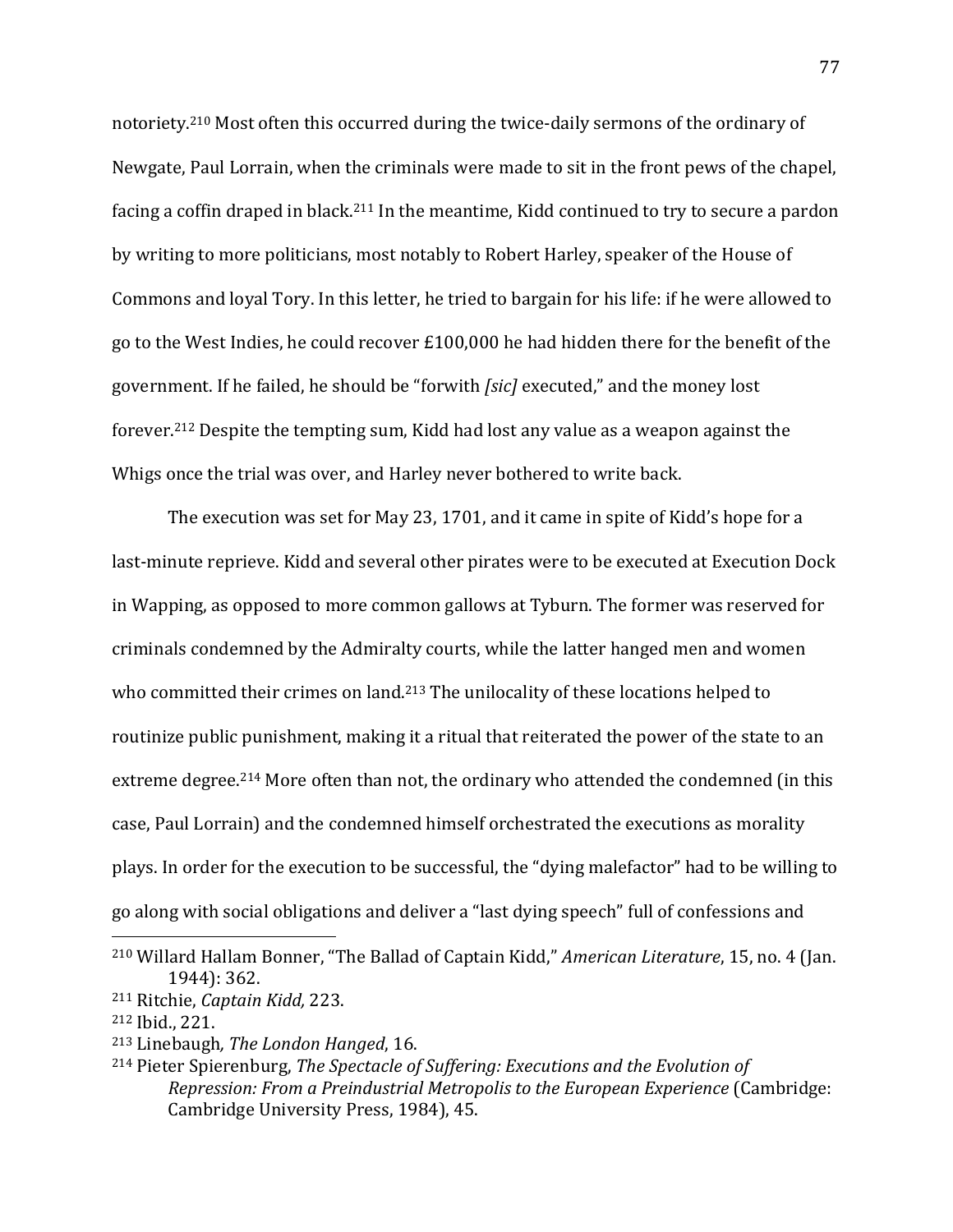repentance to become a warning and an example to others.<sup>215</sup> The condemned criminals became central participants in a theatre of punishment, which offered not merely a spectacle for a public, but also a reinforcement of the state's values—in this case, respect for human life but also, and arguably more importantly, respect for private property.<sup>216</sup> Thus, if handled properly, as Lorrain was accustomed to doing when he became Kidd's spiritual guide to the afterlife, dying criminals could be made into powerful organs of social propaganda.<sup>217</sup> Lorrain himself often capitalized on this, writing pamphlets and broadsheets detailing the last moments and last speeches of dying criminals, supplementing his income and leading him to be called the first "historiographer of crime."<sup>218</sup>

What Lorrain expected from Kidd and what he actually received were two very different things. The vast majority of criminals that Lorrain escorted to the scaffold—or, at the very least, the ones whose executions he recorded and published—complied with the ritual and legitimized the suffering they faced at the hands of the state through their speeches.<sup>219</sup> Kidd, on the other hand, refused to confess to his crimes, and, thanks to the crowd lining the streets from Newgate to Execution Dock, he arrived at the scaffold obviously drunk.<sup>220</sup> Writing for the broadside he published the morning after the execution, Lorrain's disappointment was palpable. In his words, Kidd was "much out of order, and no

<sup>215</sup> Lincoln B. Faller, "In Contrast to Defoe: The Rev. Paul Lorrain, Historian of Crime," *Huntington Library Quarterly* 40, no. 1 (Nov. 1976): 68.

<sup>216</sup> J. A. Sharpe, "'Last Dying Speeches': Religion, Ideology and Public Execution in Seventeenth-Century England," *Past & Present*, no. 107 (May 1985): 156. <sup>217</sup> Ibid., 65.

<sup>218</sup> Faller, "In Contrast to Defoe," 59.

<sup>219</sup> Sharpe, "'Last Dying Speeches,'"163.

<sup>220</sup> Ritchie, *Captain Kidd*, 225.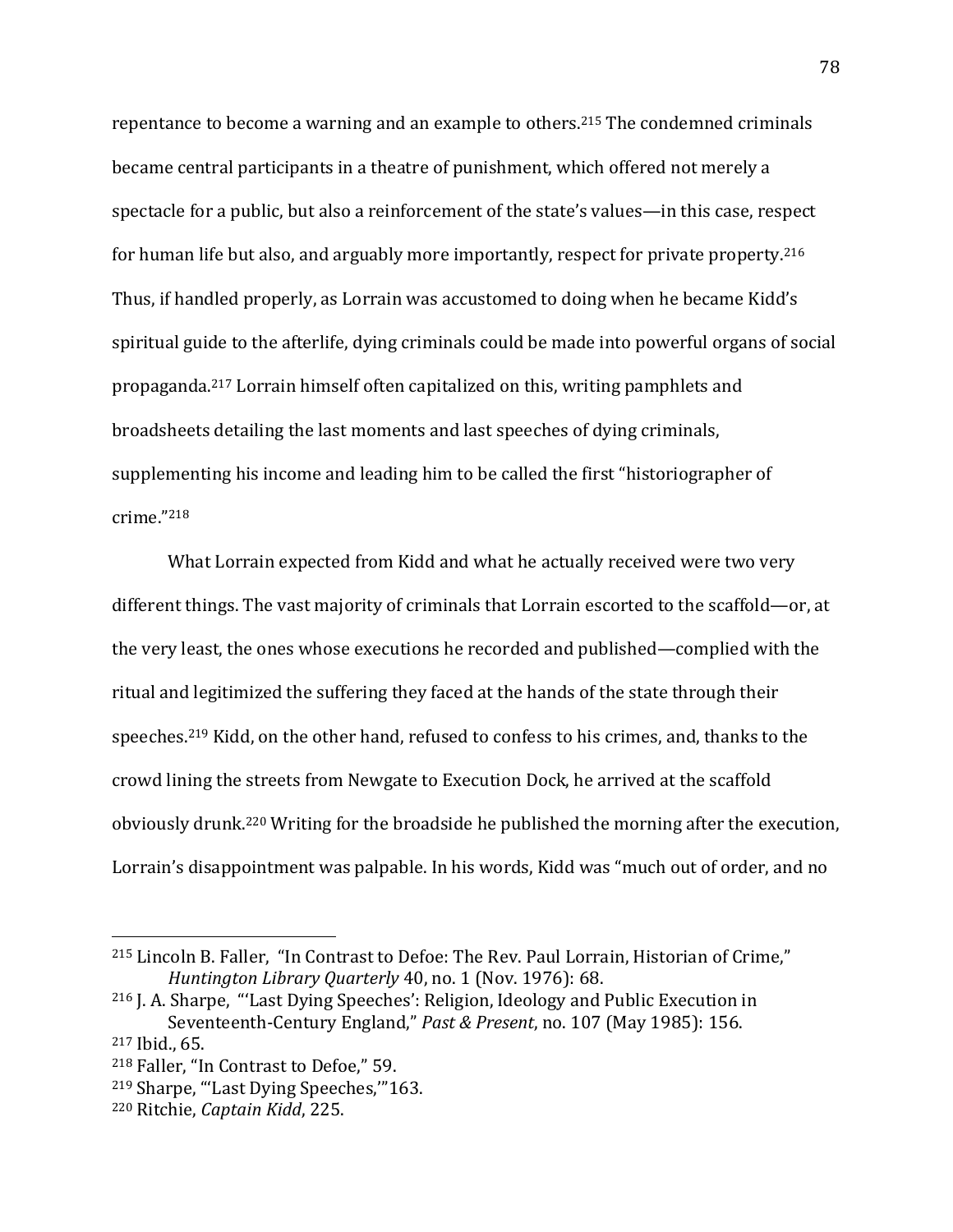so concern'd and affected as he ought to have been" in facing his imminent demise.<sup>221</sup> Kidd's notoriety guaranteed a large crowd—a blessing if the execution went according to plan, a curse if it did not.<sup>222</sup> Lorrain was given a spectacle that was somewhere in between. Kidd's speech was not confessional, but bitter and politically inflammatory, laying the blame for his situation on his backstabbing patrons and his mutinous crew. He ended his speech with a warning, not to the common sailor to be wary of the temptations of piracy, as was expected, but rather to captains to use caution and prudence in private and public affairs.<sup>223</sup>

Defiance at the gallows was generally not permitted and very rarely reported, simply to reduce the spread of subversive actions and ideas.<sup>224</sup> The fact that Kidd's was more or less left out of Lorrain's account is telling, but not surprising. Although factually correct for the most part, the ordinary's pamphlets sensationalized executions and were intentionally didactic and normative. More than anything, the ordinary wished to articulate a certain set of values, inculcate a certain behavioral model, and bolster a social order he perceived as threatened.<sup>225</sup> Only a small number of people witnessed Kidd's insubordination before he was executed, but the pamphlet account was designed to reach a much wider audience. By leaving Kidd's final speech out of his account, Lorrain could almost erase the fact that it ever happened and successfully make his piratical crimes a

<sup>221</sup> Paul Lorrain, *The Ordinary of Newgate, His Account of the Behavior, Confessions, and Dying Words of Captain William Kidd, and Other Pirates, that were Executed at the Execution Dock in Wapping, Friday, May 23, 1701* (London, 1701). Quoted in Faller, "In Contrast to Defoe," 60.

<sup>222</sup> Ritchie, *Captain Kidd,* 224.

<sup>223</sup> Ibid., 226.

<sup>224</sup> Sharpe, "'Last Dying Speeches,'" 164.

<sup>225</sup> Ibid, 147-8.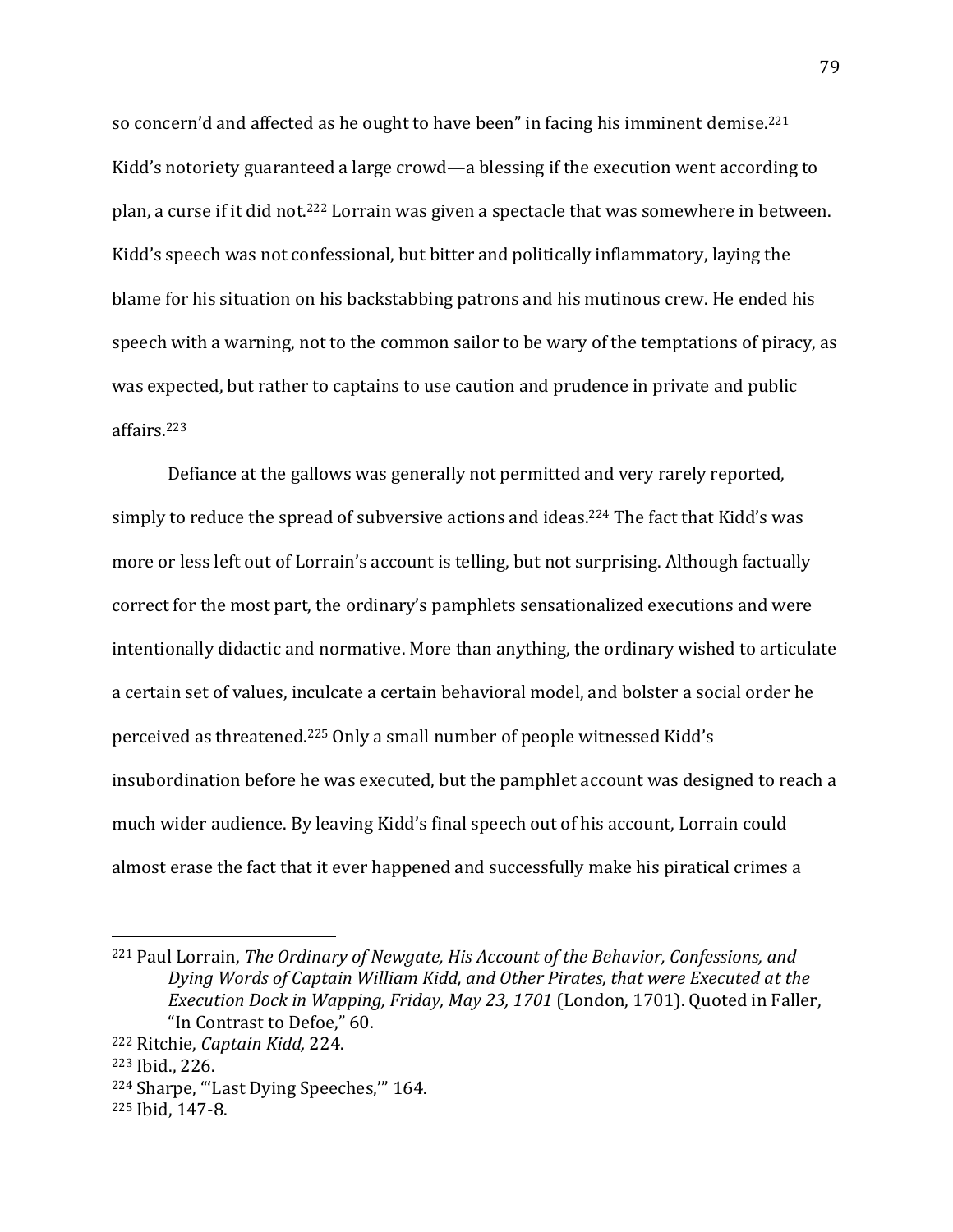moralistic lesson for everybody—pirate and non-pirate alike.<sup>226</sup> This might have worked, had not another anonymous writer published Kidd's dying speech in another pamphlet.<sup>227</sup> Indeed, apart from Lorrain's account, several more pamphlets, trial records, and at least two ballads were published during Kidd's trial and execution, all of which contributed to the atmosphere of "exemplarity-with-a-moral" actively cultivated by the authorities and by the press.<sup>228</sup> Additionally, these publications attempted to establish and control the public's impressions of the pirate—sometimes successfully, sometimes not.<sup>229</sup>

Although Kidd's non-cooperation undoubtedly frustrated Lorrain, he nonetheless managed to make a moral lesson out of an unrepentant pirate's execution.<sup>230</sup> Lorrain was able to do this in describing what happened during Kidd's very last moments, when his first noose snapped and he had to be hung a second time. "Now I found him in a much better temper than before," Lorrain wrote, and upon the ordinary's last-minute renewal of redemptive pleas, Kidd confessed in something of a daze and went to his death "upon the easy Condition of stedfast Faith, true Repentance, and perfect Charity."<sup>231</sup>

After Kidd perished, his body was cut down and transported to Tilbury Point, where a gibbet awaited. Gibbeting was a process that was meant to be as degrading as possible: the body was saturated with tar for preservation, wrapped in chains, and left to rot.<sup>232</sup> While degrading, this punishment was also meant for others and secured the permanence of the criminal's exemplarity, if only because it was displayed along a prominent inter-

<sup>226</sup> Turley, *Rum, Sodomy, and the Lash,* 54.

<sup>227</sup> Ritchie, *Captain Kidd*, 226.

<sup>228</sup> Turley, *Rum, Sodomy, and the Lash,* 55; Spierenburg, *The Spectacle of Suffering,* 58-9. <sup>229</sup> Turley, *Rum, Sodomy, and the Lash,* 45.

<sup>230</sup> Ibid., 53.

<sup>231</sup> Lorrain quoted in Faller, "In Contrast to Defoe," 60.

<sup>232</sup> Harry Potter, *Hanging in Judgment: Religion and the Death Penalty in England*. (New York: Continuum Publishing Company, 1993), 73.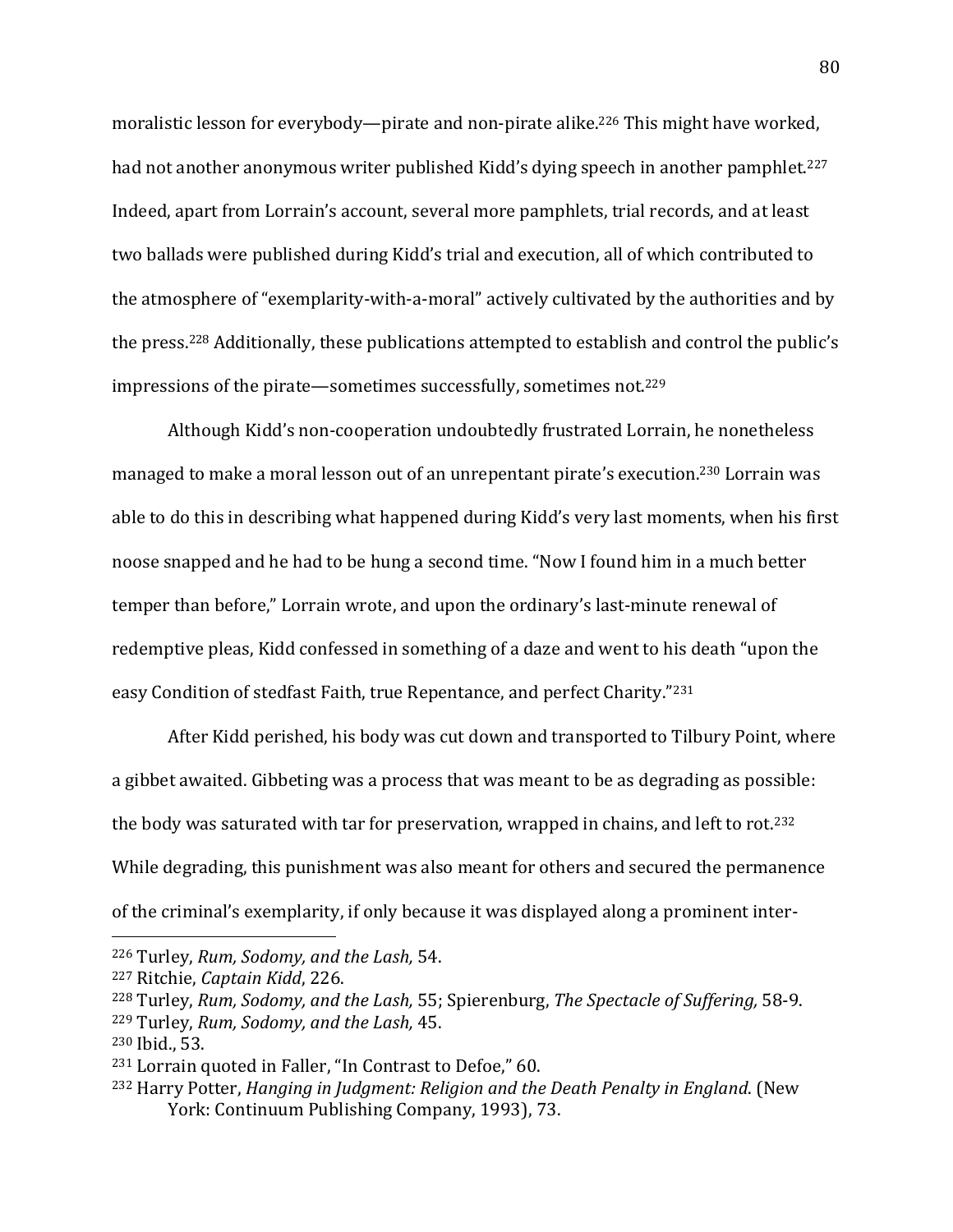urban route.<sup>233</sup> Kidd's exposure on the Thames was intended to be a special warning to non-residents—particularly sailors contemplating piracy—coming in to London via its waterways.<sup>234</sup> Further, Kidd's gibbeting was meant to be a "terror to all who saw it" along the Thames until it had served the needs of the Admiralty. In Kidd's case, his decaying, gibbeted body was displayed for three years until it was taken down and unceremoniously disposed of at Lyme House.<sup>235</sup>

Still, Kidd's status as an out-and-out pirate was murkier than what the Admiralty wished to convey. At the time of his execution, he was a legally sanctioned privateer (in spite of the missing passes, which were later discovered in the twentieth century in the records of London's Board of Trade) *and* a legally condemned pirate.<sup>236</sup> Because of this, there had to be another, clearer reason for the Admiralty's making such an example out of Kidd. The reason is actually quite simple: the crimes Kidd committed were against property, something that was taken very seriously in England.

Even before Kidd, property crimes had always taken primacy in English law. Throughout English history, the vast majority of hanged criminals were those convicted of property offenses.<sup>237</sup> Indeed, England was one of the first European countries to extend the death penalty to cover any offense associated with the theft of property and real goods. In 1689 there were about fifty offences punishable by death, a number that increased to more than two hundred by the end of the eighteenth century. Nearly every time that Parliament enacted a law regulating trade or commerce, it appended a rider calling for capital

<sup>233</sup> Spierenburg, *The Spectacle of Suffering*, 56-7.

<sup>234</sup> Ibid., 57.

<sup>235</sup> Ritchie, *Captain Kidd,* 228.

<sup>236</sup> Ibid., 208.

<sup>237</sup> Potter, *Hanging in Judgment,* 2.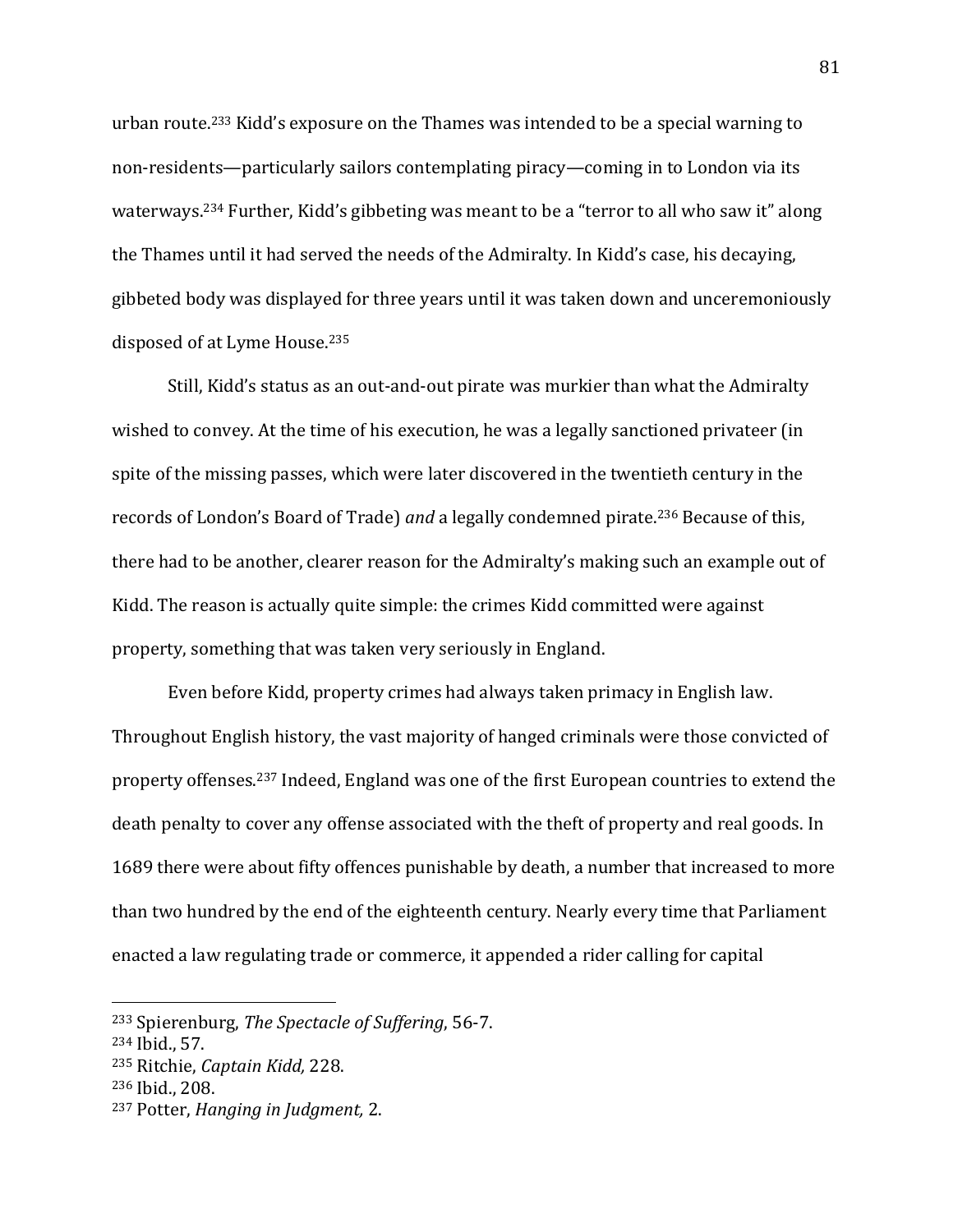punishment in cases of crime related to that particular economic activity.<sup>238</sup> Piracy was absolutely included in these laws. This concern for crimes against property was even reflected in the pamphlets recording the last dying speeches of hanged criminals. The authors who recorded the speeches either chose them because they were considered particularly wicked or their crimes exceptionally reprehensible, or because they committed property offenses.<sup>239</sup> Fear of violent crime against property reached its highpoint during Kidd's lifetime, which fueled the clamor for more draconian measures to curb such crimes.<sup>240</sup> By the early eighteenth century, concern for property had overwhelmingly replaced concern for immorality in the British *zeitgeist*, and those who committed such offenses suffered accordingly.<sup>241</sup>

Either as a pirate or a privateer, Kidd was an explicitly *economic* criminal, whose crimes were a threat to property and the acquisition of wealth.<sup>242</sup> His taking of the *Quedah Merchant* alone, which accounted for one of the counts of piracy against him, cost its owners £3,530 in losses. Kidd represented a threat to the stability of England's economy, which was a serious enough crime to be defined as something that offended the sovereign and merited execution.<sup>243</sup> Like other criminals executed for similar property offenses, the spectacle of Kidd's punishment extended beyond his execution into the realm of the popular press, but the question remains: was the spectacle successful?

Perhaps it was at the moment of Kidd's death, but all in all, the results were imperfect. The rumor of Kidd's buried treasure captured the popular imagination, as did a

<sup>238</sup> Weisser, *Crime and Punishment,* 138-9.

<sup>239</sup> Sharpe, "'Last Dying Speeches,'" 163-4.

<sup>240</sup> Potter, *Hanging in Judgment,* 4.

<sup>241</sup> Sharpe, "'Last Dying Speeches,'" 165-6.

<sup>242</sup> Turley, *Rum, Sodomy, and the Lash,* 51-2.

<sup>243</sup> Spierenburg, *The Spectacle of Suffering,* 78.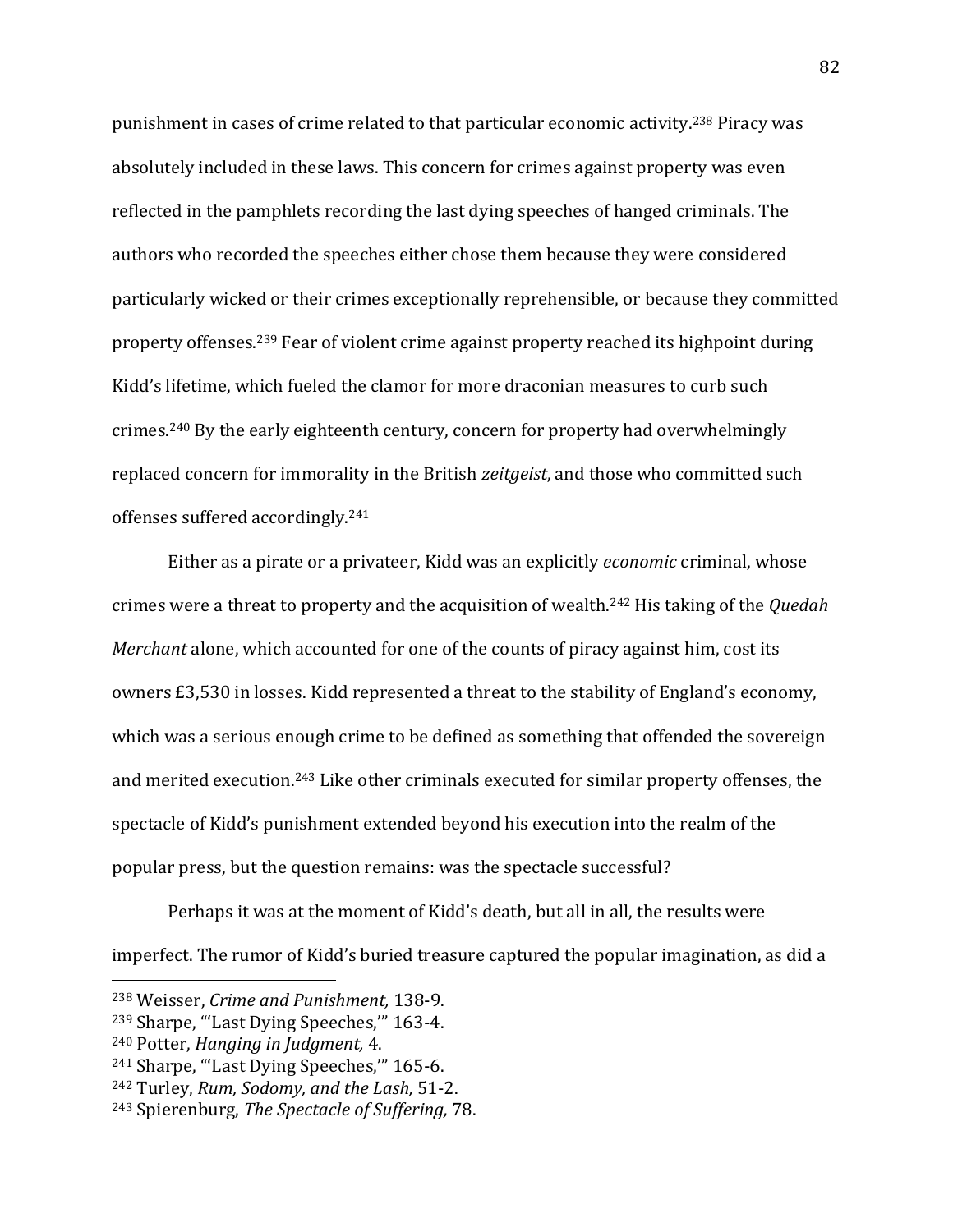ballad published the day after his execution, titled *Captain Kidd's Farewell to the Seas.* Sticking closer to the facts than many of the fictionalized accounts of Kidd's life that followed, the ballad made no mention of Kidd's treasure, but its hymn-like tune helped transform Kidd from a warning to a legend.<sup>244</sup> Indeed, within twenty-five years of Kidd's death, Charles Johnson portrayed him as a brave antihero, a captain who only turned to piracy because he had no other choice, rather than the reluctant pirate of the trial transcripts:

> "Here it was that [Kidd] first began to open himself to his Ship's Company, and let them Understand that he intended to change his Measures; for, happening to talk to the *Mocha* Fleet, which was to sail that way, he said, *We have been unsuccessful hitherto; but Courage, my Boys, we'll make our Fortunes out of this Fleet.*" 245

Ironically, the Kidd portrayed by Johnson was exactly the pirate the Admiralty courts and Paul Lorrain wanted him to be. Although romanticized, willing pirates who deliberately transgressed property law—and, ideally, confessed to it—were the best ones to punish and make examples of. Kidd was not that pirate in reality, but in punishment and in memory, that was what he became.

During his lifetime, Kidd had the unfortunate privilege of walking the fine line between pirate and privateer, and in the end, he was sacrificed to politics because of it. His execution served as a sort of peace offering intended to placate the directors of the East India Company and other merchants who endured the escapes and acquittals of other pirates before Kidd.<sup>246</sup> He was a liminal figure who was only welcomed back into society after his execution—not because he repented, but because his reputation contributed to  $\overline{a}$ 

<sup>244</sup> Bonner, "The Ballad of Captain Kidd," 366, 380.

<sup>245</sup> Daniel Defoe, *A General History of the Robberies and Murders of the Most Notorious Pirates* (Reprint, New York: Carroll & Graf Publishers, Inc., 1999 [1724]), 372. <sup>246</sup> Lane, *Pillaging,* 180.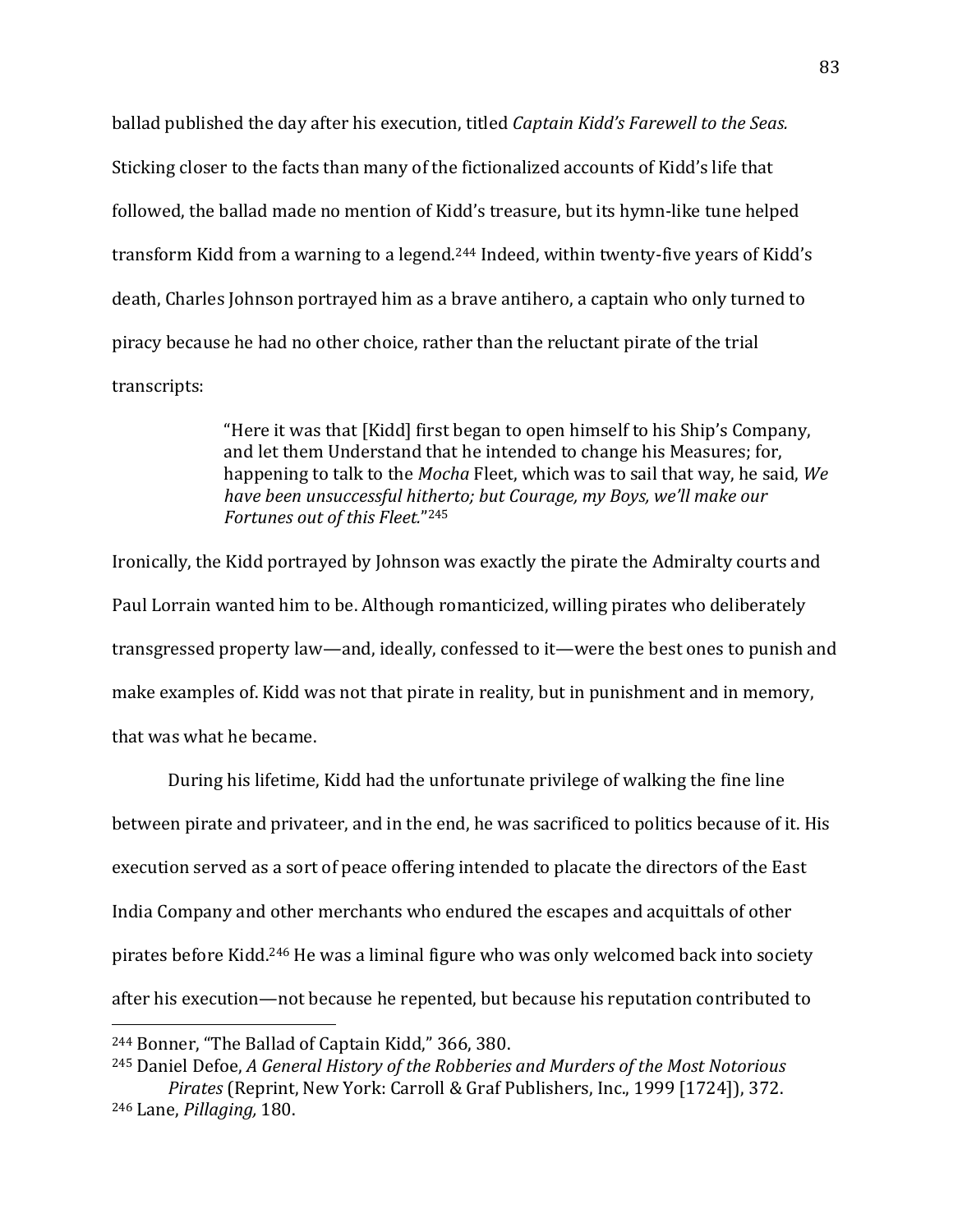the image of the pirate in popular culture, so much so that he eventually became one of the archetypal figures of eighteenth-century piracy along with Avery and Blackbeard. Kidd died a symbol of piracy rather than the hardened, notorious criminal the authorities attempted to make him out to be.<sup>247</sup> In return, Kidd gradually became a celebrated symbol of that piracy he so stubbornly claimed he was innocent of committing. In this way, the spectacle of his execution had unintended consequences. The messages that the Admiralty and the ordinary of Newgate sent to the general public were not the ones that the public received.

<sup>247</sup> Lane, *Pillaging,* 180.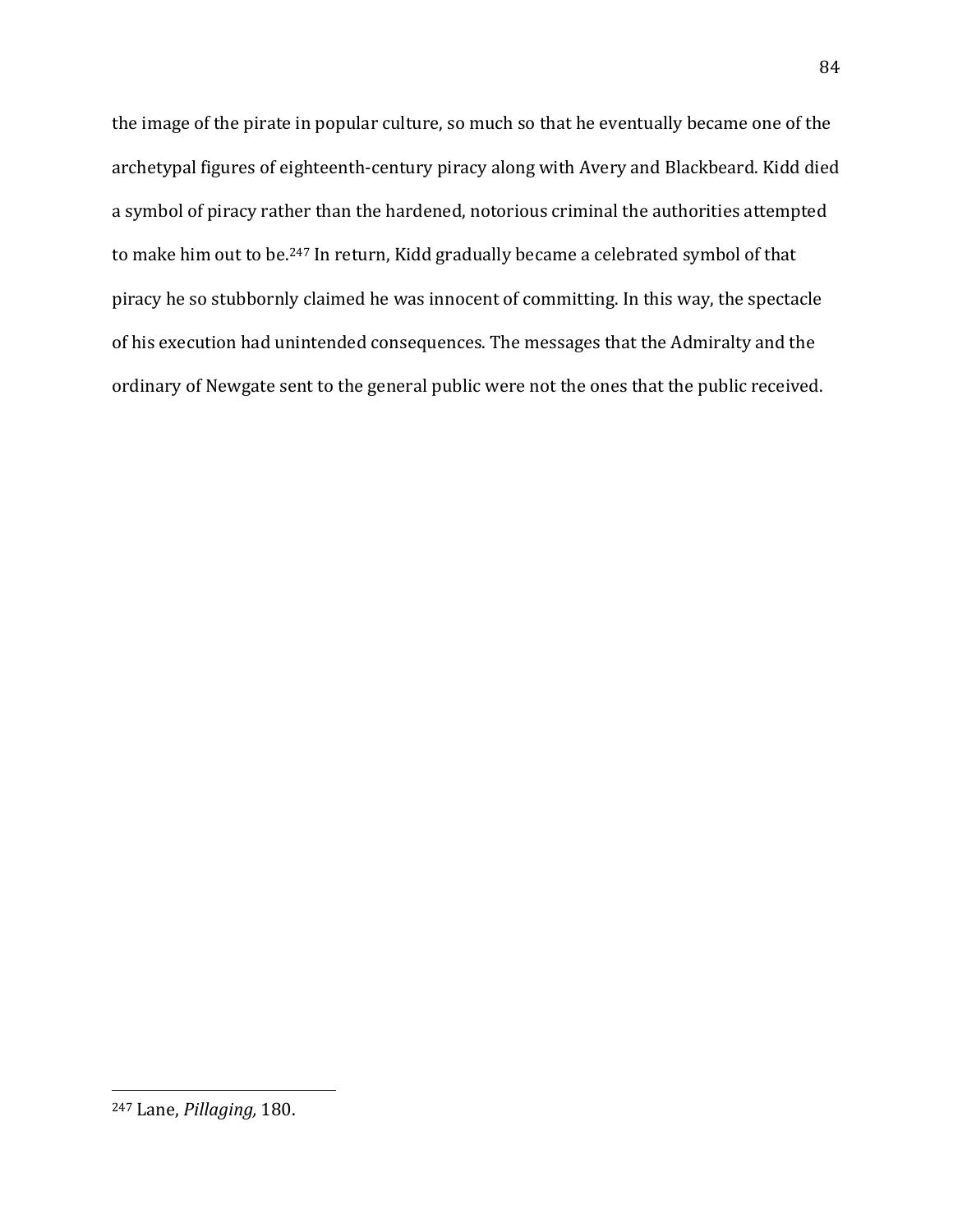## **CONCLUSION**

In his seminal work, Robert C. Ritchie calls William Kidd a "transitional figure," a man whose life represents "a turning point in the history of empire as well as in the history of piracy."<sup>248</sup> He is not wrong. Kidd's life, but especially his execution, exemplifies a world gradually moving away from the global chaos started by Spanish *conquistadores* in the New World and continued by pirates of all nationalities, and moving toward a more codified world that did not tolerate challenges to the state. In many ways, the western hemisphere of the sixteenth and seventeenth centuries needed piracy as a secondary support system as the European countries competed for dominance and struggled to create its merchant empires. Piracy in its various forms, from English privateering to Dutch freebooting to unequivocal raiding, flourished as long as it was a convenient tool for challengers of the status quo. As a double-edged sword of wartime strategy and economic disruption, piracy fit in perfectly with the war-riddled and ambitiously imperial period that characterized the late sixteenth and seventeenth centuries.

As discussed in Chapter 3, the previous centuries' expedient disorderliness did not carry over into the eighteenth century for very long. As Spain fell by the wayside, England emerged victorious in the late seventeenth century because it took the legal and administrative steps necessary to prioritize its economy and the protection of its empire.<sup>249</sup> By the early eighteenth century, pirates had outlived their usefulness. Merchants accepted

<sup>248</sup> Robert C. Ritchie, *Captain Kidd and the War Against the Pirates* (Cambridge, MA: Harvard University Press, 1986)*,* 2.

<sup>249</sup> Christopher Harding, "'*Hostis Humani Generis*' – The Pirate as Outlaw in the Early Modern Law of the Sea," In *Pirates? The Politics of Plunder, 1550-1650*, edited by Claire Jowitt (New York: Palgrave Macmillan, 2007), 37.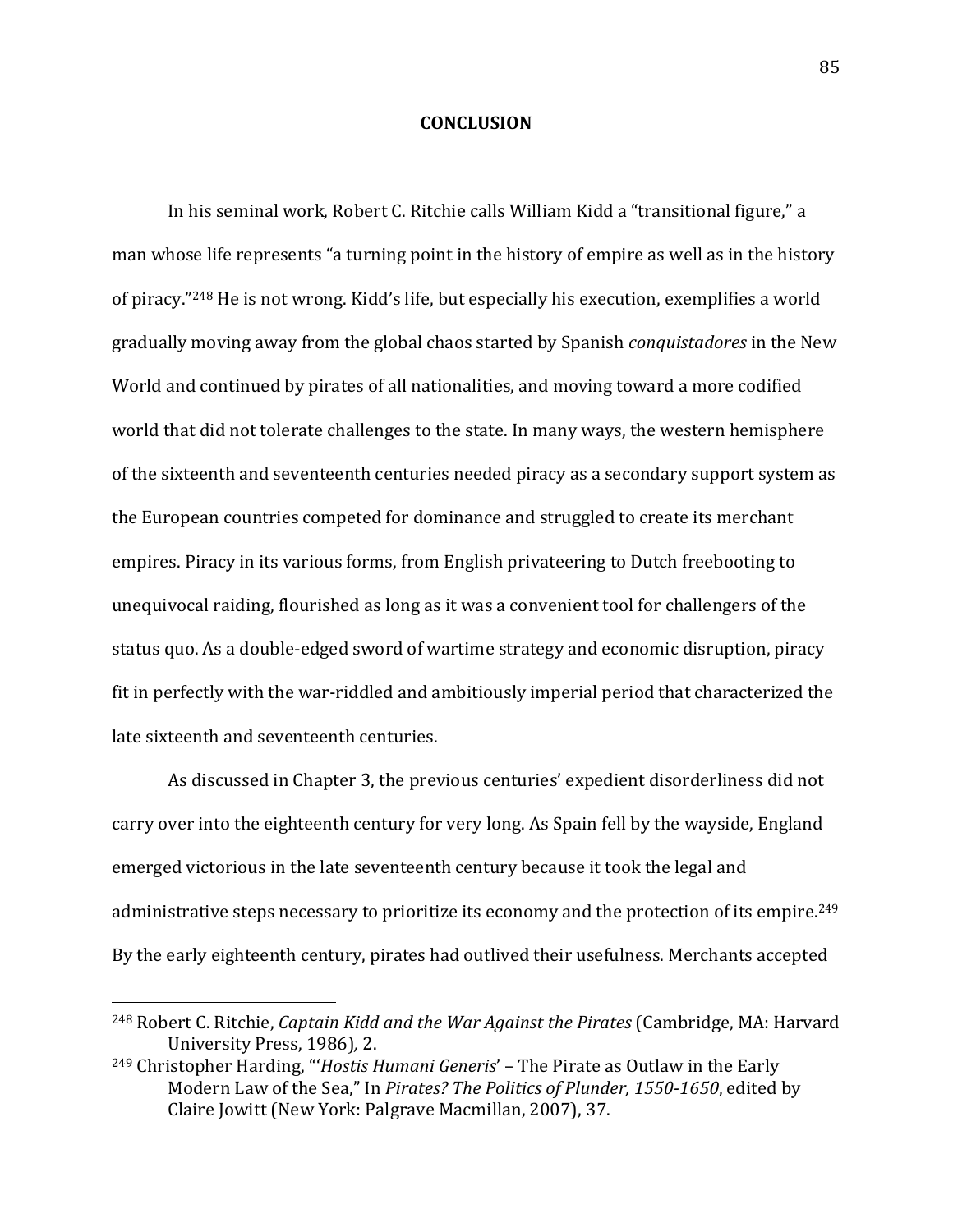the protection of state rather than fend for themselves, and the government changed outdated policies to usher in a century that now saw pirates as nuisances rather than heroes.<sup>250</sup> James I (r. 1603-1625) early moves against piracy set the stage for later acts, such as the *English Act of Piracy of 1699*, which made it possible to execute pirates locally in colonies as opposed to centrally in London.<sup>251</sup> This was a crucial deterrent and shrewd act of imperial management, one that was infinitely more successful in eliminating widespread piracy than Spain's limited methods of defense.

To further aid in the elimination of piracy, English civil and religious authorities used gallows literature and propaganda to alter the popular image of the pirate. Before William Kidd (d. 1701), pirate identity was surprisingly fluid. However, by the time William Fly was executed in 1723, pirates were characterized by all as the worst of the worst, *hostis humani generis*, the common enemy of all mankind. This overall change in English attitude towards pirates transformed them from economic criminals to the worst of all moral offenders. Using condemned pirates as examples—and, in the case of Kidd's gibbeting, sometimes quite vividly—the sailors of England and its colonies were forced to reconcile the harm piracy caused to society with its potential and personal rewards. As more pirates were executed and as their last dying speeches were widely published, it became clear that the New World was no longer *terra incognita.* There were fewer and fewer places for pirates to hide.

Thus, a combination of better imperial management and sensationalized rhetoric

<sup>250</sup> Anne Pérotin-Dumon, "The Pirate and the Emperor: Power and the Law on the Seas, 1450-1850," in *Bandits at Sea: A Pirate's Reader,* edited by C.R. Pennell (New York: New York University Press, 2001), 42.

<sup>251</sup> Kris E. Lane, *Pillaging the Empire: Piracy in the Americas, 1500-1750* (Armonk, NY: M. E. Sharpe, Inc., 1998), 180.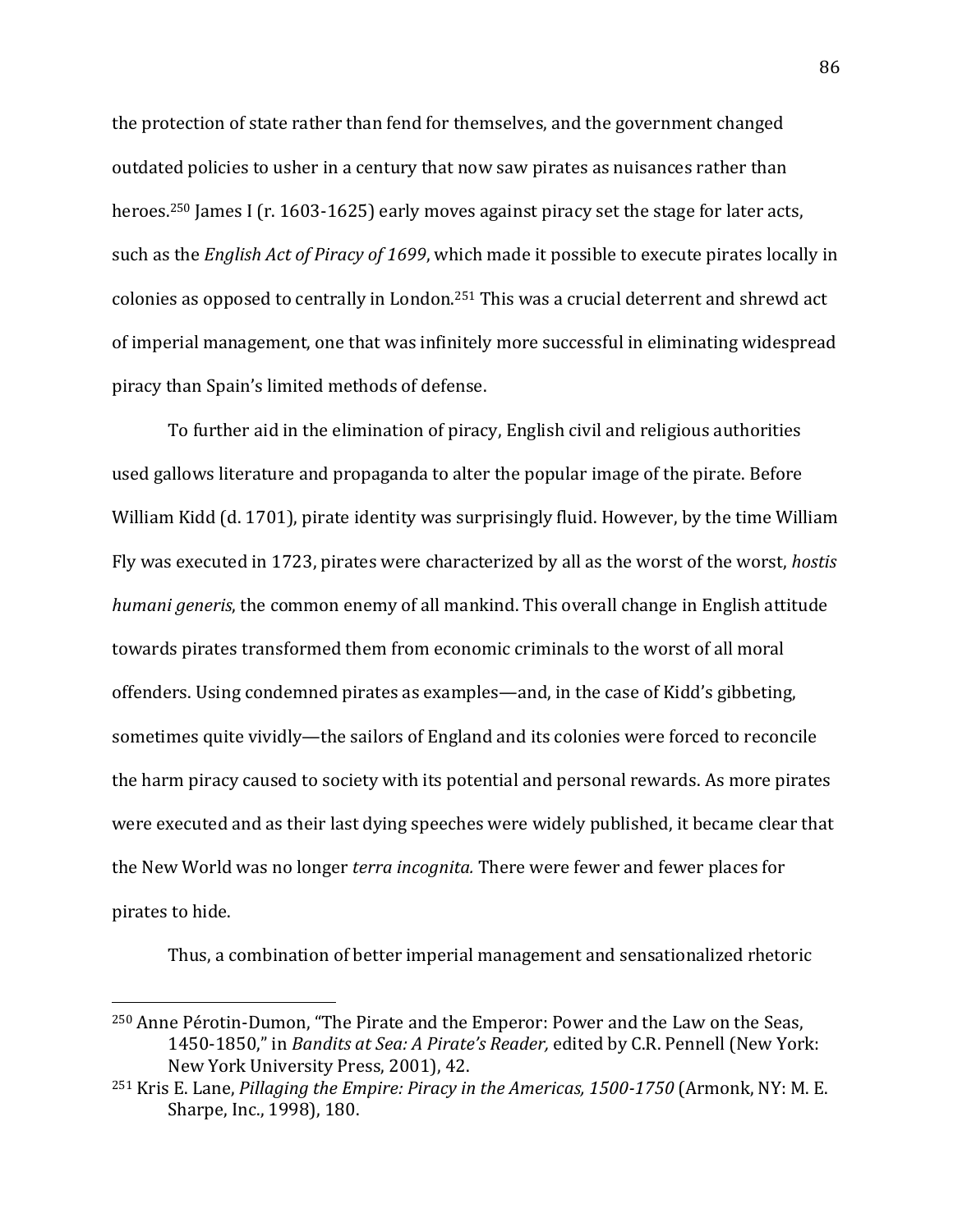disseminated to the public helped to remove piracy as a threat to the British empire by the 1730s. William Kidd was not the last man to be executed for piracy, but he was the one who solidified the English shift in attitudes against piracy. Gone were the days of convenient chaos on the seas. With the advent of the eighteenth century, economic prosperity without either the aid of or hindrance from pirates—became the watchword of empire.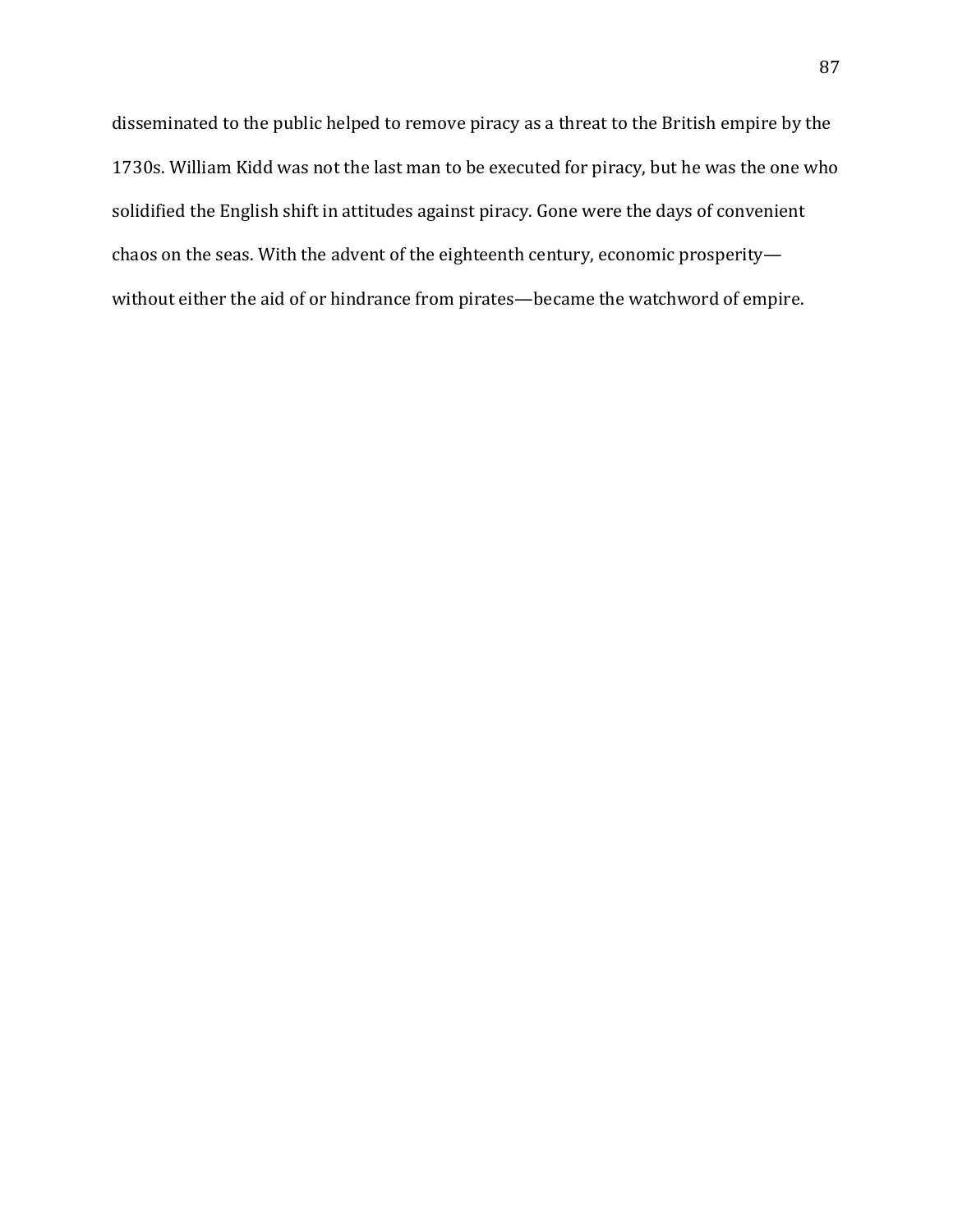## **BIBLIOGRAPHY**

## *Primary sources*

- *An Account of the Behaviour and Last Dying Speeches of the Six Pirates*. Boston: Boone, 1704.
- *Arraignment, Tryal, and Condemnation of Captain William Kidd for Murther and Piracy, Upon Six several Indictments…* London: J. Nutt, 1701.
- Blackstone, William. *Blackstone's Commentaries*. 1769. Reprint, London: Callaghan, 1899.
- "By His Excellency." New York: William Bradford, 1698.
- Cabeza de Vaca, Alvar Nuñez. *The Narrative of Alvar Nuñez Cabeza de Vaca.* Trans. Fanny Bandelier. 1542. Reprint, Barre, Massachusetts: The Imprint Society, 1972.
- Colman, Benjamin. *It is a Fearful Thing to fall into the Hands of the Living God*. Boston, 1726.
- De Erauso, Catalina. *Lieutenant Nun: Memoir of a Basque Transvestite in the New World.* Trans. Michele and Gabriel Stepto. Boston: Beacon Press, 1996.
- Defoe, Daniel. *A General History of the Robberies and Murders of the Most Notorious Pirates*. 1724. Reprint, New York: Carroll & Graf Publishers, Inc., 1999.
- Grotius, Hugo. *The freedom of the seas; or, The right which belongs to the Dutch to take part in the East Indian Trade.* New York: Oxford University Press, 1916.
- Jacobs, Giles. *Lex Mercatoria: or, The Merchant's Companion. Containing all the laws and statutes relating to merchandize.* London: E. and R. Nutt, and R. Gosling, for B. Motte, J. Clarke, & J. Lacy, 1718.
- Mather, Cotton. *The Vial poured out upon the Sea: A Remarkable Relation Of certain Pirates Brought unto a Tragical and Untimely End.* Boston: Fleet for Belknap, 1726.
- "Province of New-York, ss. Anno regni Gulielmi & Mariae, Regis & Reginae, Angliae, Scotiae, Franciae & Hiberniae, quinto. An act for restraining and punishing privateers and pyrates." New York: William Bradford, 1693.
- *The Trials of Eight Persons Indited for Piracy*. Boston: Green for Edwards, 1718.

*Tryal of Thirty-Six Persons for Piracy*. Boston: Kneeland, 1723.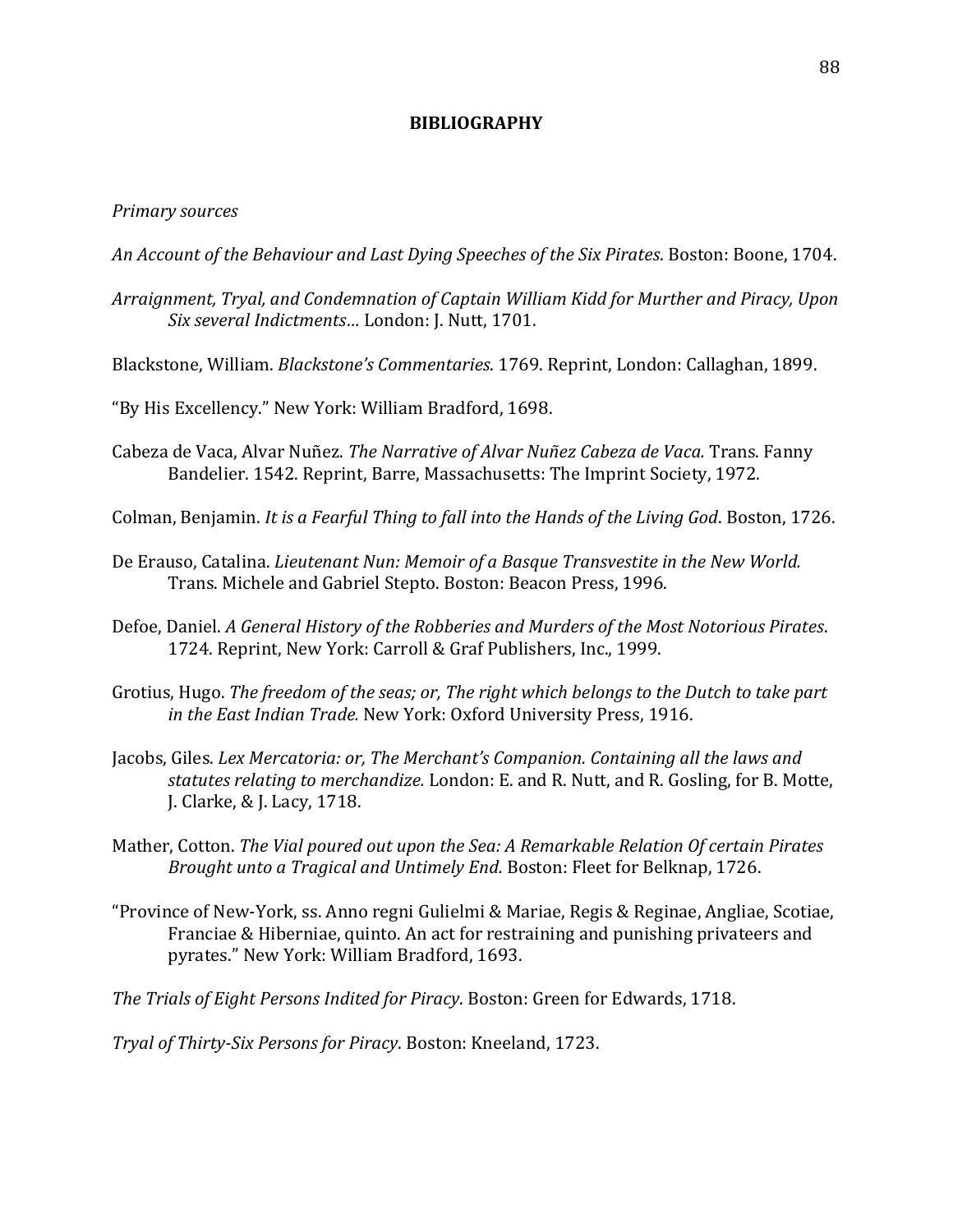## *Secondary sources*

- Anderson, John L. "Piracy and World History: An Economic Perspective on Maritime Predation." In *Bandits at Sea: A Pirate's Reader,* edited by C.R. Pennell, 82-106. New York: New York University Press, 2001.
- Andrews, Kenneth. *The Spanish Caribbean: Trade and Plunder, 1530-1630.* New Haven: Yale University Press, 1978.
- Bonner, Willard Hallam. "The Ballad of Captain Kidd." *American Literature*, 15, no. 4 (Jan. 1944): 362-380.
- Bromley, J.S. "Outlaws at Sea, 1660-1720: Liberty, Equality, and Fraternity among the Caribbean Freebooters." In *Bandits at Sea: A Pirate's Reader*, edited by C.R. Pennell, 169-94. New York: New York University Press, 2001.
- Burg, B.R. "The Buccaneer Community." In *Bandits at Sea: A Pirate's Reader,* edited by C.R. Pennell, 211-243. New York: New York University Press, 2001.
- Butler, Lindley S. *Pirates, Privateers, and Rebel Raiders of the Carolina Coast*. Chapel Hill, NC: The University of North Carolina Press, 2000.
- Casto, William R. "The Origins of Federal Admiralty Jurisdiction in an Age of Privateers, Smugglers, and Pirates." *The American Journal of Legal History* 37, no. 2 (April 1993): 117-157.
- Elliot, J.H. *Empires of the Atlantic World: Britain and Spain in America 1492-1830*. London: Yale University Press, 2006.
- Faller, Lincoln B. "In Contrast to Defoe: The Rev. Paul Lorrain, Historian of Crime." *Huntington Library Quarterly*, 40, no. 1 (Nov. 1976): 59-76.
- Harding, Christopher. "'*Hostis Humani Generis*' The Pirate as Outlaw in the Early Modern Law of the Sea." In *Pirates? The Politics of Plunder, 1550-1650*, edited by Claire Jowitt, 20-38. New York: Palgrave Macmillan, 2007.
- Hebb, David D. *Piracy and the English Government, 1616-1642.* Aldershot, UK: Ashgate, 1994.
- Jowitt, Claire. "Scaffold Performances: The Politics of Pirate Execution." In *Pirates? The Politics of Plunder, 1550-1650*, edited by Claire Jowitt, 151-68. New York: Palgrave Macmillan, 2007.
- Kamen, Henry. *Empire: How Spain Became a World Power, 1492-1763*. New York: Perennial, 2004.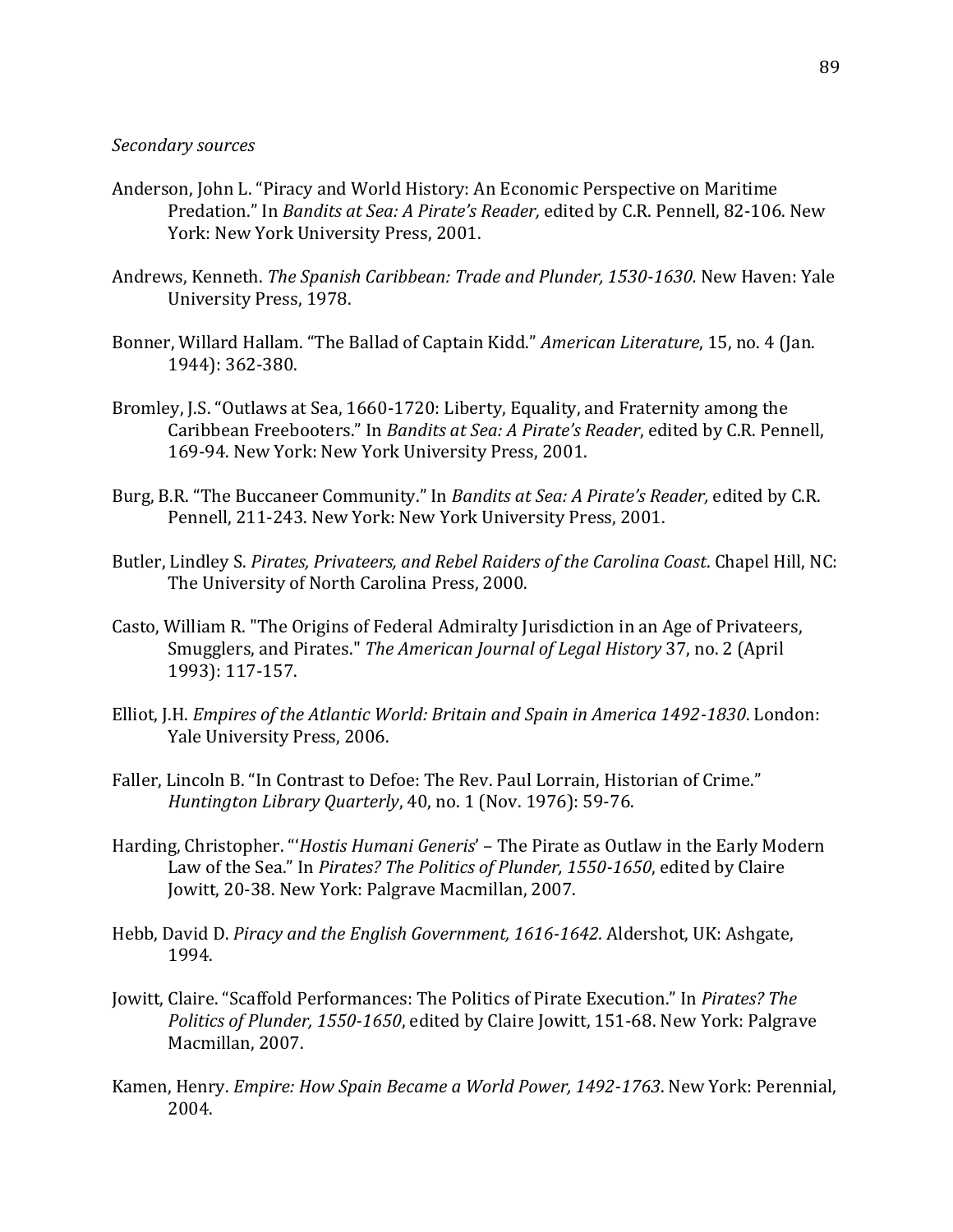- Lane, Kris E. *Pillaging the Empire: Piracy in the Americas, 1500-1750*. Armonk, NY: M. E. Sharpe, Inc., 1998.
- Latimer, Jon. *Buccaneers of the Caribbean: How Piracy Forged an Empire.* Cambridge, MA: Harvard University Press, 2009.
- Linebaugh, Peter. *The London Hanged: Crime and Civil Society in the Eighteenth Century.* Cambridge: Cambridge University Press, 1992.
- Netzloff, Mark. "Sir Francis Drake's Ghost: Piracy, Cultural Memory, and Spectral Nationhood." In *Pirates? The Politics of Plunder, 1550-1650*, edited by Claire Jowitt, 137-150. New York: Palgrave Macmillan, 2007.
- Oppenheim, Lassa. *International Law: A Treatise, Volume 1*. London: Longmans, Green & Company, 1920.
- Parry, J.H. *The Spanish Seaborne Empire*. New York: Alfred A. Knopf, 1967.
- Pennell, C.R. "Introduction: Brought to Book: Reading about Pirates." In *Bandits at Sea: A Pirate's Reader,* edited by C.R. Pennell, 3-24. New York: New York University Press, 2001.
- Pérotin-Dumon, Anne. "The Pirate and the Emperor: Power and the Law on the Seas, 1450- 1850." In *Bandits at Sea: A Pirate's Reader,* edited by C.R. Pennell, 25-54. New York: New York University Press, 2001.
- Potter, Harry. *Hanging in Judgment: Religion and the Death Penalty in England*. New York: Continuum Publishing Company, 1993.
- Rediker, Marcus. *Villains of All Nations: Atlantic Pirates in the Golden Age*. Boston: Beacon Press, 2004.
- Reséndez, Andrés. *A Land So Strange: The Epic Journey of Cabeza de Vaca.* New York: Basic Books, 2007.
- Ritchie, Robert C. *Captain Kidd and the War Against Pirates.* Cambridge, MA: Harvard University Press, 1986.
- Sharpe, J. A. "'Last Dying Speeches': Religion, Ideology and Public Execution in Seventeenth-Century England." *Past & Present*, no. 107 (May 1985): 144-167.
- Spierenburg, Pieter. *The Spectacle of Suffering: Executions and the Evolution of Repression: From a Preindustrial Metropolis to the European Experience.* Cambridge: Cambridge University Press, 1984.